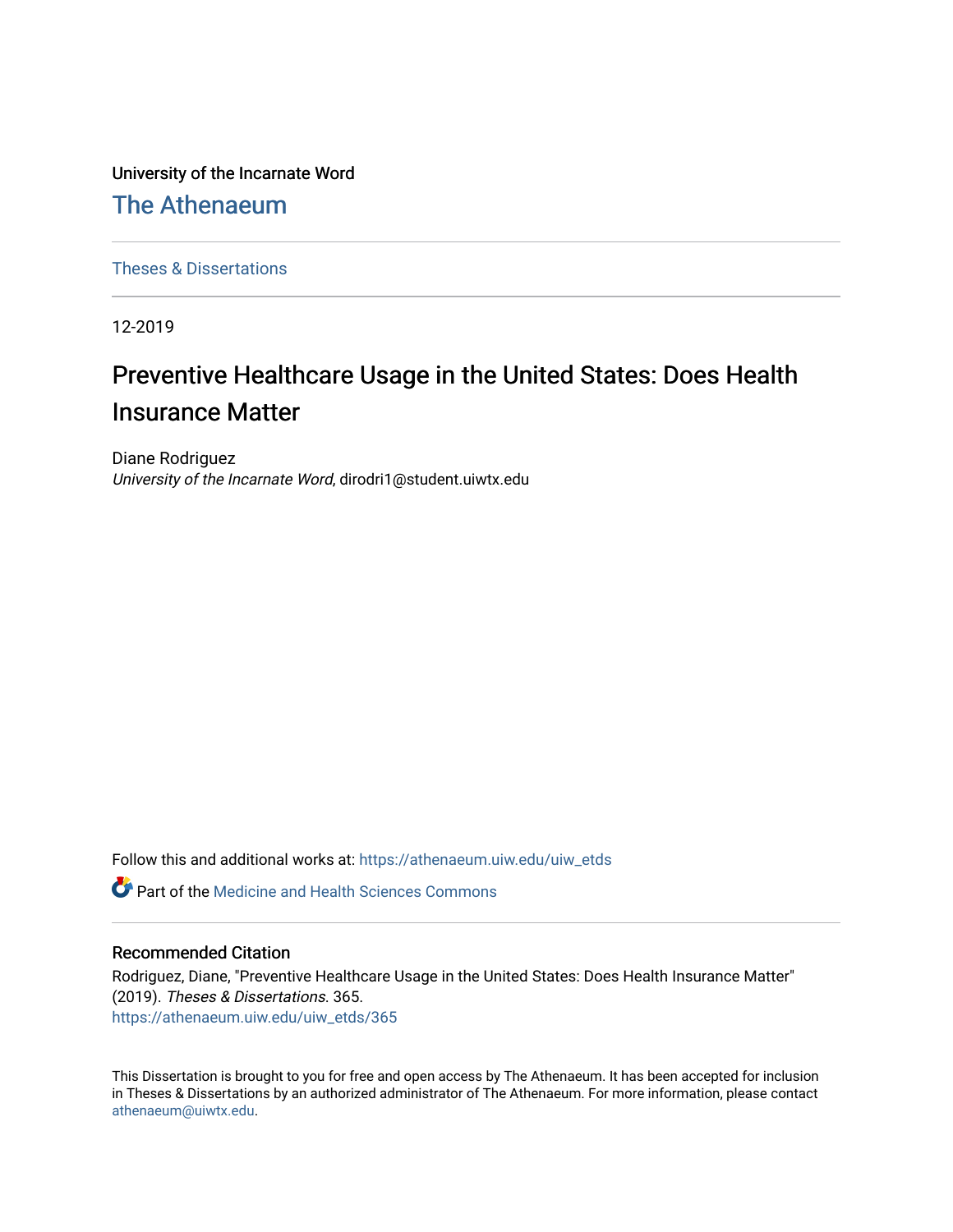# PREVENTIVE HEALTHCARE USAGE IN THE UNITED STATES: DOES HEALTH INSURANCE MATTER

by

## DIANE RODRIGUEZ

### A DISSERTATION

Presented to the Faculty of the University of the Incarnate Word in partial fulfillment of the requirements for the degree of

# DOCTOR OF BUSINESS ADMINISTRATION

# UNIVERSITY OF THE INCARNATE WORD

December 2019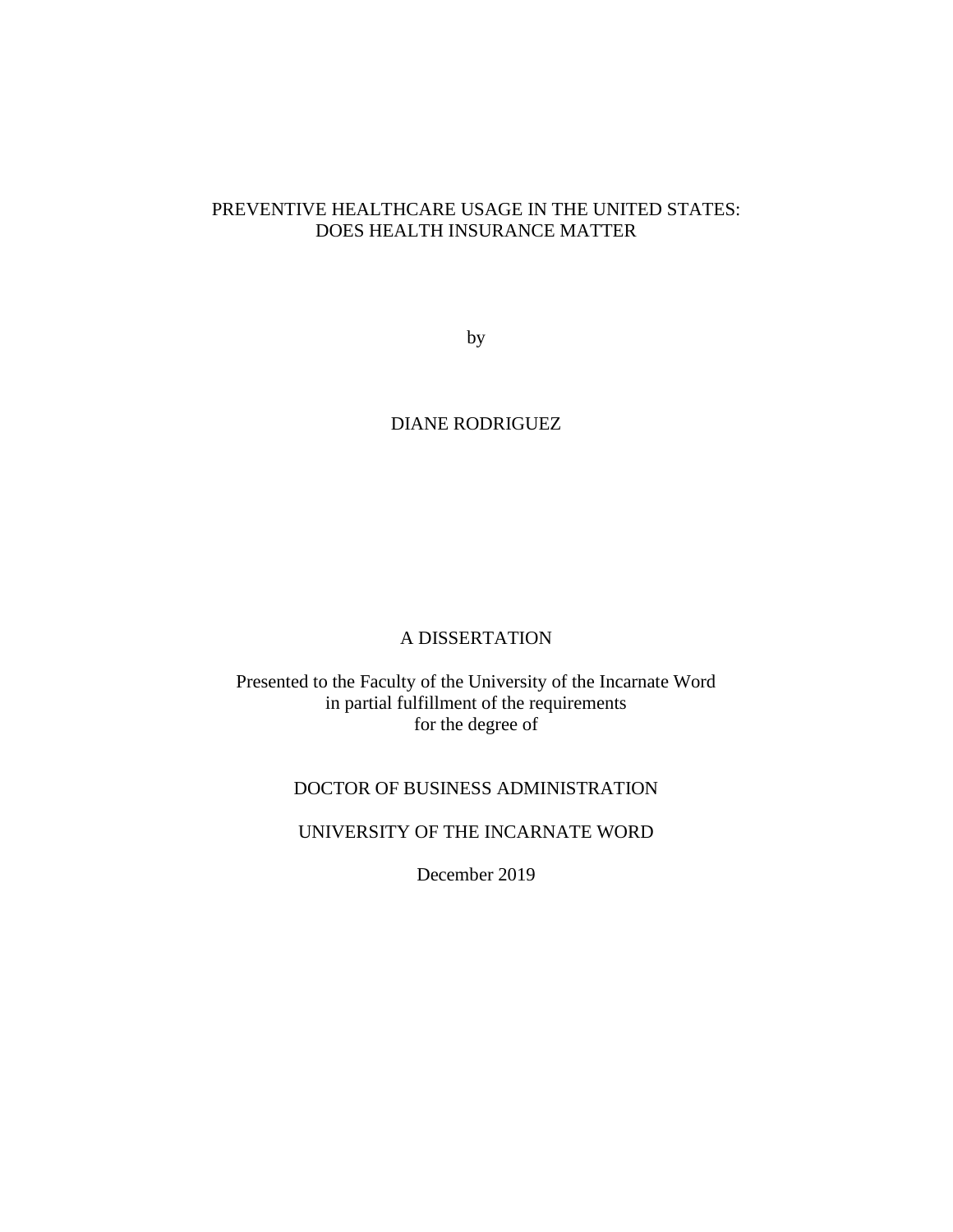Copyright by Diane Rodriguez 2019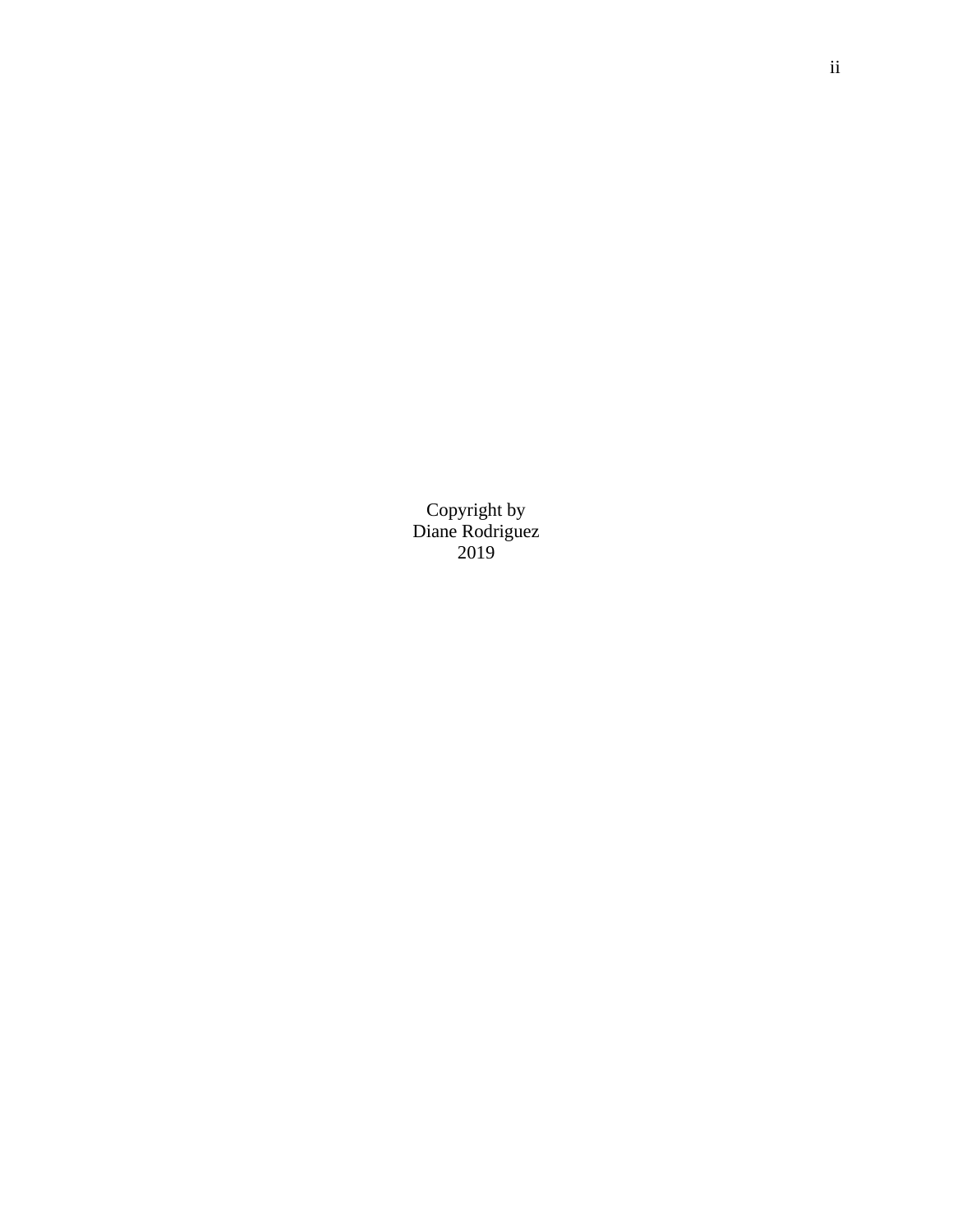#### ACKNOWLEDGMENTS

I am ever grateful for the support of my dissertation committee members, Dr. Gregg Anders, Dr. Adam Guerrero, and Dr. Kruti Lehenberger. Your advice and encouragement helped shape all chapters of my dissertation. I am grateful especially to Dr. Lehenberger, my committee chair for guiding me through this dissertation. Her dedication and investment in me as a student empowered me to learn and grow academically. Her continuous commitment to my progress, helped me realize my dream.

Thank you to all my professors in the DBA program for teaching me all the additional courses required in this program. They helped prepare me for the final year of writing my dissertation. Thank you to all my classmates in this DBA program, your friendship during learning teams and times of confusion helped me recognize how I learn and how I am motivated. Together we got through each course.

Thank you to my amazing family and circle of friends including those at my place of employment, who in small and big ways checked in on my progress and provided words of encouragement. A special thank you to my friend Brit, I am grateful for your never-ending willingness to share your excitement and support during our journey together.

Finally, thank you to my amazing husband Albert who is truly the unsung hero of my doctoral journey. Thank you for undertaking all the duties, small and big, at home while I focused on school. I am happy to share this achievement with you. We did it!

### Diane Rodriguez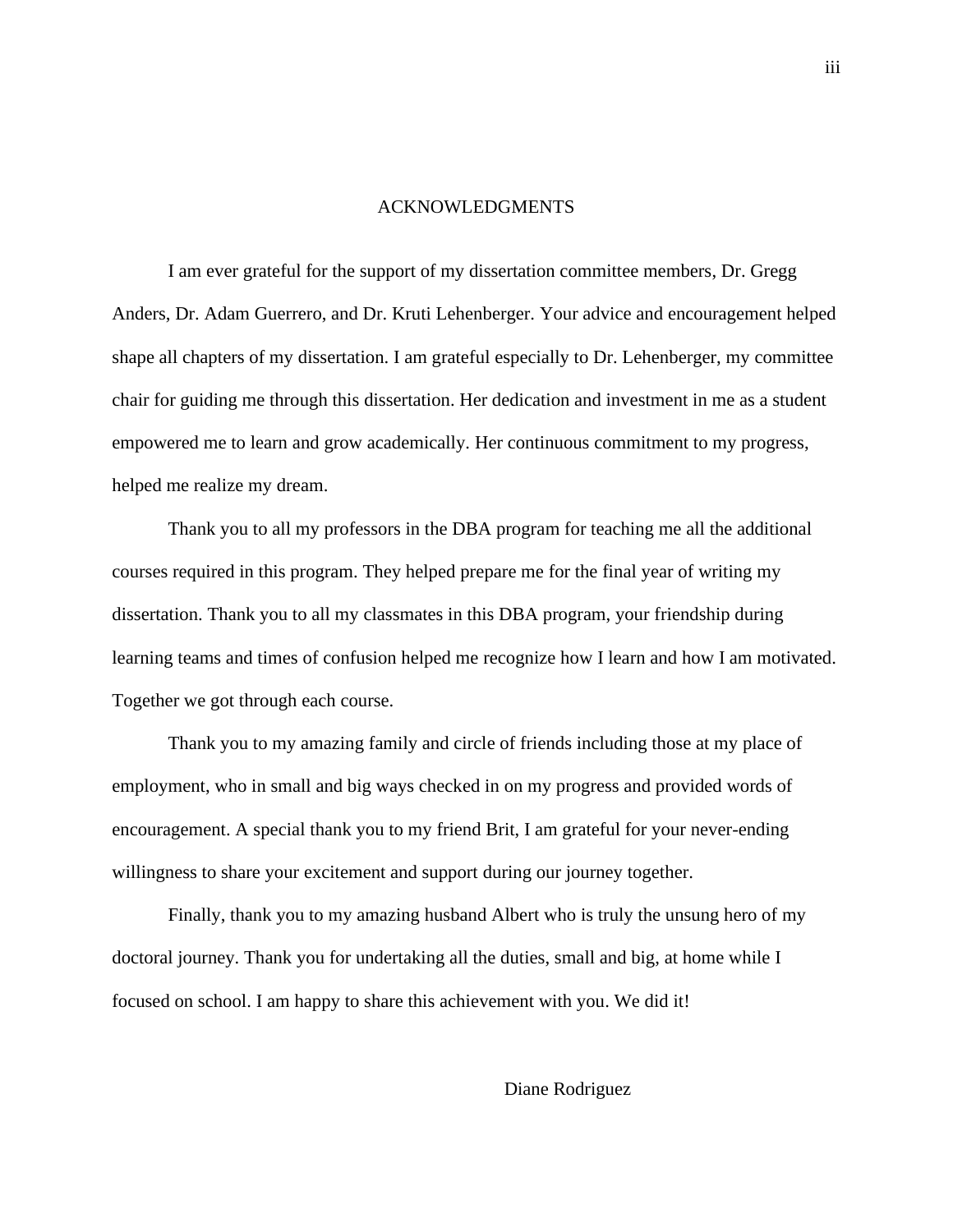### PREVENTIVE HEALTHCARE USAGE IN THE UNITED STATES: DOES HEALTH INSURANCE MATTER?

Diane Rodriguez

University of the Incarnate Word, 2019

The Centers for Disease Control and Prevention in the United States has maintained that adults who avoid preventive care services more likely will suffer from long term chronic diseases because they are not addressed or treated in a timely manner. Examining the effects of providing health care access to uninsured adults and increasing preventive services can help in reducing chronic diseases and enable adults to live longer, healthier lives. The purpose of this study was to identify the relationship between the utilization of preventive health services and socioeconomic factors, such as insurance status, race/ethnicity, household income, marital status, education, gender, age, source of usual care, and perceived health status in the United States. Using Medical Expenditure Panel Survey data from the year 2015, this study presents logistic regression estimates of the odds ratios for each independent variable in the context of utilization of four different types of preventive care services: cancer screenings, hypertension screenings, cholesterol screenings, and physical checkups. Separate estimates of these models are also obtained for the insured and uninsured sub samples to identify if there are statistical variations based on access to health insurance. These estimates offer insights into the association between lack of health insurance and the influences of other socioeconomic characteristics with utilization of various preventive health care services. The intent of this research is to present a comprehensive analysis of usage of preventive care services and to identify which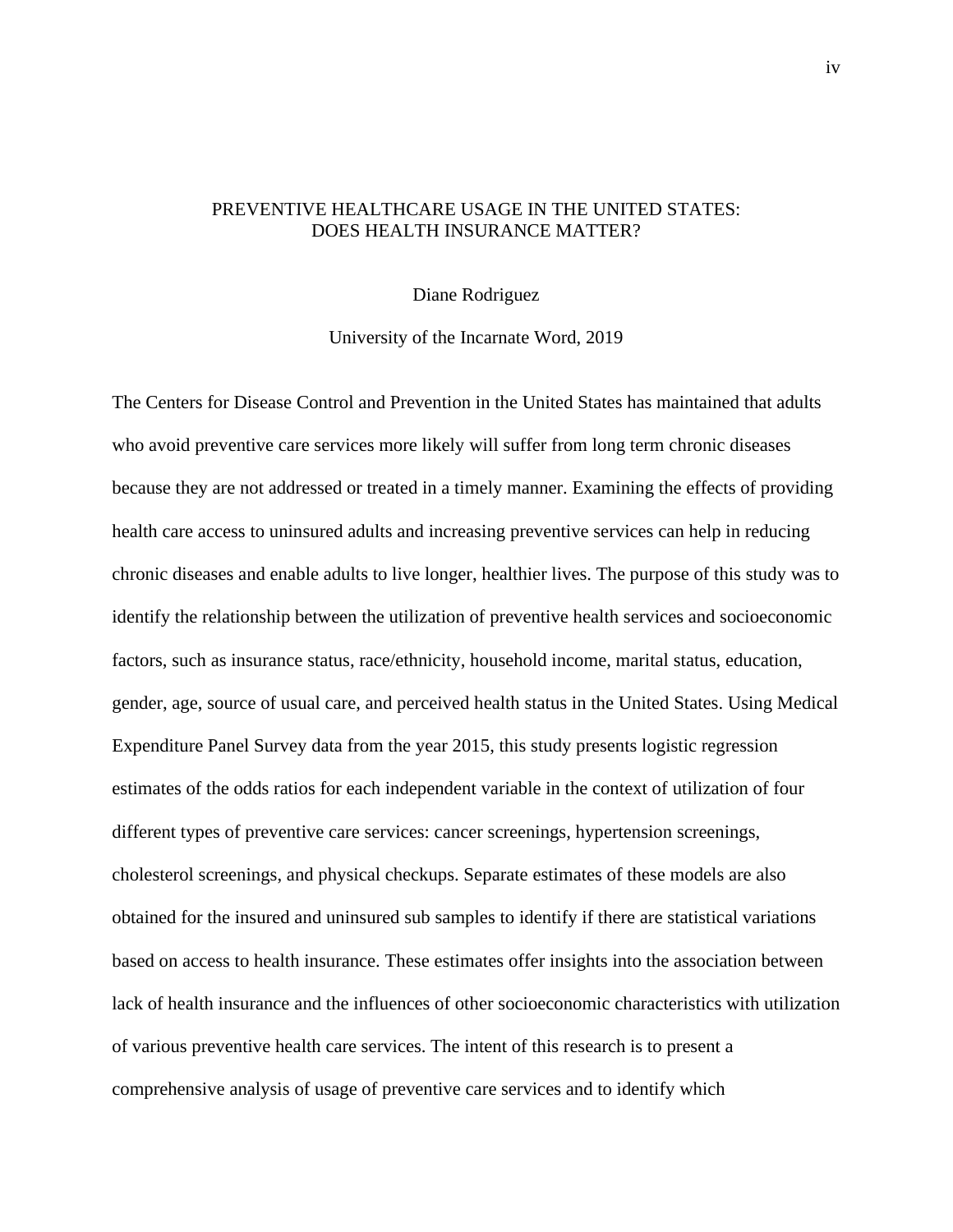socioeconomic characteristics should be targeted by policies to ensure improved access to and use of preventive care services in the population. We found that targeted policies that improve access to preventive care by lowering costs of preventive care services and improving access to health insurance would allow for early diagnosis and possible prevention of chronic diseases among more people and lead to better health outcomes for the whole nation.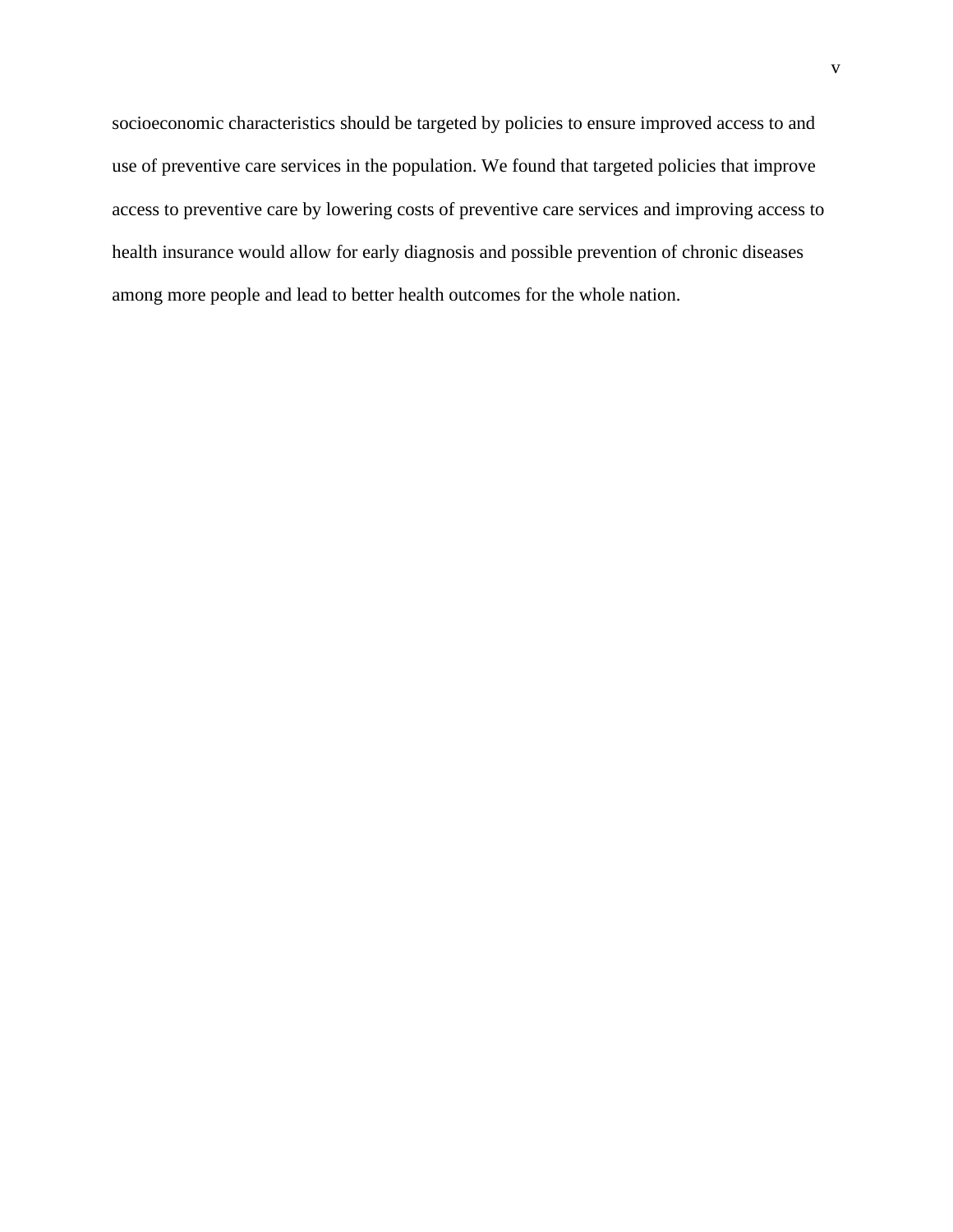# TABLE OF CONTENTS

| .31 |
|-----|
|     |
|     |
|     |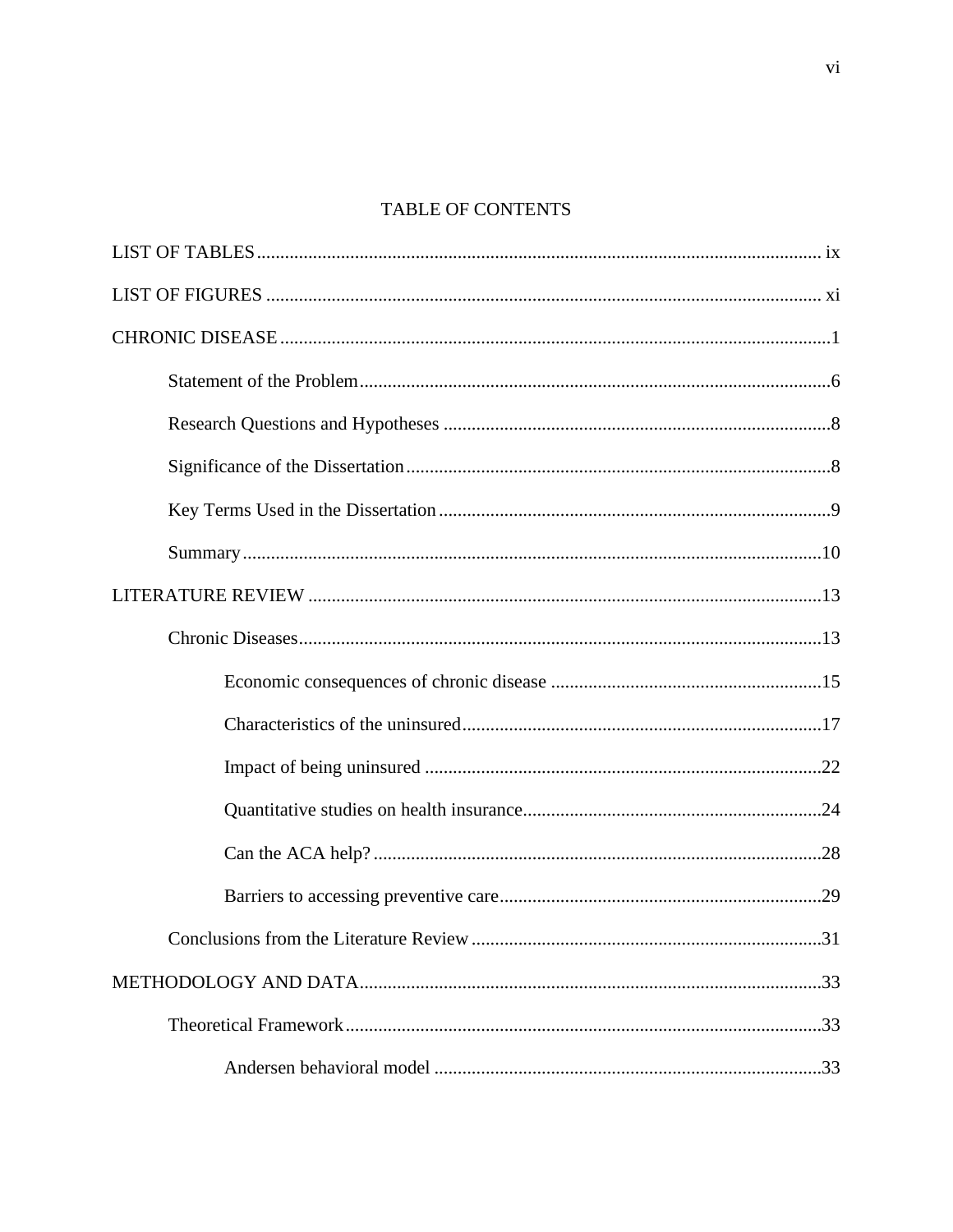# Table Of Contents-Continued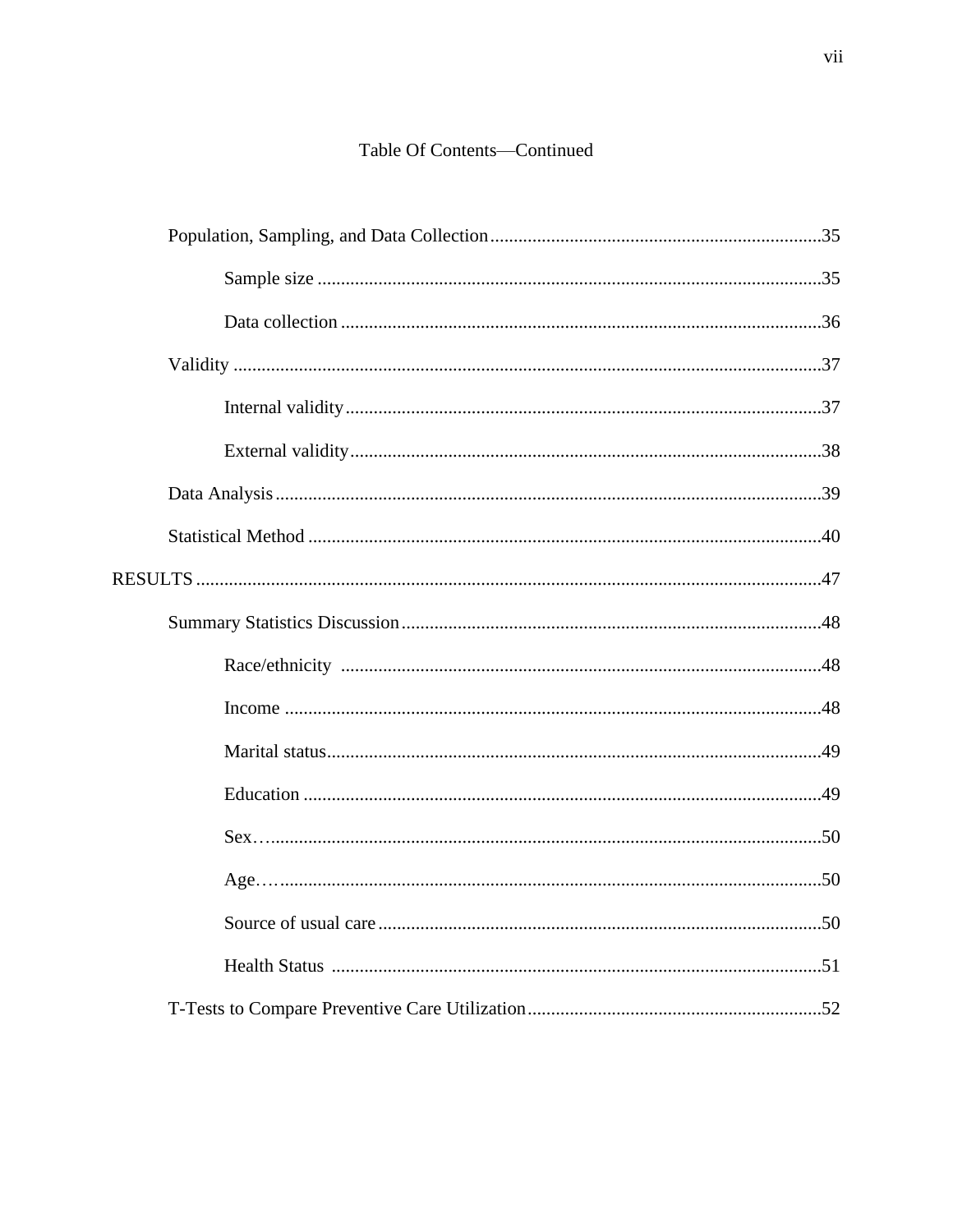# Table Of Contents-Continued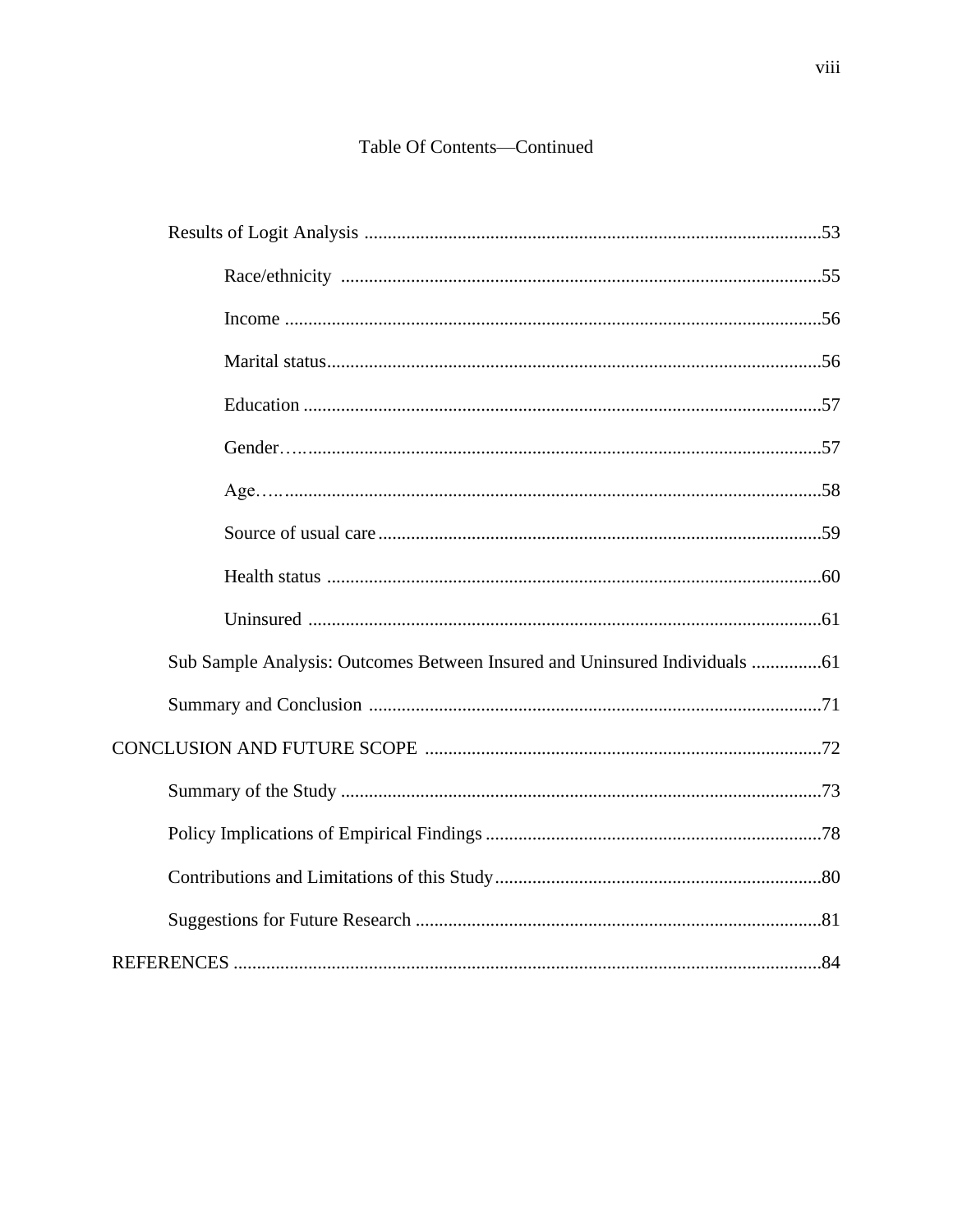# LIST OF TABLES Table Page

| 2. U.S. Preventive Task Force Preventive Service Measures and Guidelines41           |
|--------------------------------------------------------------------------------------|
| 3. Descriptions for the Relevant Variables Obtained from MEPS Sample for year 201545 |
|                                                                                      |
|                                                                                      |
|                                                                                      |
|                                                                                      |
|                                                                                      |
| 9. Logistical Regression Outcomes and Odds Ratios for Preventive Health Care 54      |
|                                                                                      |
|                                                                                      |
|                                                                                      |
|                                                                                      |
|                                                                                      |
|                                                                                      |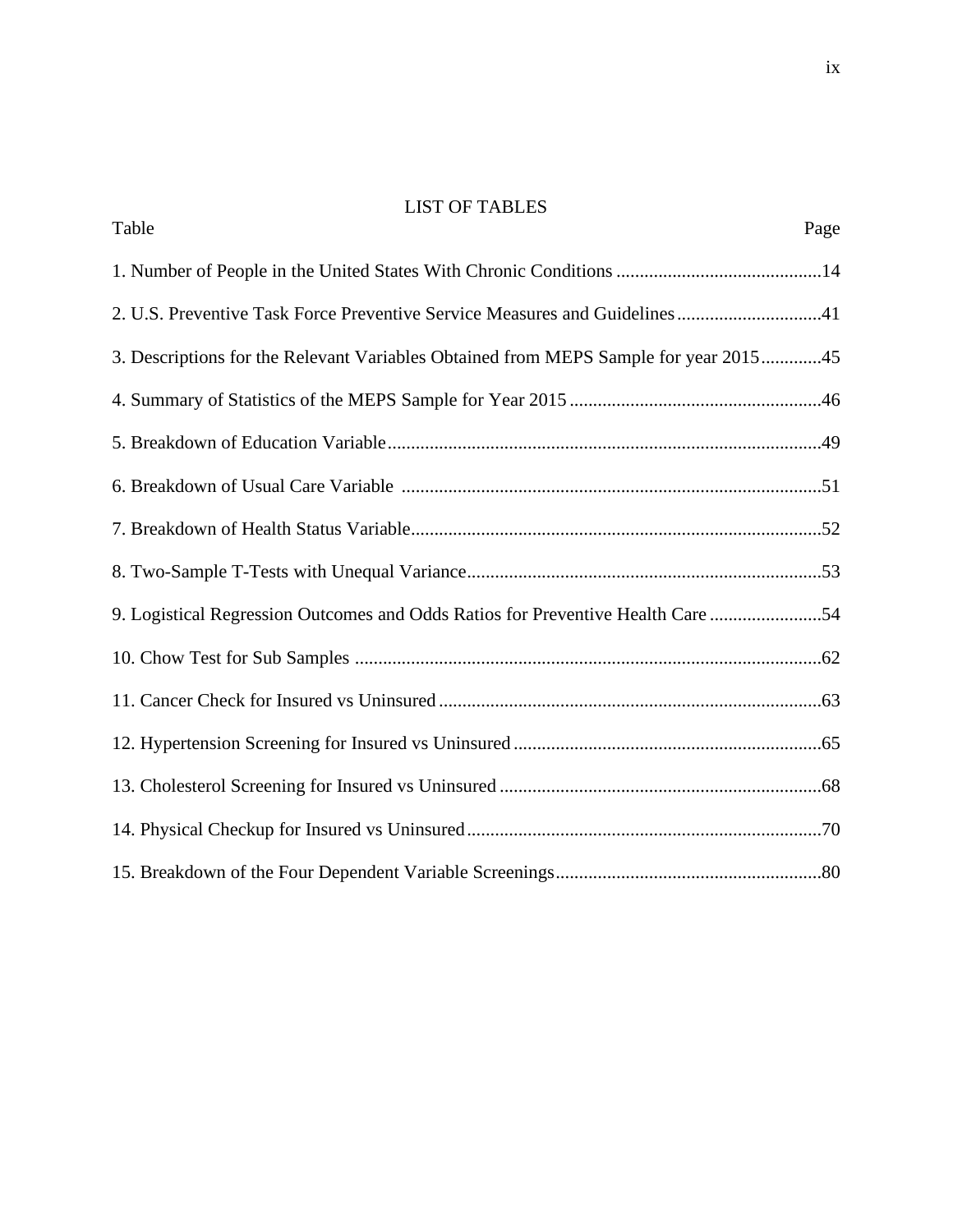# LIST OF FIGURES

| Figure | Page |
|--------|------|
|        |      |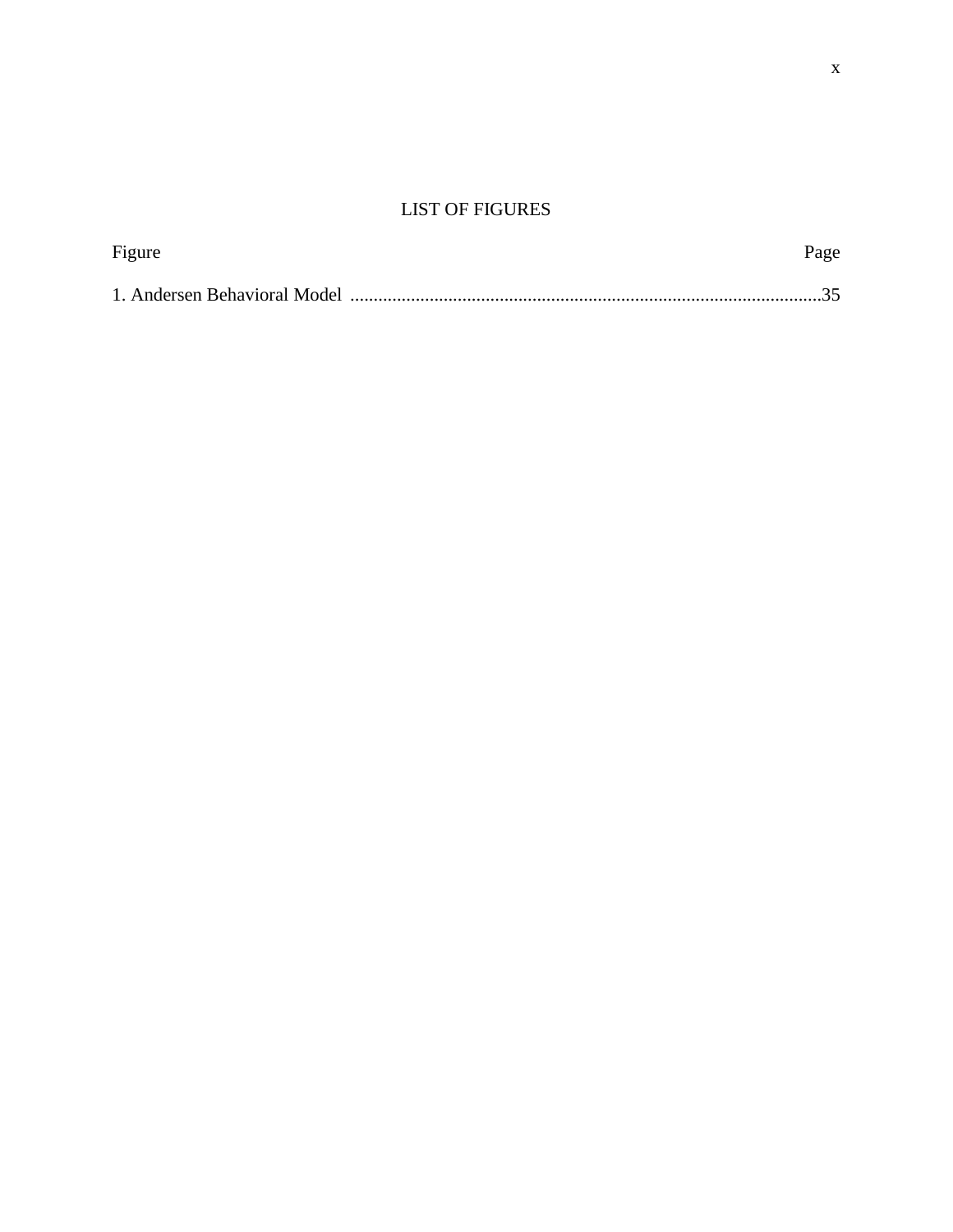### **Chronic Disease**

The United States accounts for more than 133 million Americans, representing 40% of the total population, having at least one chronic condition (NHC, 2014). A chronic disease is defined as a condition that lasts 12 months or longer and meets one or both of the following tests: (a) it places limitations on self-care, independent living, and social interactions; and (b) it results in the need for ongoing intervention with medical products, services, and special equipment (Goodman, Posner, Huang, Parekh, & Koh, 2013). Because of their prolonged course, chronic diseases have profound health impact on the quality of life of those affected. These diseases do not resolve spontaneously; therefore, a complete cure is rarely achieved, even with treatment. A 2018 report published by the National Center for Chronic Disease Prevention and Health (NCCDPHP, 2018a) revealed that chronic diseases accounted as the leading driver of the nation's 3.3 trillion dollar annual health care cost. This implies that the burden of preventable chronic diseases is straining our nations's health and economy, but can be reduced through early intervention and prevention. Research has demonstrated that preventive health services can save lives and improve health by identifying illnesses earlier, managing them more effectively, and treating them before they develop into complicated, debilitating conditions that are known as chronic diseases (Pagán & Pauly, 2016). This dissertation looks at what impacts an individual's willingness to seek preventive care services.

One of the leading causes of all deaths is chronic disease, which is the most common, costly, and preventable of all health problems in the United States. Heart disease and cancer alone account for nearly half of all lives lost each year (NCCDPHP, 2019b). A study conducted at Harvard Medical School and Cambridge Alliance found that about 45,000 deaths per year are linked to lack of health coverage (Cecere, 2009). Uninsured working-age Americans have 40%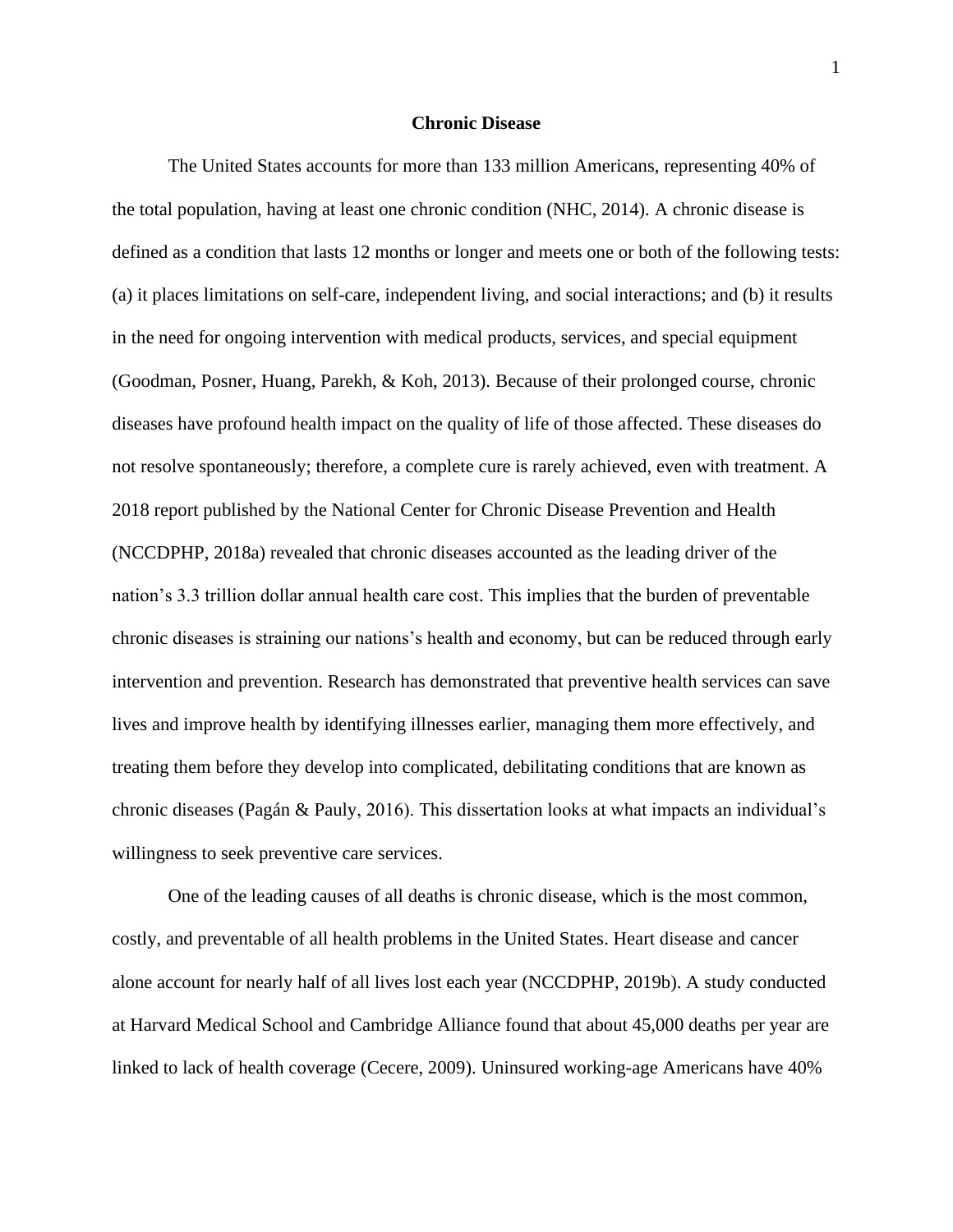higher death risk than privately insured counterparts. In this study, the uninsured had a higher risk of death when compared to the privately insured, even when considering socioeconomics, health, behaviors, and baseline health. To prevent deaths from hypertension, diabetes, and heart disease, patients must have access to a doctor's office and afford their medications (Cecere, 2009). Many of those deaths, as well as those from stroke, diabetes, and other chronic illnesses could have been delayed, and quality of life could have been improved, through the promotion of and timely access to preventive health services. According to the NCCDPHP (2018b), one in two adults in the United States has at least one chronic disease and one in four has multiple chronic diseases (comorbidity) that require ongoing medical attention and can limit the daily activity of those individuals. Having multiple chronic conditions is associated with substantial health care costs. Approximately 71% of the total health care spending in the United States is associated with care for Americans with more than one chronic condition (NCCDPHP, 2018b).

The burden of chronic disease encompasses a much broader spectrum of negative health consequences than death alone. People living with one or more chronic disease often experience a diminished quality of life and reflect a prolonged period of decline and disability associated with their disease (NCCDPHP, 2018b). While the risk of chronic disease increases with age, growing older does not mean living with a chronic disease. Effective programs, such as preventive health care services and engagement in a healthy lifestyle, can help prevent or manage chronic disease and prevent or delay associated conditions. In the United States, some of the national health priorities are to prevent the development and improve early detection of chronic diseases, decelerate disease progression, mitigate complications to optimize quality of life, and decrease the demand on the health care system (Bauer, Briss, Goodman, & Bowman, 2014).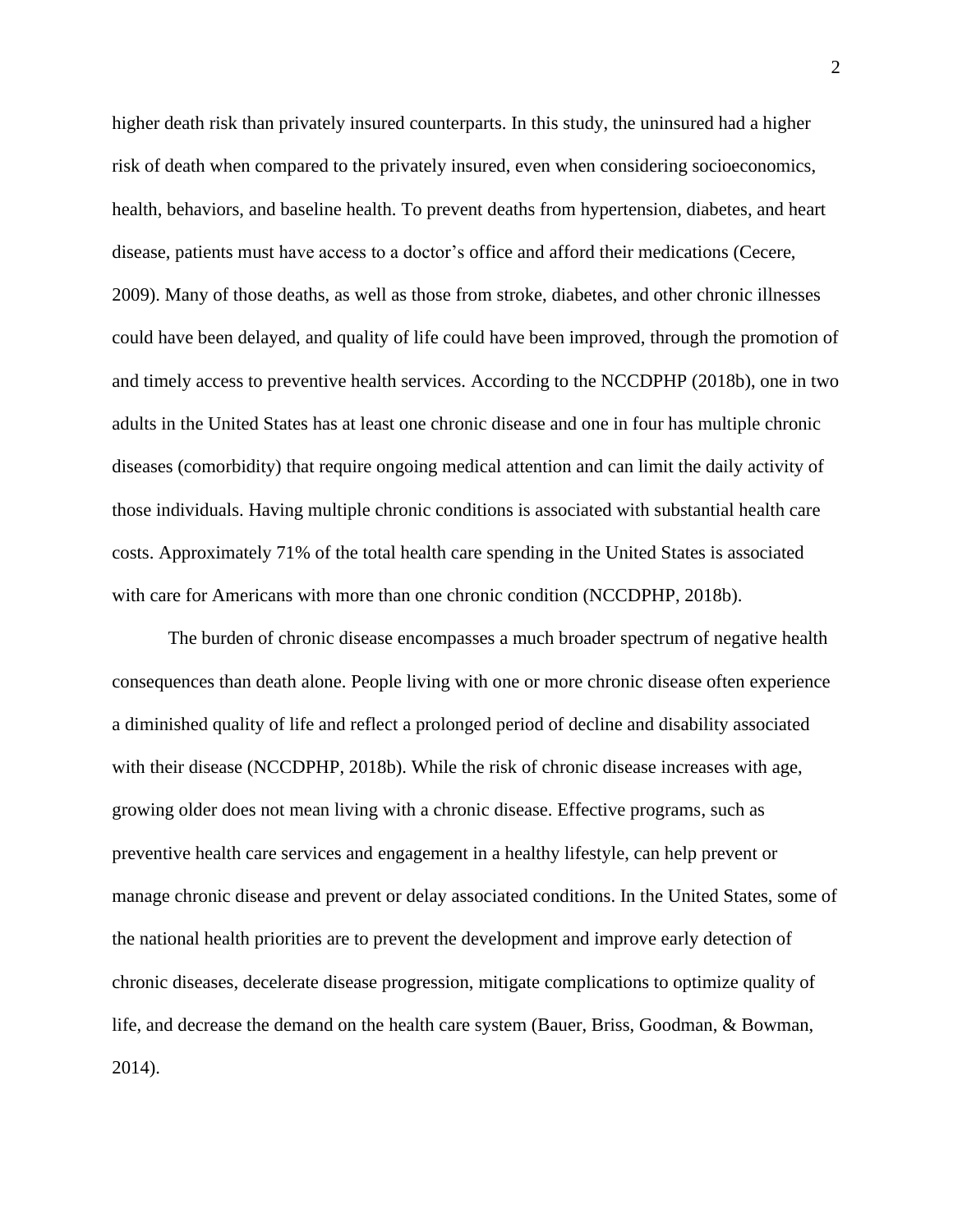However, costs for obtaining medical insurance do detract many individuals from obtaining preventive care services. These uninsured adults are those who are forced into patterns of visiting hospitals late in the stages of their disease process, after they suffer from debilitating signs and symptoms, at which point, the disease has already set in and cannot be prevented anymore. Rocovich and Patel (2012) estimated that one third of all emergency department visits may be "inappropriate." Hospitals are required to provide care even to the uninsured by screening and stabalizing a patient in the emergency room and trauma units because a patient's inability to pay cannot be used to deny emergency department care. Factors that have been associated with non-emergent use of emergency department services include low socioeconomic status and the lack of medical insurance.

Bauer, Briss, Goodman, and Bowman (2014) stated that in the United States, the burden of chronic disease is not distributed equitably. For instance, people with lower educations or incomes, people of specific race or ethnic backgrounds, and people in specific geographic locations, among other factors, are disproportionately affected by chronic diseases, often as a result of social disadvantages and vulnerability. To some extent this highlights that a higher level of income directly supports better health because wealthier people can afford the resources that can help protect and improve their wellbeing.

Thus, there is a likely correlation between the total national health care costs and the medically uninsured population in the nation. A high rate of uninsured individuals can have an adverse impact on the national wellbeing. Therefore, the assumption that the lack of insurance options harms only those who are uninsured, might be a misconception (Hall & Lord, 2014). As the population ages, the burden of chronic disease is expected to escalate. The World Health Organization (WHO, 2019) determined that if nothing is done to reduce the risk of chronic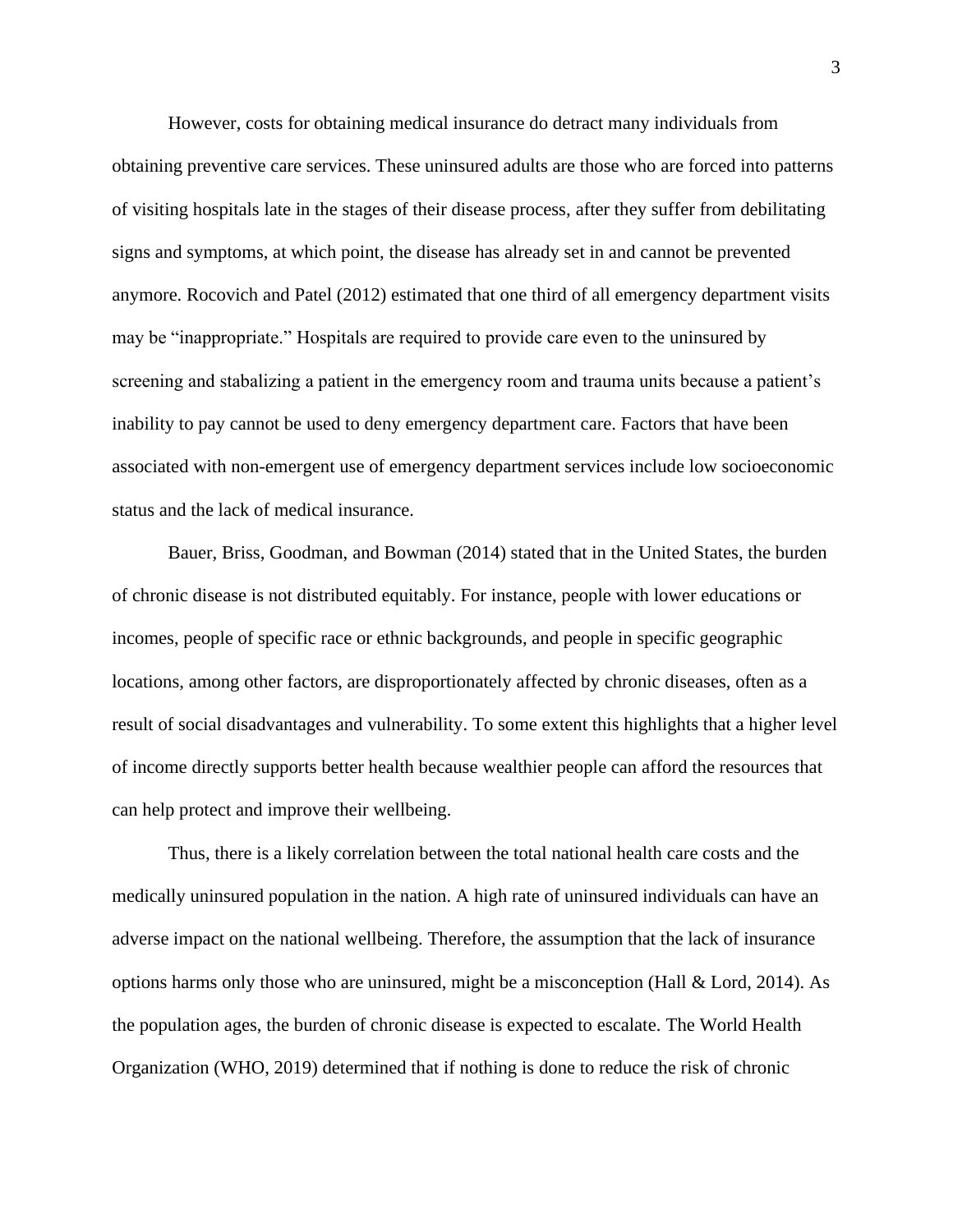diseases, an estimated 84 billion dollars of economic production will be lost because of heart disease, stroke, and diabetes. Although the Affordable Care Act is expected to provide expanding health insurance coverage to 30 million additional people by 2022, 30 million others are expected to remain uninsured (Kominski, Nonzee, & Sorensen, 2016).

The Affordable Care Act is known as the Protection and Affordable Care Act (Public Law. 111-148, Stat. 119) hereafter rendered as Affordable Care Act (ACA). It was signed into law by President Barack Obama in March 2010. The ACA, known as Obamacare by most, extends coverage for preventive care services without co-payment, co-insurance, or deductible for persons who purchased a new health policy health insurance plan (Abrams et al., 2015). The policy intent of the law was to expand health insurance coverage and health services for eligible Americans. Yet, there is a huge gap in the use of those services due to lack of health insurance. Given the promise and opportunities that the ACA holds for the uninsured, it is important to address adult people with no health insurance and no access to preventive health services, and the impact of the uninsured gap (Abrams et al., 2015). ACA has reduced the number of uninsured individuals through dependent coverage provision, Medicaid expansion, health insurance exchanges, availability of subsidies, and other policy changes. The number of insured people in the United States since the implementation of the ACA has increased by approximately 19 million (Rosenbaum, 2011). ACA increased coverage through these programs by covering everyone near the poverty line and by subsidizing private insurance for people who are not poor but who do not have workplace coverage (Hall & Lord, 2014). Individuals without employersponsored insurance were required to purchase insurance on their own or pay a penalty. In 2017, the penalty for Americans without insurance was either a \$695.00 fine or 2.5% of their income, whichever was greater (Lalangas, Kroll, & Carlson 2018).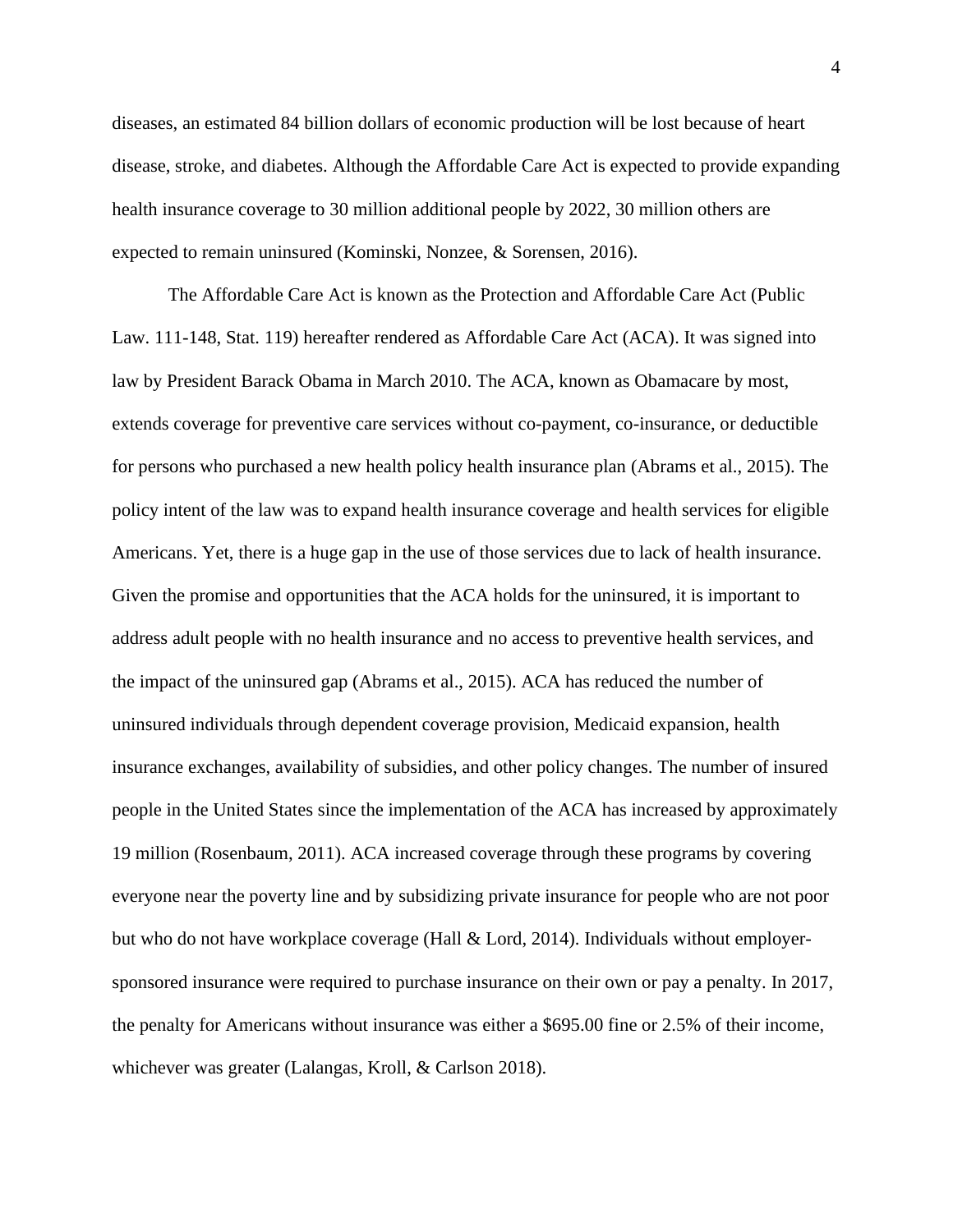Starting in 2019, however, the Tax Cut and Jobs Act of 2017 has repealed the individual mandate created by the Patient Protection and Affordable Care Act by removing the insurance penalty for not carrying health insurance. Although the results of this change are unknown, this decision is expected to increase the uninsured population by 4 million in 2019, according to the Congressional Budget Office. Given this change, adults could potentially plan to drop their health insurance in 2019. Thus, any rules, regulations, or laws that discourage comprehensive insurance coverage will lead the uninsured to put off routine medical care and to seek assistance in emergency rooms and hospitals, which are the most expensive locations for care.

The largest medical insurance coverage gains were among low-income people, people of color, and young adults (Nguyen & Sommers, 2016). Gains in coverage were pronounced for men, unmarried individuals, and nonstudents. Despite the gains under the ACA among lowincome adults, gaps in levels of health insurance coverage and health care access and affordability persisted in 2017 (Long, Bart, Karpman, Schartzer, & Zuckerman, 2017). Non-use of preventive health services was due to lack of knowledge that these services were free. Other limiting factors included high cost of coverage and out of pocket expenses (Busch, Golberstein, & Meara, 2014). Under the Internal Revenue Service rules, high deductible plans set up to health saving accounts can only cover preventive services until patients buy enough services on their own to pay their deductible. In 2016, those deductibles were \$1,300.00 for individuals and \$2,600.00 for families (Lahm, 2015). Large employers were required to offer affordable insurance to full-time employees, creating rising costs to employers and shifting premium costs sharing to employees (Rowland & Shartzer, 2008). The growing trend toward higher deductibles, copayments, and coinsurance puts even insured adults, especially those with lower or moderate income, at risk of forgoing needed care because of cost (Collins, Gunja, Doty, & Beutel, 2015).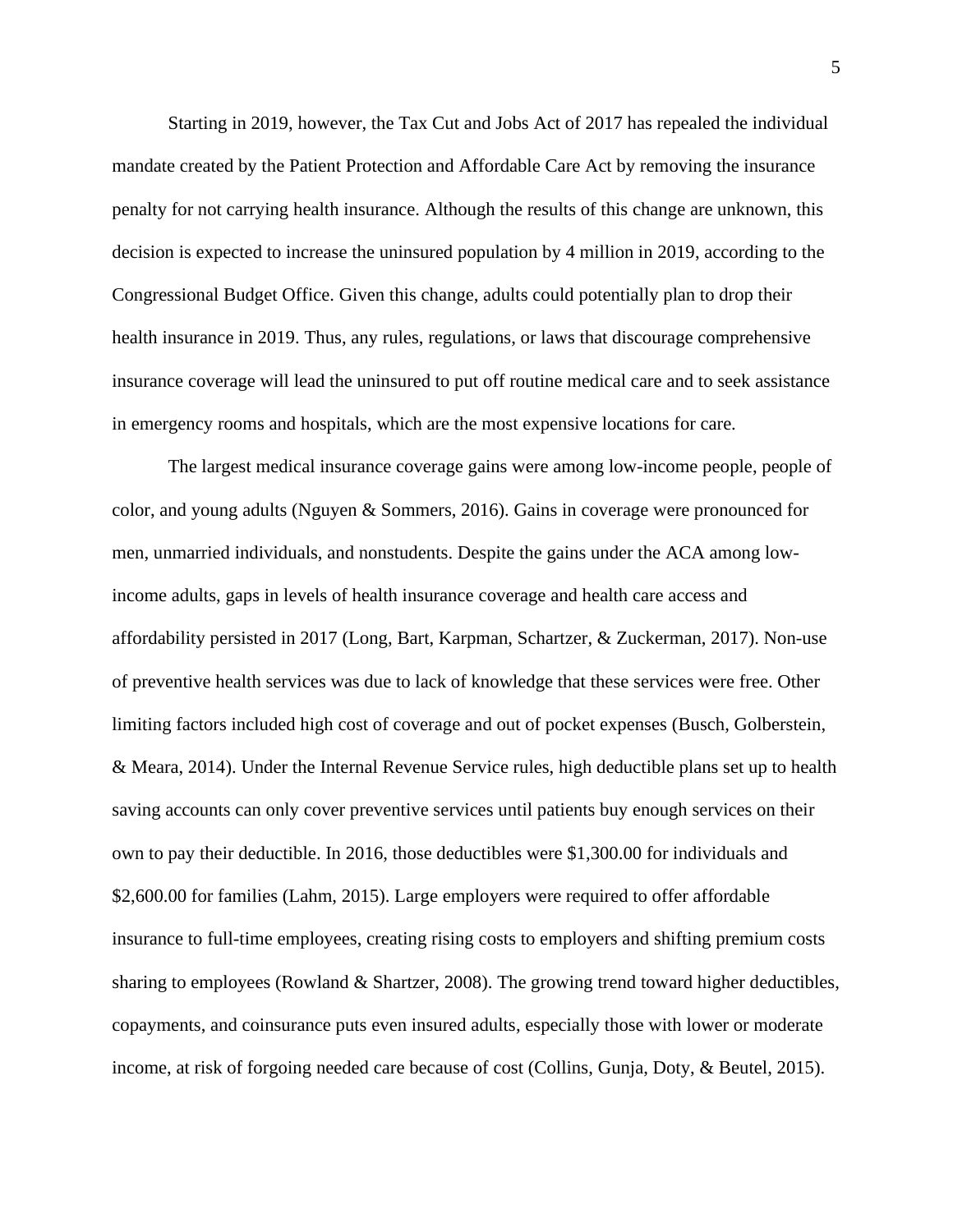The NCCDPHP disclosed in a 2015 study that approximately 6% of insured persons of all ages in the United States delayed medical care during the preceding year because they worried about the cost, and 4.5% of the insured population could not afford and did not receive needed medical care (CDC, 2017). Taken together, the costs of health insurance and medical care were weighed against equally essential needs, like housing, food, and transportation to work. Many adults reported financial stress beyond health care (Liu, 2016). These hardships decreased the chance of individuals utilizing health insurance despite having medical insurance. Thus, while the ACA might have intended to reduce the incidence of avoiding preventative care, in reality, the costs of obtaining care, despite being insured, have escalated and lead to a lower number of people who sought preventative care. However, this study focuses on the preventative care service utilization among the uninsured to identify how preventive care can be made more accessible to a larger number of people.

### **Statement of the Problem**

Providing affordable health care access to the uninsured through preventive health care services could contribute to improving early detection for better health outcomes while also minimizing the nation's overall health care costs. The purpose of this study is to analyze the barriers of preventive care services utilization among the uninsured to enable better use of preventive health services to the uninsured.

The CDC suggests that reducing chronic illnesses in the 21st century requires addressing a range of community-based prevention strategies that deal with the root cause of chronic conditions. This idea, according to Bauer et al. (2014), is to address down streaming indicators by measuring burden of chronic diseases and intensify the urgent need for upstreaming by considering the social, economic, and environmental origins of health problems that manifest at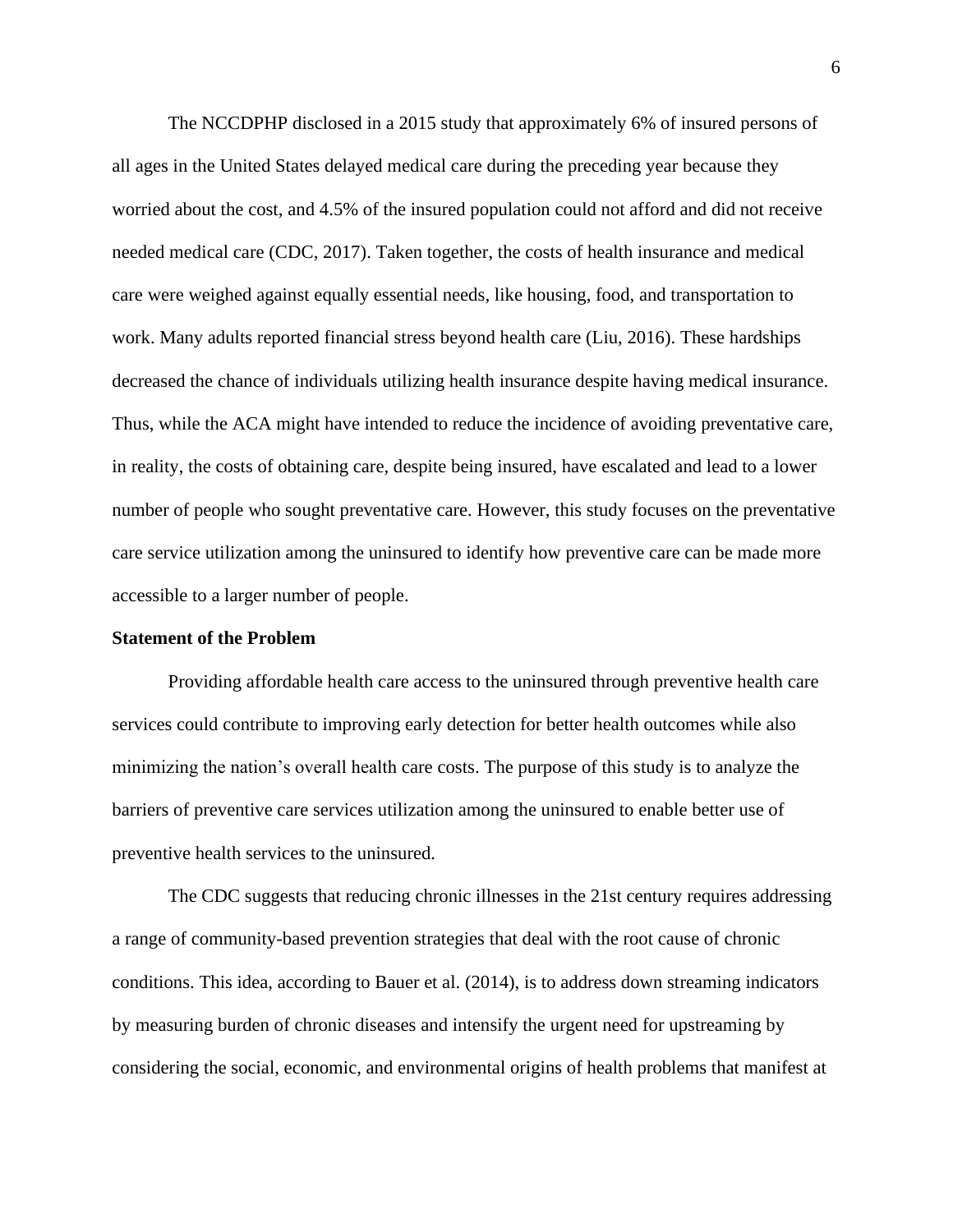the population level, not just the symptoms or the end effect. Dealing with root causes of chronic diseases allows community conditions that support health to help prevent chronic diseases. These prevention strategies are organized in four domains described by the CDC, they include: (a) epidemiology and surveillance to monitor trends, (b) environmental approaches that promote health services and support healthy behaviors, (c) health system interventions to improve effective delivery and use of clinical and preventive care services, and (d) community resources linked to clinical services to improve and sustain management of chronic diseases. This study focuses only on health system interventions to improve effective use of clinical and preventive health services.

To analyze how characteristics of the uninsured impact their utilization of preventive care services, using the Andersen behavioral model (Andersen, 1995), we will aim to estimate the relationship between the use of preventive health services and socioeconomic and demographic variables for adults. This model presents the relationship between predisposing (independent) factors, such as age, race, and ethnicity; enabling factors, such as income and education; and need factors, such as health status and disease, which are associated with preventive care utilization. Predisposing factors show the tendency of individuals to use services. ACA specifies a range of 15 covered preventive services for adults. This study selects six of those preventive services as the primary dependent variables: three cancer screening procedures (colon, breast, and cervix), hypertension screening, blood cholesterol screening, and routine physical check. This process, in part, is to understand and determine factors that enable or impede use of health service utilization, with particular focus on the uninsured population in the United States.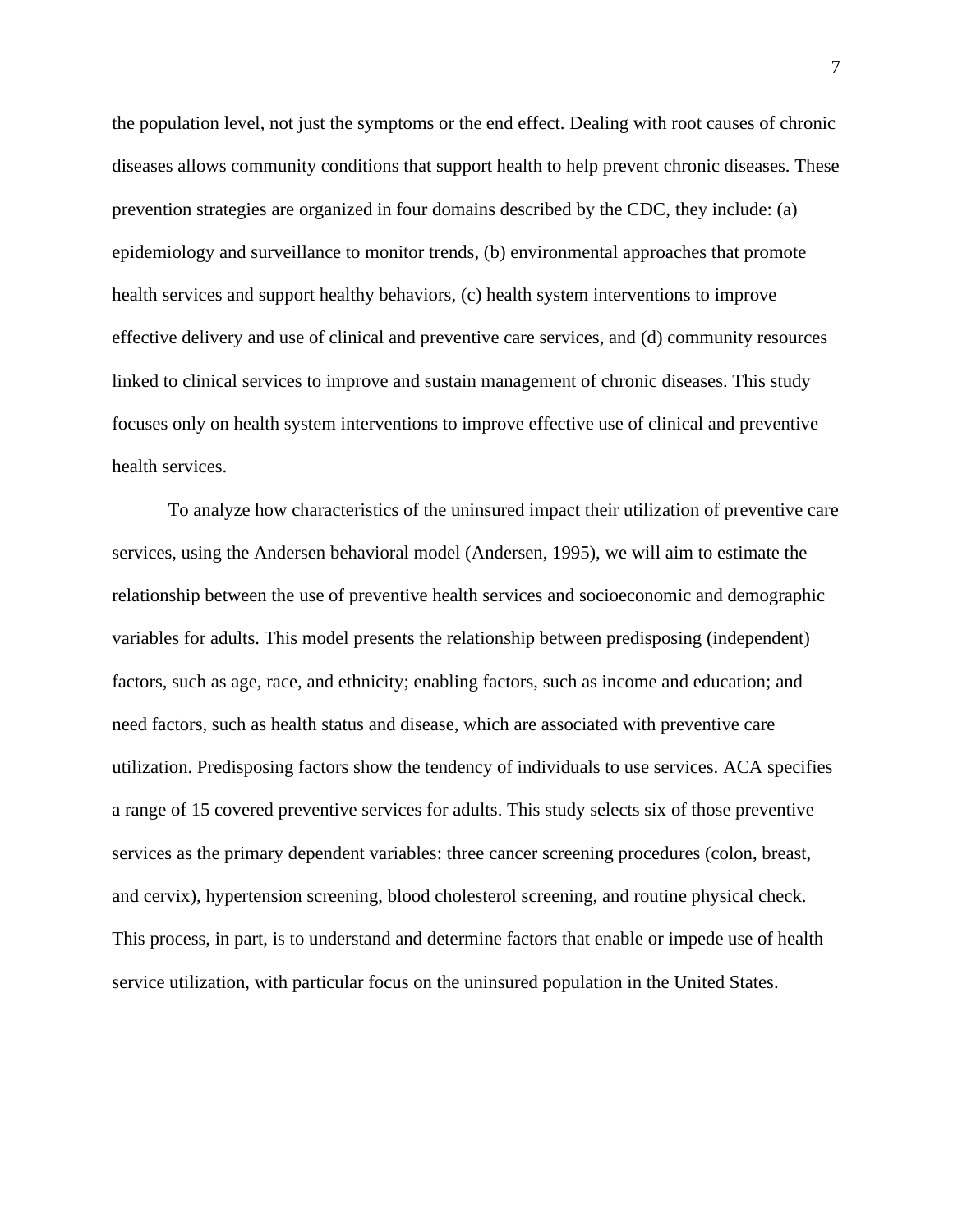#### **Research Question and Hypotheses**

This study hypothesizes that the number of adults with chronic diseases is directly related to lack of health insurance, which would otherwise enable them to get timely preventive care. If early prevention care services to those identified as uninsured were provided early, health detection could bring better health outcomes and could reduce the chronic disease epidemic. This dissertation aims to test the following questions:

- What is the relationship between obtaining preventive care, such as regular cancer screening (colon, breast, and cervix), hypertension screening, cholesterol screening, and physical checkups and socioeconomic variables, such as race/ethnicity, household income, marital status, education, gender, age, source of usual care, health status and insurance status for individuals in the United States?
- What are the differences in the preventive care usage between insured and uninsured population in the United States and do socioeconomic variables impact each population differently?

### **Significance of Dissertation**

As discussed earlier, current trends in the population, such as aging adults and uninsured adults, forebode an increase in the number of adults suffering from chronic diseases. The trends include a growing population of older adults living with one or more chronic disease and requiring years of ongoing medical attention. These conditions result in many adverse health outcomes, increased health care needs, and higher medical costs. Although the ACA has reduced the number of uninsured to a historic low, insurance coverage disparity remains. Racial and ethnic minorities and low-income families are represented disproportionately among the uninsured population. Thus, people with lower income and education, specific races or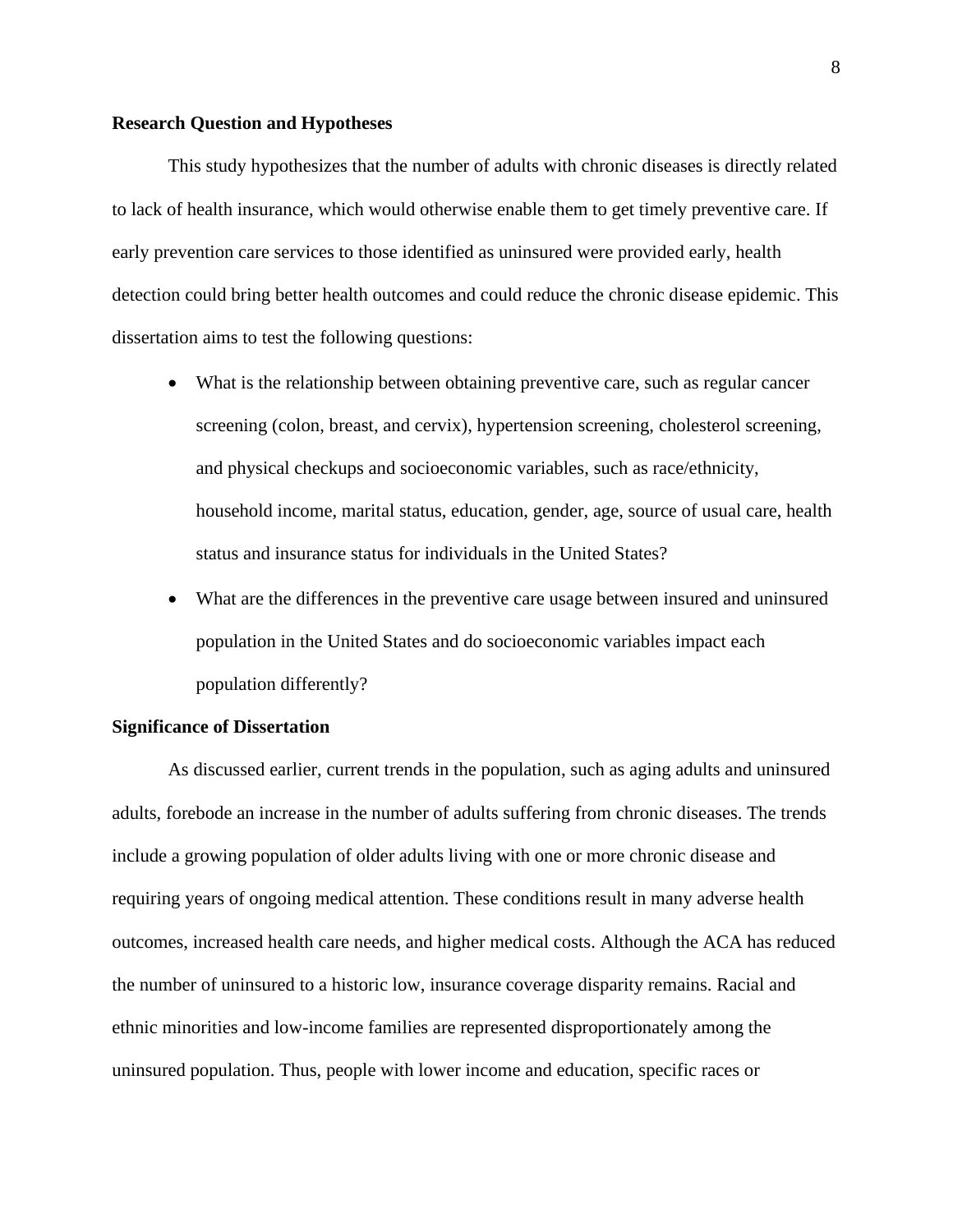ethnicities, or located in certain geographic areas more likely will be affected by chronic diseases as a result of social disadvantages, vulnerability, and lack of access to timely preventive care.

Efforts to repeal and replace the ACA remain under consideration to date and could roll back these historic gains of the number of uninsured. Under many of the repeal and replace scenarios, which often include changes to the financing of Medicaid program, millions of Americans would be at risk of losing their health insurance coverage. This effort would wipe out the coverage gains made since the ACA was enacted in 2010 (Obama, 2016). It is important to note here that having insurance with high deductible out-of-pocket costs, an unforeseen impact of the ACA, also could have resulted in a larger number of people who avoid preventive care services despite being insured. Since this occurrence is new, the data and the literature on this issue is very limited and has not been weighted heavily in this dissertation.

The purpose of this study is to find associations between sociodemographic factors and health insurance coverage to identify which factors contribute to barriers and use of preventive health services, with particular focus on the uninsured population in the United States. This will attempt to explain the burden of chronic disease, why uninsured adults show late presentation to seeking care, and the resulting lack of timely treatment. These trends, if persistent, could increase the future health care costs for the entire nation as the baby boomers age, resulting in an increase in the percentage of adults living with chronic conditions throughout the country.

#### **Key Terms Used in the Dissertation**

Preventive health services: Preventive health services is the starting point for accessing these services through a visit to one's primary care physician. In particular, the ACA specifies a range of 15 covered preventive services for adults; 22 for women, including pregnant women; and 26 for children. This study touches on six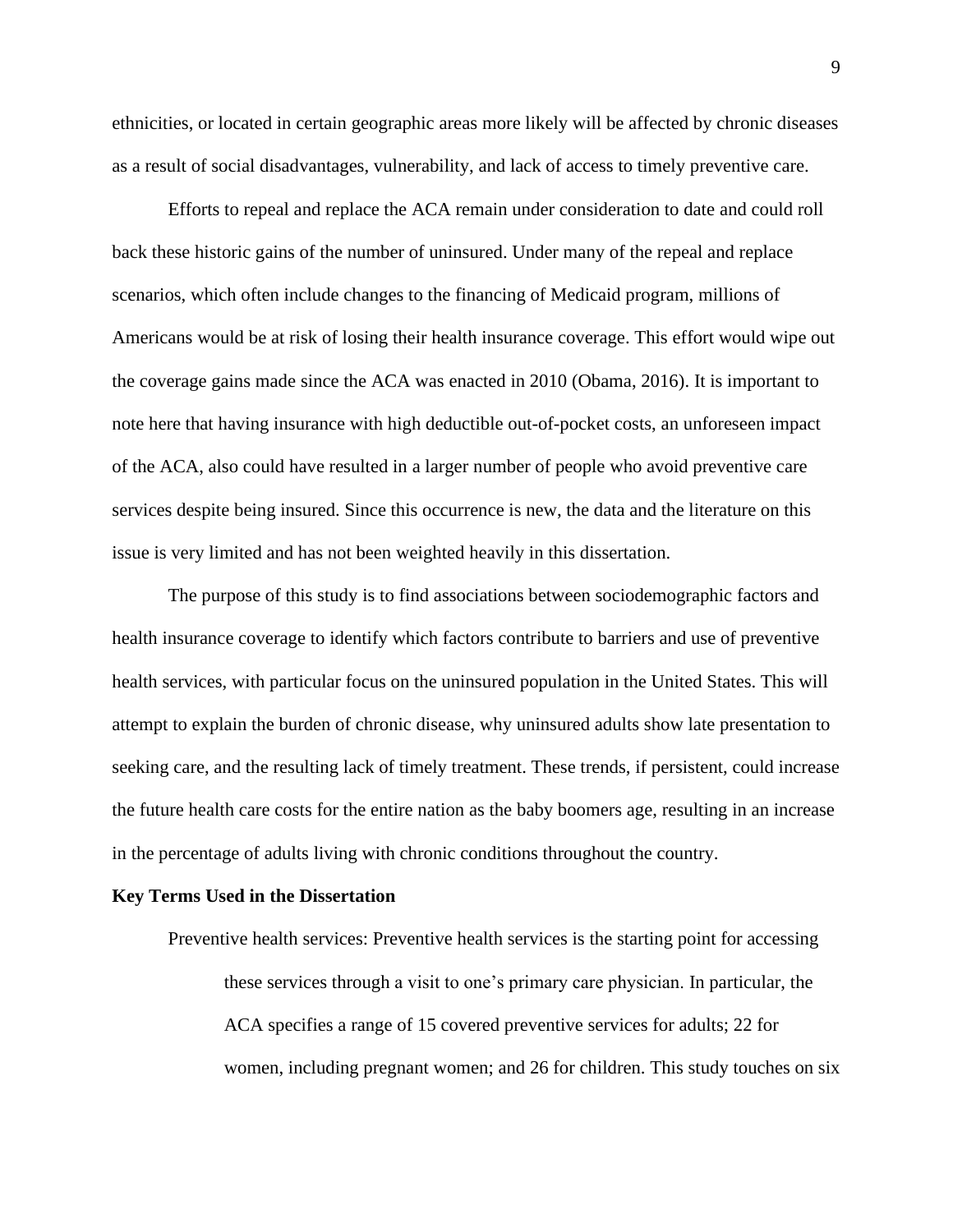of the covered services for adults and women: cancer screening procedures (breast, colon, and cervix) hypertension, blood cholesterol screening, and routine physical checkup.

- Preventive service utilization: Preventive service utilization addresses patterns and barriers, cost and health outcomes associated with prevention, and activities designed to improve preventive services and outcomes. Some of those factors, such as race/ethnicity and household income, are the independent variables in this study. Other independent variables include marital status, education, primary language, and age.
- Uninsured: Uninsured represents those not covered by private or public health insurance plans.
- Mortality: Mortality addresses deaths due to chronic disease.
- Comorbidity: Comorbidity addresses the simultaneous presence of two chronic diseases or conditions in a patient.
- Andersen behavioral model**:** Anderson behavioral model explains the differences in use and access to health care as a function of an individual's (1) predisposition to use services (e.g., depending on gender, age, and race), (2) ability to secure services (e.g., insurance and financial status), and (3) need for service (e.g., health status ).

### **Summary**

This chapter provided a brief overview of the statement of the problem, significance of the dissertation, research questions and hypothesis, and background of the study. The next chapter, Literature Review, presents and discusses the outcomes from existing literature on preventive care and health insurance with specific focus on the importance of preventive health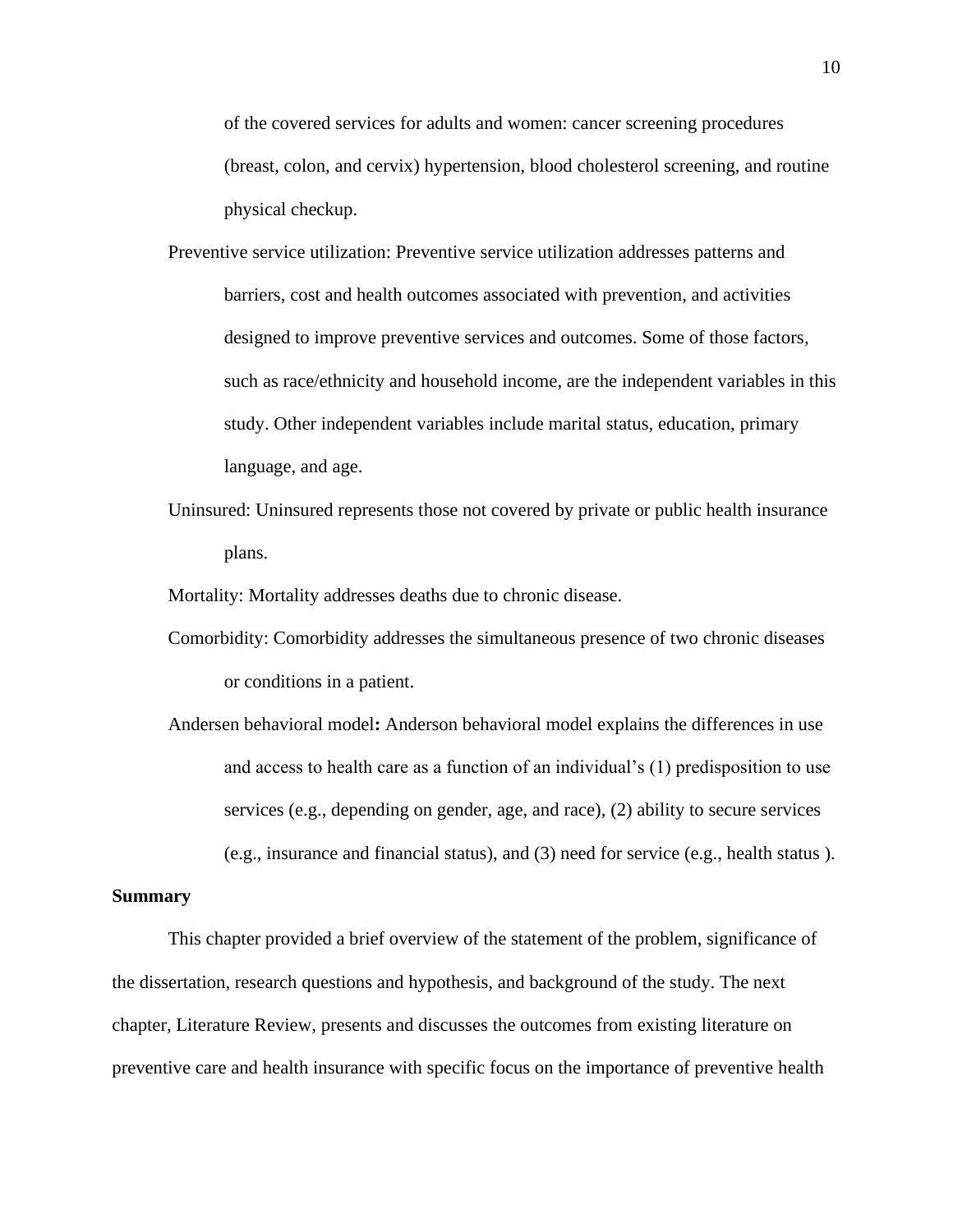care services and their utilization, factors contributing to chronic diseases, the economic consequences of chronic and potentially preventable diseases, and the implications of individuals having health insurance coverage. The Andersen behavior model is also discussed in this chapter because it presents the theoretical framework required to investigate the link between use of preventive health services and sociodemographic factors.

In Chapter 3, Methodology and Data, we present the research design and the construction of a quantitative model using the relevant variables identified from the literature. Chapter 3 also presents the summary and details for the Medical Expenditure Panel Survey (AHRQ, 2018) dataset to be used for testing the research questions through a set of logistic regression estimates that derive the change in log odds and odds ratio of utilization of four different types of preventive care services, placing specific focus on the uninsured population.

Chapter 4, Results, discusses the results of estimates of the models identified in Chapter 3 and identifies the differences between the insured and uninsured population in terms of utilization of preventive care services. Studying what factors make significant contributions to the utilization of preventive care services among the insured, uninsured, and general population can help determine which policy instruments would result in reducing the proportion of chronic diseases in the United States.

Chapter 5, Conclusion and Future Scope presents the conclusions from the results and discusses the future scope of this type of study. While this dissertation focuses on a large sample size taken from the entire U.S. population, we anticipate that the model and method can be applied to smaller, more specific geographically narrower samples. For instance, the model can be applied to a sample of residents who live in South Texas to identify which specific variables can be targeted for improvement through public policy. We are choosing South Texas as our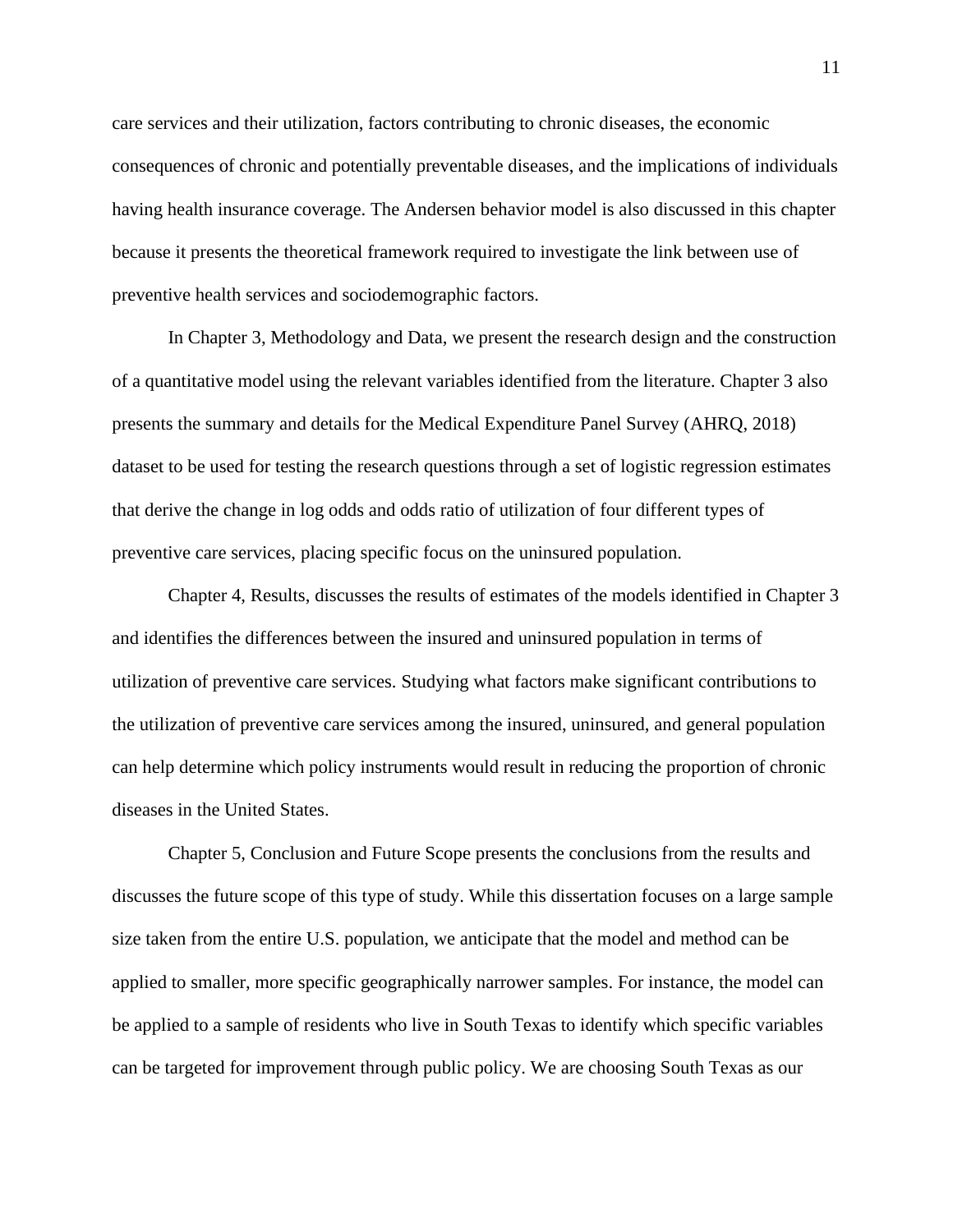example because the literature review from the Kaiser Family Foundation (2018) identified South Texas as one of the regions having the highest number of uninsured rates and low-income population. Obtaining a sample from South Texas could help include and identify the differences among citizens, legal residents, and undocumented immigrants in terms of obtaining and accessing preventive care. According to the Kaiser Family Foundation (2018), undocumented immigrants in the United States constitute close to 25% of the population of people who qualify for subsidies in the Marketplace and those who are eligible for Medicaid. Since these are undocumented workers, finding this information in standardized data collection surveys like the MEPS is almost impossible and would require a primary dataset to be created. In addition, adding an independent variable of geographic locations (urban and rural locations) to the study could help determine if rural areas have higher uninsured rates, identify target populations, and provide efficient ways to prevent chronic disease and apply better ways to enable the use of preventive care services to the uninsured.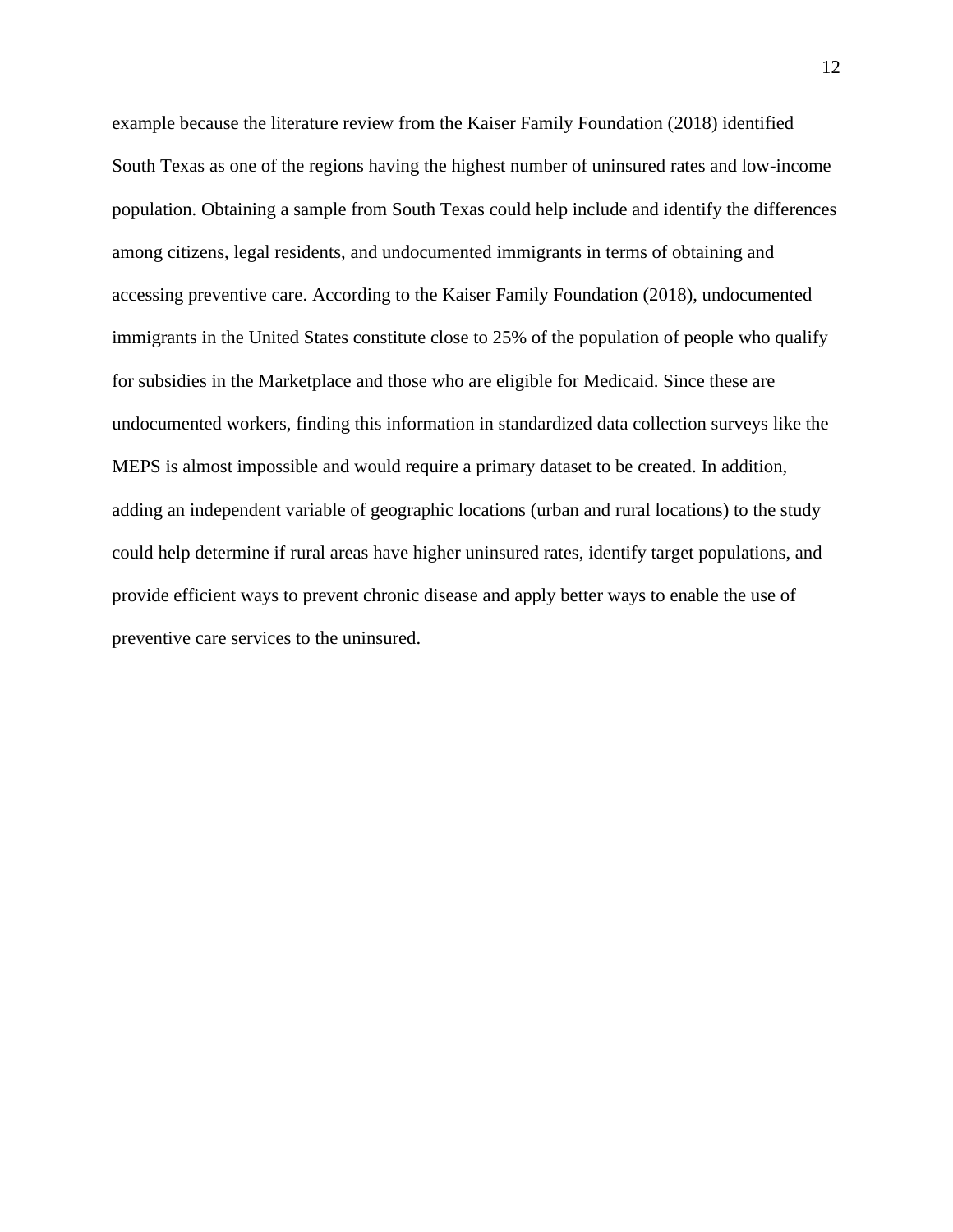### **Literature Review**

This chapter focuses on the documented literature relevant to this dissertation discussing the importance of preventive care services and their utilization by first considering what entails a chronic disease, the economic consequences of these diseases, and the factors that contribute towards susceptibility to these chronic diseases beyond just the genetic predisposition to them. Furthermore, this chapter attempts to analyzes why lower use of preventive care service is connected with social and demographic factors and the economic factors that impact health outcomes as in the three sets of the Andersen behavioral model. In addition, the chapter will cover the related disparities and the importance of ACA expanding and increasing coverage to the uninsured to provide recommended preventive services.

The benefits of many preventive health care services are well-established in the medical literature. According to the theory of health economics, investment in health capital, such as preventive health care services, can reduce the incidence of illness and death (Tian, 2016). Musich, Wang, Hawkins, and Klemes (2016) also found that the use of preventive health care services reduced the probability of subsequent hospitalization. In the case of immunizations, for instance, those who receive the recommended services were likely to avoid a variety of lifethreatening diseases. Those appropriately screened for cancer of all types were likely to receive more timely diagnosis and treatment which ultimately lead to better health outcomes.

#### **Chronic Diseases**

In the United States, chronic diseases not only affect the quality of life but also increase health care costs and limit health care affordability (Raghupathi & Raghupathi, 2017). The profile of these chronic conditions (e.g., cancer, diabetes, cardiovascular disease) has changed, and cases are occurring at younger ages. Chronic illnesses afflict people of all ages, and although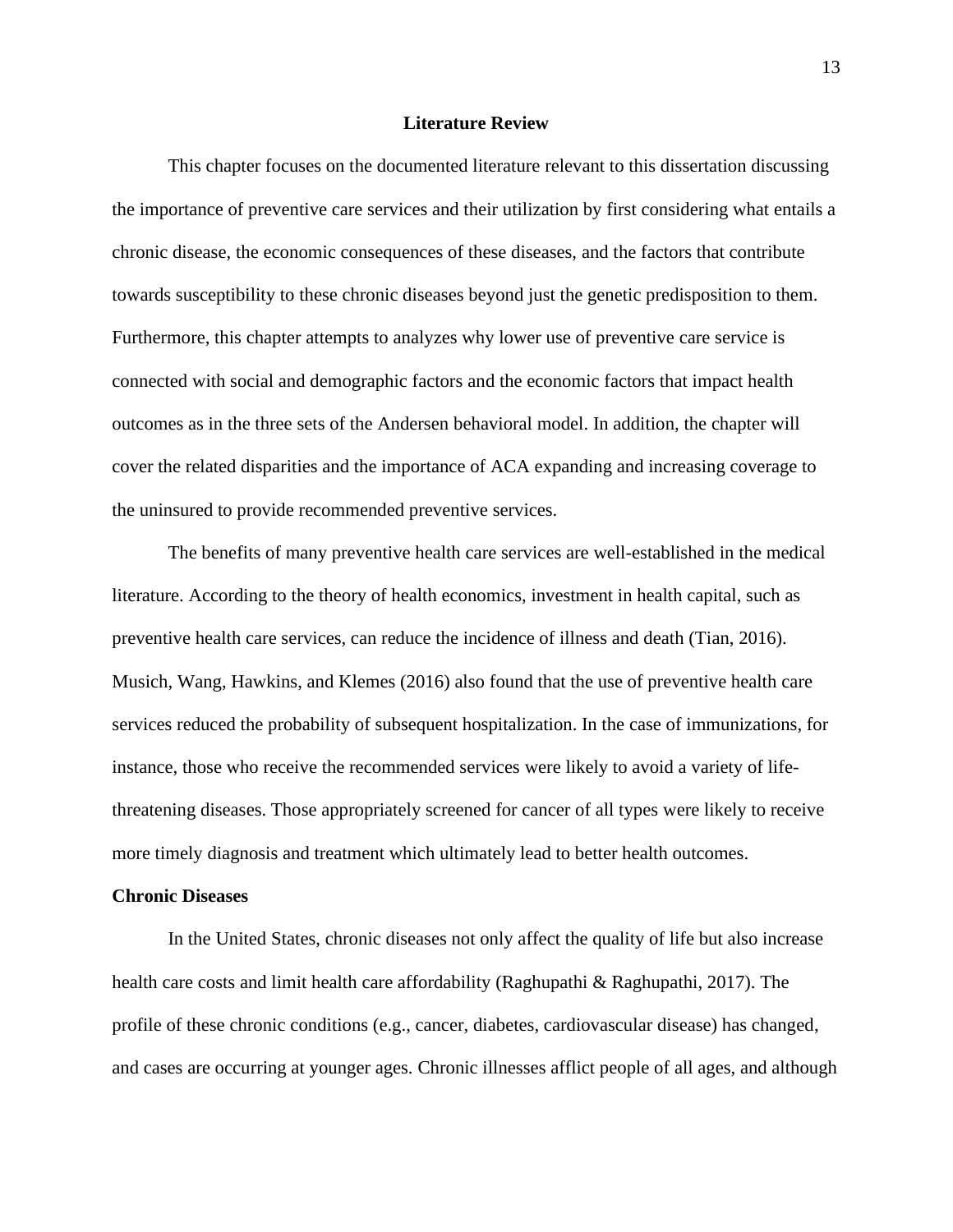a majority of individuals living with chronic illnesses are not elderly, the likelihood of having a chronic illness increases dramatically with advancing age (Schraeder & Shelton, 2011). In the United States, the number of people with chronic conditions has escalated over time.

The number of people with a chronic condition by year are represented in Table 1 (Raghupathi & Raghupathi, 2017). This upward trend of individuals with chronic conditions has increased rapidly to nearly 8 million each year from years 2000 to 2015. This trend is noteworthy, considering that chronic diseases account for the majority of health care spending. The increasing trends in the prevalence and costs of chronic diseases in the United States are projected to continue well into the future. By the year 2020, the number is expected to increase to 157 million dollars and by 2030 to 171 million dollars. In terms of population percentages, the numbers represent an increase from 46.2% in 2005 to 49.2% in 2030 (Raghupathi & Raghupathi, 2017). According to Cohen (2016), the projected per person medical and productivity cost of chronic diseases would amount to \$8,600 per person if current trends continue.

#### Table 1

*Number of People in the United States With Chronic Conditions*

| Year | Number of people with chronic condition |
|------|-----------------------------------------|
| 2000 | 125 million                             |
| 2005 | 133 million                             |
| 2010 | 141 million                             |
| 2015 | 149 million                             |

With the increase in the occurrence of chronic diseases, the focus of health care has shifted from treating acute illnesses to helping chronic patients manage the work of living with debilitating conditions. There is a large body of data that supports the use of screening tests for chronic disease and shows the changing focus of health care from treatment towards prevention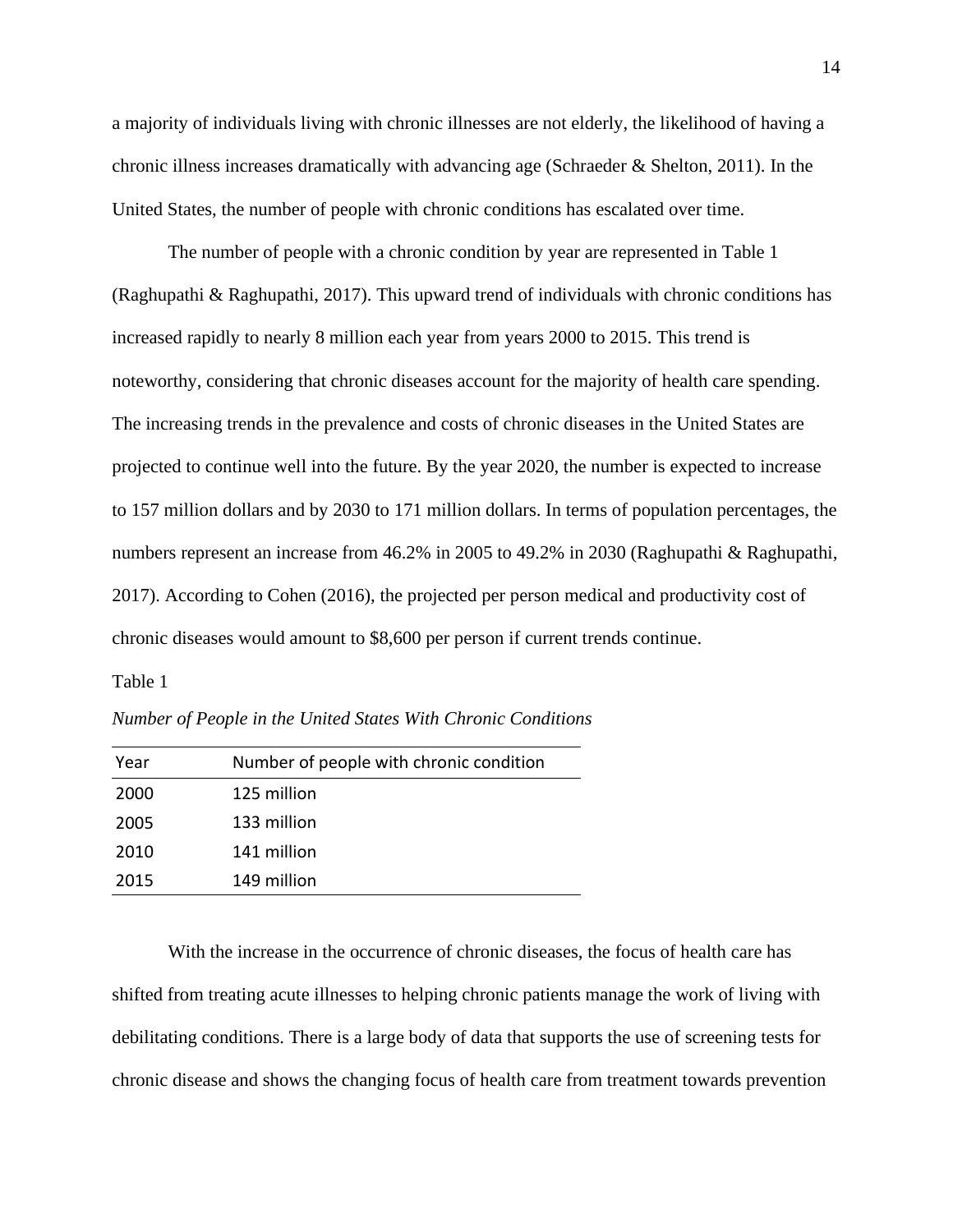(AHRQ, 2018). Examples of actual or proposed screening tests include the pap smear for cervical cancer, mammography for breast cancer, PSA (and/or digital rectal exam) for prostate cancer, and cholesterol level for heart disease. A major objective of most screening tests is to reduce morbidity or mortality in the population group being screened for the disease by early detection, when treatment may be more successful (AHRQ, 2018).

Uninsured adults were less likely to have regular source of care than any other group (65%). A majority of these adults visited their doctors at least yearly (88%); almost all adults 65 years and older (more than 95%) visited their doctor once in the past year (Schraeder & Shelton, 2011). The following sub-sections cover these aspects in more detail with reference to the available literature on these issues.

**Economic consequences of chronic disease.** The aging of the U.S. population, the frequency of chronic disease, and the rising costs of treatment, and medical expenses are expected to continue increasing (Raghupathi & Ragupathi, 2018). Chronic diseases, including cancer, respiratory disease, and diabetes have been the main causes of both disability and death worldwide (Rudawska, 2014). The burden of chronic diseases and the multiple effects on productivity and demography plays an important role in the performance of the national economy (WHO, 2019). It is difficult not to recognize how chronic disease and the demand for health care drives up the costs for health care when people with these chronic conditions are the most frequent users of health care in the United States. They account for frequent hospital admissions, prescription filled, and physician visits all associated with greater demand for and use of health care services (Longman, Passey, Ewald, Rix, & Morgan, 2015).

According to Rudawska (2014), health becomes an economic commodity, the possession of which creates development opportunities for a given individual or community and society.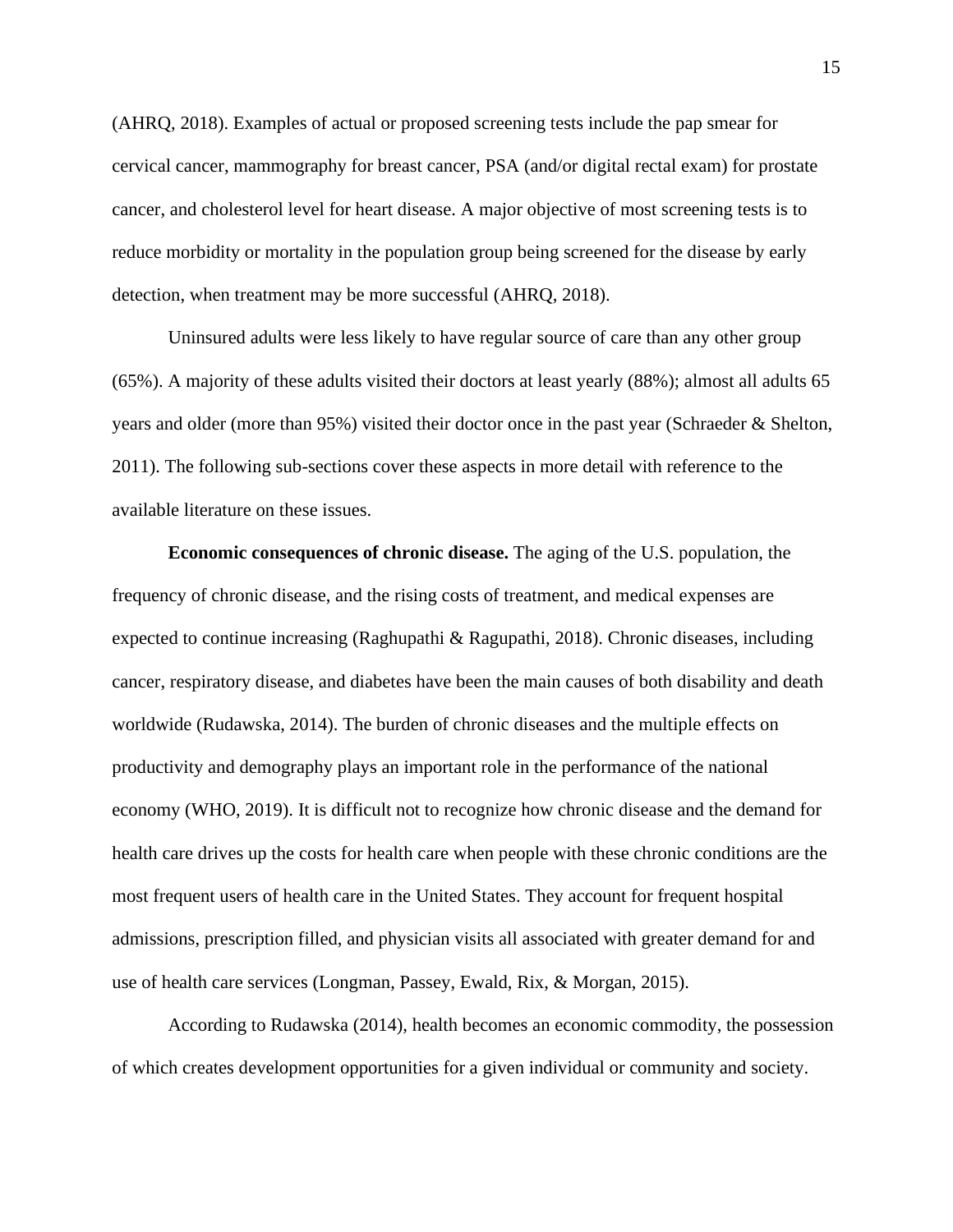Furthermore, Rudawska stated that health is a principal factor in shaping human capital, which in turn affects an individual's productivity and economic growth. An illness, particularly a chronic disease, constitutes a significant limitation to such development, preventing partly or entirely, an individual's activity in the workforce. Thus, the burden of chronic disease constitutes a significant element that limits the abilities of individuals and entire populations to generate economic growth whereas the specificity of chronic disease causes temporary or permanent exclusion of an individual from personal life, resulting not only in the need for ongoing health care attention, but also in the decrease of the individual income of a chronically ill person because of their permanent or temporary absence of work (Rudawska, 2014).

When good health determines economic growth as well as influences the health condition of societies, enforcing the availability of quality health care through preventive health care services makes sense. Most research can confirm that chronic illness is associated with the substantial health care costs to our economy. Clarke, Bourn, Skoufalos, Beck, and Castillo (2017) presented multiple estimates of these costs based on surveys, past literature, and observations of the health care usage in the United States and we will discuss those briefly in this paragraph. In a recent Gallup survey, 42% of Americans named either the cost of health care or access to health care as the top U.S. health issue. According to one projection, estimates that up to one third of the more than 2.8 trillion dollars will be spent on health in the United States each year may be classified as waste that is related largely to failures of care delivery, care coordination, and overuse. For example, there are significant differences between acute and chronic disease that require different approaches to care. Chronic care problems are slower to develop, longer in duration, and have multiple causes, some of which occur years before the onset of symptoms. These differences limit the current system's ability to deal effectively with a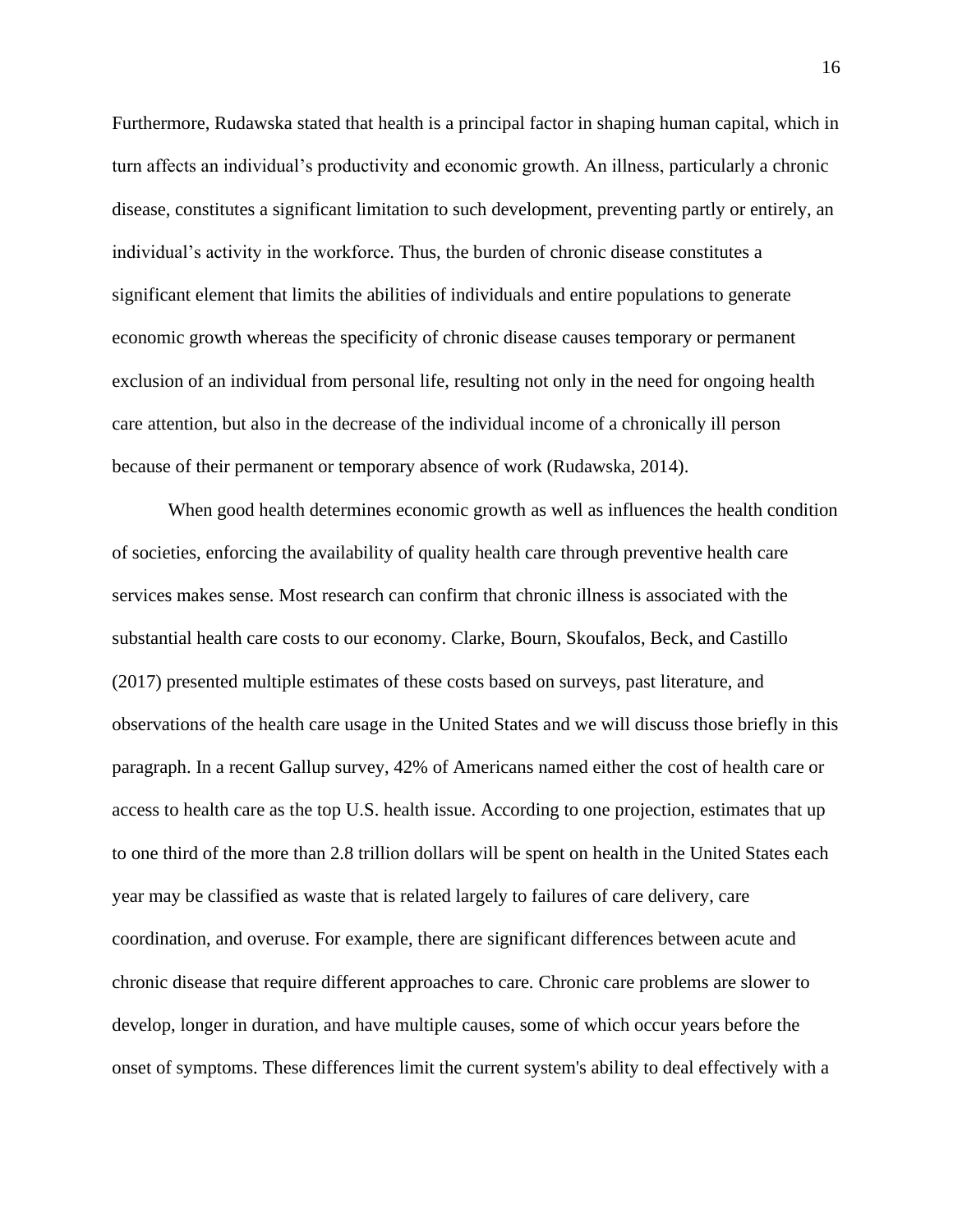number of unique challenges in managing chronic disease. Another recent forecast determined the size of the chronic disease population, in particular with patients with multiple comorbidities that require more health care resources is projected to grow and reach 157 million Americans by 2020 (Clarke et al., 2017).

Some studies, however, fail to provide evidence emphasizing that the treatment of acute conditions through preventive care is less expensive (Rudawska, 2014). Unlike the pessimistic attitude of the World Health Organization that nothing can be done about chronic disease prevention, the reality is different. The major causes of chronic diseases are known, so if these risk factors were eliminated, at least 80% of all heart disease, stroke and diabetes and more than 40% of cancers would be prevented (WHO, 2019). The major challenge would be to show that chronic diseases can be controlled in a cost-effective manner with existing interventions. These leading causes of death and disability are neglected and underestimated leaving preventive care as the responsibility of the individual, thereby making it difficult to pursue a more optimistic stance in a feasible manner (Beaglehole, Ebrahim, Reddy, Voute, & Leeder, 2007).

**Characteristics of the uninsured.** How much difference between the rates of insured populations can be attributed to socio-economic characteristics including the differences in race or ethnicity? Health and health disparities refer to the differences in health and health care between population groups (KFF, 2018). Comparisons of these disparities include race/ethnicity, age, income, location, and gender to name a few. These characteristics give a distinct picture of the influences of one or more appearances of the uninsured. The uninsured population is a diverse group, but they share certain key characteristics.

Age: Three quarters of the uninsured are adults (ages 18 to 64 years), while one quarter of the uninsured are children. Compared with other age groups, it is probable that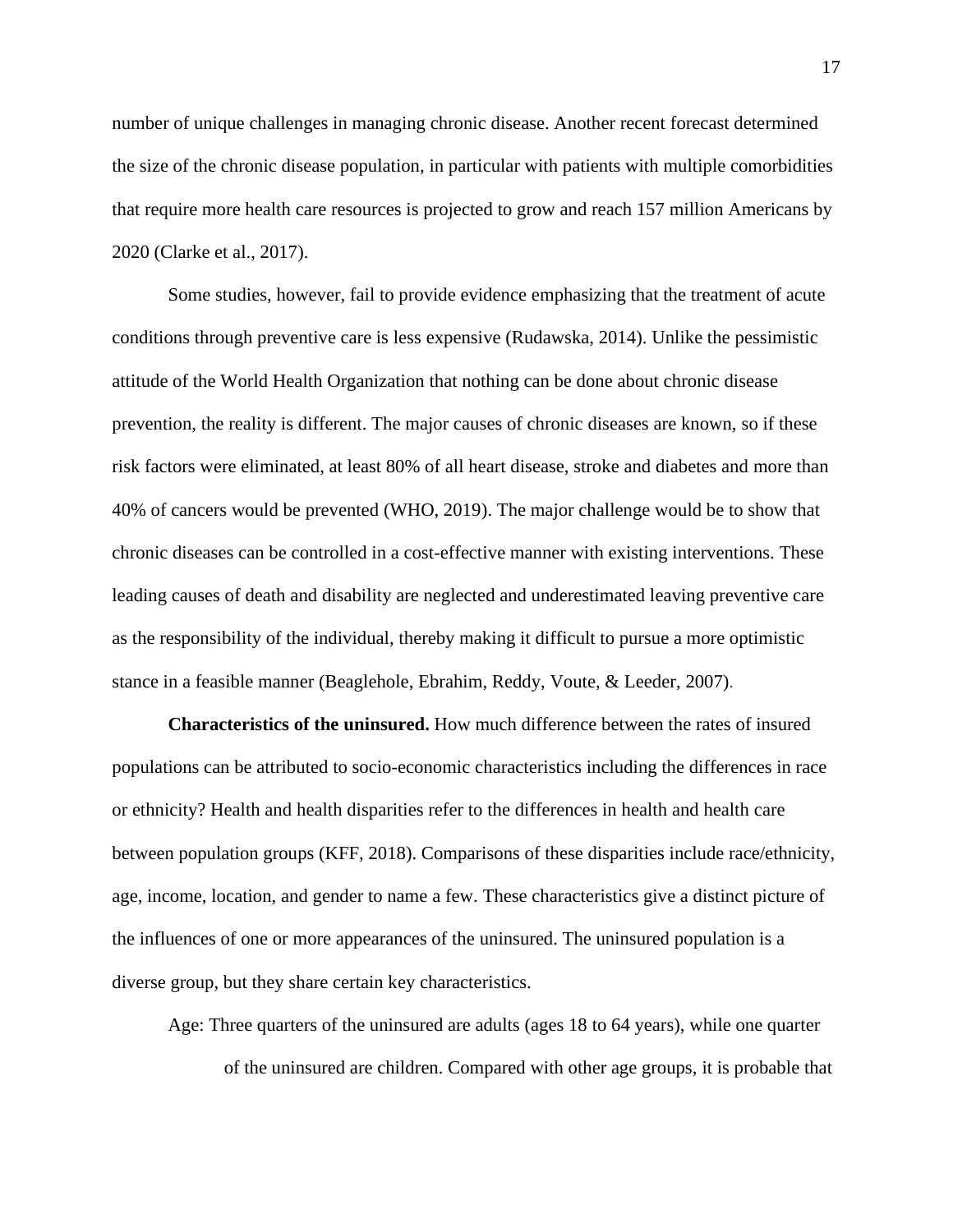young adults might go without coverage. For example, in 2017 adults age 65 years and older and children under age 19 years were likely to have had insurance coverage, respectively compared with young adults aged 19 and 64 years who were uninsured (United States Census Bureau, 2018). Adults of working ages between ages19 to 64 years are at high risk of lacking insurance. Age has been associated negatively with women not receiving preventive services like mammograms and pap smear tests (Holden, Chen, & Dagher, 2015). Thus, the population between ages18 and 64 years, that would be considered a viable labor force of an economy is associated with a higher likelihood of being uninsured.

Race/Ethnicity: The literature has documented that racial minorities had less chances of receiving preventive care services than the Caucasian population (Holden, Chen, & Dagher, 2015). In 2018, the Kaiser Family Foundation found that four in 10 (40%) individuals living in the United States were people of color and would account for more than half of the uninsured population by 2050. In fact, there were 1.8 more diagnoses of late-stage cancer in Black women than in the rest of the population, which explains the risk for late-stage disease (DeSantis, Jemal,  $\&$ Ward, 2010). Disparities based on race and ethnicity also pointed the likelihood of people of racial ethnic minorities going without health insurance. Income and wealth are related but have distinct dimensions of socioeconomic status that are important in the maintenance of health status. Braveman and Gottlieb (2014) shared that wealth might be relevant when examining race differences in traditional measures of socioeconomic status that include income, education, and employment understate racial socioeconomic disparities in the United States.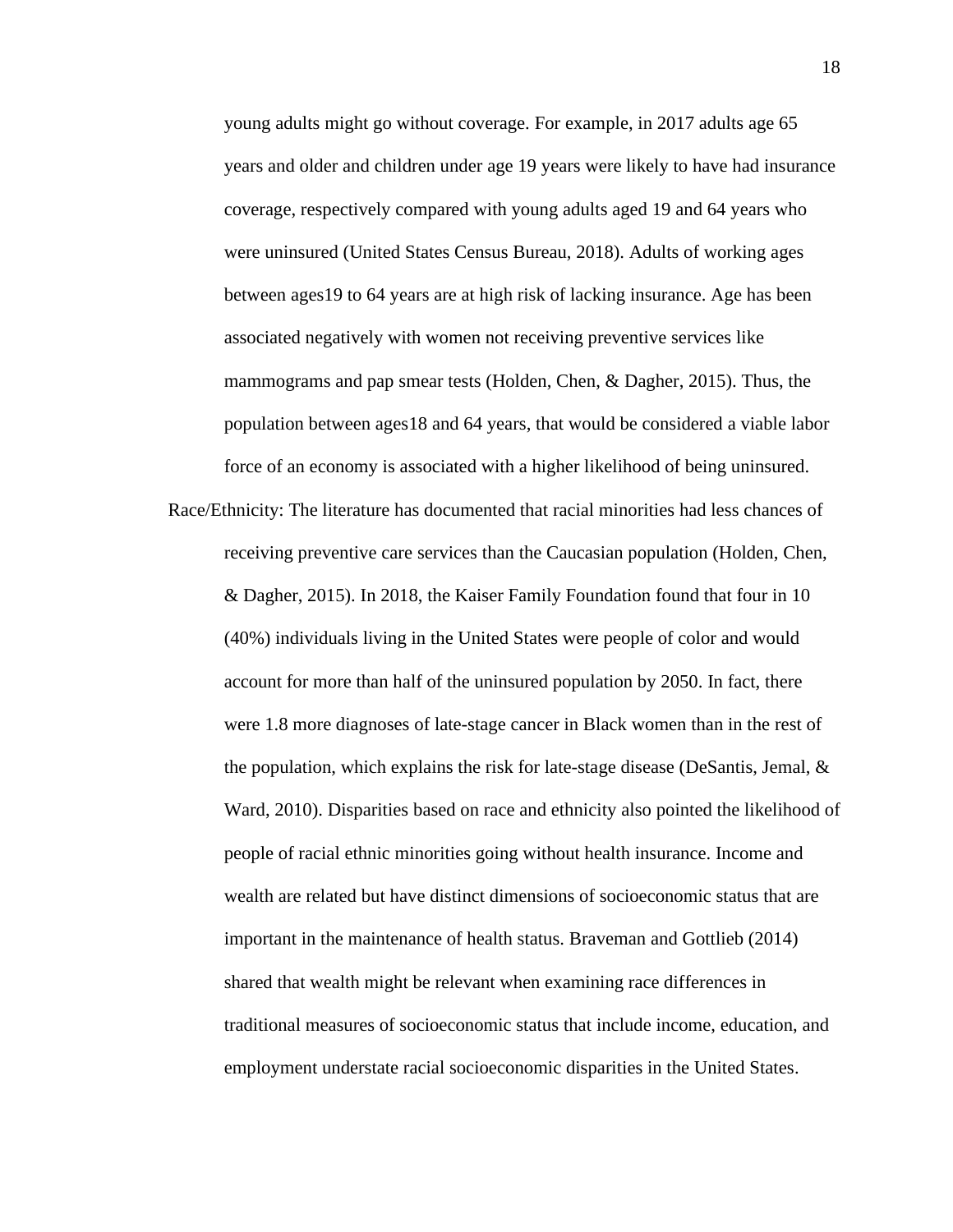Braveman and Gottlieb (2014) also mentioned that the United States Census Bureau listed that African Americans had only 27 cents for every dollar and were in the lowest income quintile. African American families had a median income of \$1,500.00, whereas Caucasian families had a median net worth of \$9,720.00. This median level of assets does very little to help with serious medical expenditures for African Americans but would offer greater protection to Caucasians. This cycle of poverty, poor health, and no insurance coverage plays out over the course of a lifetime for some. African Americans and Hispanics, according to Kirby and Kaneda (2013), in addition to the likelihood of being uninsured, also reported poorer health, which may be combined with socioeconomic disparities by race and ethnicity to create a vicious cycle of disadvantage.

Schraeder and Shelton (2011) disclosed that prevalence of chronic disease differed by race where 77% of African Americans had at least one chronic illness as did 68% of Hispanic Americans; 64% of Caucasians; and 42% of Asian Americans. African Americans were the highest users of all major health service areas, including hospitalizations, physician visits, home health care, and prescription medications.

Income: Two-thirds of all uninsured persons were members of lower-income families, earning less than 200% of poverty (Holden, Chen, & Dagher, 2015). In addition, low-income people of all races reported worse health status than higher income individuals. Disparities in access and health utilization occurred within lowincome individuals resulting in poorer quality of care (KFF, 2018). As of February 2016, of the estimated 24 million uninsured adults, 88% had income less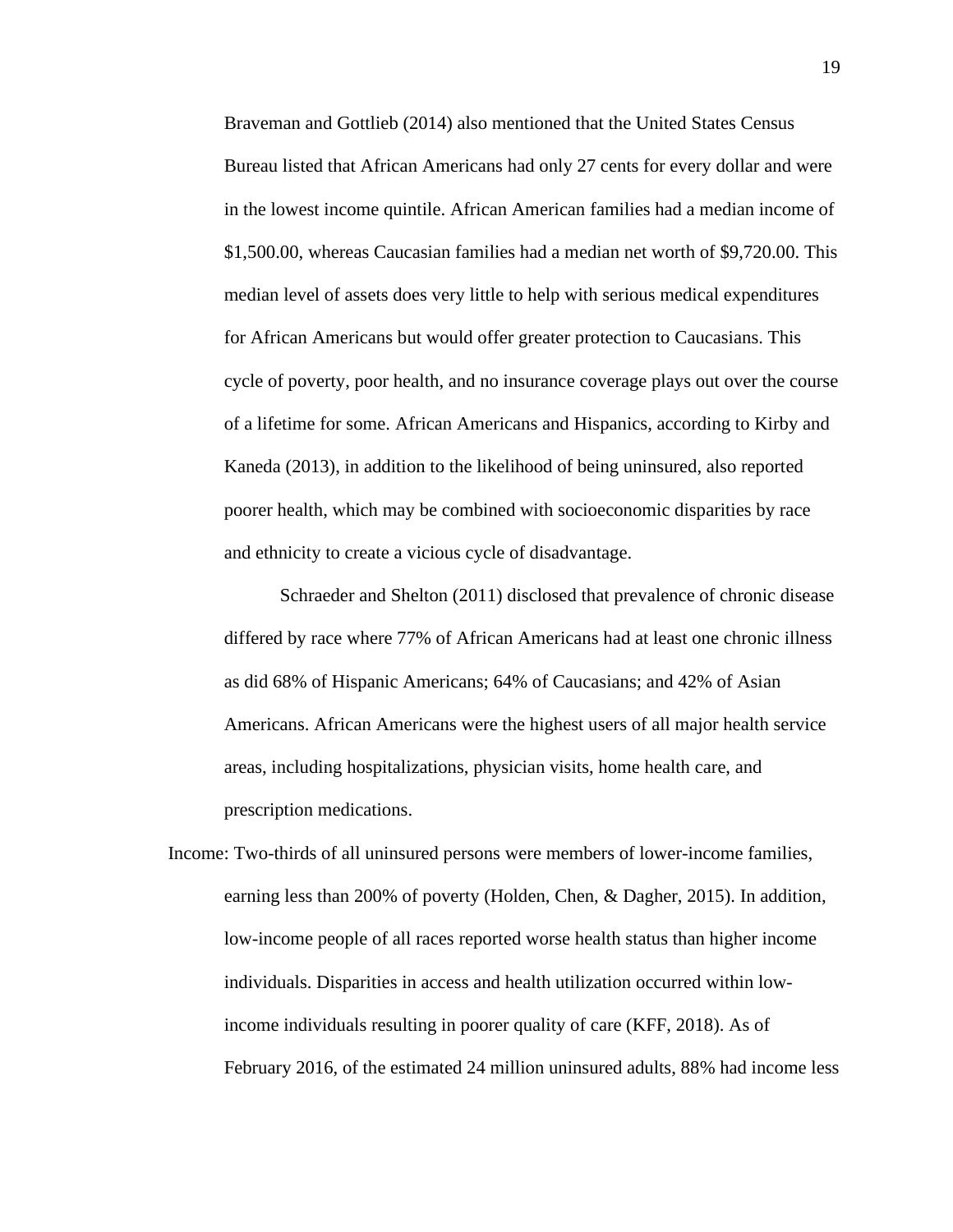than 138% of poverty (Collins et al., 2015). Although the ACA sharply reduced uninsured rates for people of color and low-income individuals, coverage disparities persist. Studies indicated that socioeconomic factors can modify the effect of income on health because income intersects with many other social risk factors like race, ethnicity, sex, geographic, and educational attainment (Woolf, Aron, Dubai, Simon, & Zimmerman, 2015). Income may influence health most directly through access to resources, such as quality of food, shelter, and services that directly and indirectly influence health like education and health services (Tjepkema, Wilkins, & Long, 2013).

Education: According to the VCU Center on Society and Health (2015), educational achievement is a strong predictor of health independent of income. Data from the United States Census Bureau (2015) disclosed that 209.3 million people in the United States were 25 years old or older and 66.9 million had a bachelor's degree or higher. One study found that adults with 13 to 15 years of education had 24% to 32% lower odds of poor/fair health compared to high school graduates, and adults with at least a college degree (defined as 16 or more years of schooling) had about 54% to 60% lower odds of poor/fair compared to high school graduates (Zajacova, Hummer, & Rodgers, 2012). Thus, higher educational attainment is associated with better occupational outcomes leading to increased household incomes and other work-related perks, thereby ensuring steady insurance coverage. The VCU Center on Society and Health (2014) also confirmed that higher levels of education lead to higher earnings that can provide access to healthy food, safer homes, and better health care that generally reduces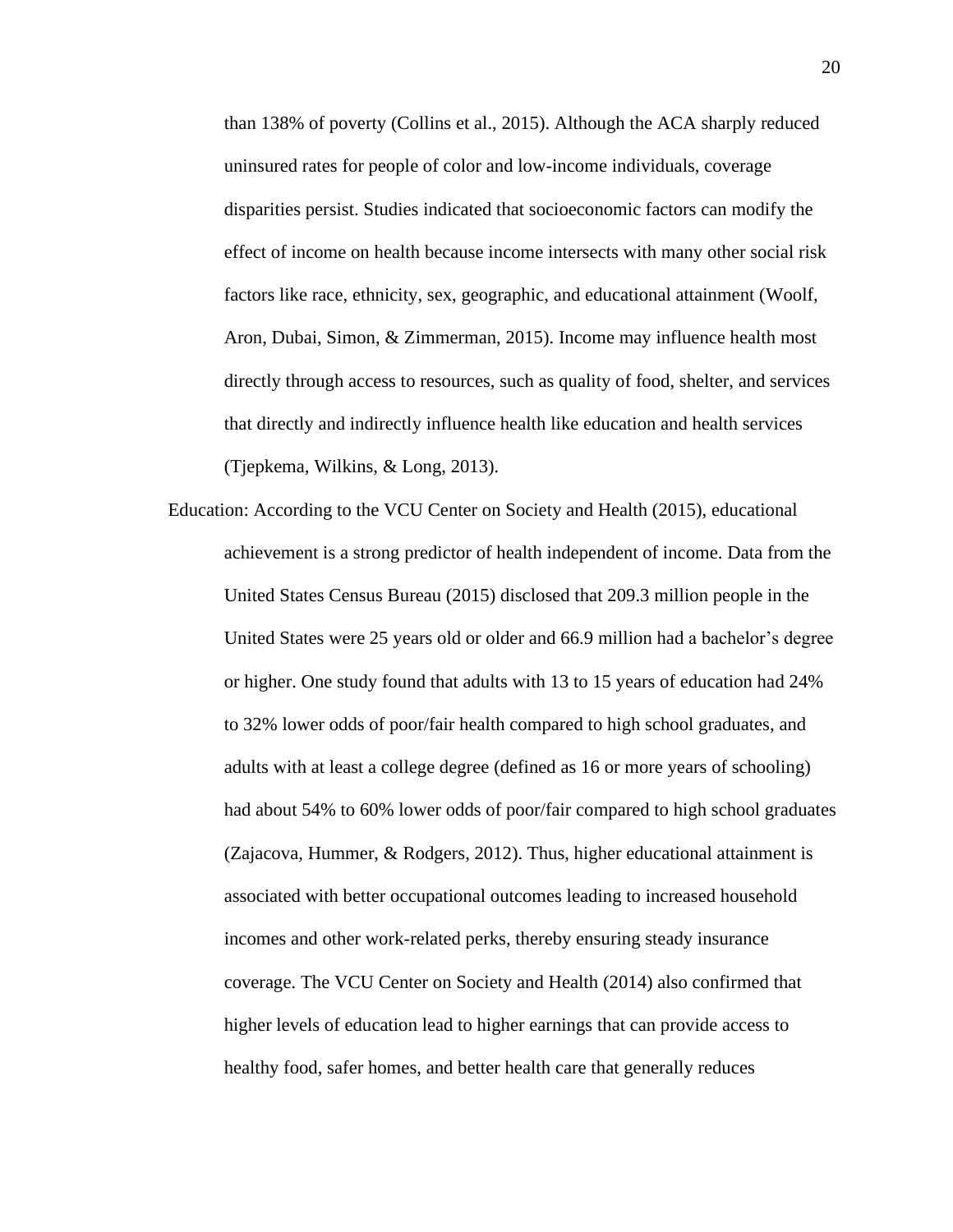prevalence of chronic diseases. In 2014, among the uninsured adults born in the United States, 34.7% had a high school diploma, 28.3% had not completed high school and 37% had a post-high school education (Vistnes and Lipton, 2016). More than one-quarter of all uninsured had not earned a high school diploma. Uninsured African Americans and Hispanics were less educated on an average than uninsured non-Hispanic Whites (Holden, Chen, & Dagher, 2015). Thus, education is important not only for higher paying jobs, and economic productivity, but also for saving lives and saving dollars.

Geographical location: Access to health care services is important for disease prevention, detection, diagnosis, and treatment of illness (ODPHP, 2015). However, residents in rural areas face a variety of access barriers. Rural Health Information Hub recorded that barriers to health care resulted in unmet health care needs, including a lack of preventive and screening services and treatment of illnesses (ODPHP, 2015). Rural populations are more likely to travel long distances to access health care services, particularly subspecialist services. Reductions in specialty care also are relevant in rural communities because many providers will decide to relocate to areas where there will be sufficient demand for services. Research has demonstrated that in most states, uninsured rates are higher in rural areas than urban areas, and the financial burden in ED visits has a direct impact on the financial viability of small rural hospitals (Rust et al., 2009). This can be a significant burden in terms of travel, costs, and time away from work (ODPHP, 2015). In addition, the lack of reliable transportation is a barrier to care. In urban areas, public transit is generally an option for patients to get to medical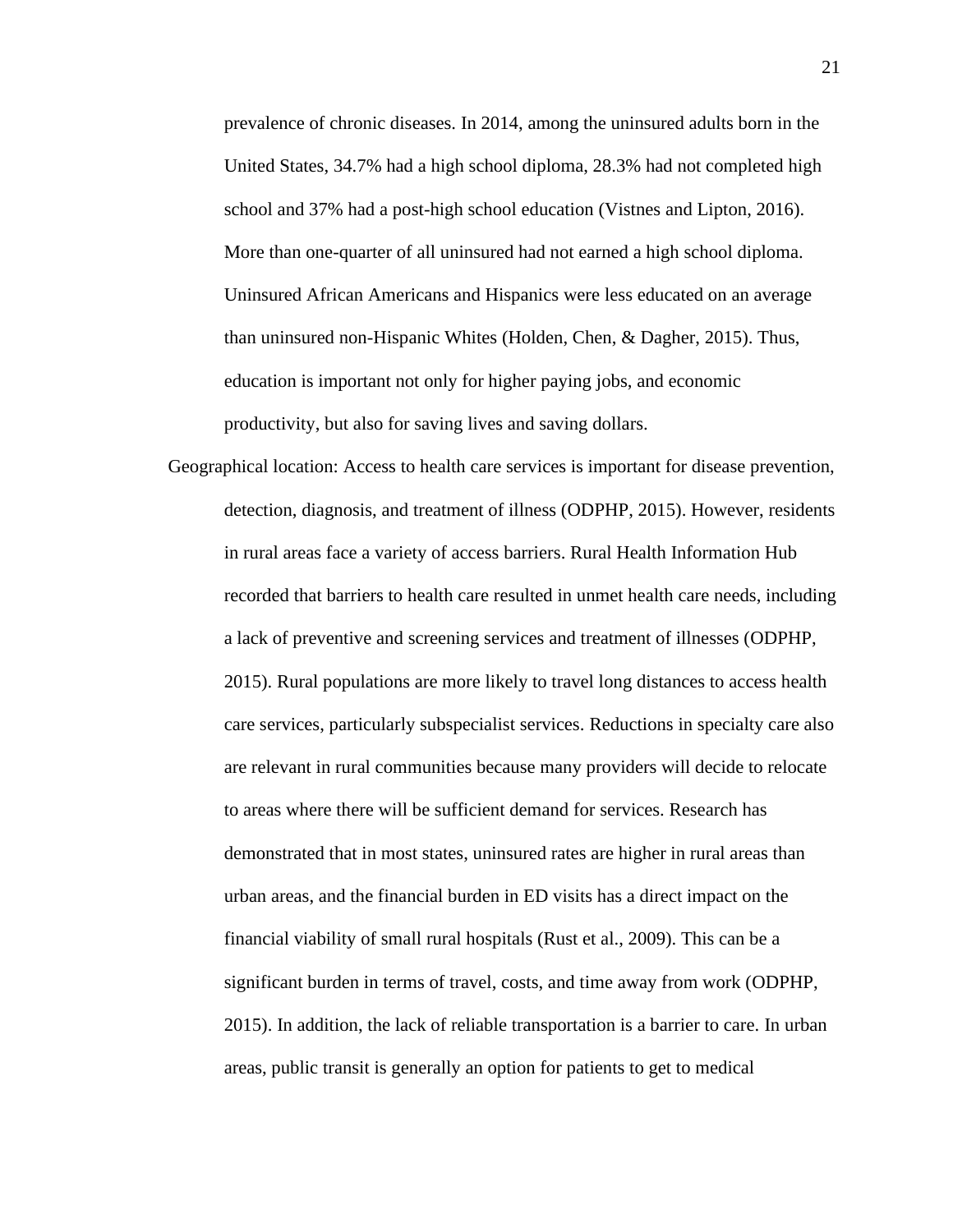appointments, however, these transportations services are often lacking in rural areas (KFF, 2014). The uneven geographic distribution of primary care physicians (PCP's) makes access difficult for patients living at a distance from the nearest PCP. Merritt Hawkins, a large physician recruitment firm, reported that the number of PCP shortages that already exists will become more widespread and severe (Berry-Millett, Bandara, & Bodenheimer, 2009). A 2014 Kaiser Family Foundation report revealed that uninsured rural residents faced greater difficulty accessing care due to the limited supply of rural health care providers. And, nearly 20% of the nonelderly population, or 52 million people who lived in the most rural counties of America were spread across almost 2,500 counties that are heavily concentrated in the South and Midwest (KFF, 2014). Thus, the areas where people reside are predictors of their long-term health outcomes, based on the utilization of preventive services and the ability to access relevant and timely care.

**Impact of being uninsured.** Ferrier, Rosko, and Valdmanis (2016) defined uncompensated care costs and financial assistance provided to the patients as the overall measure of hospital bad debt. Financial assistance includes care for which hospitals never expect to be reimbursed. This happens when patients are unable to pay their bills, and do not apply for financial help. In 2016, hospitals nationwide provided more than \$38.3 billion in uncompensated care to their patients. Between 2013 and 2015 hospital costs fell 35% since the implementation of ACA and included major coverage provisions. Furthermore, hospital costs declines were larger in states where uninsured rates fell more. These large drops in uncompensated hospital care were certainly the result of the large ACA Medicaid expansion coverage gains noted in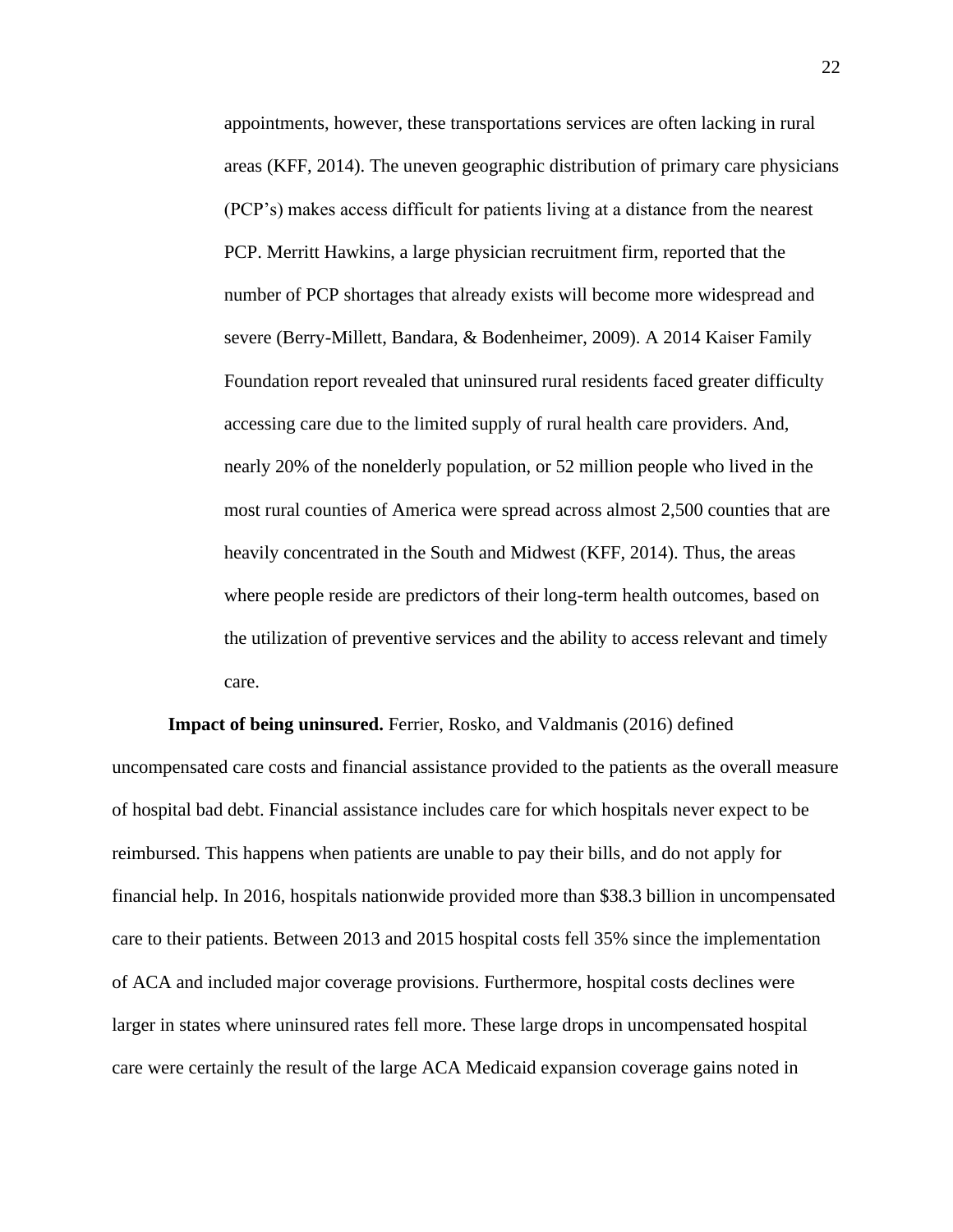2014. Moreover, because Medicaid expansion serves the most financially vulnerable population and who are those mentioned seeking medical attention at the late stages of their disease process in hospitals, contribute to hospital uncompensated care costs. Meanwhile, other studies have found that Medicaid expansion in 2015 resulted in increases in the shares of people with a personal physician, getting check-ups, and getting the preventive health care services needed such as cholesterol and cancer screenings, and decreases in the shares of people delaying care due to costs, and the reliance of emergency rooms for care (Ferrier, Rosko, & Valdmanis, 2016).

According to Hadley (2003), being uninsured has multiple economic consequences to health systems, taxpayer, and the general public. Adults lacking coverage make inefficient use of the health care system, relying on emergency rooms, when care could have been provided in lower-cost primary care settings had they been insured. Furthermore, taxpayers pay some of the hidden costs associated with the uninsured. Federal, state, and local governments support care of uninsured patients through public health clinics and through payments to safety net hospitals. Taxpayers incur the costs of financing government services when patients are forced by illness to reduce or stop working and no longer have earnings to pay taxes. Lastly, the inadequate care to the uninsured bears hidden costs that fall upon all Americans. Contagious diseases that go untreated because the carrier lacks insurance can threaten the health of the entire population. These are just a few of the many costs that directly or indirectly bring economic consequences from those being uninsured (Hadley, 2003).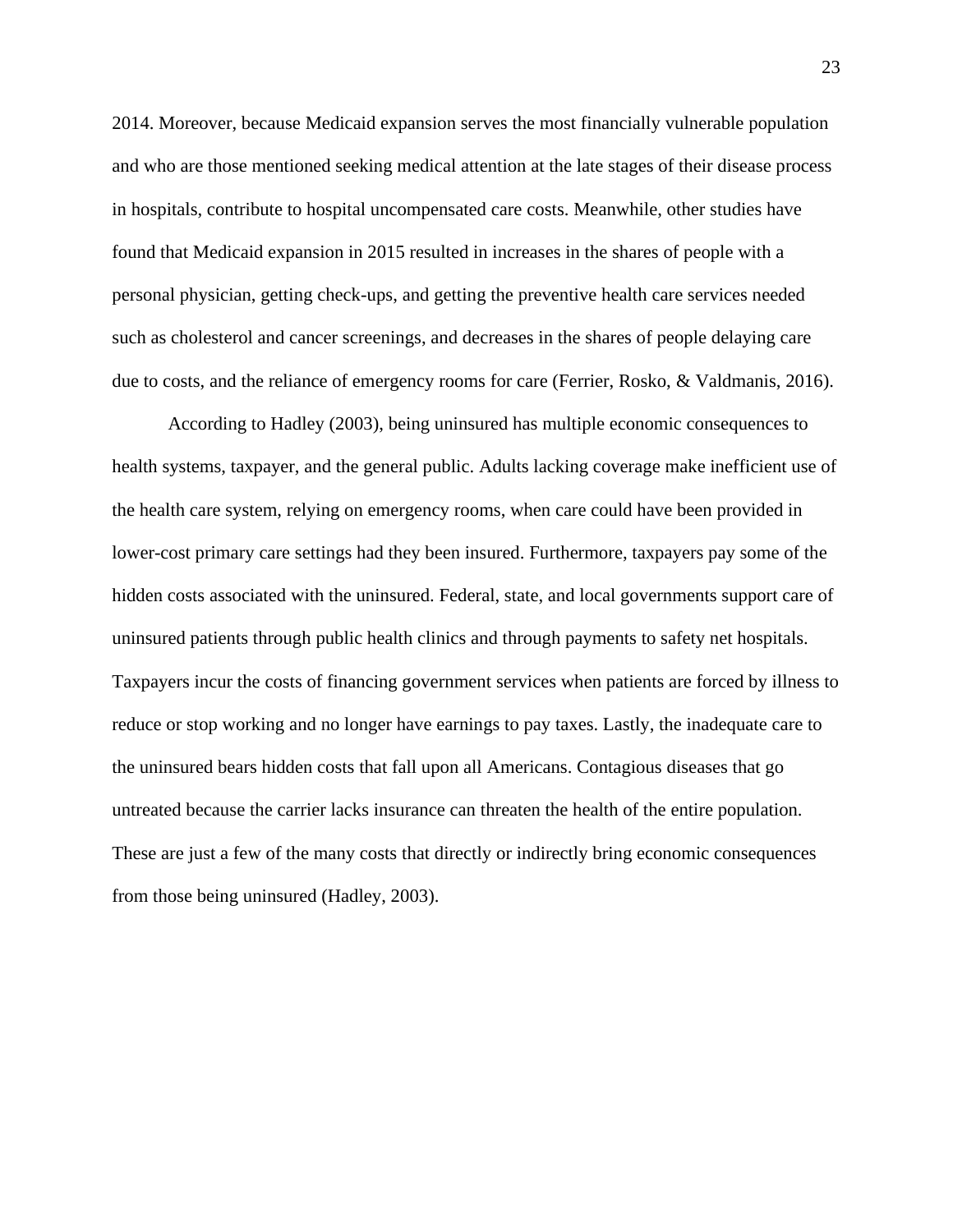**Quantitative studies on health insurance.** The literature review thus far has revealed which factors contribute towards the susceptibility to chronic diseases beyond just the genetic predisposition to them, with particular focus on the uninsured population. These relationships suggest that when individuals do not have health insurance, their consumption of health care decreases and their health becomes susceptible to diseases. This section explores the quantitative studies that ask the question of whether health insurance status matters.

Numerous studies have examined the association between health insurance and health status to determine if health insurance matters. In 2018, Assari, Helmi, and Bazargan tested whether having health insurance at baseline protects individuals against incident chronic medical conditions (CMC). The study measured the presence or absence of health insurance using items related to several types of health insurance and treated insurance status as a dichotomous variable (any insurance 1, none 0). Using linear regression, the study found that having health insurance plays a significant role in the incidence of CMCs. Insured individuals have a lower incidence of CMCs as compared to those that are uninsured (Assari, Helmi, & Bazargan, 2019). In 2019, Assari et al. also found that race was also a factor in the incidence of CMC, with black having a significant and positive impact on the incidence. When interacted with the insurance variable, the results showed that within the Black population, having insurance significantly lowers the incidence of CMCs (Assari et al., 2019). In the United States, health insurance protects individuals against incident CMC; however, the health return of health insurance may depend on race/ethnicity. This finding suggests that health insurance may better protect minorities against developing more chronic diseases, implying that increasing access to health insurance for minorities might have a significant reduction in the incidence of CMCs in the United States (Assari et al., 2019).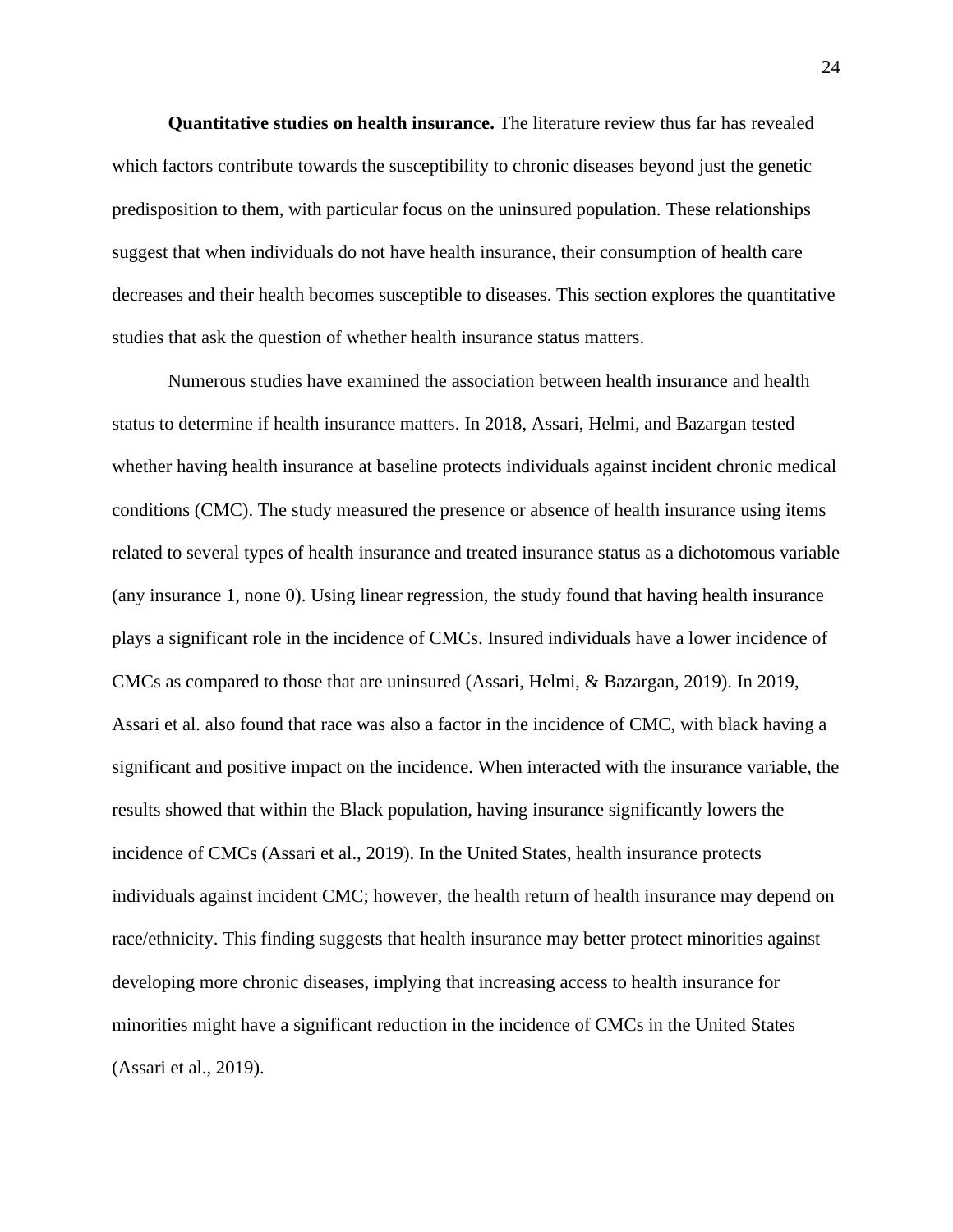A recent study by Duku, Nketiah-Amponsah, Janssens, and Pradhan (2018) also explored the association between insurance status and perception of health care quality to ascertain whether insurance status mattered in the perception of health care quality. The key independent variable of interest was the dichotomous insurance status (1 if insured and 0 otherwise). The authors employed a two-sample independent t-tests to compare the average perceptions of the insured and uninsured on seven indications of non-technical quality of health care. A generalized ordered logit regression, controlling for socio-economic characteristics and clustering at the health facility level tested the association between insurance status and perceived quality of health care (Duku et al., 2018). In the results of this study, the perceptions of health care quality were found to be significantly more negative among the insured population as compared to the uninsured population. Within the uninsured population, the perceptions of health care quality were significantly more negative for those that had been previously insured as compared to those that had never been insured. Thus, once people are insured, they tend to perceive the quality of health care they receive as poor compared to those without insurance (Duku et al., 2018). This study demonstrated that health insurance status matters in the perceptions of health care quality. The findings also imply that perception of health care quality may be shaped by individual experiences at the health facilities, where the insured and uninsured may be treated differently (Duku et al., 2018).

Baker, Sudano, Albert, Borawaski, and Dor (2001) also conducted a study using logistic regression to determine the independent effects of being continuously uninsured, being intermittently uninsured, and being continuously insured on health outcomes after adjustments for base-line sociodemographic factors, preexisting medical conditions, and types of healthrelated behaviors like smoking and alcohol use. Participants between 51 and 61 years of age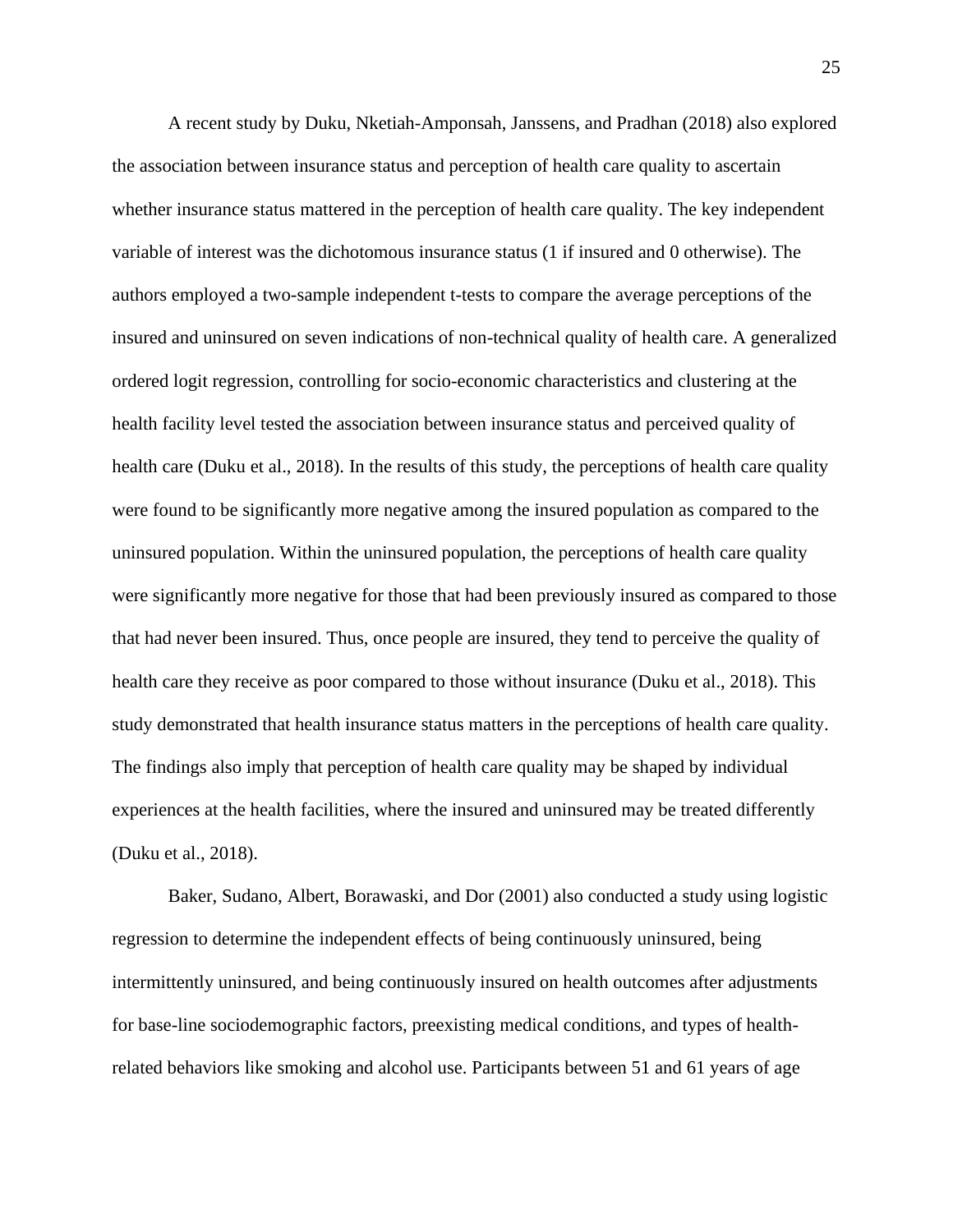were classified as uninsured if they did not have public or private insurance at the time, excluding those that were covered by Medicare or Medicaid. Of the 7,577 participants analyzed, 717 continuously uninsured participants and the 825 intermittently uninsured were more likely than the 6,035 continuously insured participants to have a major decline in overall health at 21.6%, 16.1%, and 8.3% respectively (Baker et al., 2001). Thus, the lack of health insurance is associated with an increased risk of a decline in the overall health among adults between the ages of 51 and 61 years.

Saunders, Ricardo, Chen, Chin, and Lash (2016) evaluated in another study the association of health insurance status with mortality among working-age participants with albuminuria where a certain level of albumin in the body may be a sign of kidney damage. The sample was selected from people with albuminuria between the ages of 18 and 64 years that either had insurance or were uninsured. A Cox proportional hazards model was used to determine the association between insurance status and all-cause mortality and cardiovascular mortality in patients with chronic kidney disease while adjusting in a stepwise fashion for sociodemographic factors, co-morbidities, and co-morbidity severity/control variables. 13% of the people in the sample were either uninsured had public insurance whereas 67% of the sample had private insurance. Compared to individuals with private insurance, those with public insurance or no insurance were significantly more likely to be racial or ethnic minority, to have income 200% below the federal poverty level and to have less than high school education, and were less likely associated with decreased mortality in the fully adjusted model (Saunders et al, 2016). Compared to private insurance a lack of insurance or having only public insurance were associated with increased mortality even after controlling for sociodemographic, health status,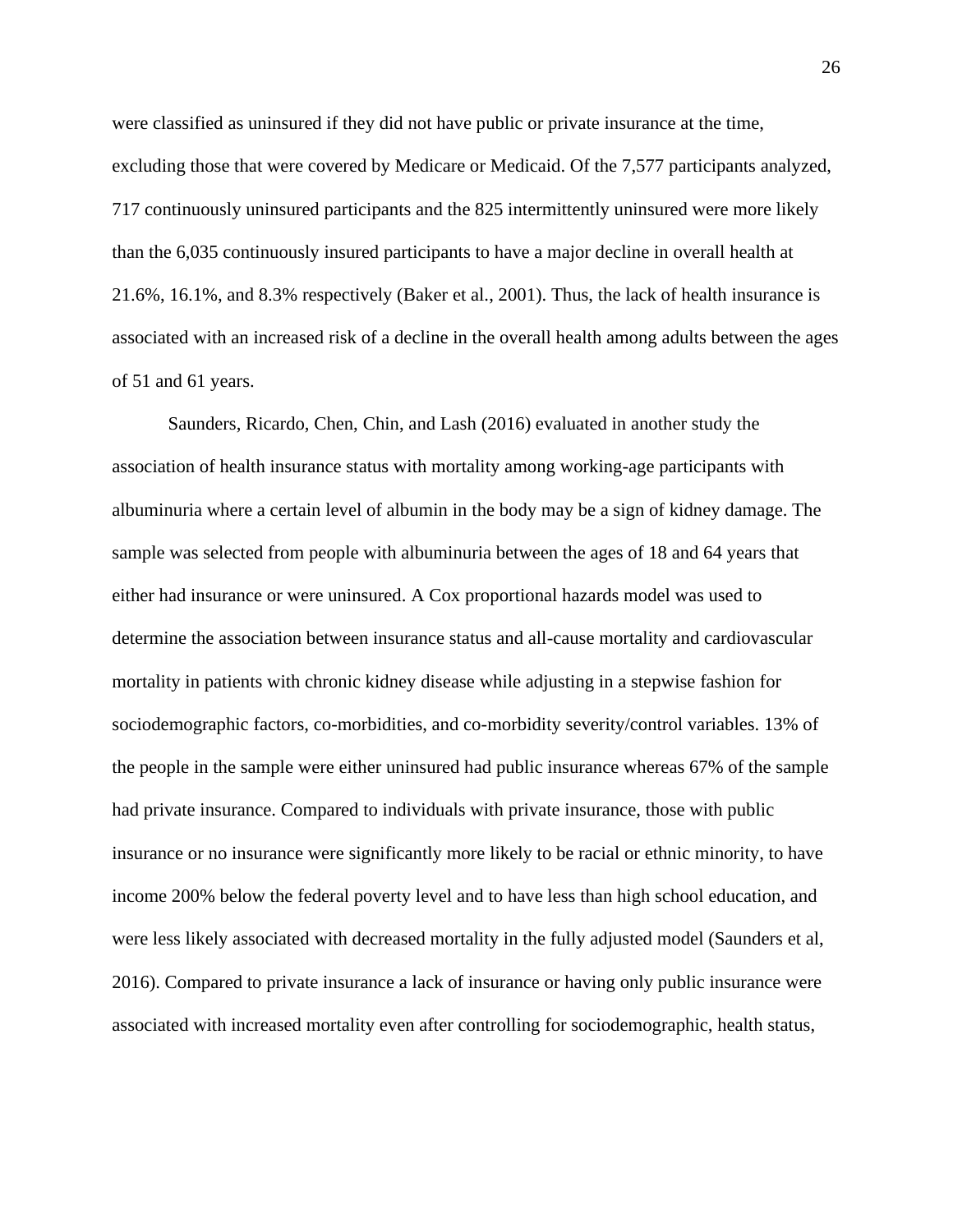and health care variables. Thus, improving access to care and preventive services could prevent mortality in individuals with evidence of early chronic kidney disease (Saunders et al, 2016).

To study whether extending health insurance benefits reduces mortality rates in the United States, Thornton and Rice (2008) estimated the effect of extending private health insurance to the uninsured population on health outcomes, measured by mortality, and the aggregate economic benefits to the nation. The analytical framework guided specifications of empirical model and interpretation of results. An instrumental variable fixed-effects estimator is used to account for confounding variables and reverse causation from health status to insurance coverage. The result indicated a negative relationship between private insurance and mortality, thus suggesting that extending insurance to the uninsured population would result in an improvement in population health outcomes (Thornton & Rice, 2008). The estimate of the marginal effect of insurance coverage indicates that 10% increase in the population-insured rate of a state reduces mortality by 1.69 to 1.92% (Thornton & Rice, 2008). Moreover, extending private insurance coverage to the entire uninsured population in the United States would save more than 75,000 lives annually and may yield annual net benefits to the nation in excess of 400 billion dollars (Thornton & Rice, 2008).

The bulk of literature confirms that coverage expansions significantly increase patients' access to care and use of preventive care, primary care, chronic illness treatment, medications, and surgery. As a result, Sommers, Gawande, and Baickner (2017) suggested that having health insurance is beneficial and that repealing ACA will affect health and mortality. The primary driver of uninsured has been the increasing costs of health care, which contributes to the rising proportion of uninsured adults (Anderson, Dobkin, & Gross, 2012). Having health insurance then can imply that access to health care can help combat both, short-term as well as chronic illnesses.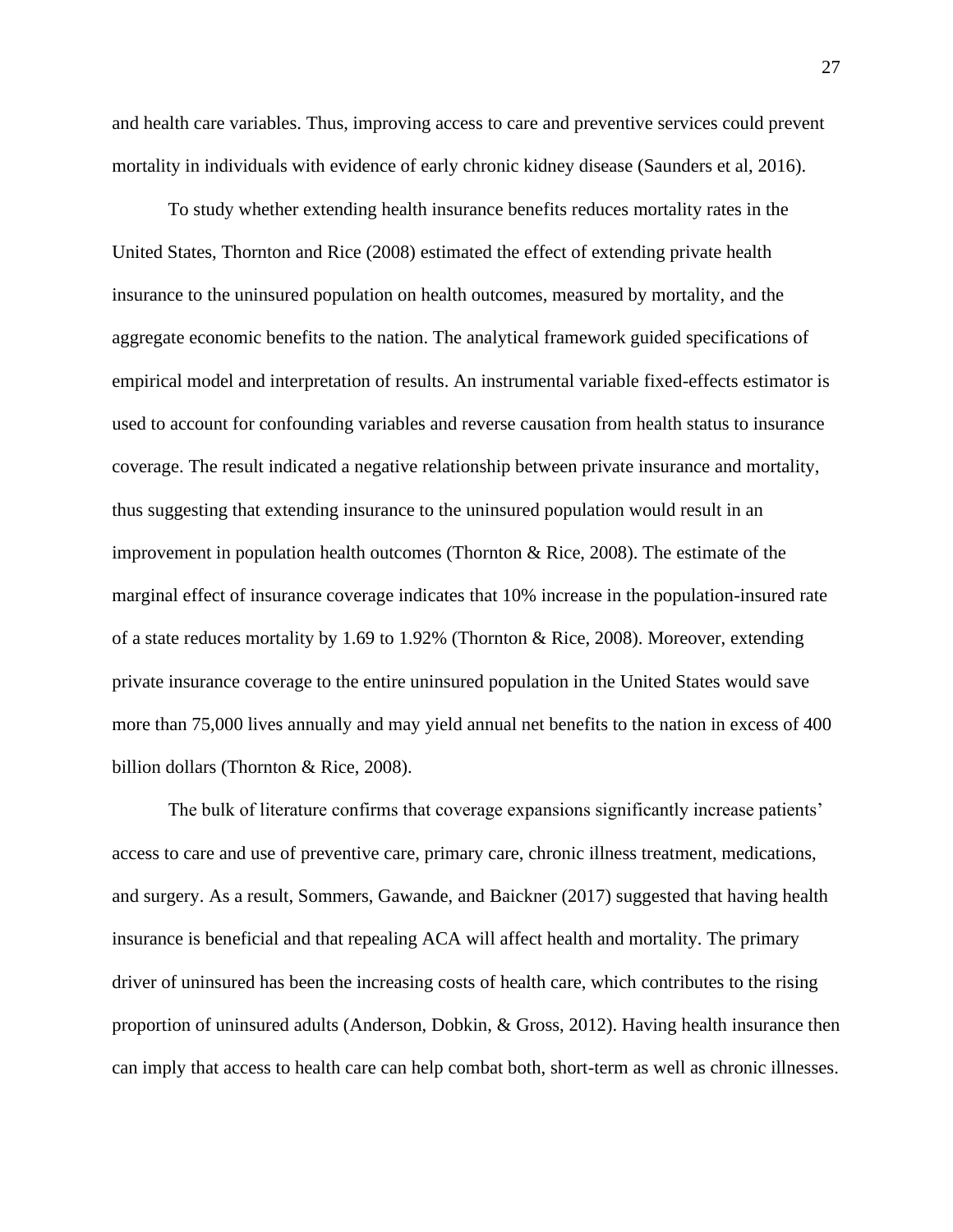Obama (2016) expounded that health reform is important for the future of America's economy because expanding health insurance coverage would increase the well-being of the uninsured, would prevent budgetary consequences and raise national savings, and lower unemployment rates. Some of these claims are harder to find quantified in the literature, which makes this one less than reliable. However, since this is the driver of the policy to make health insurance available and mandatory for a larger group of people, the implications and the claims need to be studied more closely. Lee (2018) found that having health insurance can shield individuals from financial risk of unanticipated health expenses and facilitate access to health care systems, thereby improving health outcomes. Given those benefits of having insurance, the indirect effect of health on productivity suggests that health insurance is a vital component of human capital investment.

**Can the ACA help?** Blumberg, Garrett, and Holahan (2016) indicate that as of March 2015, ACA had reduced the number of uninsured adults by 18.1 million compared with the number who would have been insured at the time, had the law not been implemented. That decline represents 46% reduction in the number of adults without insurance. The Congressional Budget Office (CBO) model helps to analyze the budgetary and distributional effects of the social security program and to quantify the nations long term fiscal challenges (French, Homer, Gumus, & Hickling, 2016). The model projects individual demographic and economic behavior of the populations such as earnings, age, sex, benefit information more than 75 years into the future (Blumberg, Garrett, & Holahan, 2016). The CBO has forecasted that as a best-case scenario the number of uninsured in 2020 would be 42.7 million uninsured adults with 5.1% unemployment, and the worst-case scenario would be 46.5 million uninsured adults with 9.6% unemployment, which was experienced in the Great Recession (French et al., 2016).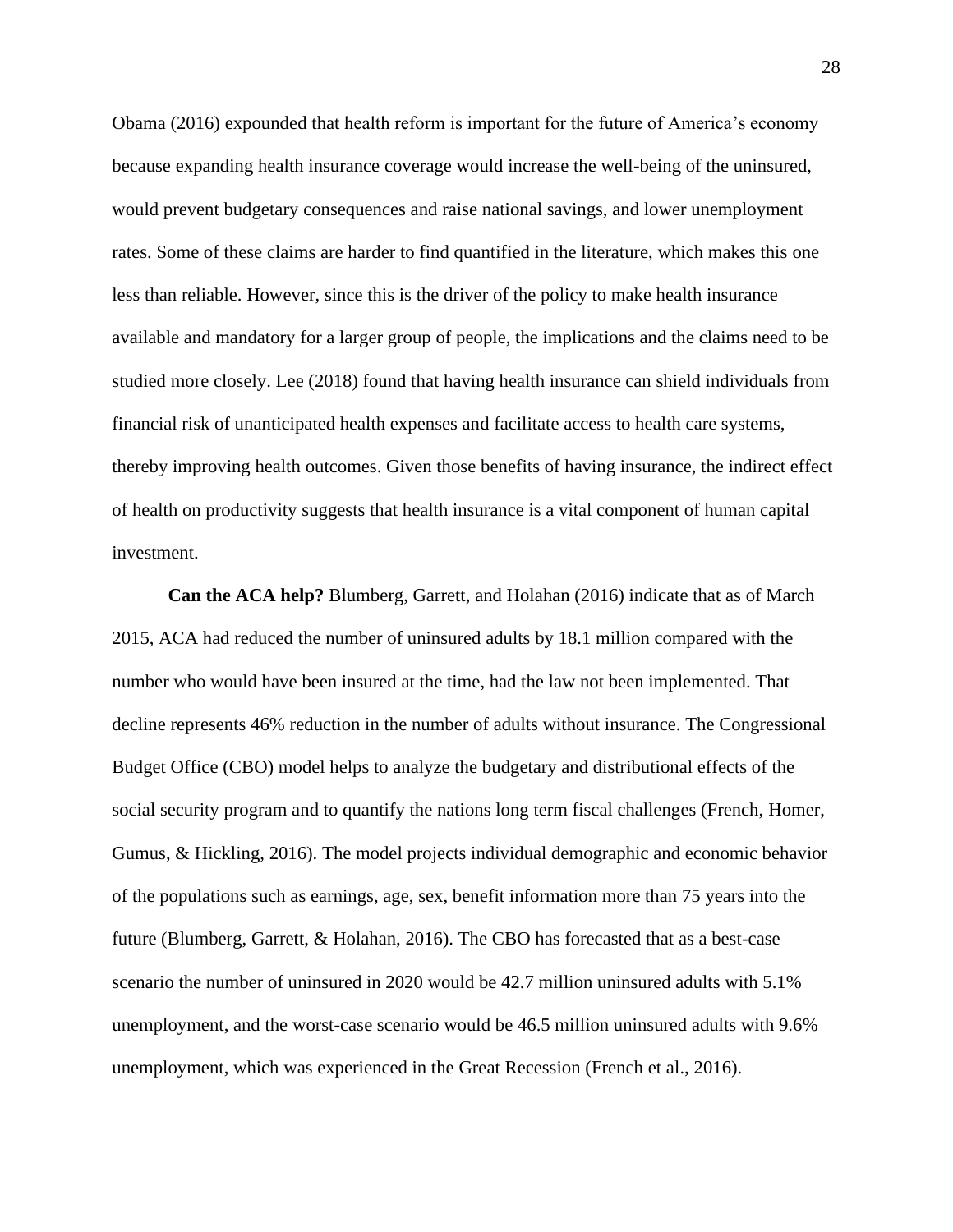These predictions, according to the Kaiser Family Foundation (2018), give an important need to respond to those demographic and socioeconomic factors that predict the 42.7 million decline of uninsured into the future. Social position and socioeconomic status have been named as major health determinants that will influence the risk of chronic disease. Despite universal access to health services, underprivileged individuals historically have had the lowest rate of health insurance coverage (KFF, 2018). These findings also provide a strong support for ACA in moving uninsured adults into the health care system for general routine exams and receiving preventive care services. The ACA coverage expansion in 2014 that has steadily decreased the uninsured rate and offered more access to care and utilization services explained the important role of insurance coverage had in receipt of preventive care services. Furthermore, the Kaiser Family Foundation (2018) believes that additional interventions may therefore prove useful to address barriers and illustrate why ACA is much needed to increase the use of preventive services among the low-income population.

**Barriers to accessing preventive care.** Among the primary dependent variables that we are considering in our research, while the cholesterol tests, blood pressure measurement, and physical checkups can be considered to be easy to access, the cancer-related checkups often have higher costs of access both in financial and non-financial terms. For instance, cholesterol is often checked through a simple blood test and blood pressure is measured through a blood pressure diagnostic machine that is portable and cost-effective for any health clinic (or even pharmacy) to provide. Physical checkups often include routine questioning of individuals and basic wellness tests that are easily performed in most doctor's offices, health care clinics or even hospitals as a part of any regular or emergent care that is sought by an individual (AHRQ, 2018). But, when we consider cancer related preventive care, we must consider more invasive tests such as a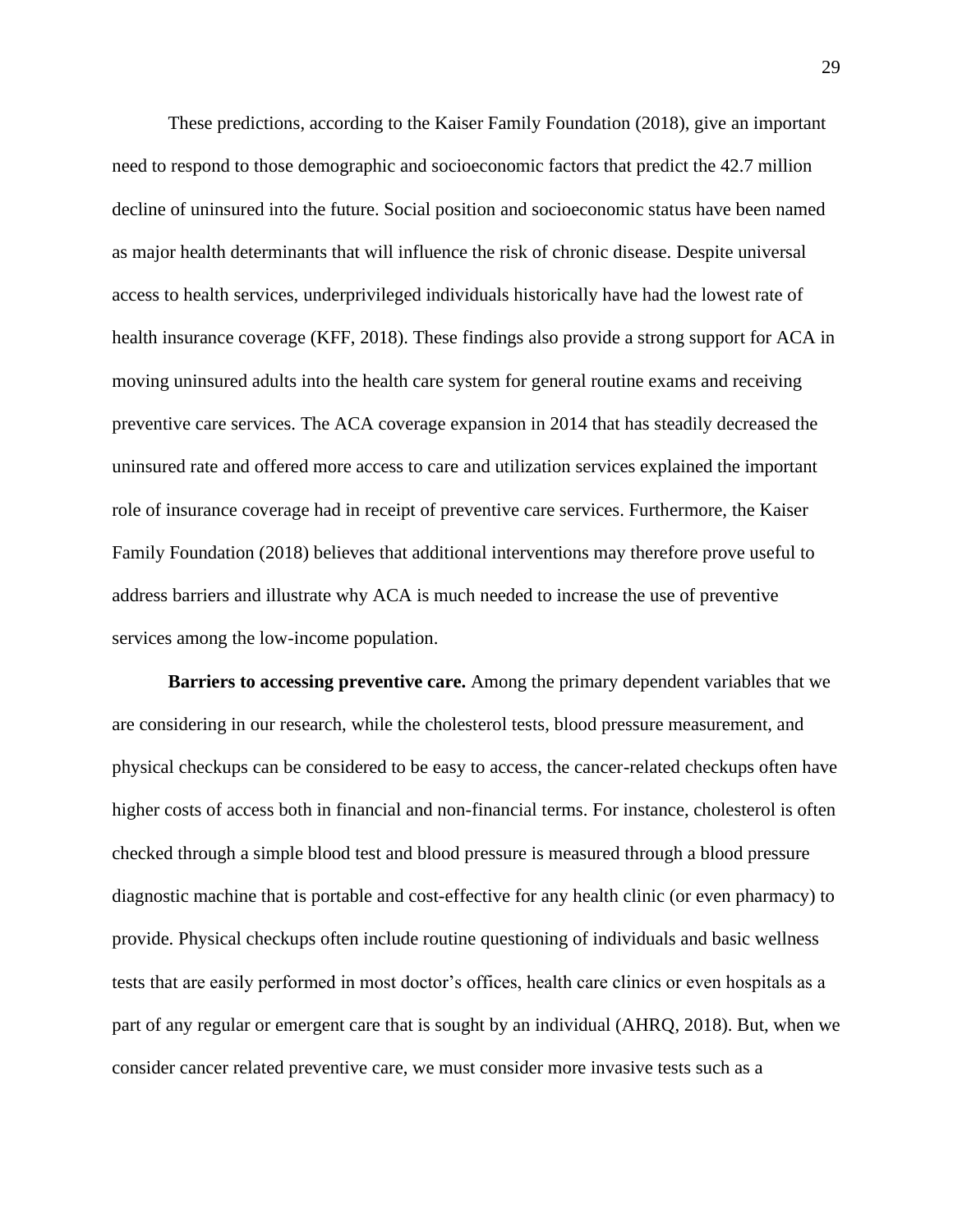colonoscopy to detect colon cancer, a mammogram to detect breast cancer, and pap smears to detect cervical anomalies or pre-cancerous cells in women.

This leads to issues of requiring specialty referrals and additional costs to an individual who is seeking preventive care for cancer. In most cases, pap smears are often conducted either by the primary care doctor or ob-gyns, where women are most likely to go for regular medical and wellness care. Breast exams are also a part of most physical examinations for women, although mammograms may not immediately be accessible in most doctor's offices. Similarly, colonoscopies are not typically available in all doctor's offices. Thus, for tests like mammograms and colonoscopy specialty referrals are often given (Perisetti et al., 2018; Greenwood-Lee et al., 2018). It is crucial to remember that since the referral comes from doctor's offices or hospitals, the insured population is at a clear advantage in comparison to the uninsured population that might not have a regular doctor's office that they use for their usual source of care in the first place.

This high cost of health care and access to specialty care is a potential barrier even for insured people because the cost of deductibles, the extent to which the insurance company covers the tests and the potential subsequent diagnostic or therapeutic procedures, have to be considered when deciding whether an individual should seek specialty care (Perisetti et al., 2018). If the self-perceived health status does not warrant an immediate need to get these screenings, it is likely that the individual makes the decision to postpone or avoid getting these preventive tests, simply due to the prohibitive costs associated with them. Among the uninsured population, who might not even have a regular doctor to discuss the pros and cons of the preventive tests, these costs can be even more prohibitive and burdensome. And, unless they have easy access to these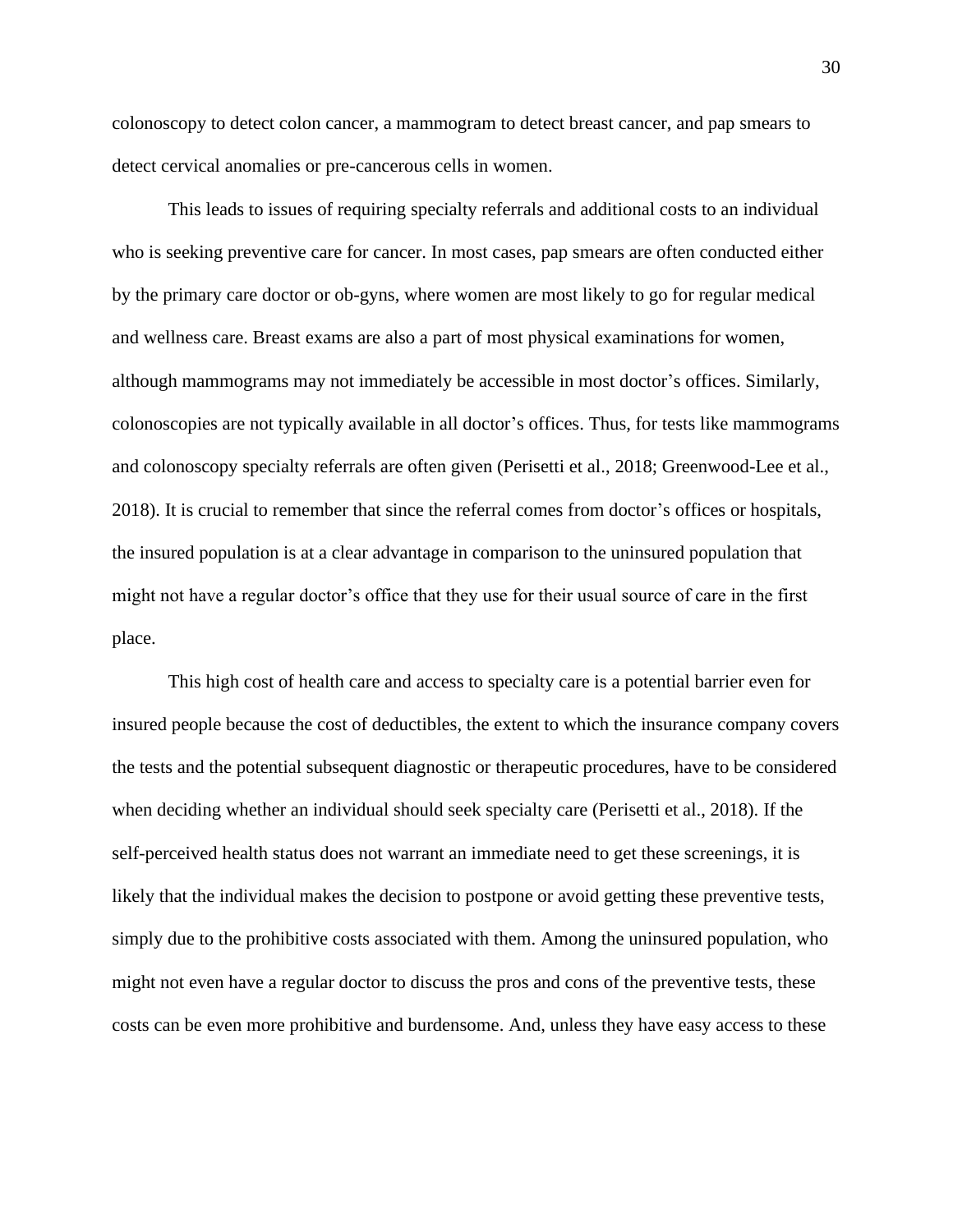tests through a non-emergency hospital or other health clinics, they are less likely to seek out specialty care, particularly when it comes to long term debilitating diseases cancer.

While the ACA recommended zero cost-sharing and zero co-payment for individuals with insurance for services such as such as colonoscopies, pap smears and mammograms for women, and an annual physical checkup, the amount of deductible and out-of-pocket cost to individuals in terms of obtaining health insurance in the first place varies significantly and remains unclear (Perisetti et al., 2018). As a result of this, individuals might have insurance, but they could still have additional costs if they actually sought out any of the more complicated screenings or tests. When we take the uninsured into account, according to The Medical Expenditure Panel Survey (ARQH, 2018), the average price of an office visit was \$199 as of 2018 a cost that the uninsured may avoid for regular physical checkups, let alone specialty treatments or preventive care, unless there is an emergent need to do so at which point it might be too late to prevent the disease. Physical checkups under the ACA plan cover certain preventive screenings and services that patients might receive during a physical, such as blood pressure and cholesterol tests, routine vaccinations, and mammograms, at no additional cost to the patient. However, additional testing and services received during the annual physical may not be covered, depending on the insurance plan for insured individuals, and obviously nothing is covered by anybody for uninsured individuals. Thus, despite all its noble intentions, the ACA does not seem to have addressed the core issue of costs of preventive care correctly.

#### **Conclusions from the Literature Review**

The literature provides strong evidence linking socio-economic characteristics and access to health care to the health outcomes in a population. The demographic and socioeconomic differences have a big impact between the insured and uninsured population where income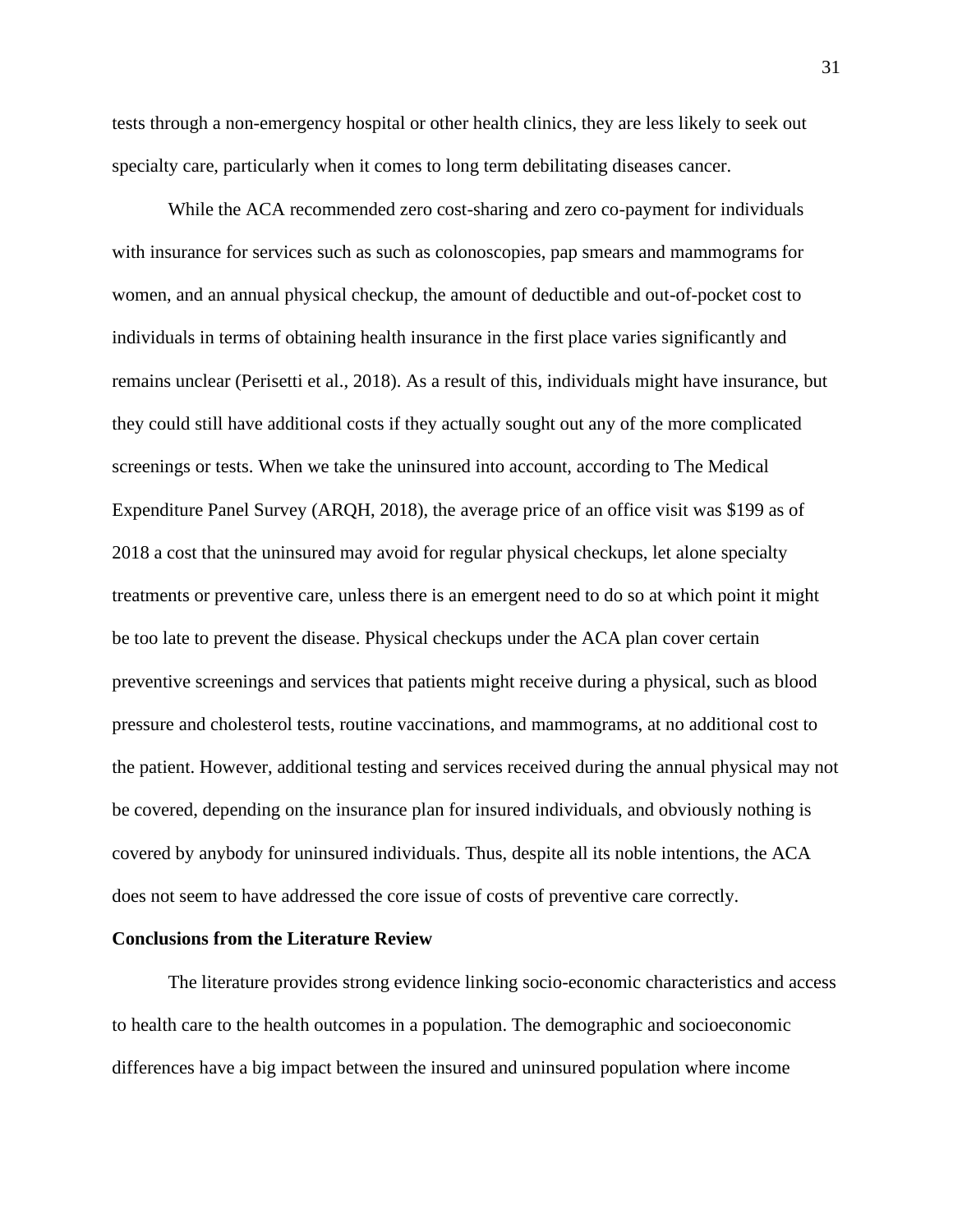seems to be the forcing driver behind health disparities. Woolf, Aron, Dubai, Simon, and Zimmerman (2015) indicated that low income patients are less likely to receive the recommended health services, such as cancer screening and immunizations. This literature also inventories the factors associated with use of preventive services. Our analysis shows that preventive services use falls below recommended levels and varies systematically across the population with minorities, the poor, and individuals with lower levels of education having especially low rates of use (Bednarek & Shone, 2003). In addition, chronic diseases extract a double -price from the economy due to diminished productivity and increased health care costs that must be borne by the population in one form or another. Higher costs of obtaining health care also means that consumers have less disposable income to purchase products that improve the success of business including health care insurance. Finally, many non-clinical factors such as education, race, ethnicity, and geography also influence health outcomes and the use of preventive care. Being uninsured therefore, predicts the likelihood of having unmet medical needs and as a result, would place the uninsured population at a high risk for chronic diseases to be found much later in the advanced stages due to limited preventive care services and the timely access to them.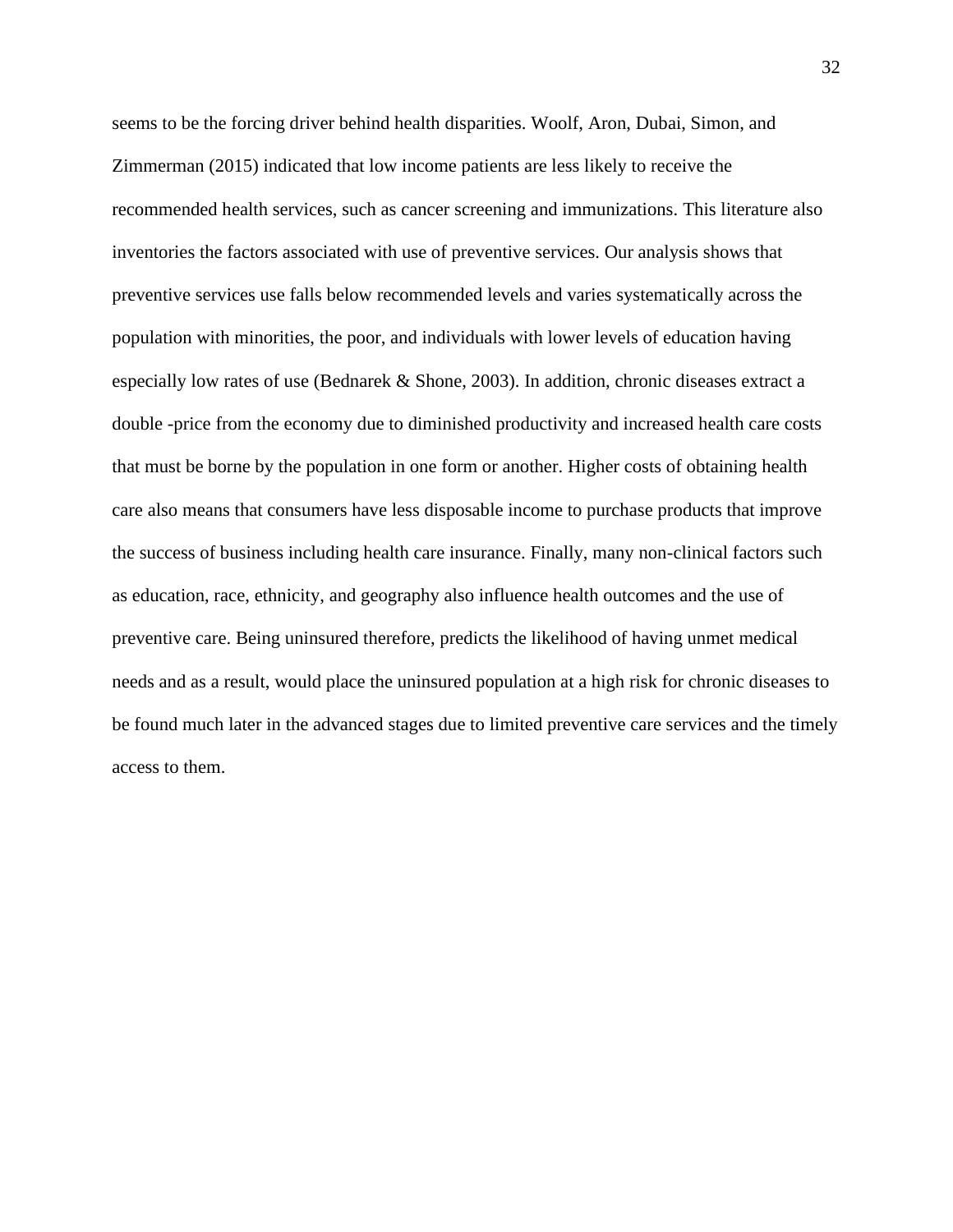#### **Methodology and Data**

The purpose of this study is to identify the relationship between the utilization of preventive health services and the relationship between socioeconomic factors such as race/ethnicity, household income, marital status, education, gender, age, source of usual care, and health status in the uninsured population. Preventive health care services are associated with reducing chronic diseases. To accurately depict the inability of using these services among the uninsured, identifying those at risk were analyzed. The inclusion of the socioeconomic factors is based on the Andersen's behavior model, which is outlined in the following paragraphs. This study uses a set of logistic regression estimates that derive the change in log odds and the odds ratio of utilization of four different types of preventive care: cancer screenings, hypertension screenings, cholesterol screenings, and physical checkups. This analysis of what socioeconomic factors impact an individual's likelihood of using preventive health services aims to inform public policy discussions relating to utilization of preventive care services in the future.

#### **Theoretical Framework**

**Andersen behavioral model.** Andersen (1968) designed the behavioral model to either predict or explain the factors associated with a family's use of health services. The use of this model provides the theoretical framework needed to investigate the link between the use of preventive health services and sociodemographic factors. Andersen suggested that family, later changed to individual use takes place when the individual is predisposed to services, is aware of available services, and is compelled by the need for available services. The predispositionavailability-need equation then overlays to three levels of behavior: health or preventive, illness or diagnosis, and sick-role or treatment (Andersen, 1995). The original model combines use with treatment while future iterations take into account enabling resources, levels of impact, and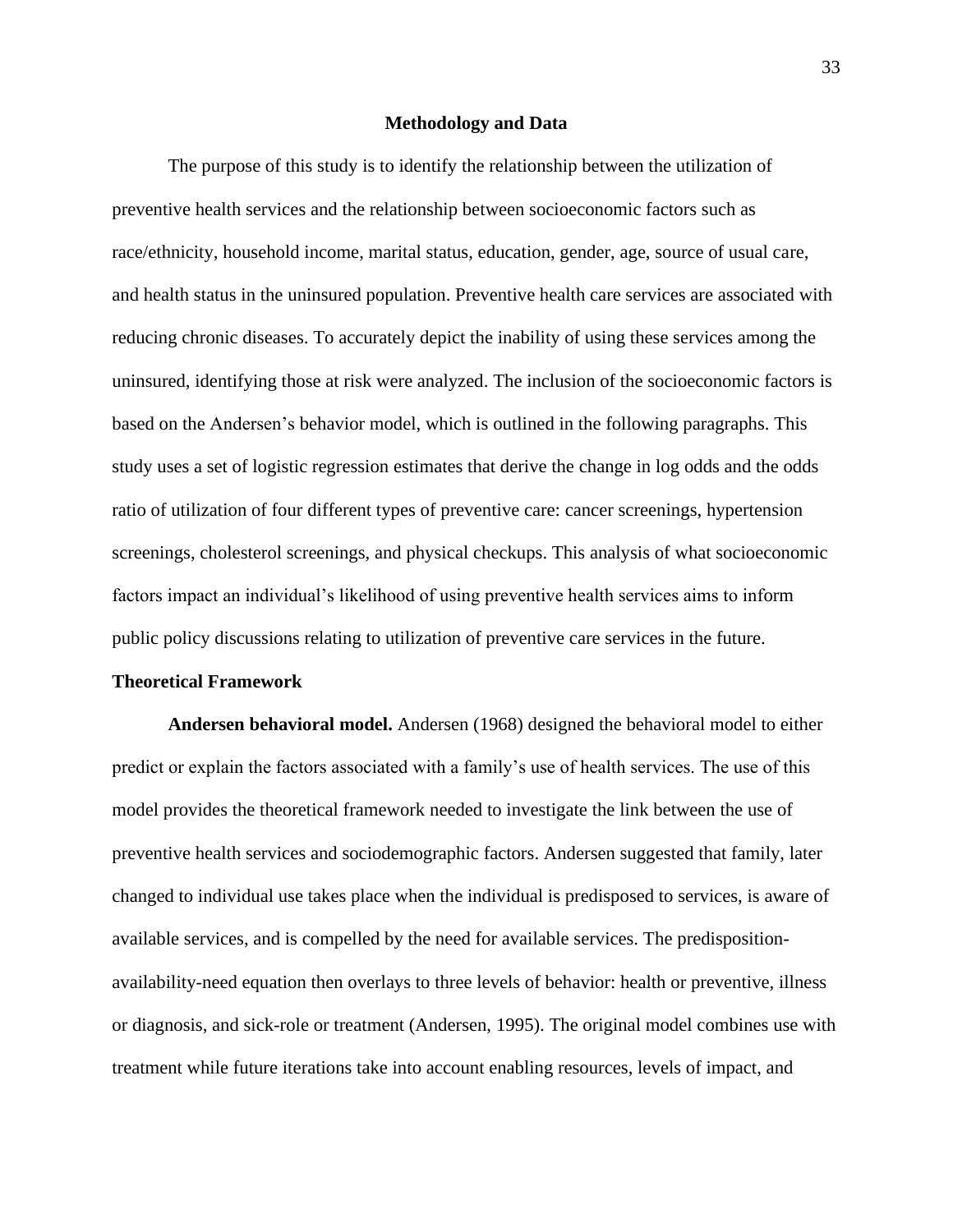social/demographic considerations. The Andersen behavioral model shows that based on this model equity in health services is achieved when the need factors have a strong positive association with health services utilization (Andersen, 1995). The Andersen behavior model illustrated in Figure 1 is widely acceptable as a reliable tool for the study of health services utilization therefore is applied to this study to determine influencing factors associated with health services among the uninsured in the United States.

It is important to note that when this first model was developed in 1968, increased utilization was a major policy goal and cost was not the concern it is today (Andersen, 1995). Its purpose however is still to discover conditions that either facilitate or impede utilization. Andersen (1995) stated that equity is in the eye of the beholder. He argued that equitable access occurs when demographic and need variables account for most of the variance in utilization. To Andersen, inequitable access occurs when social structure (environment, resources, education, income, ethnicity), health beliefs, and enabling resources (income) determine who gets medical care. The literature in this study validate inequitable access. Strong evidence linking socioeconomic characteristics and access to health care to the health outcomes in a population suggest inequality. The demographic and socioeconomic differences have a big impact between the insured and uninsured population where income seems to be the forcing driver behind health disparities. Low income patients are less likely to receive the recommended health services, such as cancer screening and immunizations (Wolf et al., 2015).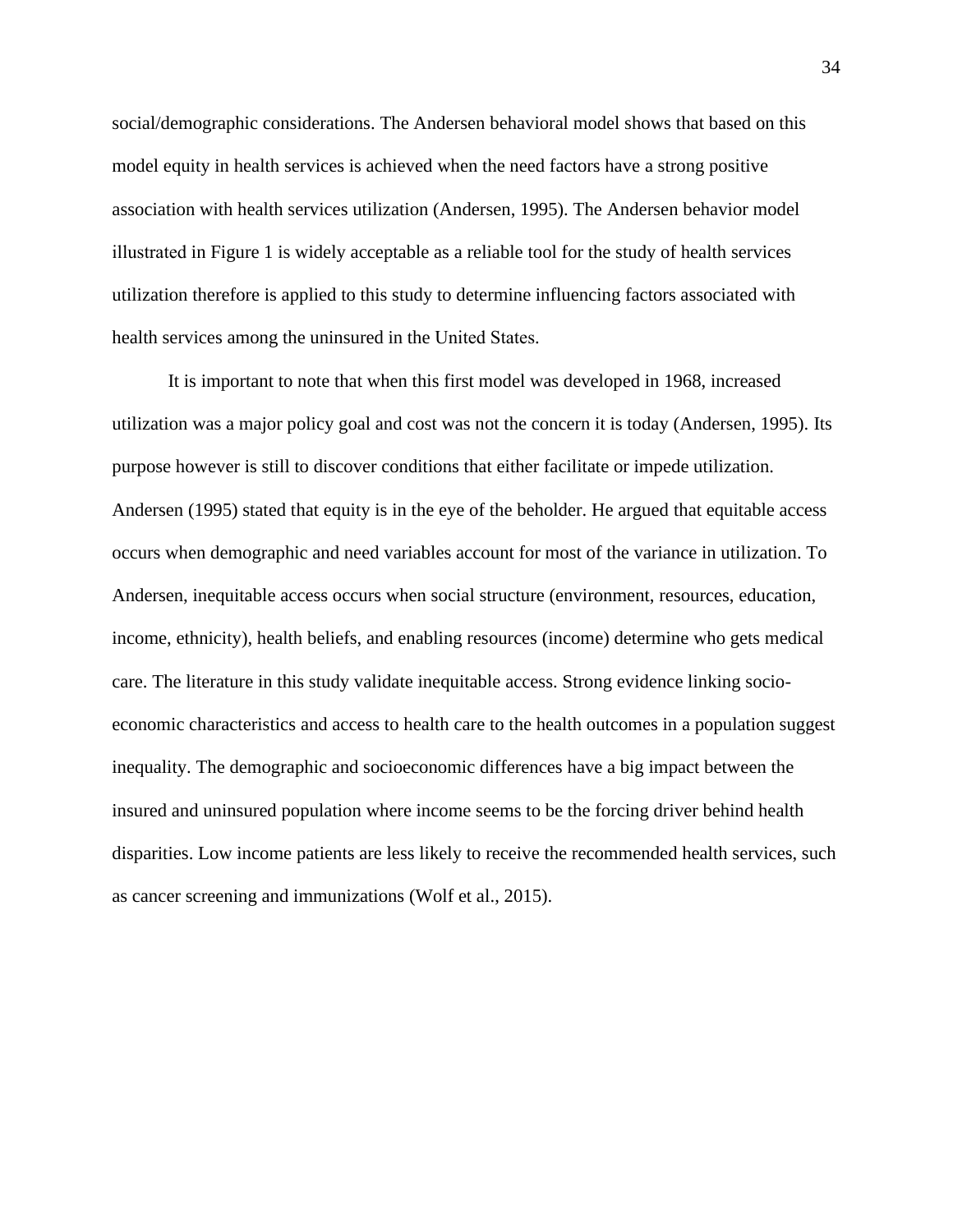

*Figure 1*. Andersen behavioral model.

## **Population, Sampling, and Data Collection**

The population for the current study consisted of individuals older than age 18 years without health insurance and was limited to non-Hispanic Whites, non-Hispanic Blacks, and Hispanics and other race in order to have enough statistical power to compare preventive services utilization across race and ethnicity.

**Sample size.** A non-random purposive sampling technique was used whereby subjects were selected because of specific characteristics beginning with being uninsured. Other characteristics observed were age, poverty level, education, marital status, education, region located in the United States, and their perception of physical health status, language, and location of usual source of care.

The calculation of a minimum sample size for logistic regression requires previous knowledge such as the expected odds ratio (effect size), a proportion of observations in either group of the dependent variable, and the distribution of each independent variable. If these are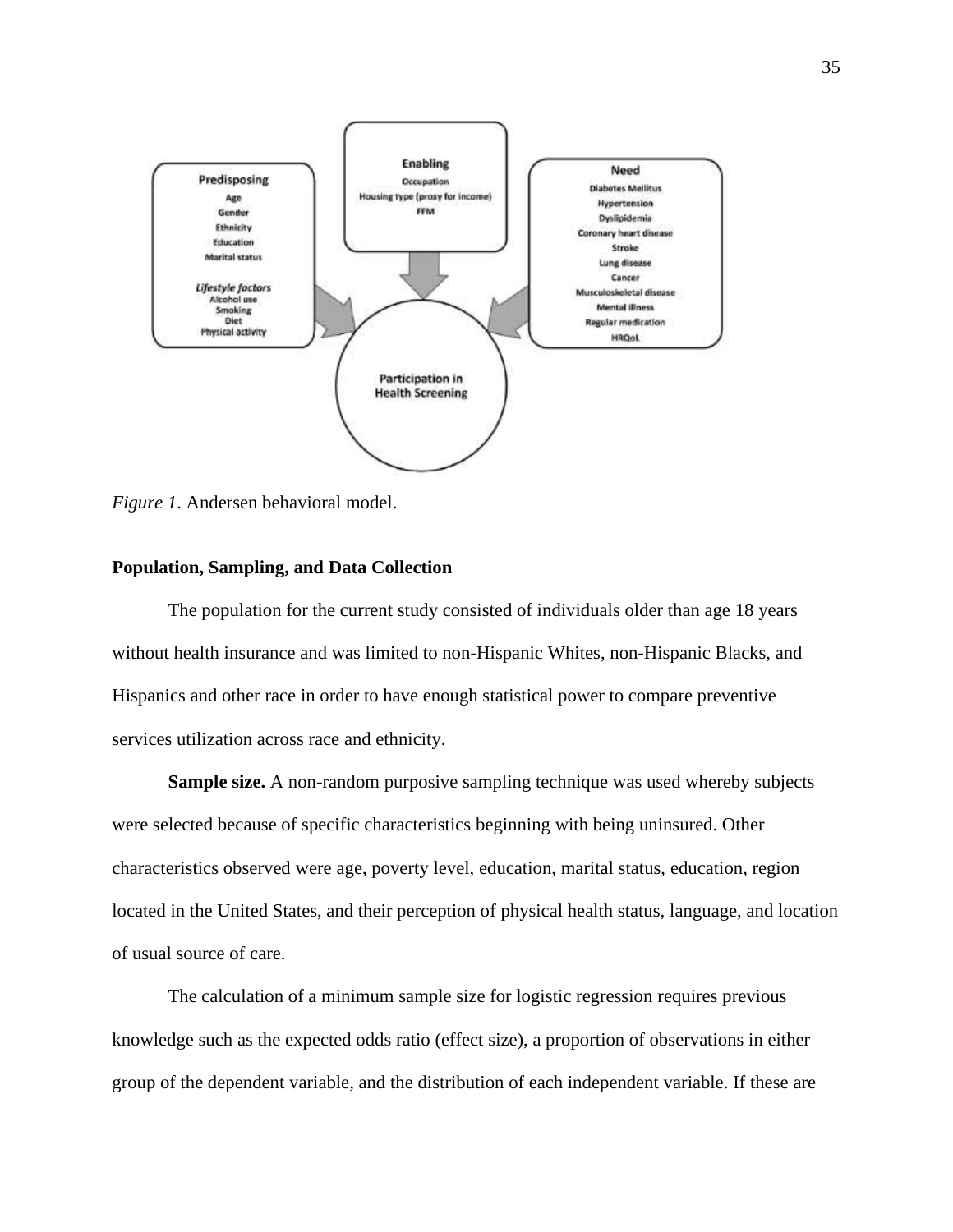not known, it is best to use an estimate to determine an appropriate sample size. Hosmer, Lemeshow, and Sturdivant (2013) suggested a minimum sample of 10 observations per independent variable in the model but cautioned that researchers should seek 20 observations per variable if possible. LeBlanc and Fitzgerald (2000) suggested a minimum of 30 observations per independent variable. Using the calculation suggested by Leblanc and Fitzgerald, the calculated minimum sample size 30 x the number of total independent variables calculated as  $30 \times 7 = 210$ participants, thus at least 240 participants will be sampled for this study. The analysis conducted all contained samples sizes of 1150 individuals.

**Data collection.** This current study utilized the data collected in 2015 from Medical Expenditure Panel Survey (MEPS). Information collected from the MEPS depicted the type of medical coverage offered in the United States and its use among residents. The surveys appeared to be appropriate for addressing the variables guided by the research questions in this present study. The MEPS collected data through five rounds of interviews and through various interviewing techniques. Each sample unit was first prescreened by telephone to determine whether insurance was offered to the employees. Shortly after the prescreening phone call, a questionnaire was mailed to the households for additional information (AHRQ, 2018). Data related to health insurance coverage were obtained through unions, employers, and private health insurance companies. The Agency for Healthcare Research and Quality (2018) indicated that surveys were conducted on an annual basis, with the range of responses varying between 65% and 71%.

The MEPS is sponsored by the Agency for Healthcare Research and Quality and is supported by the National Center for Health Statistics (AHRQ, 2018). In the present study,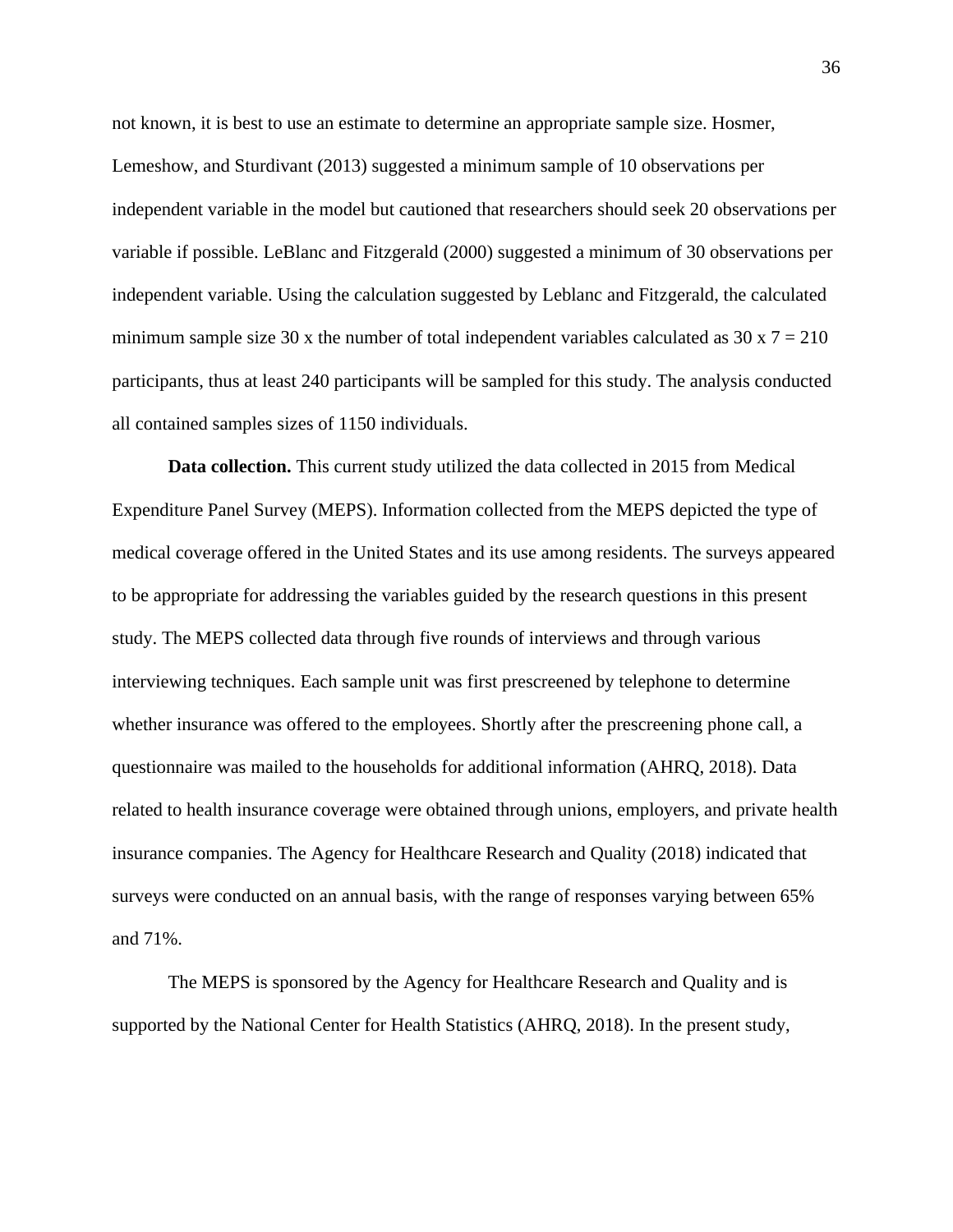MEPS was responsible for providing valid and reliable information on insurance coverage of the U.S. Population (AHRQ, 2018).

#### **Validity**

Validity in research is the extent to which an instrument accurately measures what it is intended to measure (Leedy & Ormrod, 2010). The validity of the instruments for data collection in this study is, of paramount importance. Golafshani (2003) maintained that validity in a study is associated with "quality, rigor, and trustworthiness" of the research (p. 602). Validity is the correct interpretation of data based on several forms of evidence (Creswell, 2013). The use of a quantitative approach and validated instruments in this study would positively contribute to the study's validity. A quantitative research methodology is a scientific approach that places emphasis on hypothesis testing and making relevant statistical inferences based on the testing (Wienclaw, 2015). Flyvbjerg (2006) argued that quantitative method enhances the validity of study results.

**Internal validity**. Internal validity refers to an experiment's ability to correctly identify causal relationships (Field, 2013). In this study, the researcher will not attempt to establish causal relationships. There are, however, threats to the validity of the study's statistical conclusions. Threats to statistical validity come in three forms: reliability of the instrument, data assumptions, and sample size. The reliability of the secondary data has been evaluated and found to be appropriate for use in this analysis. In the MEPS data on health care utilization and expenditure are crosschecked with insurance providers health records. However, the self-reported data regarding health conditions and behaviors are subjective and mainly based on opinion and are therefore more difficult to crosscheck for accuracy and validity. Data assumptions will be checked before and during the data analysis stage. An appropriate sample size using power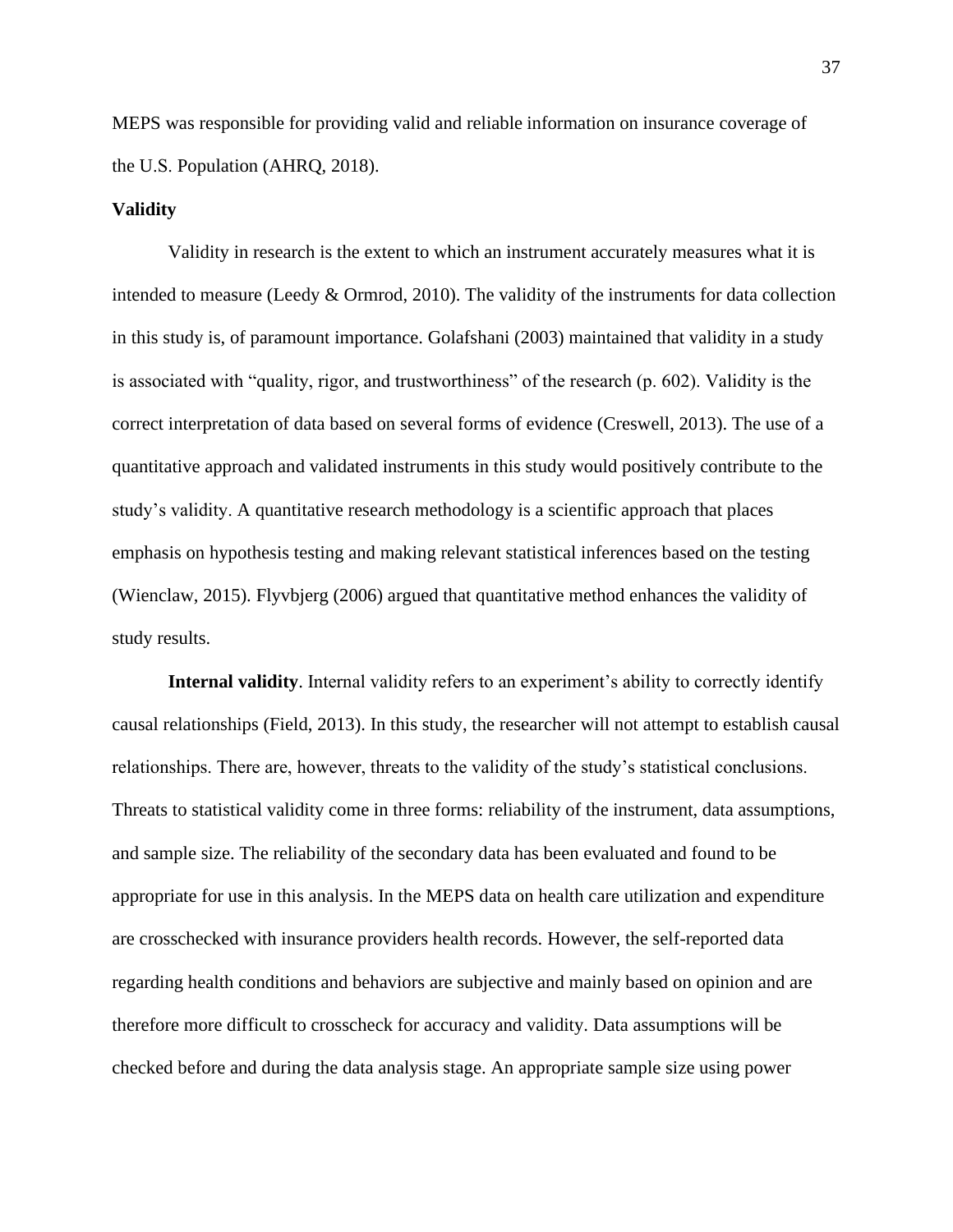analysis was performed to minimize the statistical concerns associated with small samples. As noted earlier the minimum sample size is 210 unique observations which the sample of this study satisfies as the smallest sample size of all four analyses is 1855 observations.

The statistical model utilized in this paper is based on factors of preventive care use as delineated by the widely accepted Andersen behavioral model framework. Even though this paper attempts to explore associations, and not causal relationships, there are some potential endogeneity and omitted variable bias that should be considered. The model does not attempt to control for state and local level effects that could affect preventive care utilization for example, some states provide more subsidies to obtain some preventive services. The effects of insurance status are limited to a binary construct so this study does not tease out any potential utilization differences by insurance type for instance, utilization for those who are privately insured may be significantly different by those who are insured by Medicaid/Medicare. The paper also does not control for the spatial proximity to preventive care providers. Extant literature has provided evidence of significant disparities in preventive care access between urban and rural regions. Endogeneity may be an issue because insurance status may help to capture the effects of the financial barriers that prevent care use but may capture the effects of unobservable factors such as risk-aversion. It may be that having insurance doesn't influence a person's demand for preventive care but rather this person is relatively risk averse and is therefore more likely to both have insurance and to engage in preventive measures to avoid bad health status and the economic consequences of poor health.

**External validity.** External validity refers to the extent that a study's findings generally apply to larger populations or different settings (Field, 2013). The external validity threats of this study may include the population. There may be limited generalizability because the researcher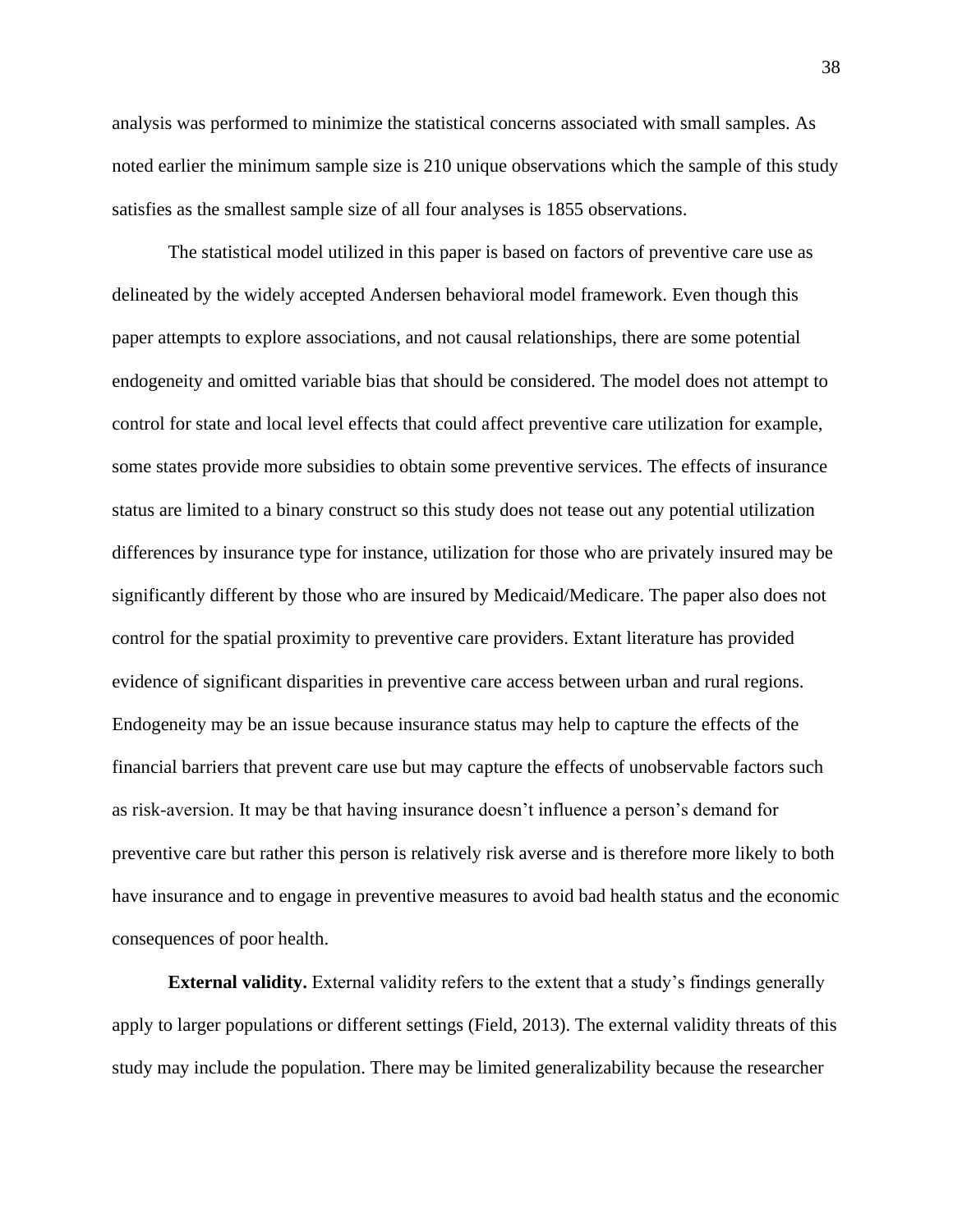will not gather a sample that is representative of the entire population of adults in other demographic categories. The effects of insurance on preventive care utilization derived in this study can be compared to the statistical estimations found in high impact studies that have already assessed the degree to which having insurance matters. This will help to establish evidence of external validity and hopefully lend credence to risk associations established by this study.

#### **Data Analysis**

The following research questions will be addressed in the study to estimate the impact of socioeconomic variables on preventive care utilization among the uninsured in the United States for the year 2015:

- What is the relationship between obtaining preventive care such as regular cancer screening (colon, breast, and cervix), hypertension screening, cholesterol screening, and physical checkups and socioeconomic variables such as race/ethnicity, household income, marital status, education, gender, age, source of usual care, and health status for the uninsured population in the United States?
- What are the differences in the preventive care usage between insured and uninsured population in the United States and do socioeconomic variables impact each population differently?

The data will be cleaned by examining the dataset for missing data (Field, 2013). If a value is missing, the entire case will be removed from the analysis (listwise deletion). In listwise deletion, a case is dropped from an analysis because it has a missing value in at least one of the specified variables. The analysis is only run on cases which have a complete set of data. Descriptive statistics of the data for the predictor and dependent variables will be reported.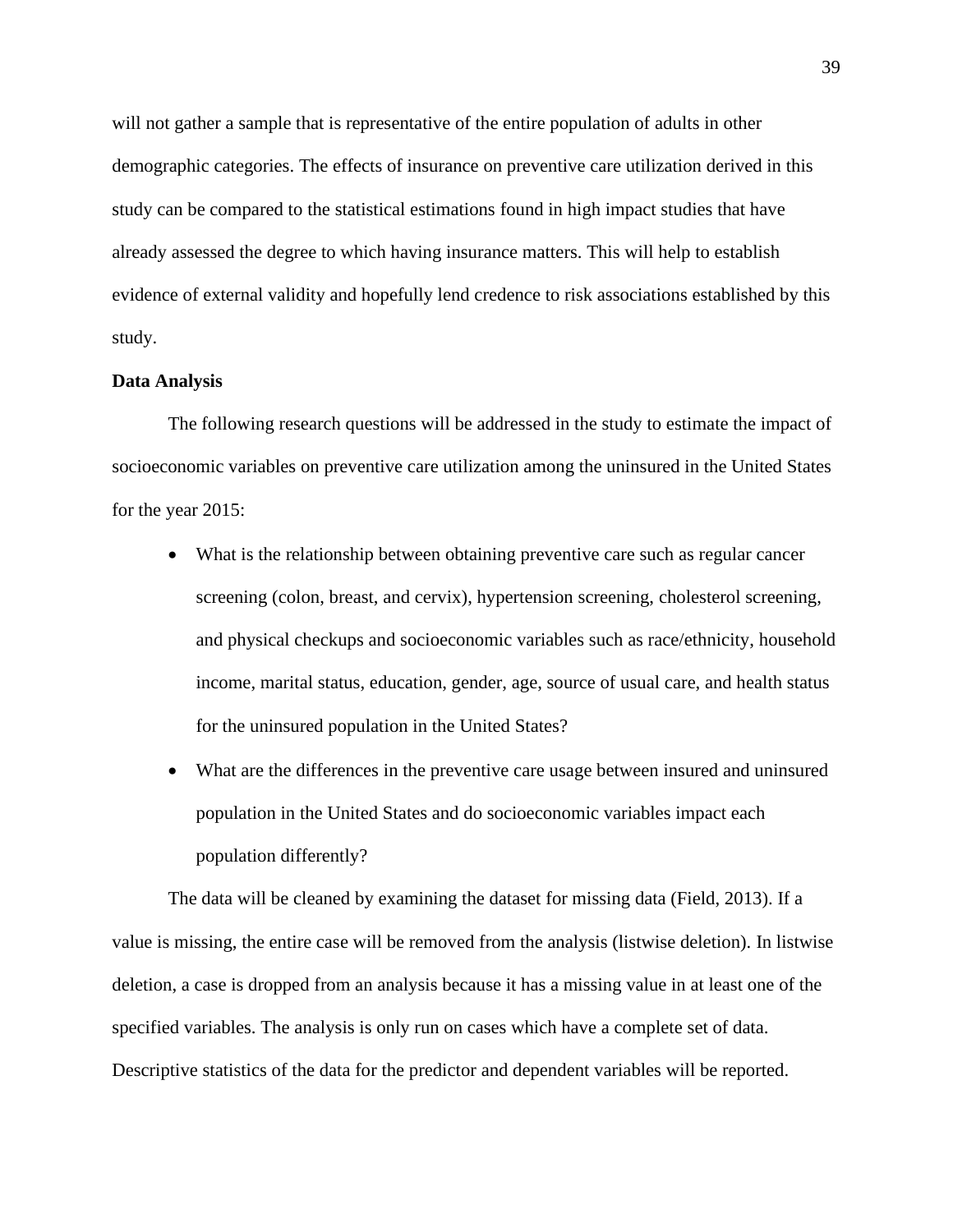Frequency and percentages summary will be obtained for categorical variables while the measure of central tendencies of means and standard deviations and minimum and maximum values will be conducted for continuous variables.

## **Statistical Method**

Logistic regression is a statistical method for analyzing a dataset in which there are one or more independent variables that determine an outcome. Logistic regression is the appropriate method to use for this study because the outcome variables are binary. The outcome is measured with a dichotomous variable that takes the value of 0 for not utilizing preventive health care services and 1 for utilizing preventive care health services. Preventive care services such as the screenings discussed in this dissertation are covered entirely by insurance for insured people. Using these services can help avoid certain chronic diseases as well as catch diseases in their early stage, or to limit the harm chronic diseases can cause. This study examines the logistic (or logit) regression models that estimate the probability of obtaining preventive care services such as cancer screenings, hypertension screenings, cholesterol screenings, and physical checkups. Furthermore, logistical regression will enable us to identify the odds of getting preventive care services for each independent variable. The goal of logistic regression in this study is to find the best fitting model to describe the relationship between dependent variable to equal a response or outcome from the set of independent variables in this study. The change in the log odds that are associated with the independent variables of interest (race/ethnicity, the log of household income, marital status, education attainment, gender, age, insurance status, having a source of usual care, and self-reported health status) are calculated for the four different analyses where cancer screenings, hypertension screenings, cholesterol screenings, and physical checkups all serve as the dependent variables. Due to the reality that log odds are not readily interpretable to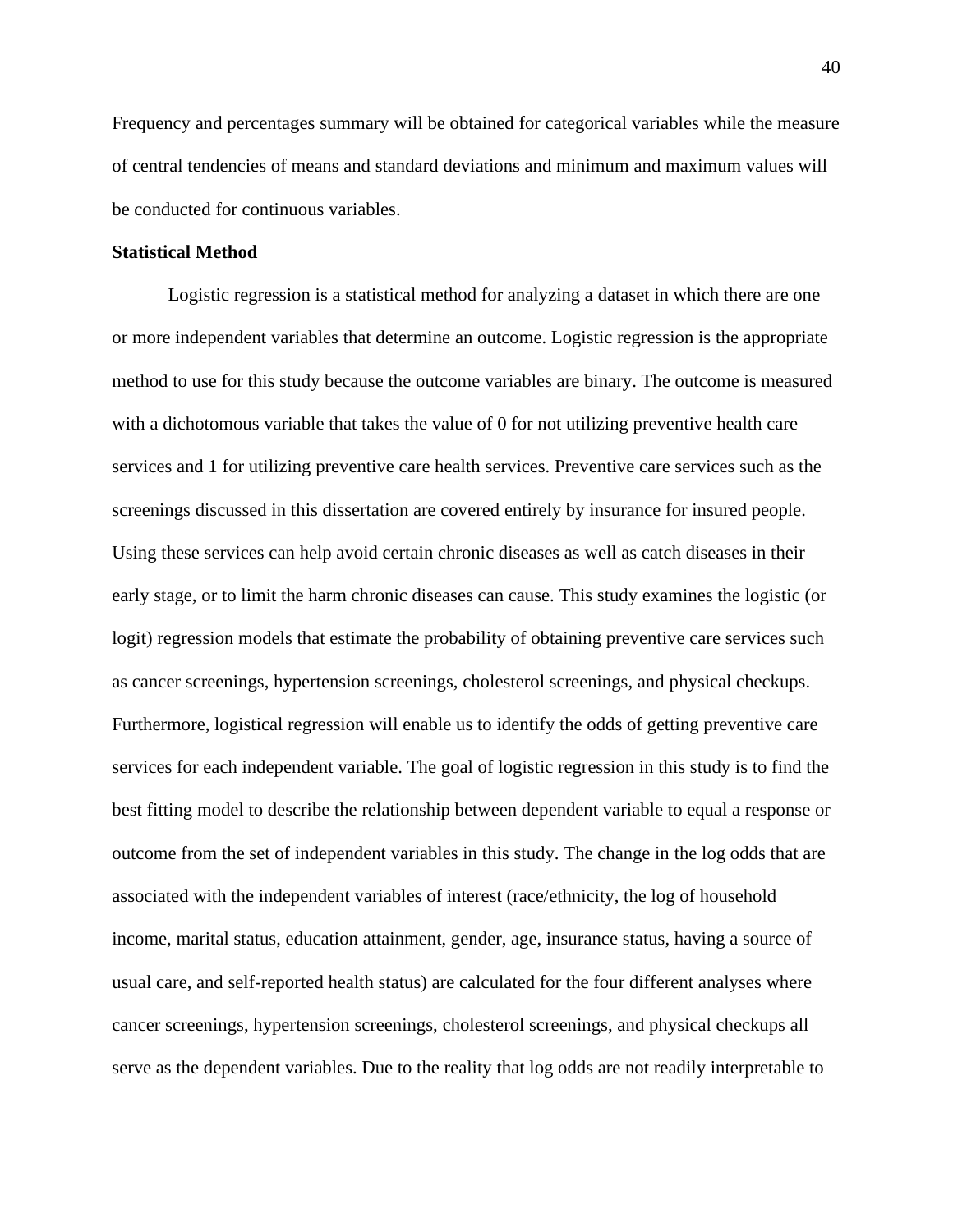researchers and common audiences alike, this study using STATA to exponentiate the log odds coefficients derived in the above equations in order to garner more easily interpretable odds ratios. The resulting odds ratios are discussed in detail in Chapter 4.

Binary logistic regression will be utilized in this quantitative non-experimental study to measure the relationships between race/ethnicity, household income, marital status, education, gender, age, source of usual care, insurance status, health status and the dichotomous dependent variables cancer screening, hypertension screening, cholesterol screening, and physical checkups. The cancer screening variable will be defined by whether the participant received any colon, breast, or cervix screening according to the criteria for preventive care set forth by the U.S. Preventive Service Task Force (AHRQ, 2018). Likewise, hypertension screening, cholesterol screening, and physical check-ups are also defined as binary variables where our interest is in whether they utilized the procedure or not, as recommended by the USPSTF criteria guide to clinical preventive services used around the nation to provide appropriate and effective preventive care (AHRQ, 2018). Table 2 summarizes the analyzed preventive services acknowledged by the USPTSF.

The log odds and odds ratio of having a screening are calculated for each independent variable of interest. In terms of coding, race/ethnicity are modeled as four dummy variables, *white* = 1 if non-Hispanic White, 0 otherwise; *black* = 1 if non-Hispanic Black, 0 otherwise; *otherrace* = 1 if non-Hispanic other race, 0 otherwise; and *hispanic* = 1 if individual is Hispanic, 0 otherwise. Household *income* is modeled as a continuous variable but has been logarithmically transformed prior to fitting the models since it is known to follow a log-normal distribution.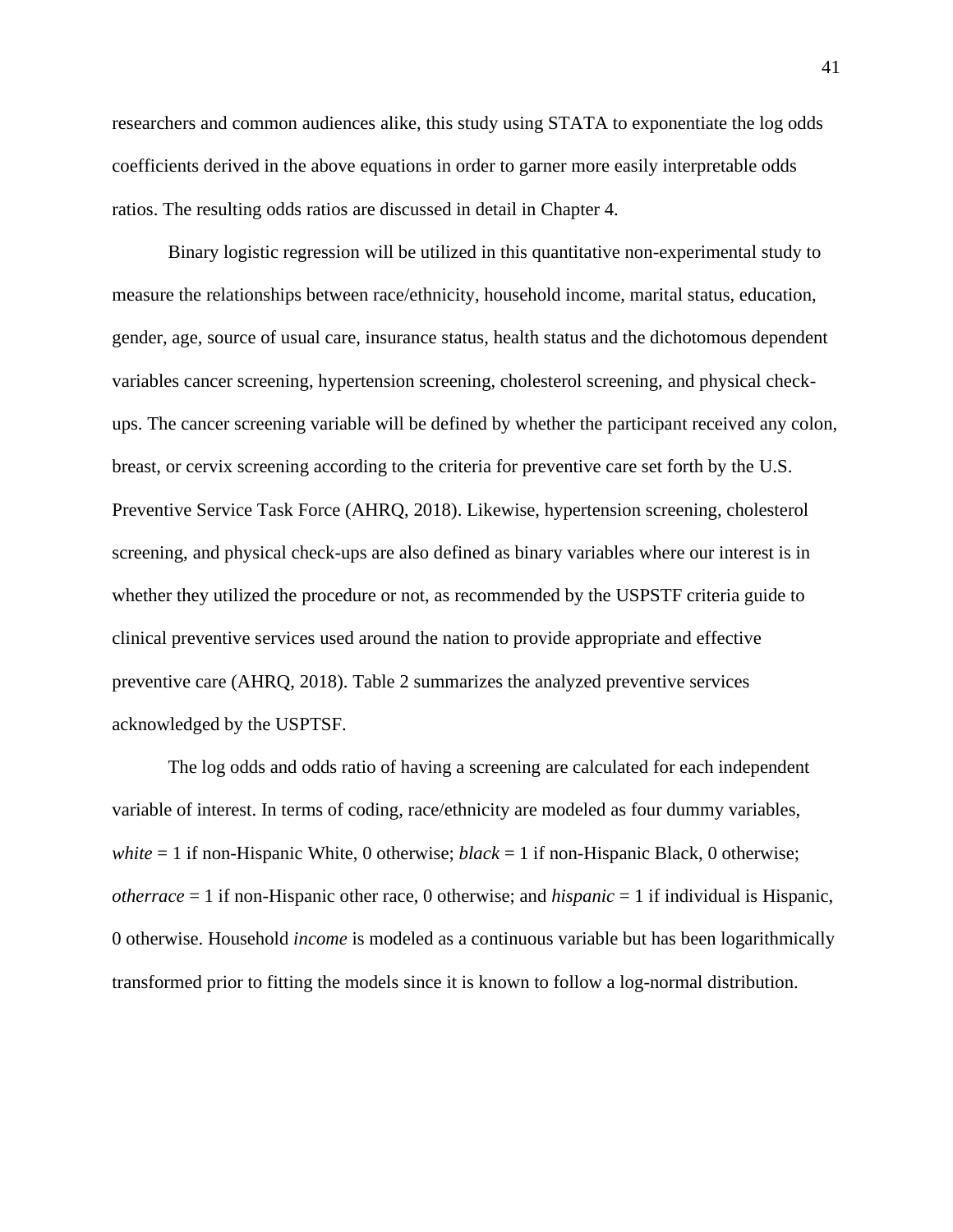#### Table 2

*U.S. Preventive Task Force Preventive Service Measures and Guidelines*

| Screening                              | Recommended population                         | Frequency      |
|----------------------------------------|------------------------------------------------|----------------|
| Mammogram                              | Women aged 40-74 years                         | Every 2 years  |
| Colonoscopy                            | Adults aged 50-75 years                        | Every 10 years |
| Cervical (pap smear)                   | Women aged 21-65 years                         | Every 3 years  |
| Blood pressure<br>(hypertension)       | Adults aged $>$ 18 years                       | Every 2 years  |
| Cholesterol test                       | Men aged $>$ 35 years<br>Women aged > 45 years | Every 5 years  |
| Routine checkup<br>(physical checkups) | Adults aged >18 years                          | Yearly         |

Marital status is coded as 1 if individual is *married* and 0 otherwise. *Education* is a continuous variable, measured by the number of years of schooling ranging from zero to 17, but takes the value of minus one for those participants that did not declare their level of education in the survey or those that were considered to be inapplicable (e.g., people who are in school, because the dataset includes non-adults as well). This will not be a problem because when we test for cancer and other preventive care variables, most of these observations will be excluded in the regression analyses due to their age. Gender will be modeled as *female* = 1 if respondent is female, 0 if male. *Age* is modeled as a continuous variable representing the age in years of the respondent. However, we add three binary variables to separate out the effects of age based on three categories representing physical age in years. The *ageunder19* variable takes the value of one if the individual is younger than 19 years old, *age19to64* variable takes the value of one if person is between 19 and 64 years old, and the *ageover64* variable takes the value of one if person is over 64 years old. The source of usual care is captured by variable *usualcare* where *usualcare* = 1 if doctor, 2 if hospital non-ER, and 3 if ER. A person's self-perceived health status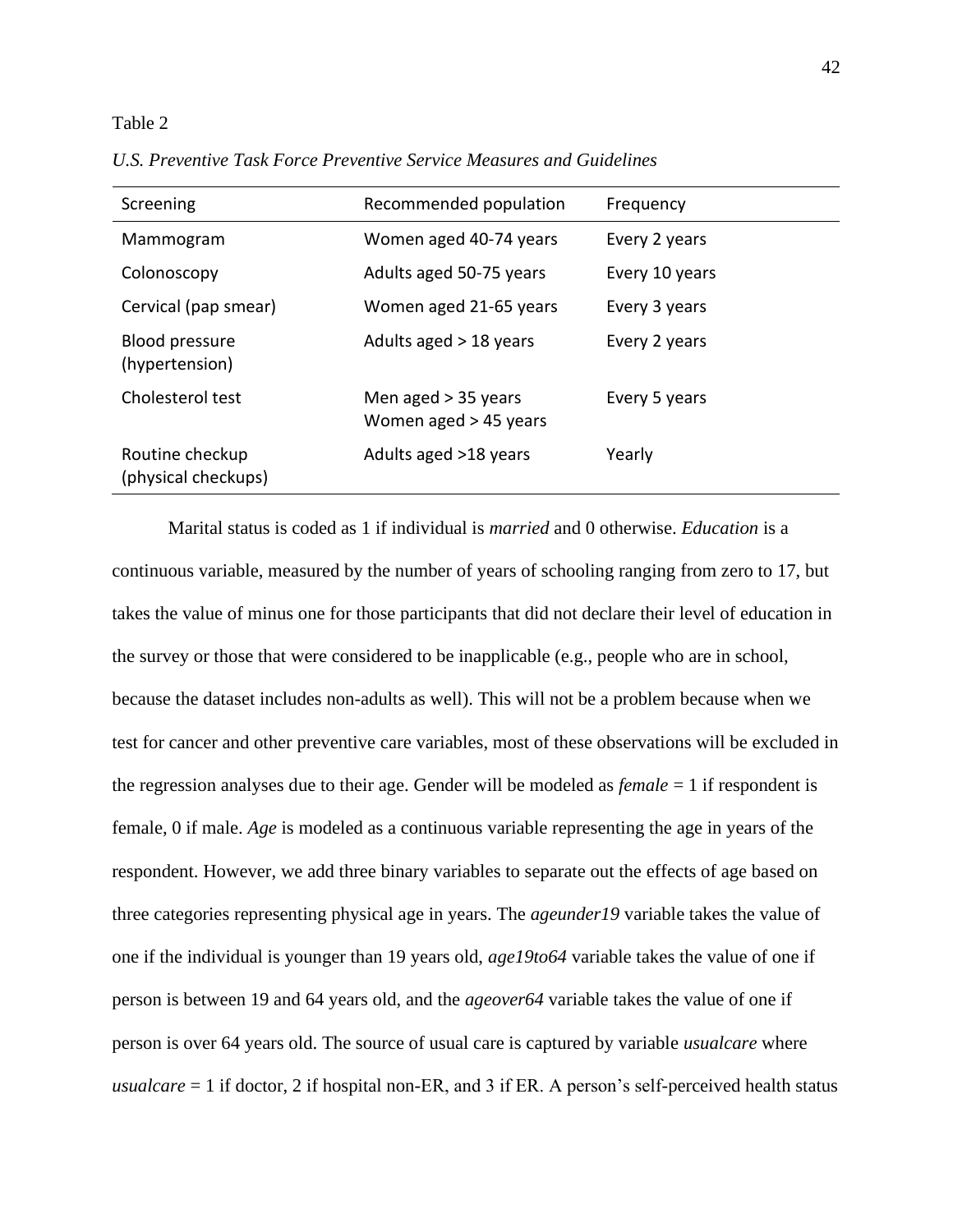is indicated by the five-tiered ordinal variable *healthstatus* where *healthstatus* ranges from *1* = excellent,  $2 = \text{very good}, 3 = \text{good}, 4 = \text{fair}, 5 = \text{poor}; 0$  if unwilling to provide answer.

If we define  $p_i$  as the probability of getting a particular preventive screening i, then the log odds are defined as:

$$
ln\left(\frac{p_i}{1-p_i}\right) = \beta_{0i} + \beta_{1i}Race + \beta_{2i}lninc + \beta_{3i}married + \beta_{4i} education + \beta_{5i}female
$$
  
+  $\beta_{6i}age + \beta_{7i}ageover64 + \beta_{8i}uninsured + \beta_{9i}usualcare$   
+  $\beta_{10i}healthstatus + u_i$ 

Thus, for *i* = cancer screening, hypertension screening, blood cholesterol screening, and physical checkups, we will estimate four separate logit models using STATA. To make interpretation of the results easier, we will use the log odds transformation for all these equations by applying the following equation:

$$
\left(\frac{\widehat{p_i}}{1-p_i}\right) = e^{\beta_{0i}} \cdot e^{\beta_{1i}Race} \cdot e^{\beta_{2i}lninc} \cdot e^{\beta_{3i}married} \cdot e^{\beta_{4i}education} \cdot e^{\beta_{5i}female} \cdot e^{\beta_{6i}age}
$$
  

$$
\cdot e^{\beta_{7i}ageover64} \cdot e^{\beta_{8i}luninsured} \cdot e^{\beta_{9i}usualcare} \cdot e^{\beta_{10i}healthstatus}
$$

This allows us to obtain the log odds for each independent variable as compared to its alternative values, with all other variables being held constant at their mean values for the dataset. The significance of these results is that they could illustrate which independent variables impede or enable use of preventive health care services in the sample, and consequently in the adult population in the United States.

We expect this study to offer answers to the two research questions discussed listed above as well as to guide public policy for a new approach to utilization of preventive care services among residents in the United States. Table 3 contains the descriptions and Table 4 contains the summary statistics of the data set broken into three categories: all observations, individuals who had insurance in the year 2015, and individuals who did not have insurance in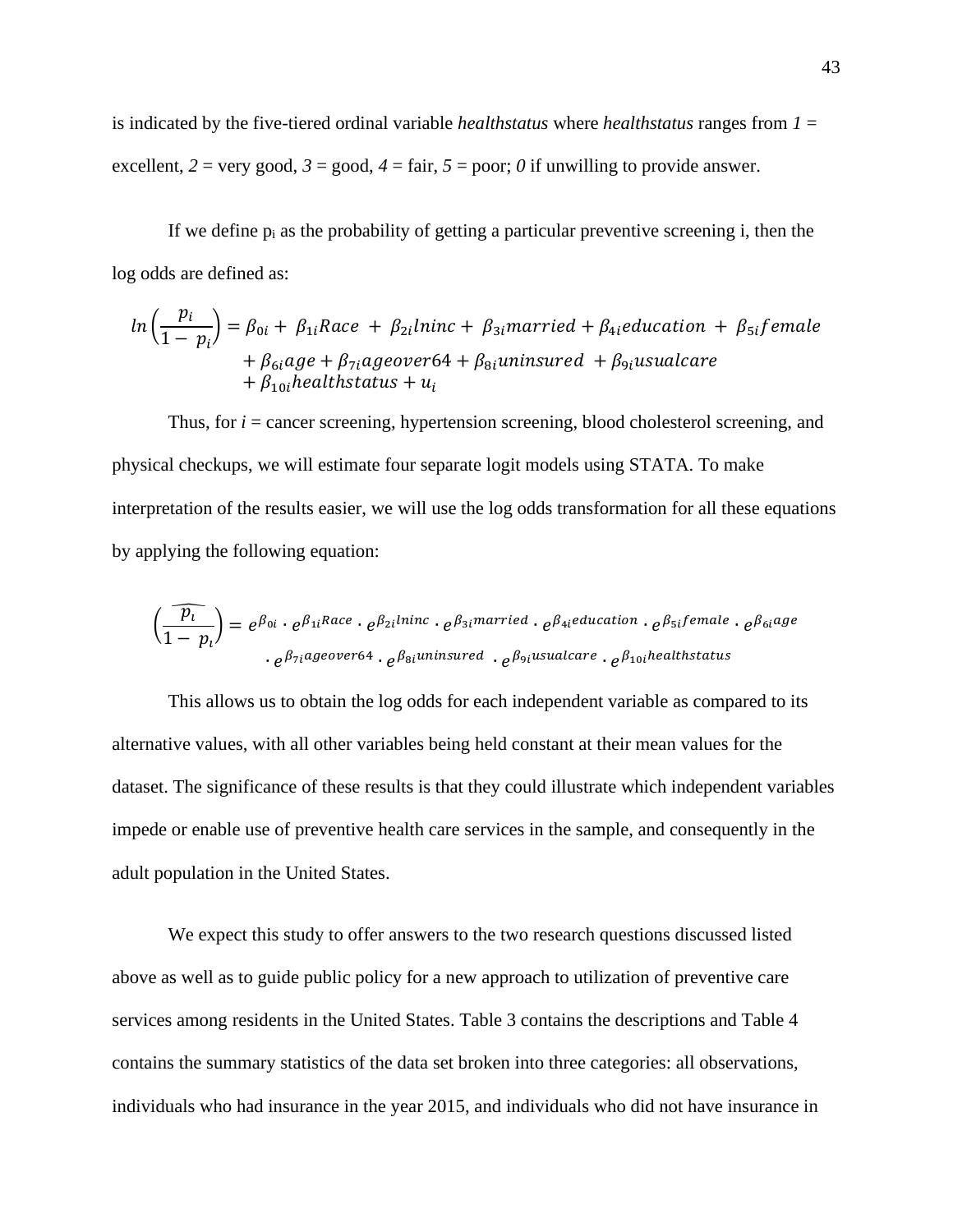the year 2015. The differences in the utilization rates between the insured and uninsured populations are approximately 11% for cancer check screenings, 22% for hypertension screening, 25% for cholesterol, and 32% for physical check-ups. These trends are indicative of significantly different preventive care utilization by insurance statuses.

Chapter 2 provided a comprehensive overview of the chronic diseases epidemic in the United States, the economic consequences of chronic disease, and the impact of being uninsured. Research indicated that many diseases and conditions can be prevented or treated if detected at an earlier stage through utilization of preventive services however cost from obtaining health insurance detracted many individuals from obtaining preventive services (Racovich, 2012). We hope this study helps identify some of the socioeconomic factors and use of preventive health service that enable or impede use of services.

As the population ages and individuals suffer from multiple conditions or comorbidity it is important that all stakeholders such as government, policy makers, health providers, and society as a whole can improve quality of life as well as help reduce the health care costs of this country. With focus on the uninsured in this study, we offer to validate the relationship between lack of health insurance and the probability or odds of obtaining preventive health services in the United States.

This study offers insight into the association between lack of health insurance and influences of the socioeconomic characteristics associated with low use of preventive health care services. The intent of this research is to obtain a comprehensive understanding of the topic to help guide for more affordable uses of preventive health screenings and to allow early diagnosis of chronic diseases for better health outcomes.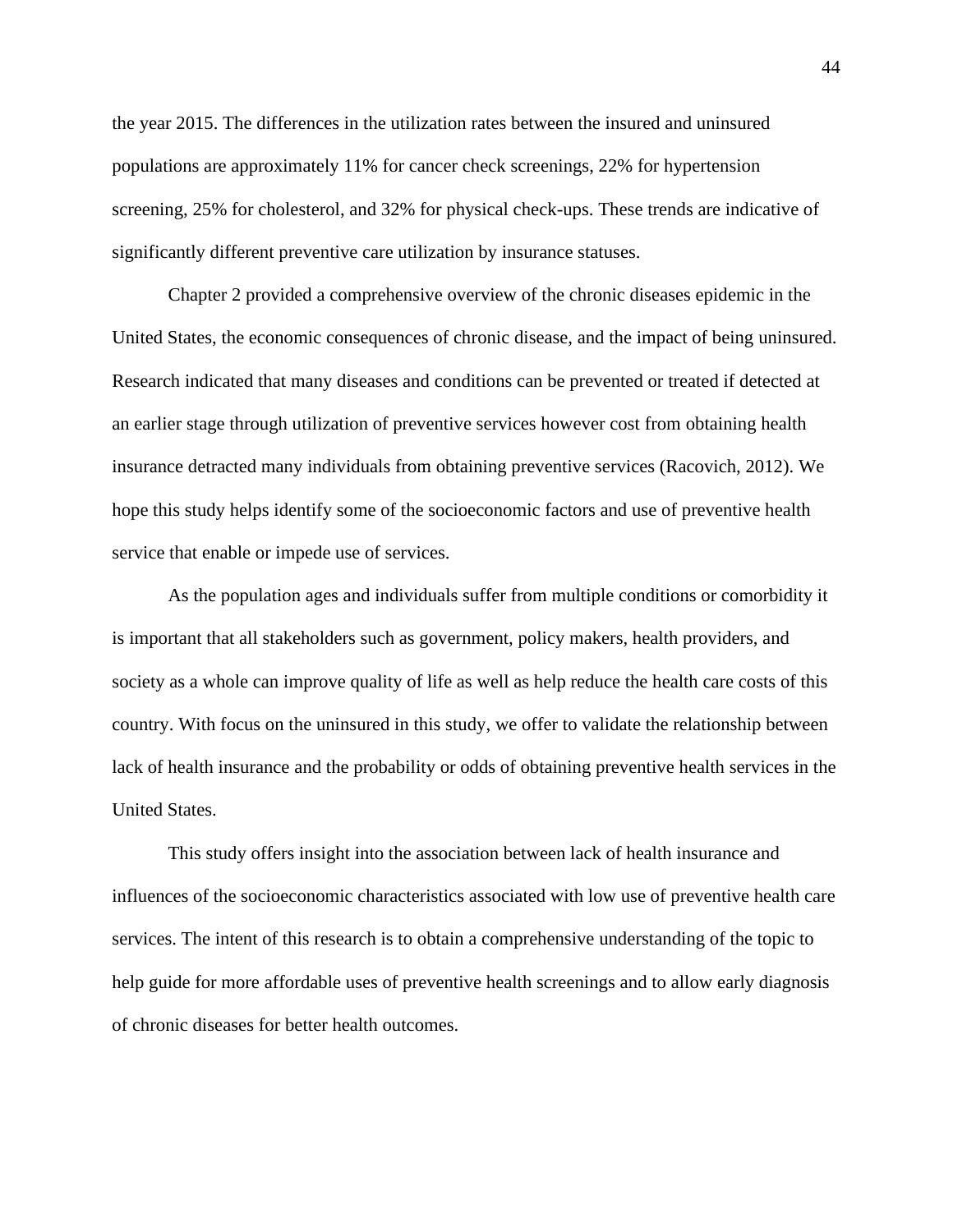## Table 3

| Variable                      | Description                                                      |
|-------------------------------|------------------------------------------------------------------|
| <b>Independent Variables</b>  |                                                                  |
| white                         | =1 if non-Hispanic White, 0 otherwise                            |
| black                         | =1 if non-Hispanic Black, 0 otherwise                            |
| otherrace                     | =1 if non-Hispanic other race, 0 otherwise                       |
| hispanic                      | =1 if Hispanic, 0 otherwise                                      |
| income                        | family income in dollars                                         |
| Inincome                      | natural log of family income in dollars                          |
| married                       | =1 if married, 0 otherwise                                       |
| education                     | number of years of schooling; -1 = inapplicable                  |
| female                        | =1 if respondent is female, 0 otherwise                          |
| age                           | age in years                                                     |
| ageunder19                    | $=1$ if person < 19 years                                        |
| age19to64                     | =1 if person between 19 and 64 years old                         |
| ageover64                     | =1 if person over 64 years old                                   |
| usualcare                     | =1 if doctor, 2 if hospital non-ER, 3 if ER                      |
| healthstatus                  | Ranges from $1$ = excellent to $5$ = poor; 0 if unavailable      |
| <b>Intermediate Variables</b> |                                                                  |
| mammogram                     | =1 if mammogram done every 2 years, age 40-74; 0<br>otherwise    |
| colonoscopy                   | =1 if colonoscopy done every 10 years, age 50-75; 0<br>otherwise |
| papsmr                        | =1 if pap smear done every 3 years, age 21-65; 0 otherwise       |
| <b>Dependent Variables</b>    |                                                                  |
| cancer chk                    | =1 if mammogram or colonoscopy or pap smear done; 0<br>otherwise |
| hypertension                  | $=$ 1 if blood pressure checked in last 2 yrs for age 18+        |
| cholesterol                   | =1 if cholesterol tested every 5 years for 35+men &<br>45+women  |
| phys_checkup                  | =1 if annual physical check for age 18+, 0 otherwise             |

*Descriptions for the Relevant Variables Obtained from MEPS Sample for year 2015*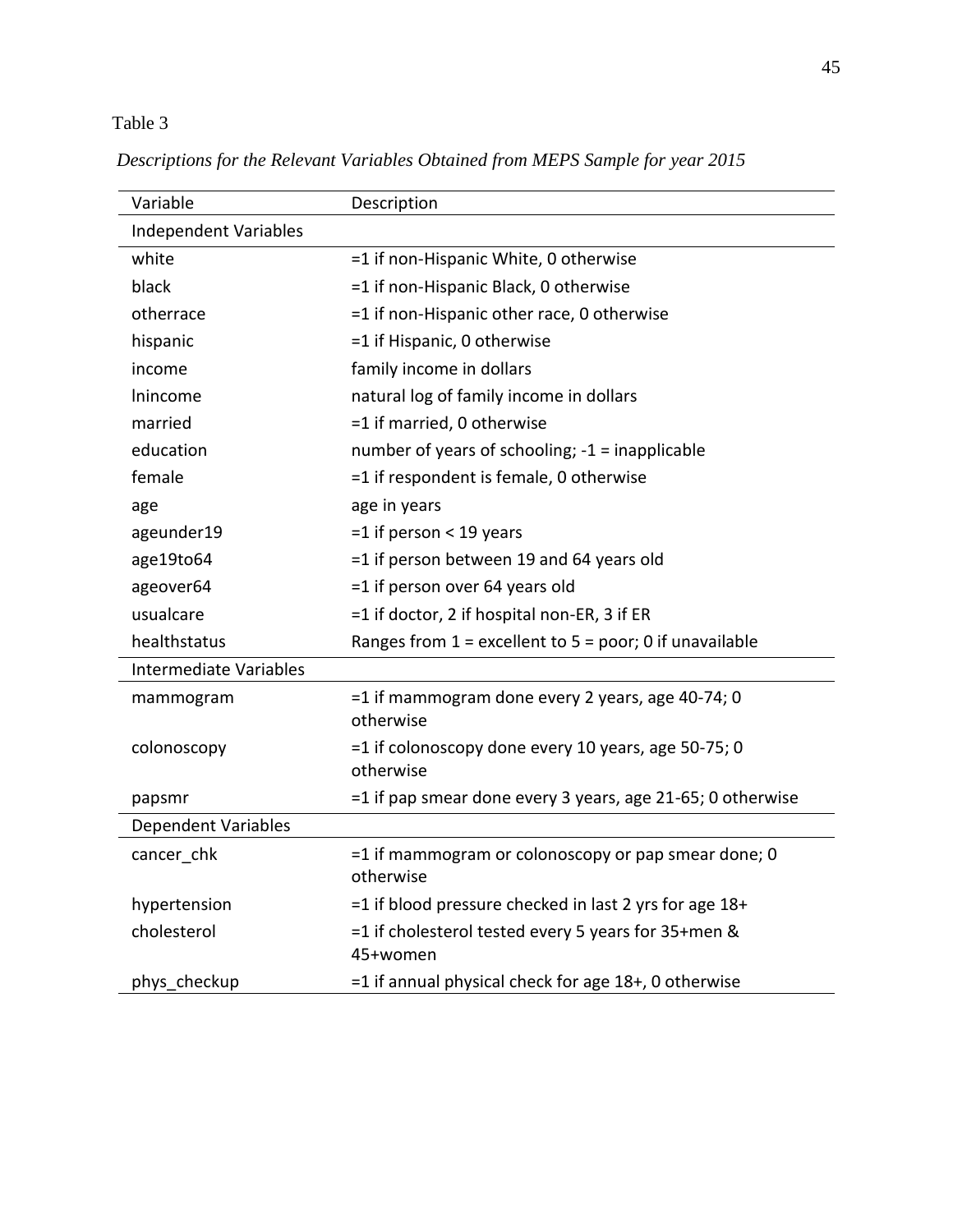## Table 4

# All Observations Insured in 2015 Uninsured in 2015 Variable Obs *M SD* Min Max Obs *M SD* Min Max Obs *M SD* Min Max white 35,427 0.371 0.483 0 1 31,193 0.394 0.489 0 1 4,234 0.204 0.403 0 1 black 35,427 0.195 0.396 0 1 31,193 0.198 0.398 0 1 4,234 0.172 0.377 0 1 otherrace 35,427 0.109 0.311 0 1 31,193 0.114 0.318 0 1 4,234 0.066 0.249 0 1 hispanic 35,427 0.325 0.469 0 1 31,193 0.294 0.456 0 1 4,234 0.558 0.497 0 1 income 35,418 61,710 58,614 0 521,685 31,184 64,199 60,042 0 521,685 4,234 43,380 42,497 0 452,339 lnincome 34,257 10.654 0.998 2.20 13.16 30,226 10.692 1.003 2.20 13.16 4,031 10.370 0.911 5.01 13.02 married 35,418 0.343 0.475 0 1 31,192 0.342 0.474 0 1 4,226 0.350 0.477 0 1 education 35,427 4.905 6.821 -1 17 31,193 4.877 6.874 -1 17 4,234 5.111 6.411 -1 17 female 35,427 0.520 0.500 0 1 31,193 0.529 0.499 0 1 4,234 0.450 0.498 0 1 age 35,192 35.712 22.621 0 85 31,014 35.721 23.462 0 85 4,178 35.645 14.968 0 85 ageunder19 35,427 0.286 0.452 0 1 31,193 0.310 0.463 0 1 4,234 0.112 0.315 0 1 age19to64 35,427 0.584 0.493 0 1 31,193 0.545 0.498 0 1 4,234 0.867 0.340 0 1 ageover64 35,427 0.130 0.336 0 1 31,193 0.145 0.352 0 1 4,234 0.021 0.145 0 1 usualcare 35,427 1.002 0.720 0 3 31,193 1.056 0.689 0 3 4,234 0.601 0.807 0 3 healthstatus 35,427 1.490 1.454 0 5 31,193 1.470 1.459 0 5 4,234 1.632 1.409 0 5 mammogram 10,025 0.487 0.500 0 1 8,885 0.512 0.500 0 1 1,140 0.289 0.454 0 1 colonoscopy 14,266 0.337 0.473 0 1 12,791 0.362 0.481 0 1 1,475 0.119 0.323 0 1 papsmr 12,538 0.645 0.479 0 1 11,050 0.638 0.481 0 1 1,488 0.696 0.460 0 1 cancer\_chk 19,402 0.619 0.486 0 1 17,105 0.633 0.482 0 1 2,297 0.515 0.500 0 1 hypertension 24,577 0.902 0.298 0 1 21,126 0.933 0.250 0 1 3,451 0.710 0.454 0 1 cholesterol 23,863 0.545 0.498 0 1 20,506 0.579 0.494 0 1 3,357 0.333 0.471 0 1 phys\_checkup 24,465 0.683 0.465 0 1 21,056 0.727 0.445 0 1 3,409 0.411 0.492 0 1

## *Summary Statistics of the MEPS Sample for year 2015*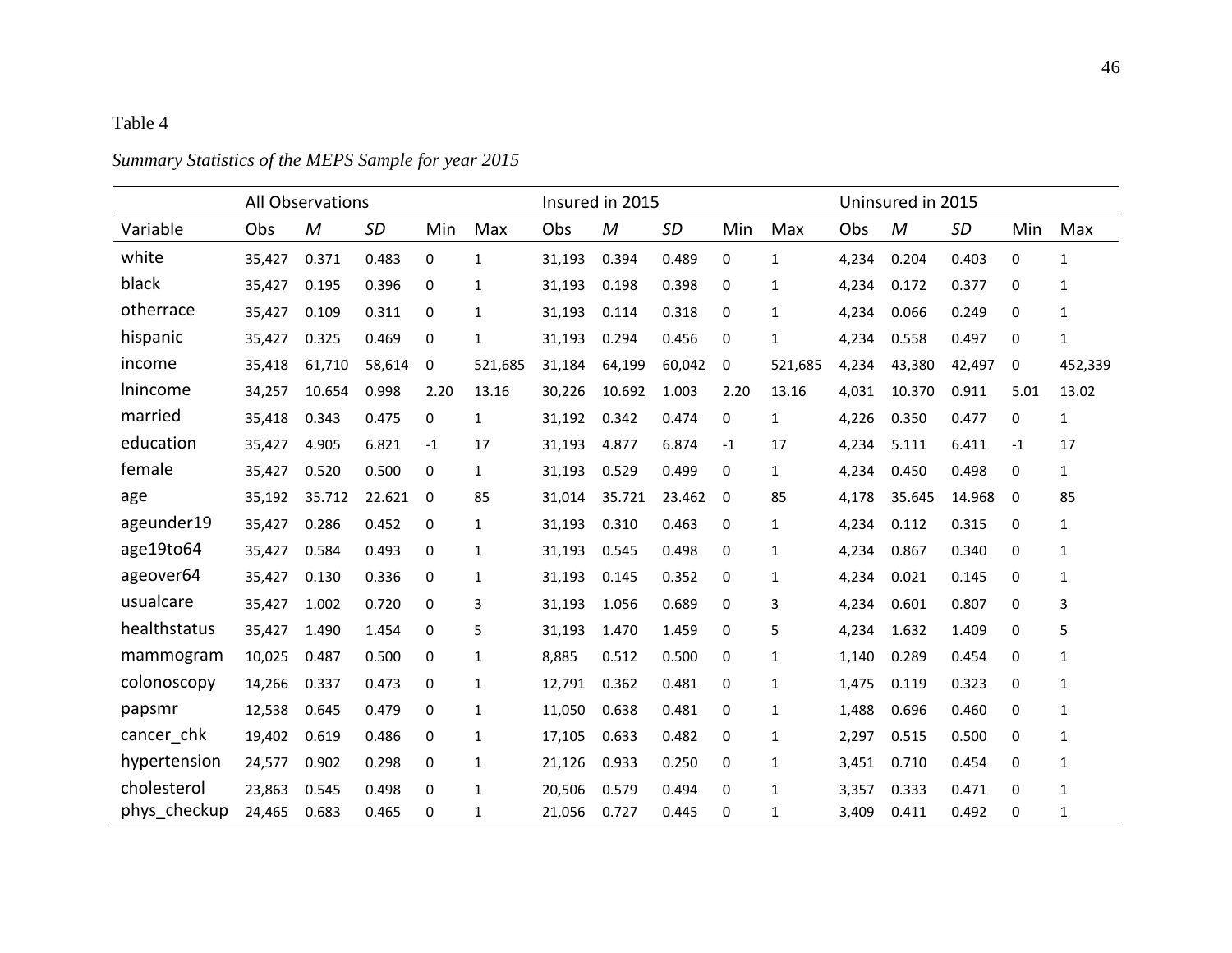#### **Results**

Access to medical care is a concern to U.S. policy makers and those interested in health care reform. Wide disparities in access by health insurance status are of special importance. Providing affordable health care access to the uninsured through preventive health care services could contribute to improving early detection for better health outcomes while also minimizing the overall health care costs in the nation. Chapter 4 contains the results of estimates of the model identified in Chapter 3 and identifies the differences between the insured and uninsured population in terms of utilization of preventive care services. Identifying which factors make significant contributions to the utilization of preventive care services among the insured, uninsured, and general population can help determine which policy instruments would result in reducing the proportion of chronic diseases in the United States.

The following questions guided this study to understand the association between health care coverage and utilization of preventive care services in the United States:

- What is the relationship between obtaining preventive care services such as regular cancer screening, (colon, breast, cervix), hypertension screening, cholesterol screening, and physical checkups and socioeconomic variables such as race/ethnicity, household income, marital status, education, gender, age, usual source of care, health status and insurance status?
- What are the differences in the preventive care usage between insured and uninsured populations in the United States and do socioeconomic variables impact each population differently?

This chapter begins with a discussion of the descriptive statistic summaries for the sample from the household component of the Agency for Healthcare Research and Quality Medical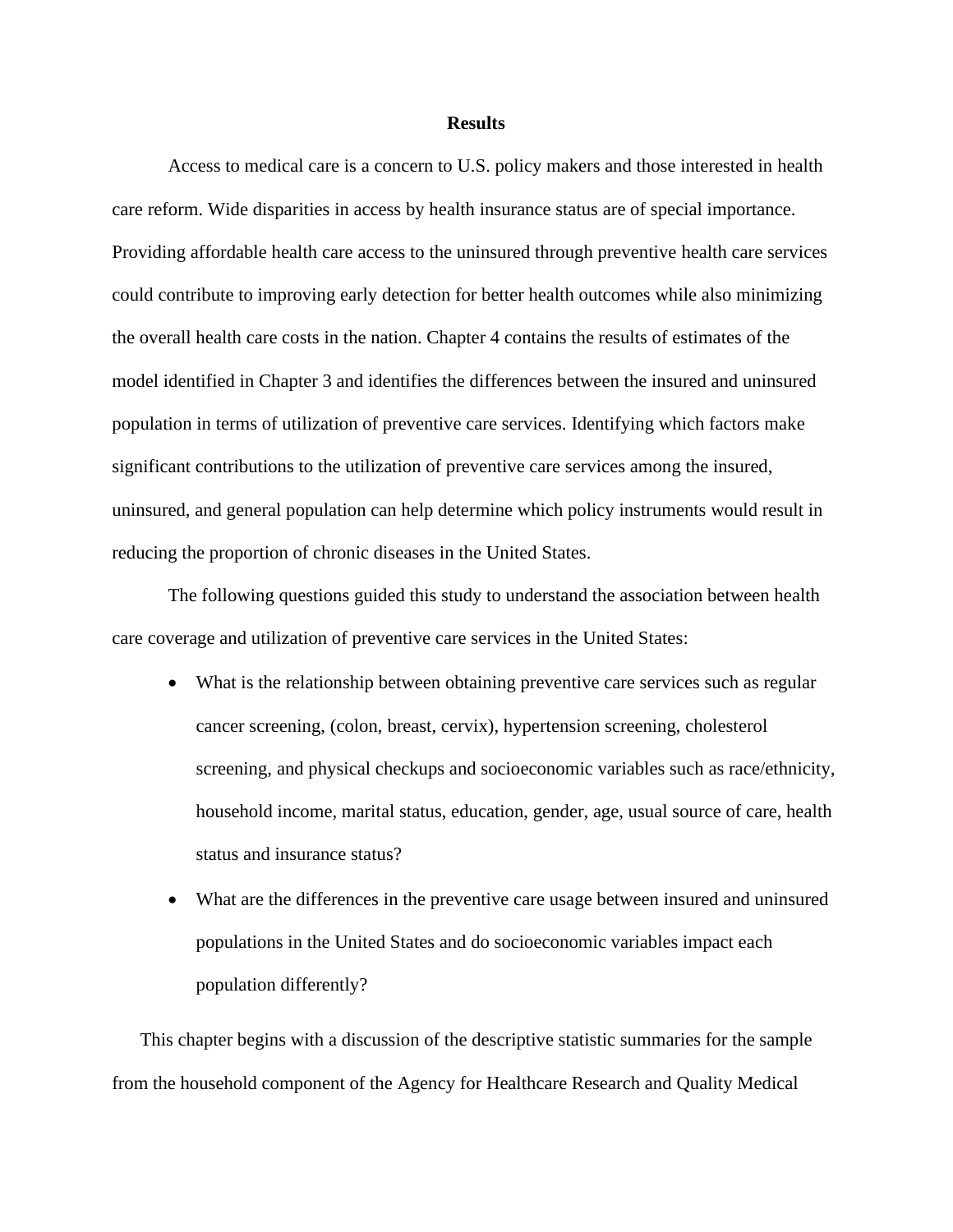Expenditure Panel Survey (MEPS) shown in Table 4, Summary of Statistics of the MEPS Sample for year 2015, in Chapter 3. Thereafter, we discuss whether the differences in the utilization of preventive care services are different between the insured and uninsured samples by conducting two-sample t-tests. Next, we present the logistic regression estimates in terms of odds ratios to measure the relationships between the independent variables: insurance status, race/ethnicity, household income, marital status, education, gender, age, source of usual care, and health status and the dichotomous dependent variables: cancer screening, hypertension screening, cholesterol screening, and physical check-ups. Finally, we also present the results of the logistic regression analysis separately for the insured and uninsured sub samples.

#### **Summary Statistics Discussion**

**Race/ethnicity***.* In the sample from MEPS for 2015, we find that of the 35,427 observations 37.1% are non-Hispanic White, 32.5% are Hispanic, 19.5% are non-Hispanic Black, and 10.9% are other races. Among the 4,234 uninsured people, 55.8% are Hispanic, 20.4% are non-Hispanic White, 17.2% are non-Hispanic Black, and 6.6% are other races. Among the 31,193 insured people, 39.4% are non-Hispanic White, 29.4% are Hispanic, 19.8% are non-Hispanic Black, and 11.4% are other races. Interestingly, the uninsured population is disproportionately Hispanic because Hispanic comprises only 32.5% of the entire sample but constitutes 55.8% of the uninsured sample population.

**Income***.* The average household income for insured individuals is about \$64,199 with a standard deviation of \$60,042. This indicates that about 67% of the insured people have a household income between \$4,000 and \$124,000. On the other hand, when we consider only the uninsured people in the sample, we find that 67% of the uninsured have between \$1,000 and \$80,000 annual household income. Thus, there is an income disparity of close to \$24,000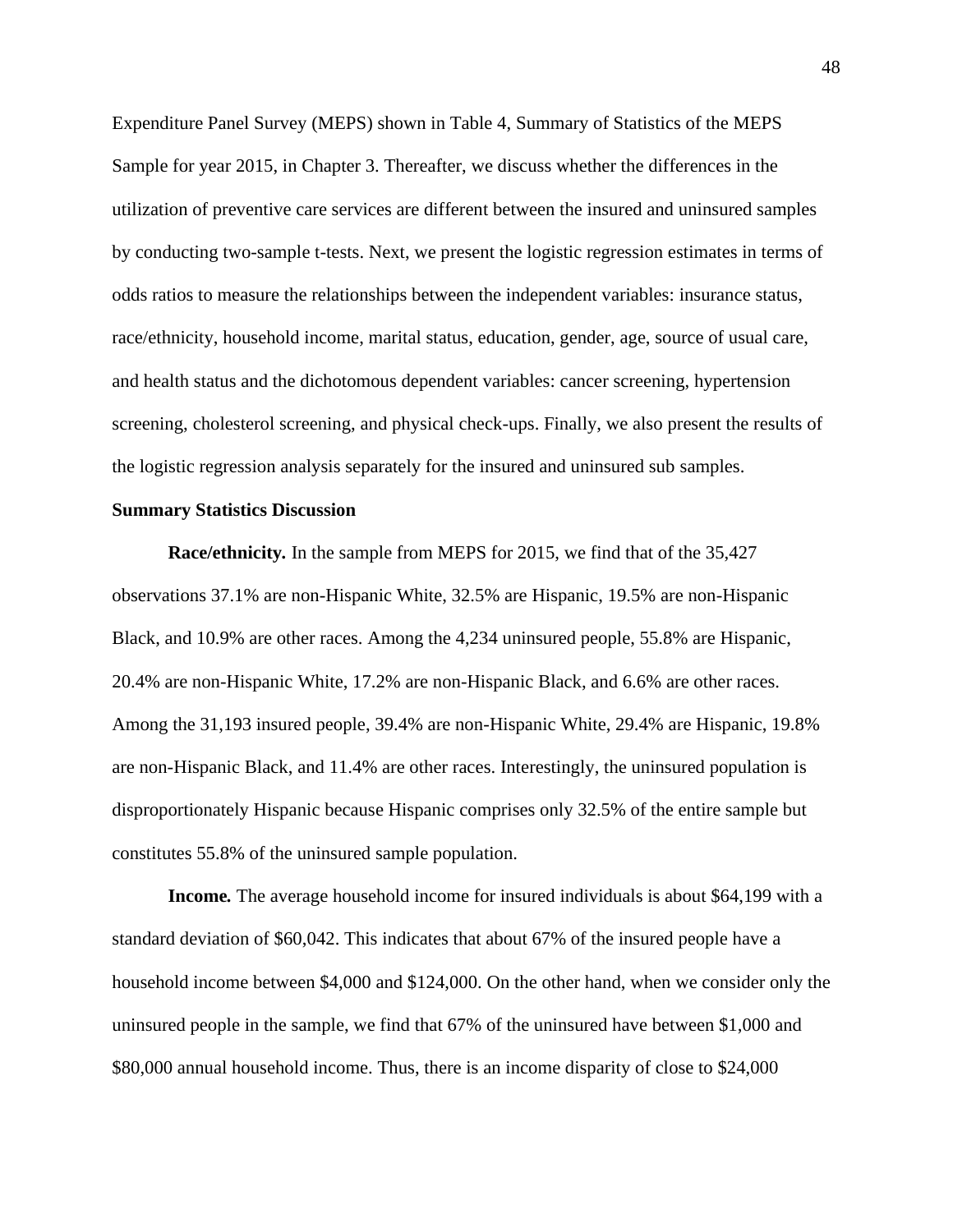between the insured and uninsured samples. While this is a substantial difference, it is important to remember that some of the people who are in the uninsured sample might be choosing to remain uninsured for reasons not related to their household incomes.

**Marital status.** The proportion of the entire sample that is married is 34.3%. There is a negligible difference in the marriage rate of the insured population compared to the uninsured population.

**Education.** In the dataset the value of -1 is used to represent those observations that were listed as "inapplicable" (e.g., people who are in school or refused to answer, because the dataset includes non-adults as well). A total of 17,962 observations fall under this category; therefore, we need to be careful when interpreting the mean and standard deviation of the education variable. This will not be a problem when we estimate our logistical regressions, because when we test for cancer and other preventive care variables, most of these observations will automatically not be counted in the regression due to the age and other restrictions on the testing parameters.

Out of the remaining 17,465 observations, we find that the mean number of years of schooling is 10.98 with a standard deviation of 4.65 as shown below in Table 5.

#### Table 5

| Education Obs   |                   | м          | -SD. | Min        | Max |
|-----------------|-------------------|------------|------|------------|-----|
| uninsured 2,222 |                   | 10.64 3.72 |      | $^{(1)}$   | 17  |
| insured         | 15,243 11.03 4.77 |            |      | $^{\circ}$ | 17  |
| Total           | 17,465 10.98 4.65 |            |      |            | 17  |

*Breakdown of the Education Variable*

There is a difference of about one year on an average in the educational attainment between the uninsured and insured and the spread of education is higher in the insured than in the uninsured sample.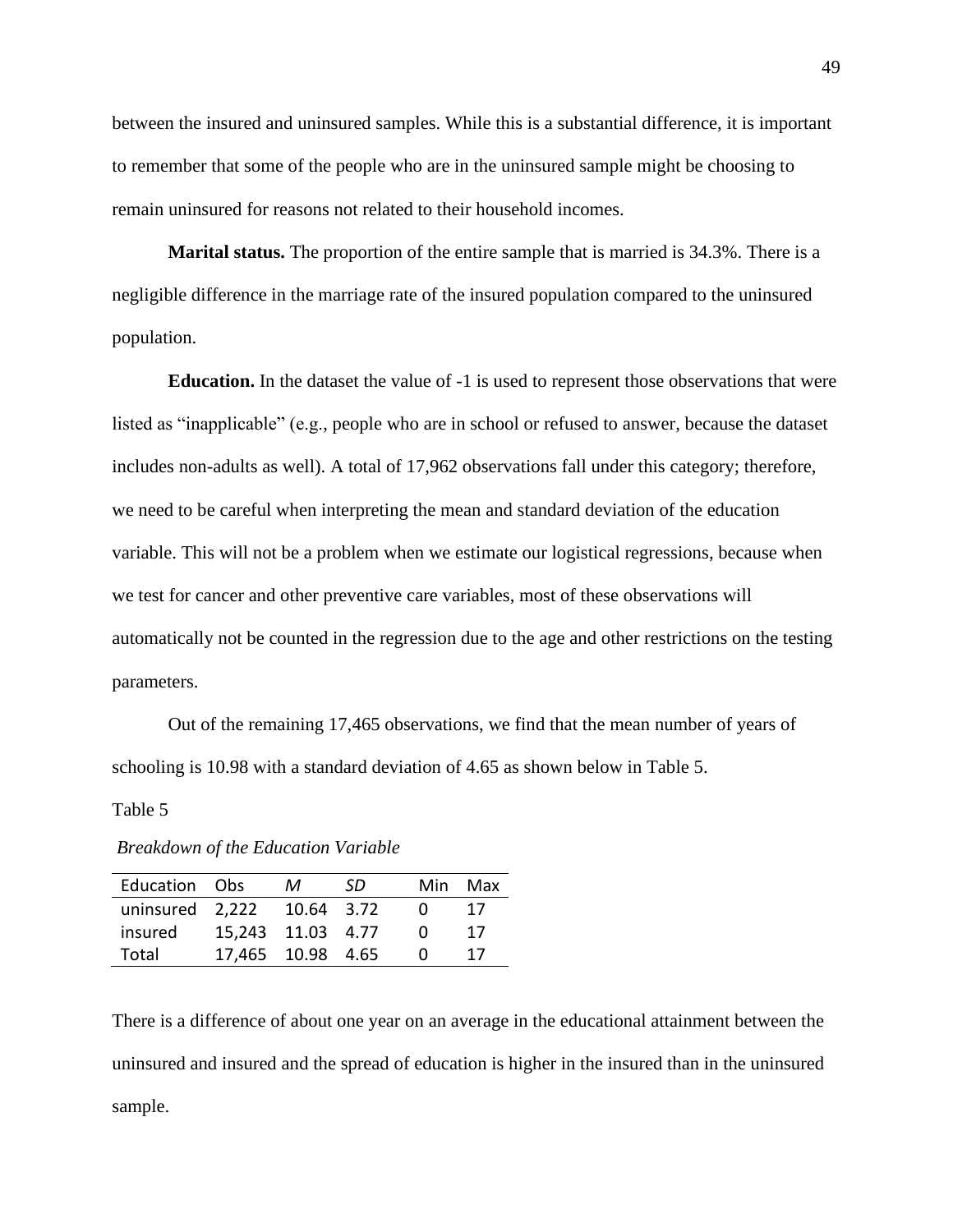**Sex.** Exactly 52% of the total sample is female. The percentages of the insured and uninsured populations that are female are 52.9% and 45%, respectively, indicating that more males than females are uninsured for the year 2015.

**Age.** The age distribution in the entire sample is consistent with the expectations of population age distribution in the country with 26.6% being under the age of 19 years, about 58.4% between the ages of 19 to 64 years, and 13% over the age of 64 years. Among the insured sample, 31% are 18 years old or younger, 54.5% are between the ages of 19 and 64 years, and 14.5% are older than 64 years. In the uninsured sample, 11.2% are 18 years old or younger, 86.7% are between 19 to 64 years old, and 2.1% are 65 years or older. Most of the uninsured population falls between the ages of 19 and 64 years, which is indictive of the realities of people 65 years and older who are aging into Medicare coverage and children under 19 years of age who are often covered by government or parent coverage.

**Source of Usual Care.** Nearly half of the sample population (49.7%) have a regular doctor as their usual source of care. Just over a quarter (25.3%) cited having no usual source of care. Just under a quarter (24.5%) utilize non-ER hospital services as a usual source of care. Only 0.5% use the hospital ER as their usual source of care, which contradicts many of the assumptions that are made regarding people substituting ER care for regular care. However, as seen in Table 6, about 20.7% of the insured sample had no usual source of care compared to 59.6% of the uninsured sample. The percentages of having a doctor as the usual source of care are 53.5% for the insured and 21.7% of the uninsured. Surprisingly, there is not a big difference among those who utilize the ER as the usual source of care when comparing both insured and uninsured populations (0.4% versus 0.9%). This presents a challenge to the belief that without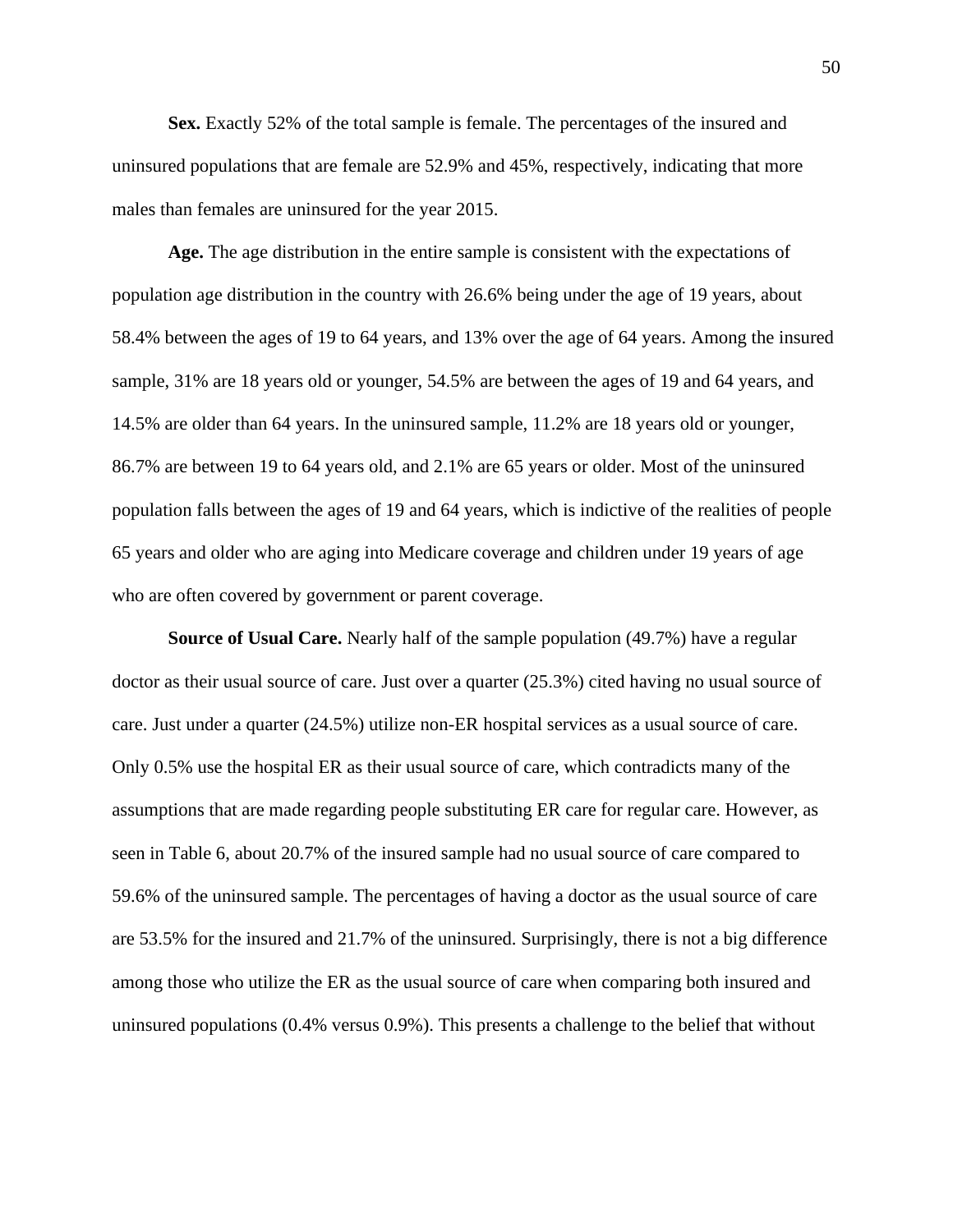insurance, people tend to go to the ER for care, leading to significantly higher costs to the

economy.

## Table 6

|                      | Insured |         | Uninsured |         |
|----------------------|---------|---------|-----------|---------|
| Usual Source of Care | Freg.   | Percent | Freg.     | Percent |
| No usual source of   | 6,443   | 20.66%  | 2,522     | 59.57%  |
| care                 |         |         |           |         |
| Doctor's office      | 16,683  | 53.48%  | 917       | 21.66%  |
| Hospital, non-ER     | 7,929   | 25.42%  | 757       | 17.88%  |
| Hospital, ER         | 138     | 0.44%   | 38        | 0.90%   |
| Total                | 31,193  | 100%    | 4,234     | 100     |

*Breakdown of the Usual Care Variable* 

**Health status.** Approximately 39.9% of the entire sample were unwilling to answer a question soliciting their health status. Only 11.4% perceive their current health status as being excellent, 19.9% as very good, 19% as good, 8.1% as fair, and 1.7% as poor. Interestingly, as seen in Table 7, those who are insured are more likely to indicate their health status (41% vs. 31.6%). In addition, insured were less likely to indicate in excellent health status compared to the uninsured (10.7% vs. 16.8%).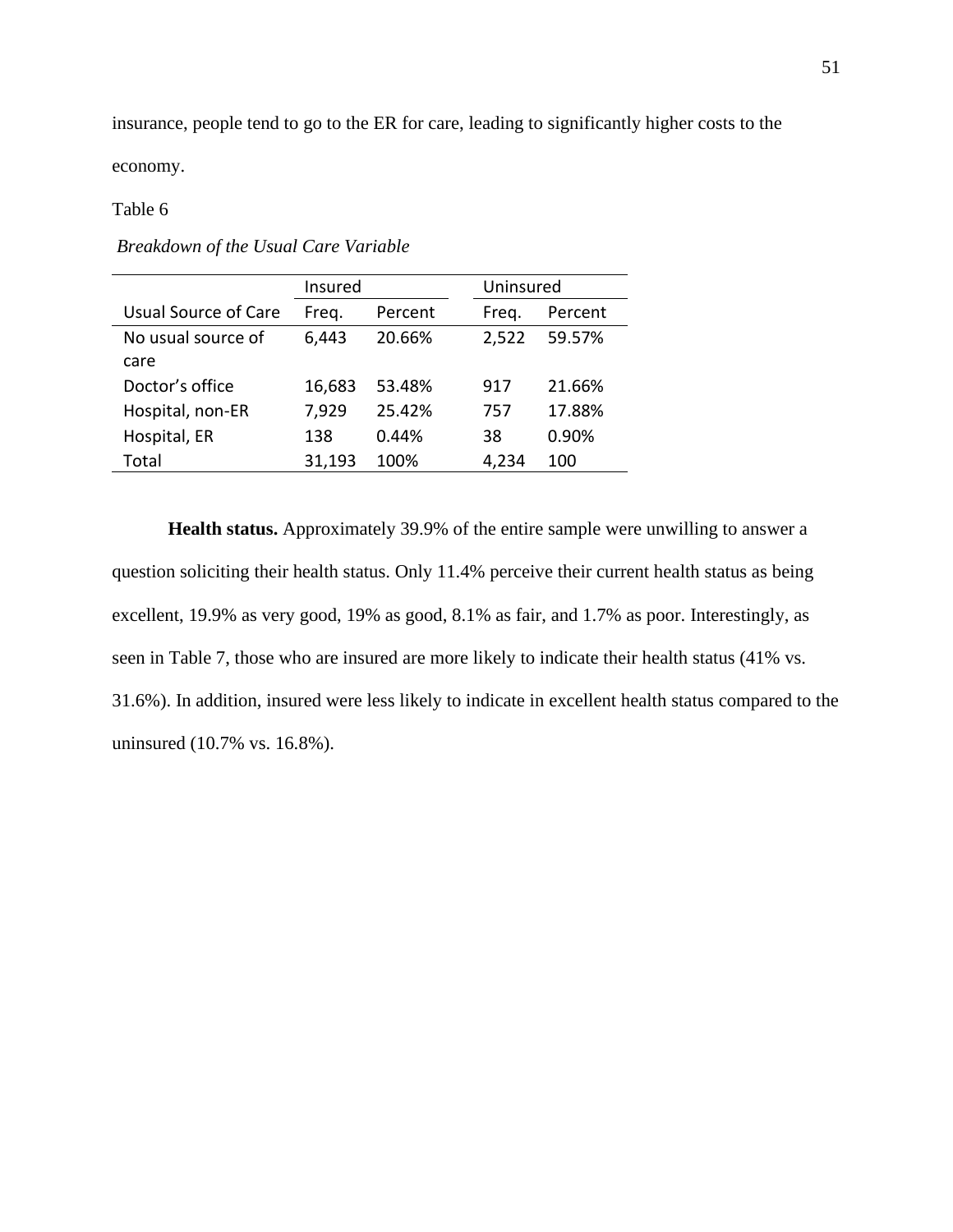#### Table 7

|                                | Insured |         | Uninsured |         |
|--------------------------------|---------|---------|-----------|---------|
| <b>Perceived Health Status</b> | Freq.   | Percent | Freq.     | Percent |
| Unknown                        | 12,797  | 41.03%  | 1,338     | 31.60%  |
| Excellent                      | 3,340   | 10.71%  | 710       | 16.77%  |
| Very good                      | 6,196   | 19.86%  | 849       | 20.05%  |
| Good                           | 5,836   | 18.71%  | 902       | 21.30%  |
| Fair                           | 2,494   | 8%      | 381       | 9%      |
| Poor                           | 530     | 1.70%   | 54        | 1.28%   |
| Total                          | 31,193  | 100%    | 4,234     | 100%    |

## *Breakdown of the Health Status Variable*

## **T-Tests to Compare Preventive Care Utilization**

The crux of the research question is to discover any significant differences in the preventive service utilization rates by those who are uninsured compared to those who have insurance. The preliminary step in data analysis requires a simplistic two sample t-test with unequal variances to provide statistical justification for the pursuit of a more sophisticated regression analysis that incorporates the socioeconomic factors that may influence preventive care utilization rates. The distribution of preventive service utilization rates differs between insured and uninsured populations. This study uses t-test with unequal variances as the exploratory data analysis because the sample size of the insured population is considerably larger than the sample size of the uninsured population. The results presented in Table 8 contain the two-sample t-test results for the four types of preventive care included in this study.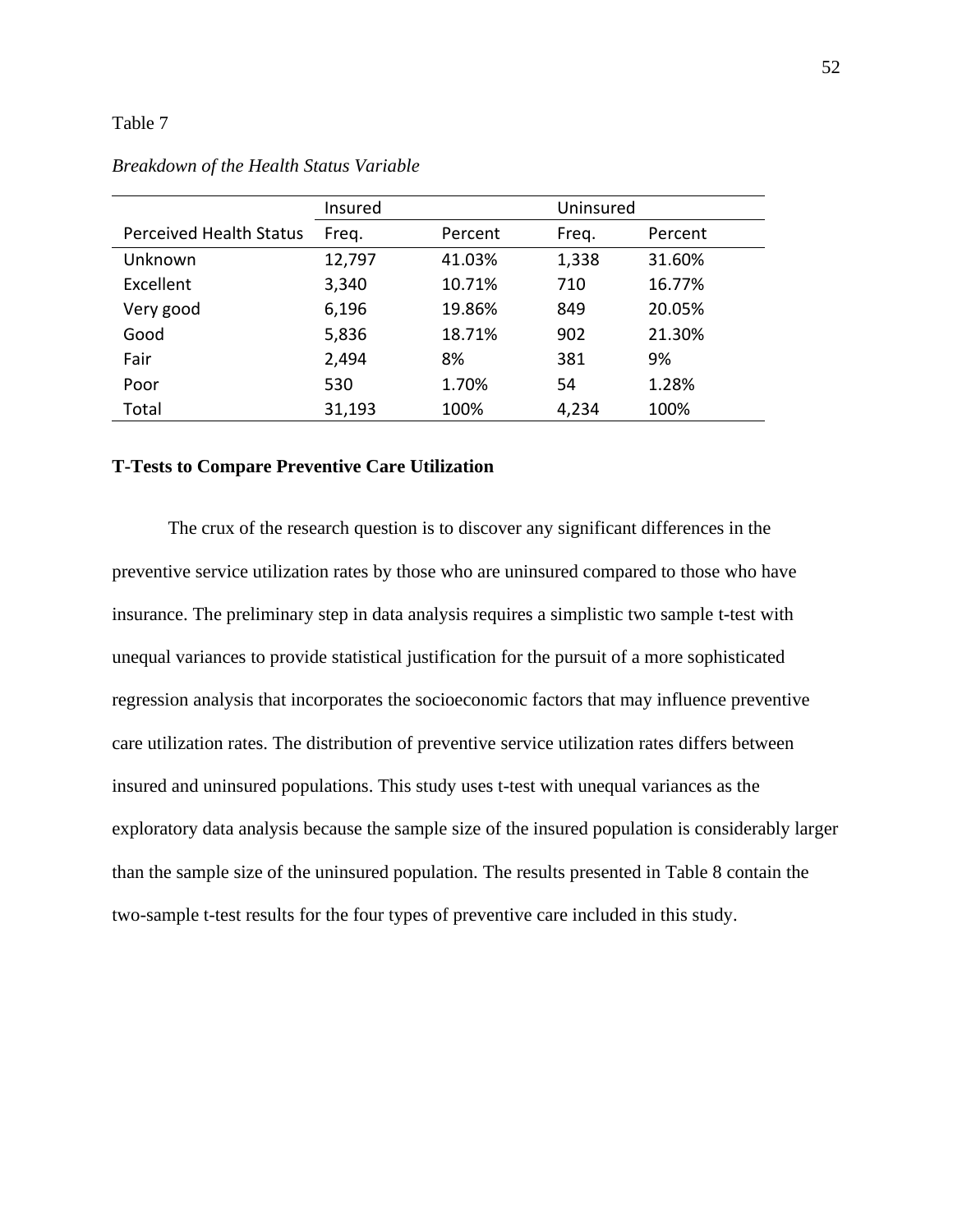#### Table 8

| Difference:        | $diff = mean(0) - mean(1)$                     |        |              |        |        |        |          |        |
|--------------------|------------------------------------------------|--------|--------------|--------|--------|--------|----------|--------|
| Ho:                | $diff = 0$                                     |        |              |        |        |        |          |        |
| Ha:                | $diff != 0$                                    |        |              |        |        |        |          |        |
|                    | Cholesterol<br>Physical<br><b>Cancer Check</b> |        |              |        |        |        |          |        |
|                    |                                                |        | Hypertension |        | Check  |        | Check-up |        |
| Group              | Obs                                            | M      | Obs          | M      | Obs    | M      | Obs      | M      |
| $0 =$ insured      | 17,105                                         | 0.633  | 21,126       | 0.933  | 20,506 | 0.579  | 21,056   | 0.727  |
| $1 =$ uninsured    | 2,297                                          | 0.515  | 3,451        | 0.710  | 3,357  | 0.333  | 3,409    | 0.411  |
| Difference         |                                                | 0.119  |              | 0.224  |        | 0.247  |          | 0.316  |
| t-value            |                                                | 10.734 |              | 28.246 |        | 27.921 |          | 35.231 |
| Degrees of freedom |                                                | 2,898  |              | 3,798  |        | 4,646  |          | 4,359  |
| p-value            |                                                | 0.000  |              | 0.000  |        | 0.000  |          | 0.000  |

*Two-Sample T-Tests with Unequal Variances*

There were statistically significant utilization differences by insurance status at the .001 level for cancer screening, hypertension screening, cholesterol screening, and physical checkups. About 63% of the insured population utilized cancer screenings, whereas only 51% of the uninsured population utilized cancer screenings. This 12% difference represents the smallest difference found for the four types of preventive care. The analysis found a 22-percentage point difference in hypertension screening utilization between the two groups. The t-test for cholesterol screening reveals an approximate 25% disparity between the insured and uninsured. The most pronounced difference was in the utilization of physical check-ups with an approximate difference of 32%. The results of the two-sample t-tests with unequal variances merit the effort of a more robust statistical analysis.

## **Results of Logit Analysis**

Binary logistic regression was used in this quantitative, non-experimental study to measure the relationships between independent variables, such as race/ethnicity, household income, marital status, education, gender, age, source of usual care, insurance status, and health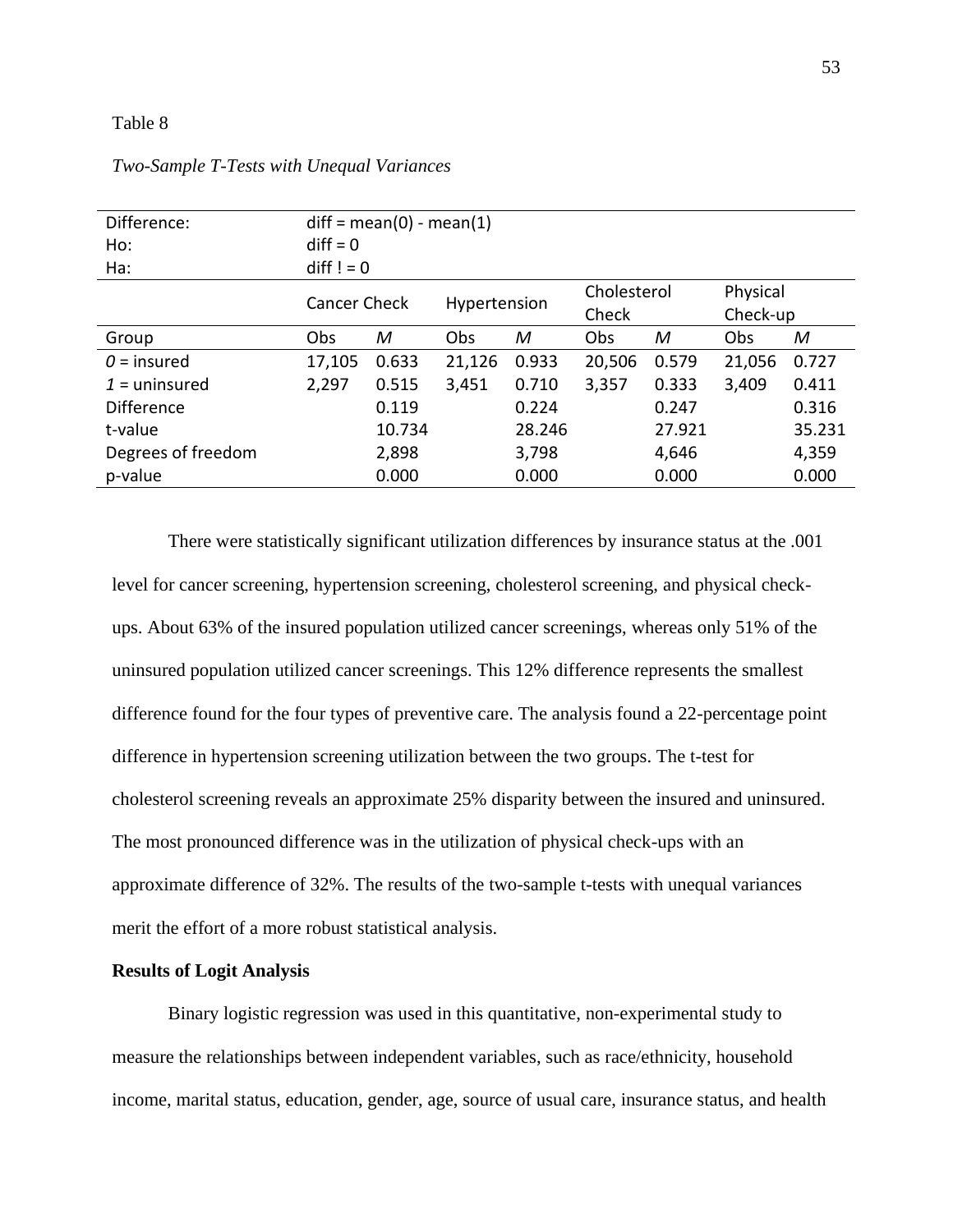status and the four dichotomous dependent variables cancer screening, hypertension screening, cholesterol screening, and physical check-ups. As discussed in the previous chapter, the cancer screening variable was defined by whether the participant received any colon, breast, or cervix screening according to the criteria for preventive care set forth by the U.S. Preventive Service Task Force (AHRQ, 2018). Likewise, hypertension screening, cholesterol screening, and physical check-ups are also defined as binary variables where our interest is in whether they utilized the procedure, recommended by the USPSTF criteria guide to clinical preventive services used around the nation to provide appropriate and effective preventive care (AHRQ, 2018). Table 9 displays the results of the estimated logistical models in the form of odds ratios to determine the likelihood of utilizing preventive care for cancer, hypertension, cholesterol, and getting general physical checkups.

#### Table 9

|              | DV: cancer chk |          | DV: hypertension |          | DV: cholesterol |          | DV; phys_checkup |          |
|--------------|----------------|----------|------------------|----------|-----------------|----------|------------------|----------|
| IV           | ΟR             | z        | ΟR               | z        | ΟR              | z        | OR               | z        |
| white        | 1.463          | 6.50     | 1.782            | 7.36     | 1.008           | 0.09     | 1.021            | 0.40     |
| black        | 1.980          | 10.23    | 2.151            | 8.39     | 1.378           | 3.25     | 1.678            | 8.66     |
| hispanic     | 1.280          | 3.96     | 1.248            | 2.84     | 1.197           | 1.98     | 1.106            | 1.85     |
| Inincome     | 1.069          | 3.46     | 1.094            | 3.42     | 1.285           | 7.98     | 1.079            | 4.40     |
| married      | 2.036          | 18.02    | 1.216            | 3.64     | 1.131           | 2.15     | 1.098            | 2.74     |
| education    | 1.009          | 3.71     | 1.014            | 4.13     | 1.007           | 2.12     | 1.007            | 3.12     |
| female       | 8.901          | 54.33    | 2.269            | 16.54    | 0.138           | $-33.12$ | 1.633            | 16.02    |
| age          | 1.013          | 8.28     | 1.017            | 8.15     | 1.309           | 67.34    | 1.025            | 18.91    |
| ageover64    | 0.362          | $-16.12$ | 1.648            | 3.75     | 0.037           | $-22.17$ | 1.671            | 7.38     |
| usualcare    | 1.273          | 9.72     | 2.146            | 21.33    | 1.597           | 13.05    | 1.662            | 23.71    |
| healthstatus | 1.071          | 4.96     | 1.099            | 4.90     | 1.060           | 2.78     | 1.058            | 4.55     |
| uninsured    | 0.572          | $-10.10$ | 0.311            | $-21.44$ | 0.493           | $-9.36$  | 0.402            | $-20.92$ |
| Constant     | 0.042          | $-13.48$ | 0.407            | $-2.94$  | 0.000           | $-34.28$ | 0.126            | $-10.27$ |

*Logistical Regression Outcomes and Odds Ratios for Preventive Health Care*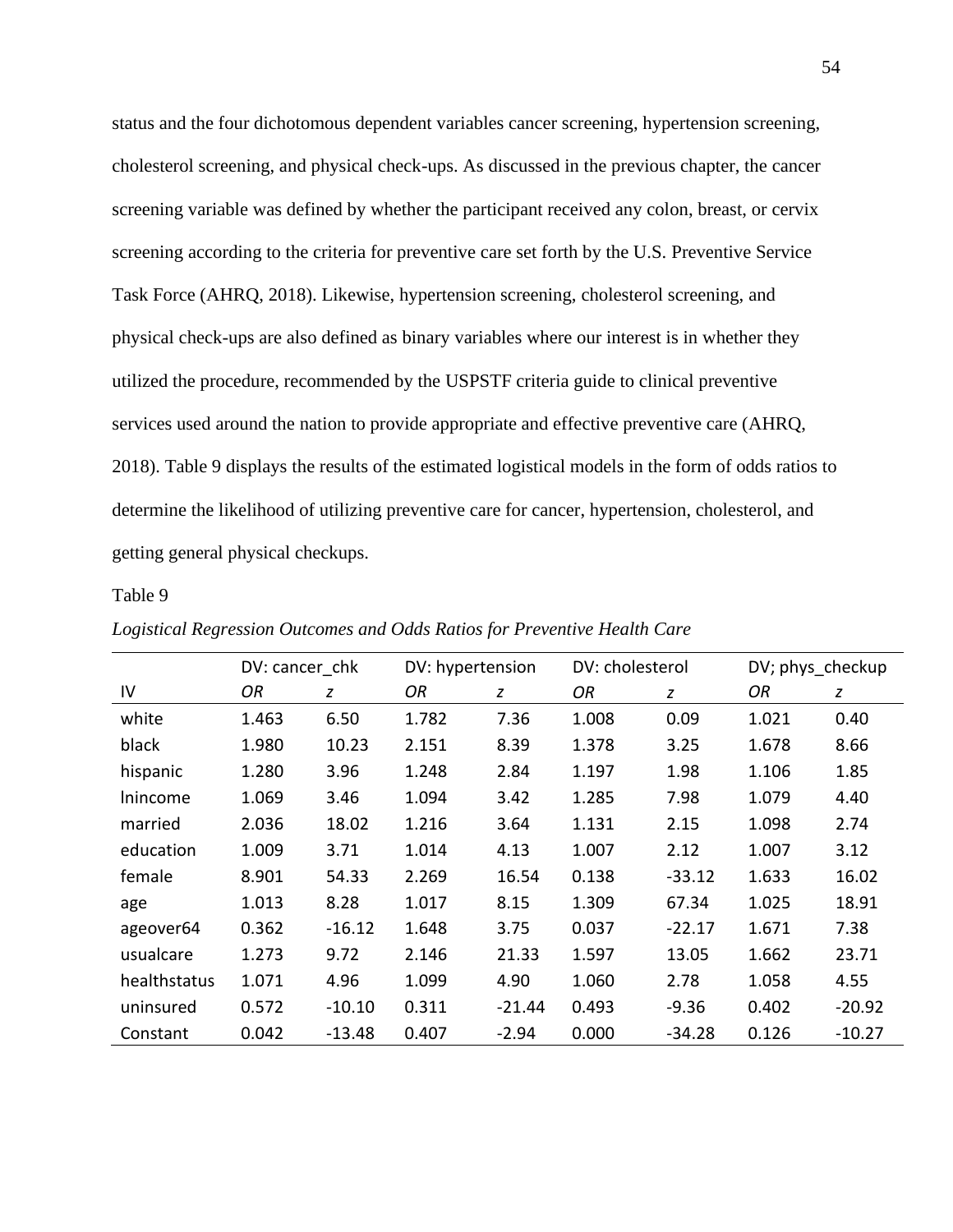**Race/ethnicity.** When we compare the base models in Table 9 that encompass the entire dataset, we find that there are many statistically significant differences in the usage of preventive care by the various socioeconomic independent variables. The variables for race and ethnicity produce interesting findings. When considering those who identify as non-Hispanic White, we find that the odds ratios for cancer, hypertension, cholesterol, and physical checkups are 1.46, 1.78, 1.007, and 1.02 respectively. This translates to a 46%, 78%, 0.7%, and 2% increase in the odds of getting the respective preventive care for each of these variables, as compared to their counterparts. Being non-Hispanic White is statistically significant for cancer check and hypertension at the 0.01 level but is not statistically significant even at the 0.1 level for cholesterol screening and physical check-ups. This implies that non-Hispanic Whites in our sample are more likely to get cancer and hypertension screenings than the others. Similarly, we find that the corresponding increases in the odds for non-Hispanic Blacks utilizing preventive care are 98% for cancer screening, 115% for hypertension screening, 37% for cholesterol screening, and 68% for physical checkups. These increased odds indicate that non-Hispanic Blacks have a higher likelihood of receiving all four types of preventive care in comparison to others. The associated odds ratio for the four types of preventive care are statistically significant at the .001 level. When examining the associations between utilization of the four preventive care types and identifying as Hispanic, the resulting odds ratios from the logistic regressions yield a 28% increase in the odds for cancer screening utilization, a 25% increase in the odds of having hypertension screening, about 20% in the odds of having a cholesterol screening, and about 11% in the odds of having a physical checkup. These increased odds indicate that Hispanic individuals have a higher likelihood of receiving all four types of preventive care in comparison to others. There are varying levels of statistical significance as the odds ratios for Hispanics are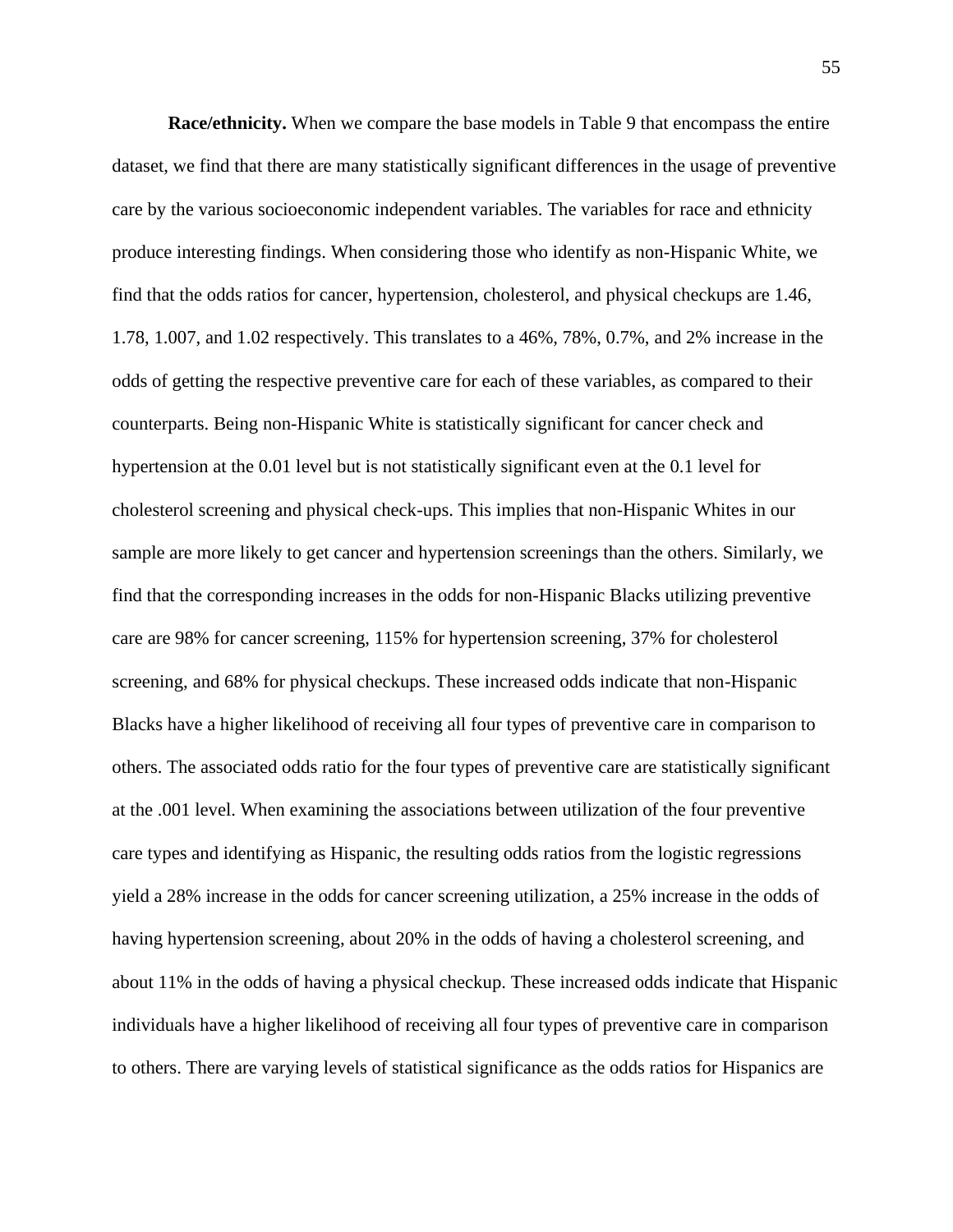statistically significant at the .01 level for cancer screening and hypertension utilization and at the .05 level for cholesterol screening utilization. The odds ratio was statistically significant at 0.10 level for physical checkups.

**Income.** Since the income variable is a continuous log variable, we must be careful with the interpretation of the odds ratio. The odds ratio in this case represents the change for every 1% increase in the income variable. Thus, for the cancer screening preventive care model, an odds ratio of 1.068 corresponds to a 6.8% increase in the odds of having a cancer screening for every 1% increase in income. The hypertension screening model has an odds ratio of 1.094 for income, which corresponds to a 9.4% increase in the odds of having the screening for each 1% increase in income. The odds ratio of 1.285 corresponds to a 28.5% increase in the odds of having cholesterol screening for a 1% increase income. For the physical checkups model, there is a 7.8% increase in the odds of getting a physical checkup for each percentage increase in income. The odds ratios associated with the natural log income variable suggest that higher levels of income have a positive relationship with the utilizations rates of all four types of preventive care screenings. It is important to note that the odds ratios for income are statistically significant at the 0.001 level in all the four models.

**Marital status.** The odds ratio for having a cancer screening of those who are married compared to those who are not married is 2.03 and is statistically significant at the 0.001 level. This implies that people who are married are more than twice as likely to receive cancer screening**.** The odds ratio of having a hypertension screening is 1.22 and is statistically significant at the 0.001 level, implying that married individuals are 22% more likely to seek preventive care for hypertension. Married individuals are also 13% more likely to have a cholesterol screening ( $OR = 1.13$ ) with a significance level of 0.05. Similarly, the odds ratio for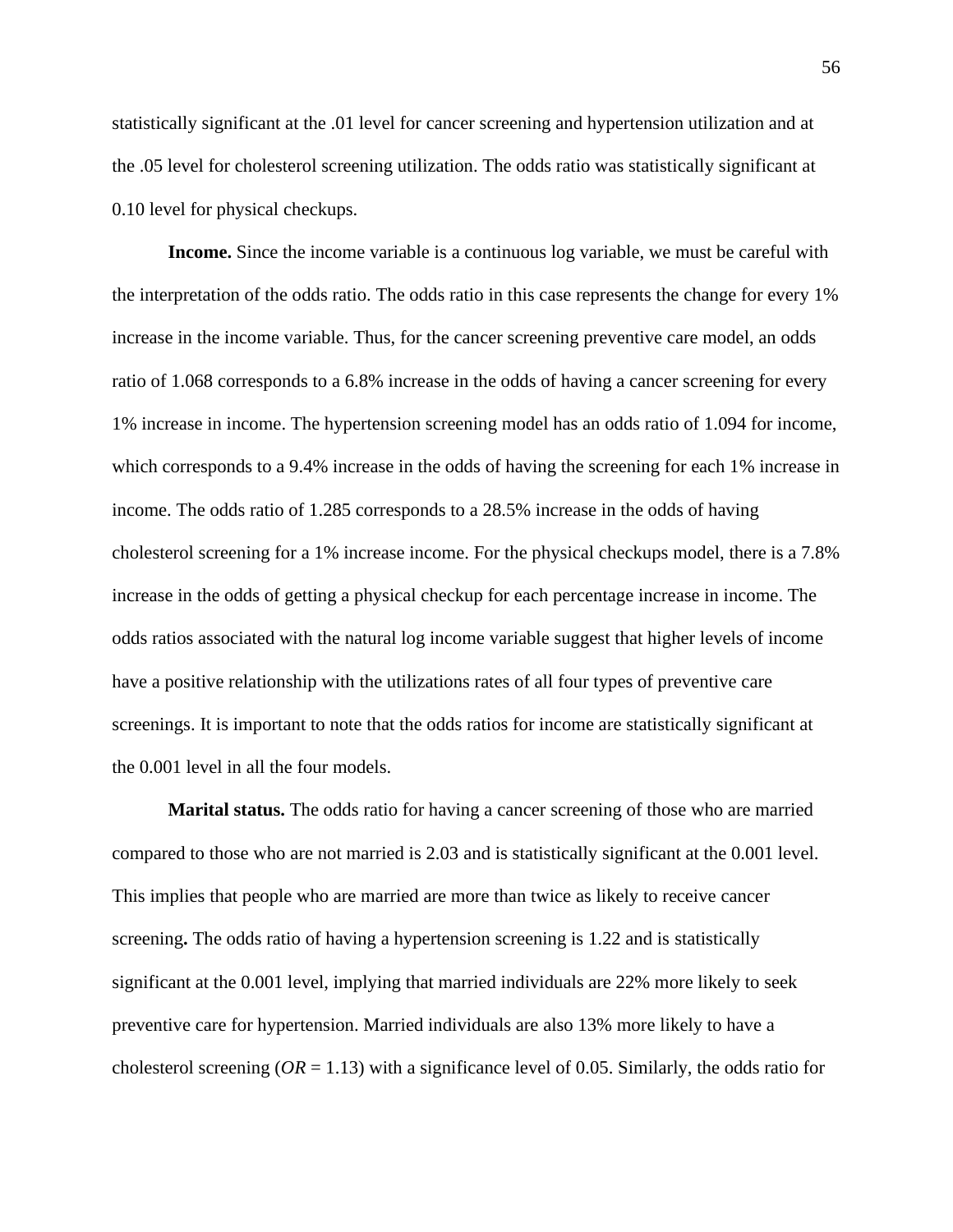physical checkups is 1.098 for married individuals indicating an almost 10% higher probability of getting physical checkups as compared to unmarried individuals with a statistical significance of 0.01. While there is no way to confirm this directly, the fact that the individual is married might be contributing to a better check over personal health. That is because the disparities between married and unmarried individual in terms of seeking all types of preventive care is significantly and substantially higher, holding all other variables constant.

**Education.** The education variable is a continuous variable, which implies that we must be careful when considering the impacts of education on preventive care utilization. The effects of education on the likelihood of utilizing any of the four types of preventive care of interest are positive but not nearly as pronounced as the effects of the other independent variables incorporated into the regressions. The percent increase in the odds for each additional year of education completed are about 0.8% for cancer screenings, 1.4% for hypertension screening, 0.07% for cholesterol screening, and 0.7% for physical checkups. It is important to note that even though all the associated odds ratios are greater than 1, education is only statistically significant at the 0.05 level for cancer screenings and hypertension screenings. The relatively modest increase in the odds ratios convey a positive association with increased education attainment and the utilization of preventive care services.

**Gender.** Females exhibit statistically significant and increased odds of having all types of preventive care checkups as compared to males. For instance, females are 8.9 times more likely to get cancer checks in our model. Part of this disparity can be explained by the fact that two out of three cancer check services included in our sample are designed for females (mammograms and pap smears). But, this trend of higher odds of getting preventive care among females is also seen in some of the other types of care, albeit not at the same intensity. The odds ratio for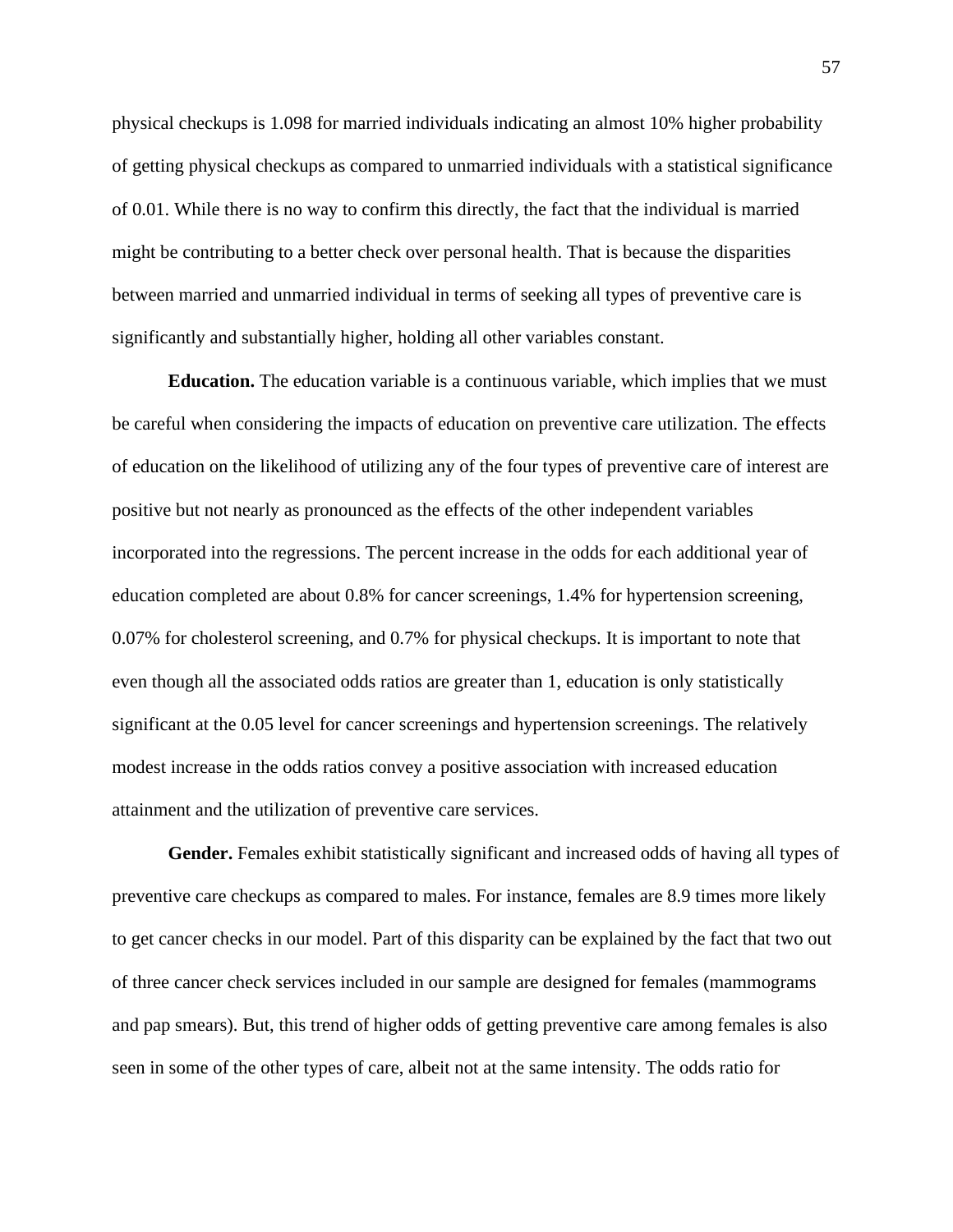females is 2.27 in the hypertension screening model, implying that females are more than twice as likely as males to get preventive care and testing for hypertension. The odds ratio for females in the physical checkup model is 1.63, demonstrating that women are 63% more likely to get physical checkups as compared to males in our sample. An interesting exception to this trend is found in the cholesterol screening model where the odds of getting cholesterol screening decrease by 87% among females as compared to males. The odds ratios are all statistically significant at the .001 level. The question that we cannot answer in this study, because there might be a more medical explanation for it, is that if females are getting more physical checkups and hypertension checkups as compared to males, why is it that they are not getting higher levels of cholesterol screening.

**Age.** The odds of having cancer screening for individuals over the age 64 years decrease by 64% (*OR* = 0.36) as compared to those that are under 65 years old. The odds of having hypertension screening and physical checkup for individuals over the age of 64 years increase by about 65%, and 67%, respectively as compared to the younger population. The odds of having cholesterol screening for individuals over the age of 64 years decreases by 97% (*OR* = 0.03) as compared to those that are younger. The odds ratios are all statistically significant at the 0.001 level. This result is interesting because Medicare typically is made available to people over the age of 64 years and one would expect that preventive care would increase across all four dependent variables, not just the hypertension screening and physical checkups. On the other hand, since two out of the three cancer check variables are related to women seeking pap smears or mammograms that often are not covered under regular physical checkups, the finding for cancer check variable may not be very surprising. The biggest shocker here is the cholesterol screening, because it appears that among people over than the age of 64 years there is a sharp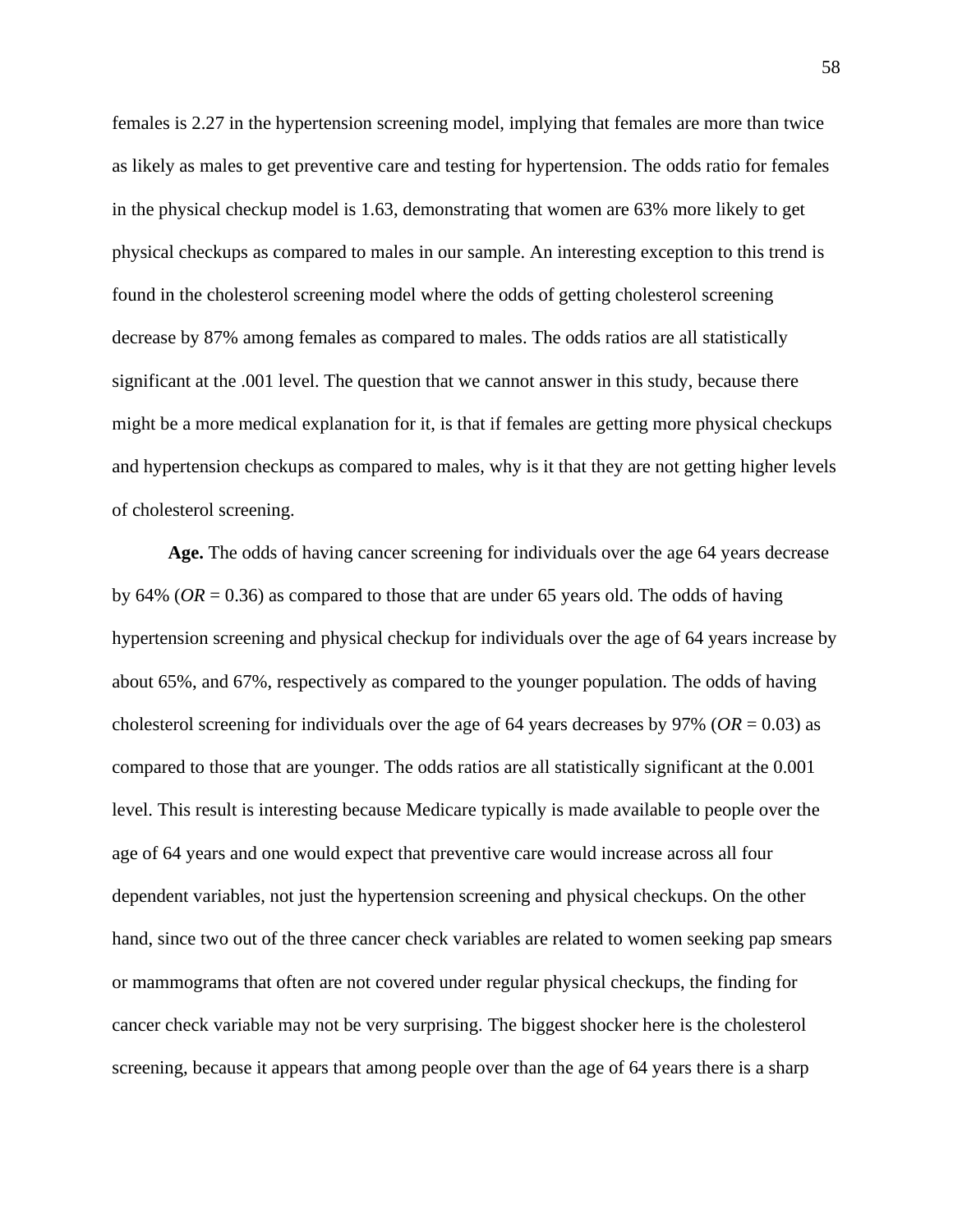reduction in getting cholesterol screening done. However, it is important to remember that we have also included age as a continuous variable in our model, which might be capturing a sizable portion of the increased odds of getting all the screenings done as age increases.

When we examine the effects of age as a continuous independent variable, there is a 31% increase in the odds of having a cholesterol screening for every one-year increase in age from the average of 22 years for the dataset. The change in the odds for the other three types of services associated with age are positive, but less pronounced. When we consider the entire dataset, there is only about 1 to 2% increase in the odds of the utilization of the three preventive care services (cancer screening, hypertension screening, and physical checkups) for each additional year of age.

**Source of usual care.** Logistic regressions include a control variable for the source of usual care ( $0 =$  other/no usual source of care,  $I =$  office,  $2 =$  if not ER, and  $3 =$  ER). The results of usual source of care presented in Table 4.5 show increased odds of 27% for cancer screening, 114% for hypertension screening, 59% for cholesterol screening, and 66% for physical checkups, respectively for each step-wise increase in the usual source of care ordinal variable from its mean of one. This implies that people who are either using hospital (non-ERs) or ERs for their usual source of care are more likely to get preventive care than those using regular office visits for their health care needs. As counter-intuitive as it sounds, this result is meaningful because it indicates that those that are going to the hospital, either for a non-ER or ER visit, are getting the types of check-ups or screenings that we recommend as our preventive care variables. It is possible that the doctor's office is overlooking the significance of these preventive care services or the people going to their doctor's office for regular care are not realizing the importance of getting these sorts of screenings or care at the recommended intervals. For instance, an individual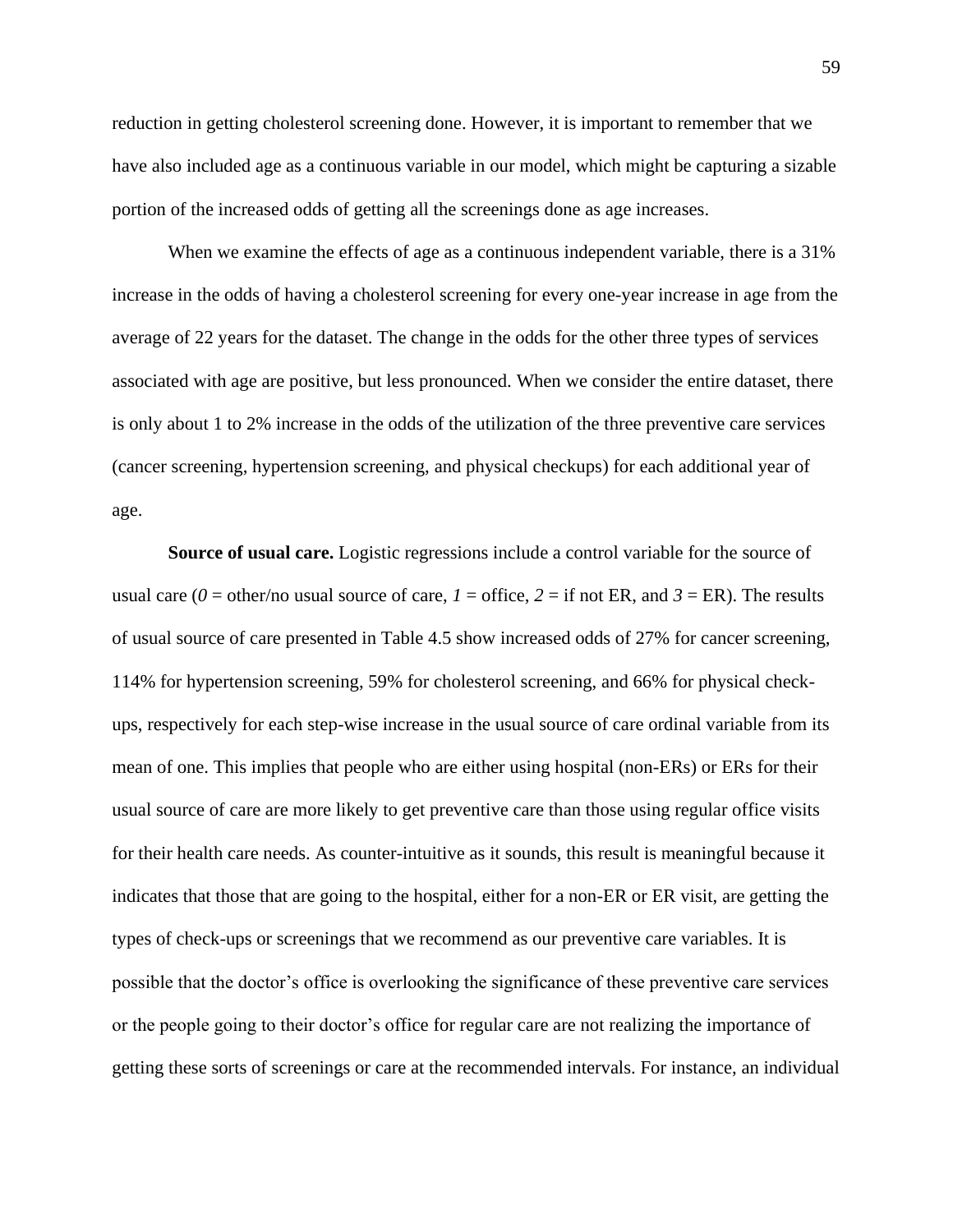who goes to a doctor's office to get medication for some other health condition might claim to have avoided the ER or the hospital for care. However, the doctor's office would be most likely to test only for the presented condition rather than perform other screenings. In a hospital visit, since tests are performed to eliminate all possible conditions, screenings could occur even if the patient does not request them. Having a primary care doctor has shown to be associated with higher utilization for preventive care when needed, as we observed in the literature review, and is associated with better preventive health and chronic disease treatment. However, it appears that unless an individual has certain obvious risks that require regular screenings, these often get overlooked in regular doctor visits. While it is beyond the scope of this dissertation to delve into the reasons for this result, this variable needs to be studied further with more specific questions of what consists of usual medical care for most individuals.

**Health status.** Logistic regressions include a control variable for the perception of health status ( $0 =$  unavailable,  $I =$  excellent,  $2 =$  very good,  $3 =$  good,  $4 =$  fair &  $5 =$  poor). The odds for utilizing cancer screenings increase by about 7% for each tier increase on a five-tiered selfperceived health status Likert scale, with a mean of 1.49. For example, the odds of having a cancer check utilization are 7% higher for those who self-report their health status as good  $(= 3)$ versus those who report it as very good  $(= 2)$ . With respects to hypertension screening utilization, the odds of utilization increase by roughly 10% for a one tier increase on the perceived health status scale. As it pertains to cholesterol screening utilization, the odds increase by roughly 6% for a one tier increase in health status. Lastly, the odds of physical checkup utilization increased by approximately 6% for each tier increase. All the odd ratios are statistically significant at the 0.01 level. This implies that the poorer the self-perceived health status the more likely an individual is to utilize all four types of preventive health care services.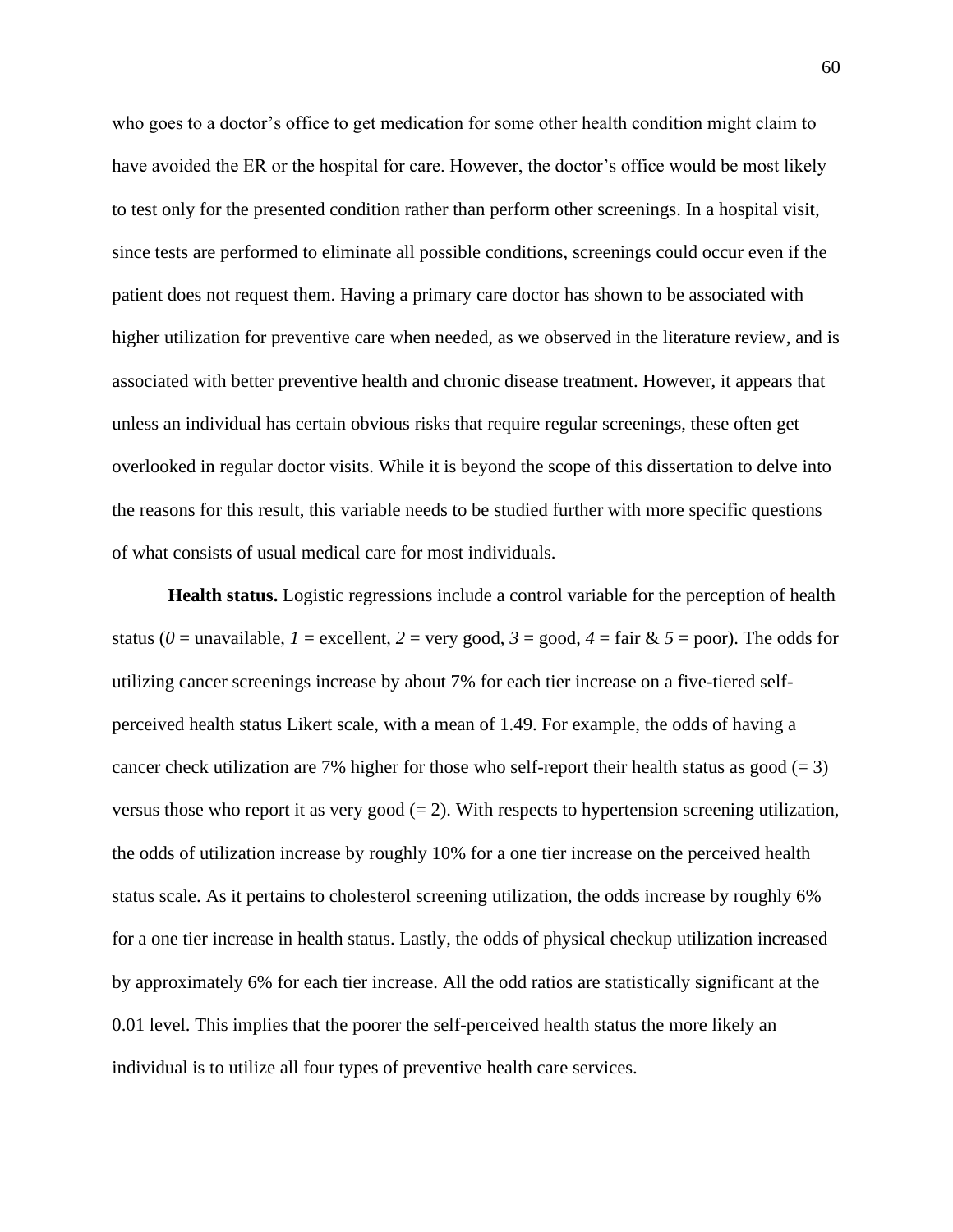**Uninsured.** Approximately 12 percent of our sample was uninsured for all of the year 2015. The results of the logistical regressions indicate that there are clear and statistically significant (at 0.01 level) lower odds for the utilization of all preventive care services among the uninsured as compared to those that are insured. The odds ratios for the *uninsured* variable (*0* = has insurance, *1* = uninsured) corresponding to cancer check, hypertension check, cholesterol check, and physical checkups are 0.57, 0.31, 0.49, and 0.40, respectively. This indicates that the uninsured are 43% less likely to get cancer screenings, 69% less likely to get hypertension screenings, 51% less likely to get cholesterols screenings, and 60% less likely to get physical check-ups than their insured counterparts. Ironically, unlike the other three, hypertension screenings or blood pressure checkup is available for free in most pharmacies and large grocery stores, which leads to the question of what other factors are driving the avoidance of preventive care services among the uninsured. While this question is not going to be explored significantly in this dissertation, it does create a venue for future exploration on this topic.

#### **Sub Sample Analysis: Outcomes Between Insured and Uninsured Individuals**

Since the primary focus of this dissertation is to study the differences among insured and uninsured populations in the context of utilization of preventive care, we now proceed to test the uninsured and insured sub samples separately by estimating the logistical regression models for all four dependent variables. Before we present the results of the logistical regression models, it is important to perform a Chow test to identify whether the sub sample analysis is indeed desirable in this case. To determine whether the sub sample models by insurance status are significantly different from the full model, we perform the Chow Test. Table 10 shows the results of this test for all four of the dependent variables in our study. The interpretation of the results of the Chow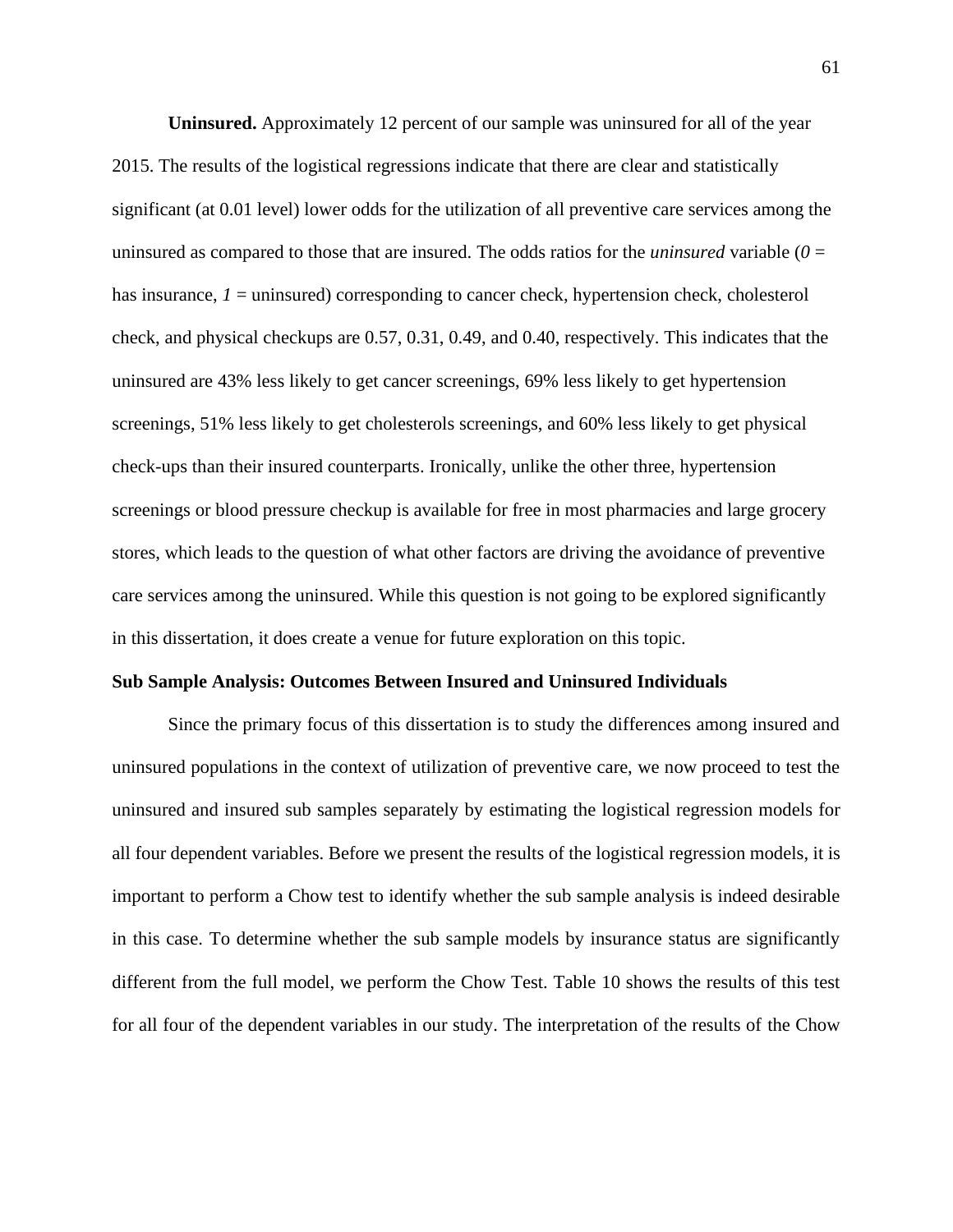Test demonstrate that for three out of the four dependent variables, separating the estimations by sub sample yields more accurate results of the odds ratios for the variables.

Table 10

*Chow Test for Sub Samples*

| Dependent Variable | LR Test | Chi <sup>2</sup> d.f. | Prob $>$ chi <sup>2</sup> |
|--------------------|---------|-----------------------|---------------------------|
| Cancer chk         | 146.12  | 11                    | 0.0000                    |
| Hypertension       | 41.21   | 11                    | 0.0000                    |
| Cholesterol        | 178.85  | 11                    | 0.0000                    |
| Phys chk           | 13.32   | 11                    | 0.2729                    |

*Note.* H0: The insurance status sub sample models are not different from the full sample model. Ha: The insurance status sub sample models are significantly different from the full sample model. Assumption: Full model for each dependent variable is nested within the sub sample models.

When we compare the estimates of logistic regression obtained from the full model with the corresponding results obtained by insurance status *(uninsured* = 0, *uninsured* = 1), we find that there are 11 degrees of freedom that can be saved by running the models separately for cancer, hypertension, and cholesterol variables because the sub sample models are significantly better than the full model. For the physical checkup variable, we find that the sub sample models are not better than the full model, implying that the full model is more dependable. This is because the probability of getting regular physical checkups is not affected by insurance status but rather is affected by an individual's characteristics and preferences.

Table 4 contains the descriptive statistics for all variables for insured and uninsured sub samples. Tables 11 to 14 contain the logistical results for each of the four dependent variables for both sub samples separately.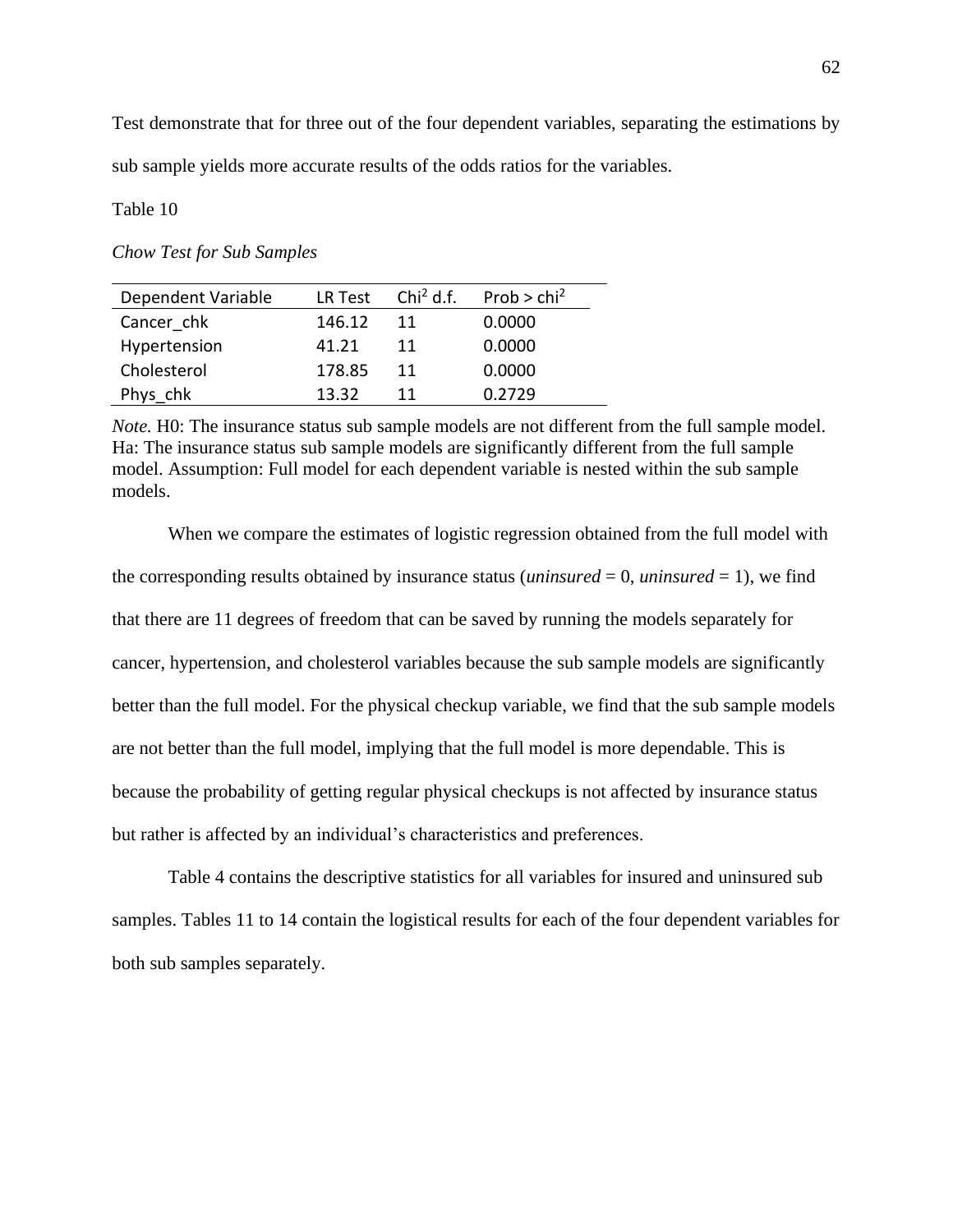# Table 11

|                | Insured Sub-sample |       |          | Uninsured sub-sample |       |          |
|----------------|--------------------|-------|----------|----------------------|-------|----------|
| DV: Cancer chk | OR                 | SE    | z        | OR                   | SE    | z        |
| white          | 1.463              | 0.088 | 6.31     | 1.286                | 0.307 | $1.06*$  |
| black          | 1.953              | 0.135 | 9.66     | 2.441                | 0.615 | 3.54     |
| hispanic       | 1.240              | 0.081 | 3.28     | 1.752                | 0.385 | 2.55     |
| Inincome       | 1.089              | 0.022 | 4.16     | 0.881                | 0.055 | $-2.04$  |
| married        | 2.063              | 0.087 | 17.16    | 1.518                | 0.180 | 3.51     |
| education      | 1.008              | 0.003 | 3.19     | 1.017                | 0.009 | 1.98     |
| female         | 7.995              | 0.338 | 49.18    | 32.372               | 4.963 | 22.68    |
| age            | 1.012              | 0.002 | 7.21     | 1.032                | 0.005 | 6.10     |
| ageover64      | 0.372              | 0.024 | $-15.24$ | 0.213                | 0.103 | $-3.19$  |
| usualcare      | 1.245              | 0.034 | 8.10     | 1.449                | 0.098 | 5.46     |
| healthstatus   | 1.086              | 0.016 | 5.64     | 0.957                | 0.041 | $-1.03*$ |
| Constant       | 0.039              | 0.010 | $-13.07$ | 0.033                | 0.024 | $-4.62$  |
| Observations   | 16,725             |       |          | 2,156                |       |          |
| LR $chi2(11)$  | 3,494.89           |       |          | 902.29               |       |          |
| Prob > chi2    | 0.00               |       |          | 0.00                 |       |          |
| Pseudo R2      | 0.1590             |       |          | 0.3020               |       |          |
| Log likelihood | $-9,242.70$        |       |          | $-1,042.87$          |       |          |

# *Cancer\_chk for Insured vs Uninsured*

*Note.*  $*$  values insignificant at the  $p = .05$  level.

When comparing the results for the cancer check variable, we find that all the race/ethnicity variables in both sub samples are associated with higher rates of cancer screenings as compared to others. What is important to note is that the odds for non-Hispanic Black and Hispanic individuals are all statistically significant at the 0.05 level and higher among the uninsured group as compared to the insured group, whereas the odds for non-Hispanic White individuals are lower and statistically insignificant at 0.05 level among the uninsured group as compared to the insured group. Income has a positive and significant impact on the odds of getting cancer screenings in the insured group but has a negative impact on the odds of getting cancer screenings in the uninsured group. Married individuals are more likely to get preventive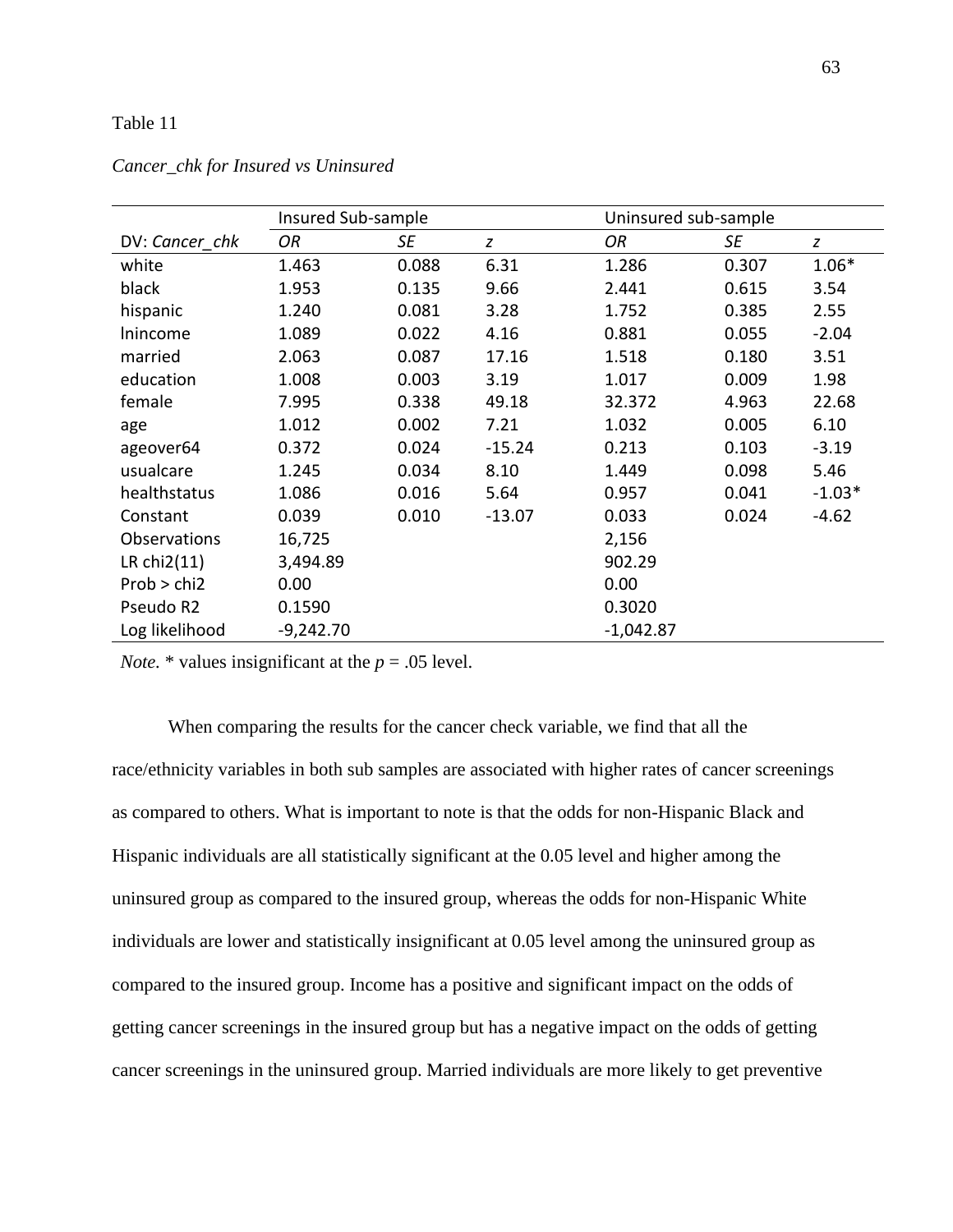cancer screenings in both groups, but the odds are almost double in the insured group as compared to only a 50% increase in the uninsured group. Years of education do not increase the odds of getting preventive care in either group by a substantial amount, even though the variable is statistically significant at 0.05 level.

One of the starkest differences can be seen in the *female* variable across the two sub samples. While the odds of getting preventive cancer screenings increase by 800% for females as compared to males in the insured sample, the odds of getting preventive cancer screenings increase by a whopping 3,200% in the uninsured sample. A large portion of this type of difference still can be explained by the fact that two out of the three cancer screenings considered are "female-oriented," but it also implies that the availability of mammograms or pap smears for uninsured people is making a clear and positive impact on the usage of these services among the most vulnerable population in the country.

The age variables are comparable across both samples in terms of marginal increase in odds of getting cancer screenings and the age-over-64 variable decreasing the odds of getting cancer screenings. The usual source of care variable shows 24% increased odds of getting cancer screenings for insured individuals versus 44% increased odds of getting cancer screenings in the uninsured sample. This confirms to what we discussed earlier about getting these screenings done in a hospital instead of at a doctor's office.

The perceived health status variable comparison across both samples provides some very interesting results. In the insured sample, as the perception of health worsens, the likelihood of getting preventive cancer screenings increases by eight percent for every tier at a 0.05 level of significance. However, in the uninsured sample, as the perception of health status worsens, it lowers the likelihood of getting preventive cancer screenings by about five percent, albeit that it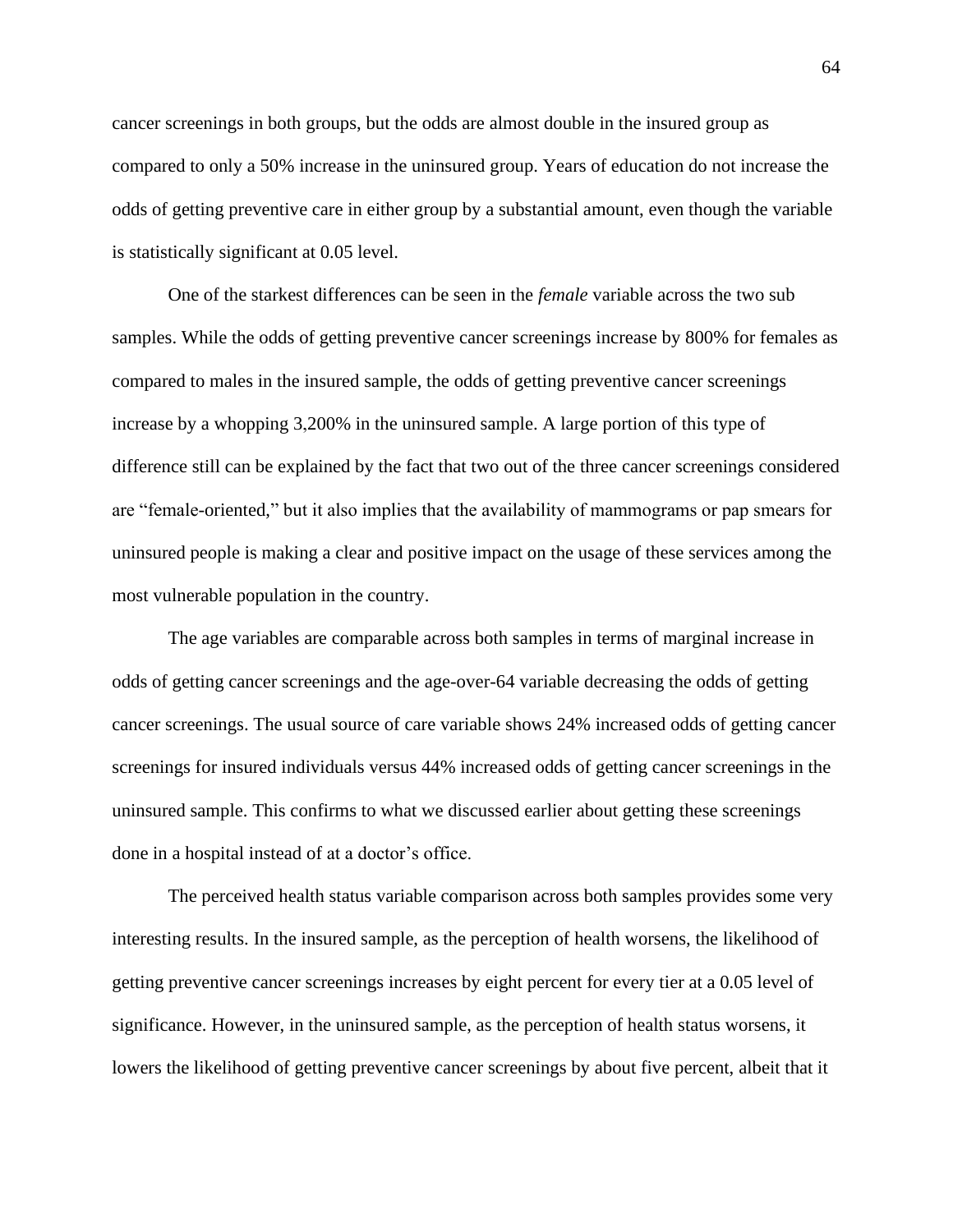is not statistically significant. It would be interesting to study this in more detail in the future because the costs of getting cancer screenings are often prohibitive and could be highly correlated with many other variables in the model for the uninsured sub-sample, leading to a multicollinearity issue with the results.

# Table 12

|                     | Insured Sub-sample |       |         | Uninsured sub-sample |       |          |
|---------------------|--------------------|-------|---------|----------------------|-------|----------|
| DV: Hypertension    | OR                 | SE    | z       | OR                   | SE    | z        |
| white               | 1.982              | 0.172 | 7.89    | 1.124                | 0.209 | $0.63*$  |
| black               | 2.229              | 0.233 | 7.67    | 1.714                | 0.335 | 2.76     |
| hispanic            | 1.284              | 0.114 | 2.81    | 1.011                | 0.173 | $0.06*$  |
| Inincome            | 1.129              | 0.036 | 3.83    | 1.024                | 0.048 | $0.50*$  |
| married             | 1.157              | 0.078 | 2.17    | 1.318                | 0.118 | 3.08     |
| education           | 1.009              | 0.004 | 2.25    | 1.028                | 0.007 | 4.40     |
| female              | 2.330              | 0.142 | 13.90   | 2.150                | 0.184 | 8.95     |
| age                 | 1.017              | 0.003 | 6.57    | 1.017                | 0.004 | 4.58     |
| ageover64           | 1.597              | 0.231 | 3.24    | 1.378                | 0.776 | $0.57*$  |
| usualcare           | 2.378              | 0.106 | 19.35   | 1.776                | 0.103 | 9.91     |
| healthstatus        | 1.126              | 0.027 | 4.92    | 1.055                | 0.034 | $1.67*$  |
| Constant            | 0.260              | 0.095 | $-3.70$ | 0.349                | 0.190 | $-1.93*$ |
| <b>Observations</b> | 20,674             |       |         | 3,280                |       |          |
| LR $chi2(11)$       | 1,239.52           |       |         | 344.25               |       |          |
| Prob > chi2         | 0.00               |       |         | 0.00                 |       |          |
| Pseudo R2           | 0.1229             |       |         | 0.0868               |       |          |
| Log likelihood      | $-4,424.73$        |       |         | $-1,809.87$          |       |          |

*Hypertension Screening for Insured vs Uninsured*

*Note.* \* values insignificant at the  $p = .05$  level.

When comparing the results for the hypertension screening variable for the insured population, we find that all the race/ethnicity variables are associated with higher rates of hypertension screenings as compared to others with increased odds of 98% among non-Hispanic White, 123% increased odds among non-Hispanic Black, and 28% increased odds among Hispanic, all of which are significant at the 0.01 level. Among the uninsured population, the odds ratios are statistically insignificant at the 0.05 level for non-Hispanic White and Hispanic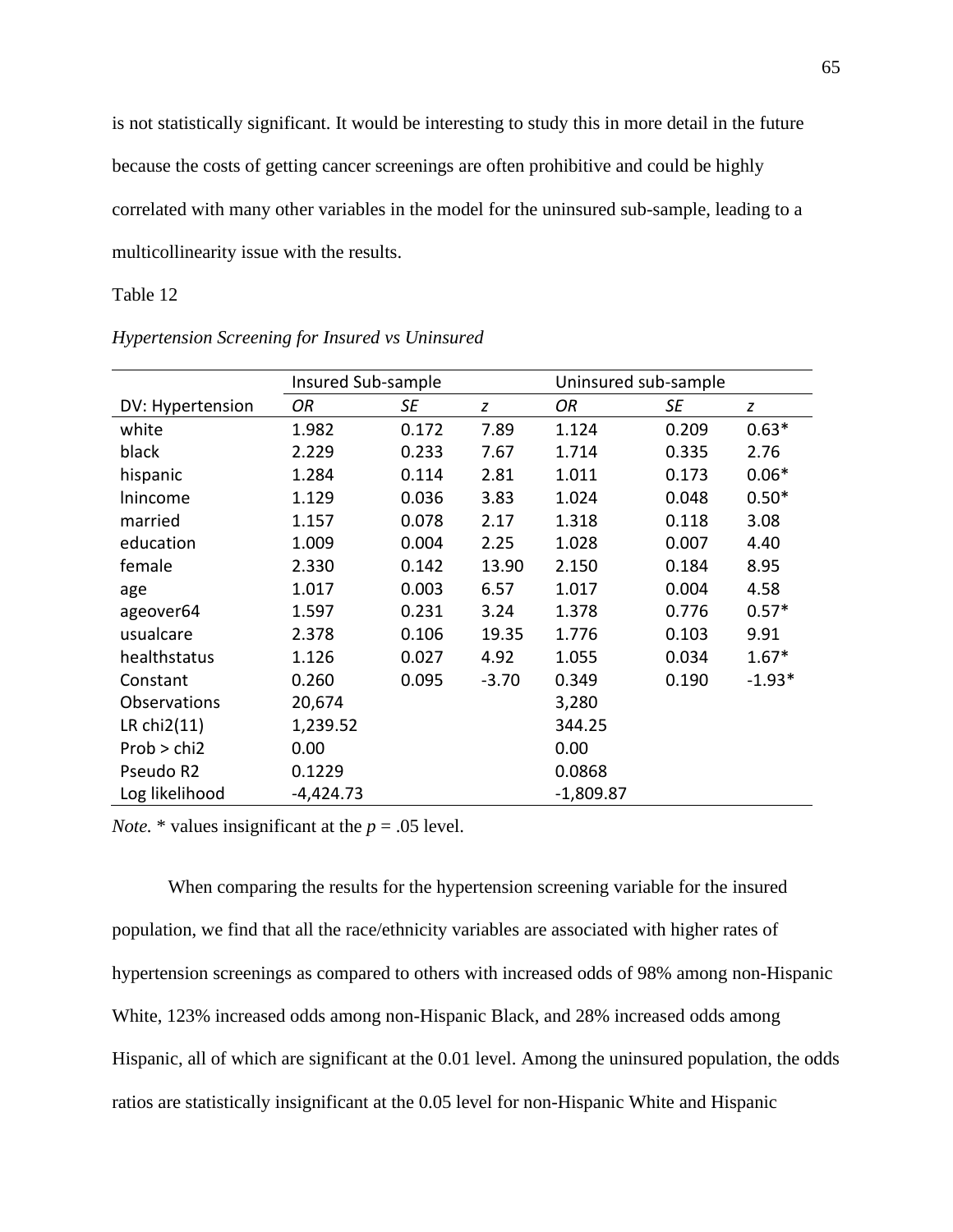variables but are statistically significant at 0.01 level and increased by 71% for the non-Hispanic Black variable as compared to the others. One of the key things to notice is that among both, insured and uninsured individuals, the non-Hispanic Black variable indicates the highest odds of getting preventive hypertension screening. Income has a positive impact on the odds of getting hypertension screenings in both the insured and uninsured groups but is only statistically significant at the .05 level for the insured population with an odds ratio of 1.13, indicating a 13% increase in the odds of getting a hypertension screening done for each 1% increase in income. Married individuals are more likely to get hypertension screenings in both groups since the odds increase by approximately 16% in the insured group and 32% for the uninsured group and are both statistically significant at the 0.05 level. Years of education increase the odds of hypertension screenings in both groups by an insubstantial amount, even though the variable is statistically significant at 0.05 level.

Gender does have a positive and statistically significant relationship with hypertension screening among both groups as the odds for insured females increase by 133% and increase by 115% among uninsured females. The odds of having hypertension screening for individuals older than the age of 64 increase by about 38% for uninsured individuals, and 60% for insured individuals. However, the age 64 variable is only statistically significant for the insured population at the 0.05 level, but is not significant in the uninsured population. Part of this happens because there might be few individuals in that age group that are not receiving any form of medical insurance due to eligibility for Medicare. In the effects of age as a continuous independent variable, there is about a 2% increase in the odds of having a hypertension screening for every one-year increase in age for both populations. The usual source of care variable shows 138% increased odds of getting hypertension screenings for insured individuals versus 78%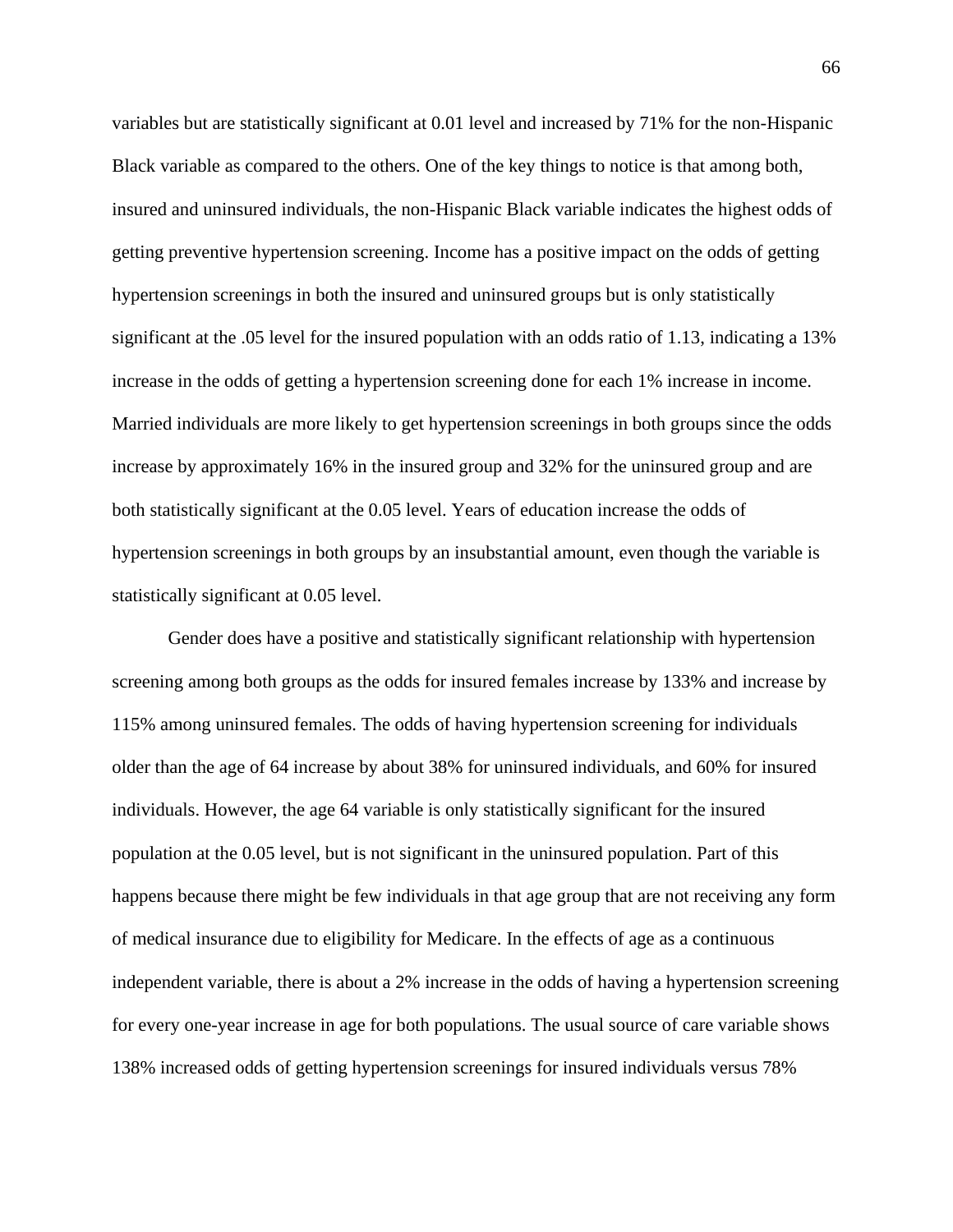increased odds of getting hypertension screenings in the uninsured sample. The perceived health status variable comparison across both samples provides some very interesting results. In the insured sample, as the perception of health worsens, the likelihood of getting preventive hypertension screenings increases by 13 percent for every tier at a 0.05 level of significance. In the uninsured sample, the effect of perceived health status is not statistically significant.

Table 13 shows the comparative results between the insured and uninsured sub samples for the cholesterol screening dependent variable. These results indicate that the only race/ethnicity variable that is statistically significant for cholesterol screenings is the non-Hispanic Black variable in both sub samples. The odds of receiving cholesterol screenings increase by 31% among the insured non-Hispanic Black and a whopping 79% among the uninsured non-Hispanic Black as compared to others. Income has a positive and significant impact on the odds of getting cholesterol screenings in both groups. Within the insured population the odds of getting cholesterol screening increase by 33% for each 1% increase in income and within the uninsured population, there is a 15% increase in the odds of cholesterol screening utilization for every 1% in income. Marital status did not exhibit a statistically significant relationship to cholesterol screening in either sub sample. However, while each additional year of education did not increase the odds of getting preventive care in either group by a substantial amount, it is a statistically significant indicator in the uninsured group but not in the insured group.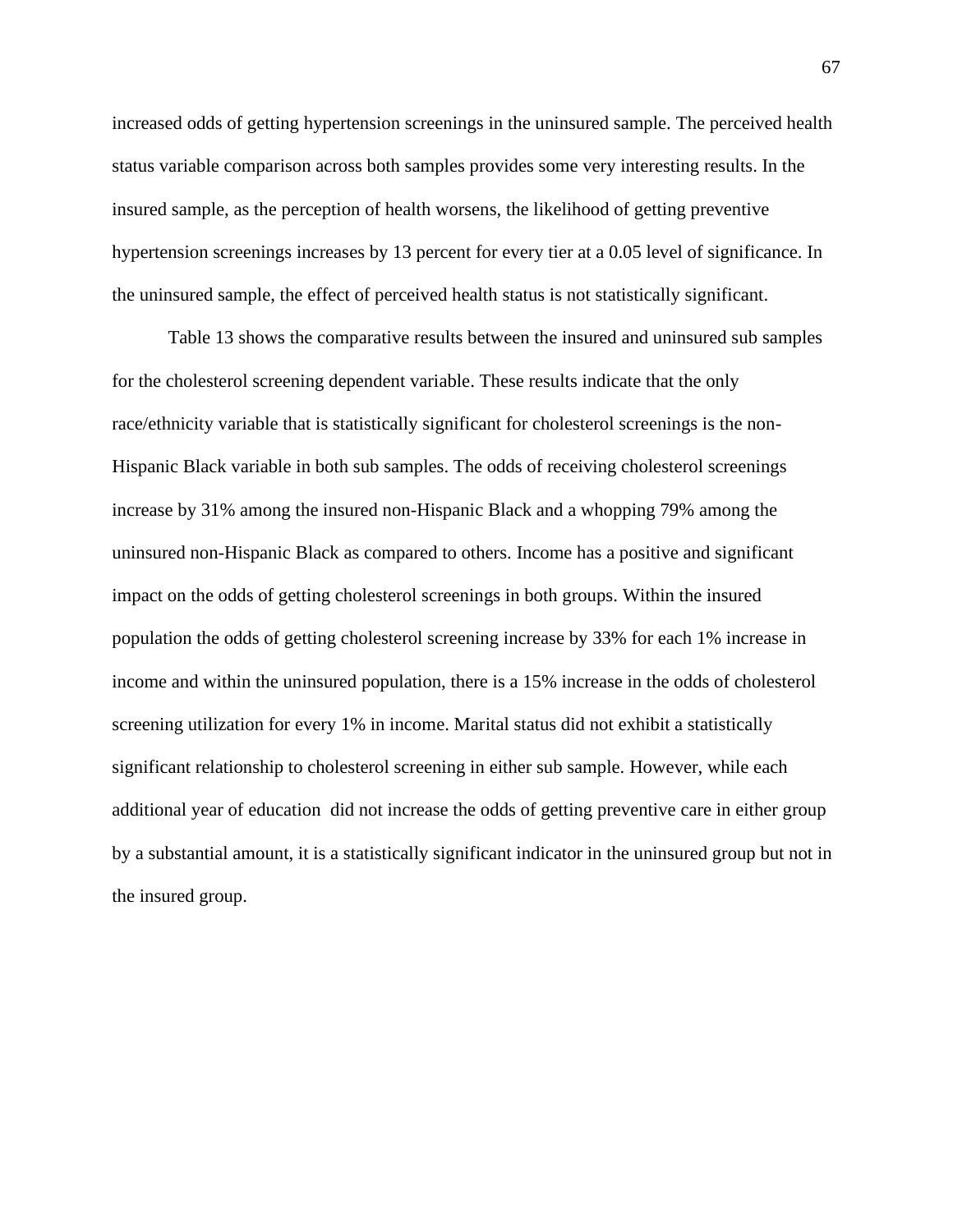# Table 13

|                 | Insured Sub-sample |       |          | Uninsured sub-sample |       |          |
|-----------------|--------------------|-------|----------|----------------------|-------|----------|
| DV: Cholesterol | OR                 | SE    | z        | OR                   | SE    | z        |
| white           | 1.000              | 0.094 | $0.00*$  | 0.937                | 0.243 | $-0.25*$ |
| black           | 1.309              | 0.142 | 2.48     | 1.788                | 0.485 | 2.14     |
| hispanic        | 1.140              | 0.116 | $1.29*$  | 1.366                | 0.327 | $1.30*$  |
| Inincome        | 1.330              | 0.048 | 7.97     | 1.152                | 0.079 | 2.07     |
| married         | 1.097              | 0.073 | $1.40*$  | 1.153                | 0.134 | $1.22*$  |
| education       | 1.003              | 0.004 | $0.74*$  | 1.031                | 0.009 | 3.47     |
| female          | 0.105              | 0.007 | $-31.84$ | 0.313                | 0.037 | $-9.82$  |
| age             | 1.345              | 0.007 | 59.83    | 1.210                | 0.008 | 28.05    |
| ageover64       | 0.021              | 0.003 | $-23.36$ | 0.063                | 0.035 | $-4.93$  |
| usualcare       | 1.658              | 0.070 | 12.06    | 1.412                | 0.097 | 5.01     |
| healthstatus    | 1.052              | 0.026 | 2.09     | 1.075                | 0.045 | $1.74*$  |
| Constant        | 0.000              | 0.000 | $-32.42$ | 0.000                | 0.000 | $-12.68$ |
| Observations    | 20,076             |       |          | 3,190                |       |          |
| LR $chi2(11)$   | 19,397.55          |       |          | 1,908.38             |       |          |
| Prob > chi2     | 0.00               |       |          | 0.00                 |       |          |
| Pseudo R2       | 0.7106             |       |          | 0.4689               |       |          |
| Log likelihood  | $-3,950.66$        |       |          | $-1,080.88$          |       |          |

*Cholesterol Screening for Insured vs Uninsured*

*Note.* \* values insignificant at the  $p = .05$  level.

Gender does have a negative and statistically significant relationship with cholesterol screening utilization among both groups as the odds for insured females decreases by 90% and decreases by 69% among uninsured females as compared to the corresponding males in the groups. The odds of having cholesterol screening for individuals older than the age of 64 decrease by about 98% for insured individuals and 94% for uninsured individuals. The age-over-64 variable is statistically significant for the insured population at the .001 level. Examining the effects of age as a continuous independent variable, there is about a 34% increase in the odds of having a cholesterol screening for the insured population for every one-year increase in age. There is about a 21% increase in the odds of having a cholesterol screening for the uninsured population for every one-year increase in age. The usual source of care variable shows 66%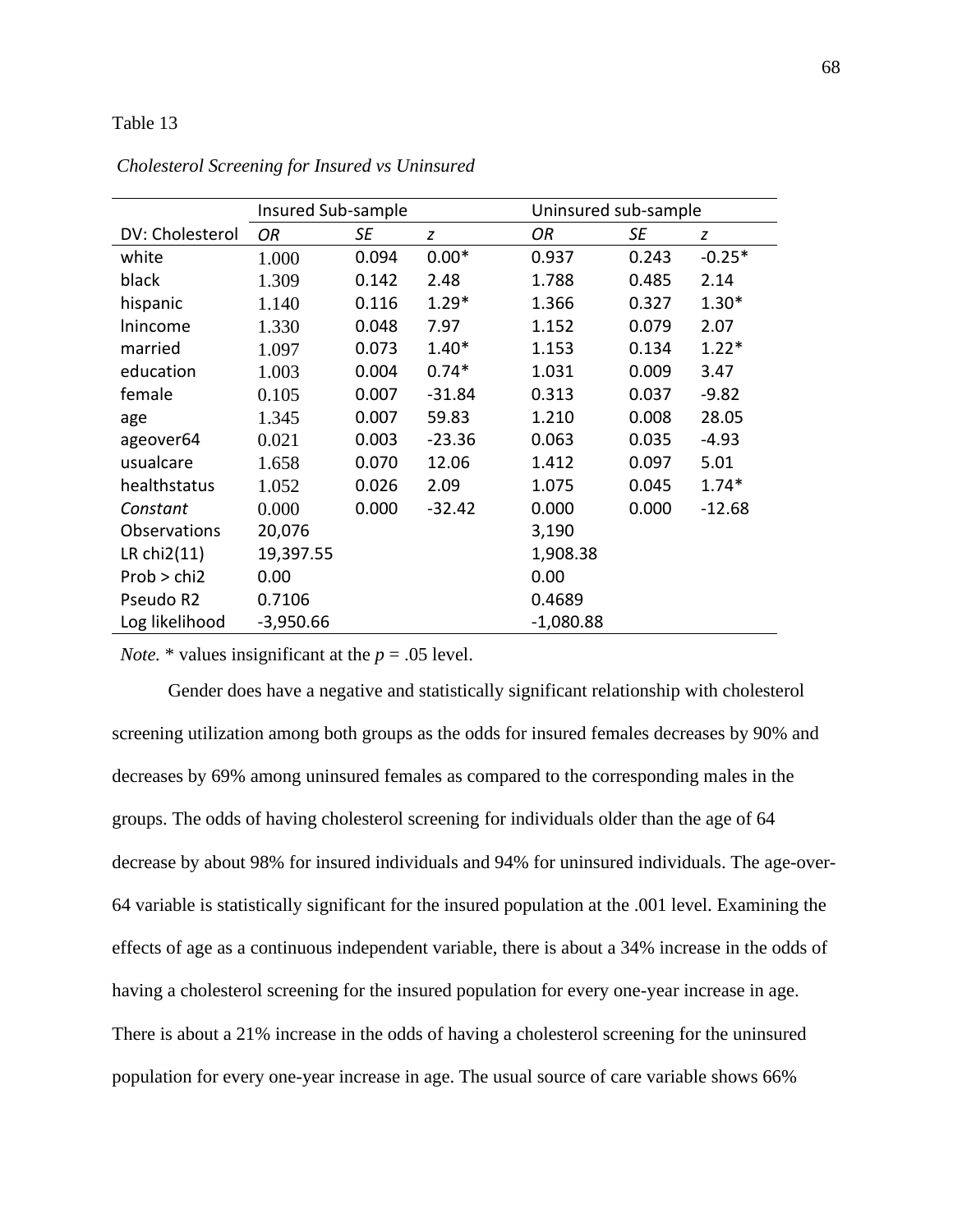increased odds of getting cholesterol screenings for insured individuals versus 41% increased odds of getting cholesterol screenings in the uninsured sample. The usual source of care variable is statistically significant in both populations at the .001 level. In the insured sample, as the perception of health worsens, the likelihood of getting preventive cholesterol screenings increases by five percent for every tier at a 0.05 level of significance. In the uninsured sample, the effect of perceived health status is not statistically significant.

When comparing the results for the physical checkups variable for the insured and uninsured sub samples, as seen in Table 14, we find that the only race/ethnicity variable that is statistically significant is the variable for non-Hispanic Black in both groups. The odds of getting physical checkups increase among insured non-Hispanic Black increase by 68% and by 59% in the uninsured group as compared to the others in each group, respectively. Income has a positive and significant impact on the odds of getting physical checkups screenings among both the insured and the uninsured groups, with 8% increased odds in the former and 10% increase in the latter for each additional percentage increase in incomes. Marital status is statistically significant for the uninsured population with an increased odds ratio of 1.27 for married as compared to unmarried individuals, but this variable is not statistically significant in the insured sub-sample. Each additional year of education increases the odds of obtaining physical checkups in both groups by an insubstantial amount, even though the variable is statistically significant at 0.05 level.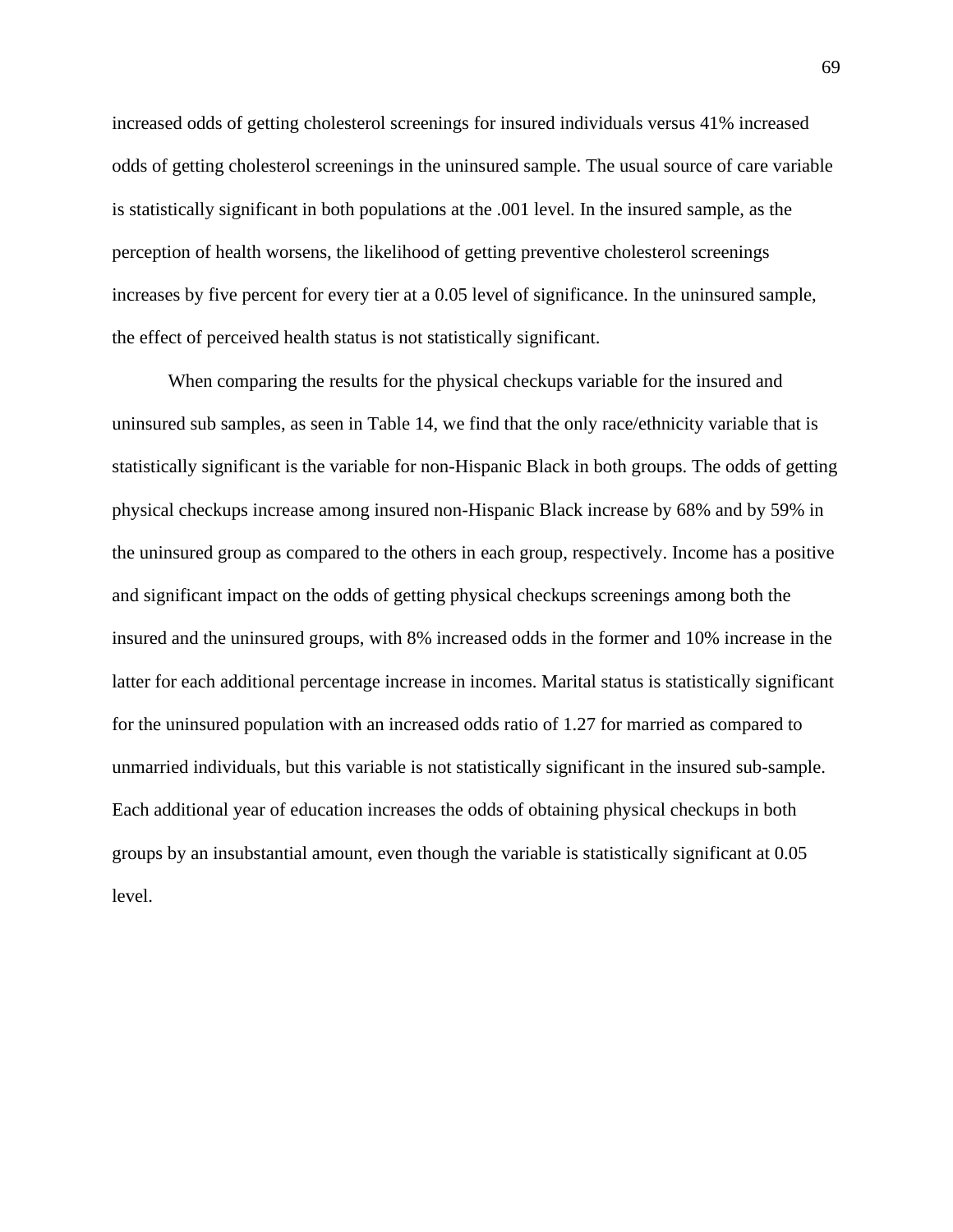# Table 14

|                | Insured Sub-sample |           |         | Uninsured sub-sample |       |          |
|----------------|--------------------|-----------|---------|----------------------|-------|----------|
| DV:            |                    |           |         |                      |       |          |
| Phys chkup     | OR                 | <b>SD</b> | z       | OR                   | SD    | z        |
| white          | 1.039              | 0.056     | $0.72*$ | 0.841                | 0.145 | $-1.00*$ |
| black          | 1.677              | 0.107     | 8.12    | 1.592                | 0.282 | 2.63     |
| hispanic       | 1.120              | 0.065     | $1.95*$ | 0.979                | 0.155 | $-0.14*$ |
| Inincome       | 1.078              | 0.020     | 4.00    | 1.103                | 0.048 | 2.25     |
| married        | 1.067              | 0.040     | $1.71*$ | 1.272                | 0.105 | 2.93     |
| education      | 1.005              | 0.002     | 2.32    | 1.017                | 0.006 | 2.80     |
| female         | 1.625              | 0.054     | 14.51   | 1.657                | 0.126 | 6.62     |
| age            | 1.025              | 0.001     | 17.44   | 1.024                | 0.003 | 7.28     |
| ageover64      | 1.667              | 0.121     | 7.05    | 1.044                | 0.424 | $0.11*$  |
| usualcare      | 1.679              | 0.041     | 21.49   | 1.604                | 0.075 | 10.05    |
| healthstatus   | 1.064              | 0.015     | 4.49    | 1.033                | 0.030 | $1.10*$  |
| Constant       | 0.125              | 0.027     | $-9.47$ | 0.045                | 0.023 | $-6.14$  |
| Observations   | 20,612             |           |         | 3,242                |       |          |
| LR chi2(11)    | 2,371.02           |           |         | 331.29               |       |          |
| Prob > chi2    | 0.00               |           |         | 0.00                 |       |          |
| Pseudo R2      | 0.0982             |           |         | 0.0754               |       |          |
| Log likelihood | $-10,888.76$       |           |         | $-2,030.81$          |       |          |

*Physical Checkup for Insured vs Uninsured*

*Note.*  $*$  values insignificant at the  $p = 0.05$  level.

Gender does have a positive and statistically significant relationship with physical checkups among both groups as the odds of females getting a physical checkup increase by 62% in the insured group and increase by 66% in the uninsured group, as compared to the corresponding males in each group. The odds of having a physical checkup for individuals older than 64 increase by about 4% for uninsured individuals, and 67% for insured individuals. However, the age-over-64 variable is only statistically significant for the insured population at the .05 level and is statistically insignificant in the uninsured population. Examining the effects of age as a continuous independent variable, there is about a statistically significant 2% increase in the odds of having a physical checkup for every one-year increase in age for both groups.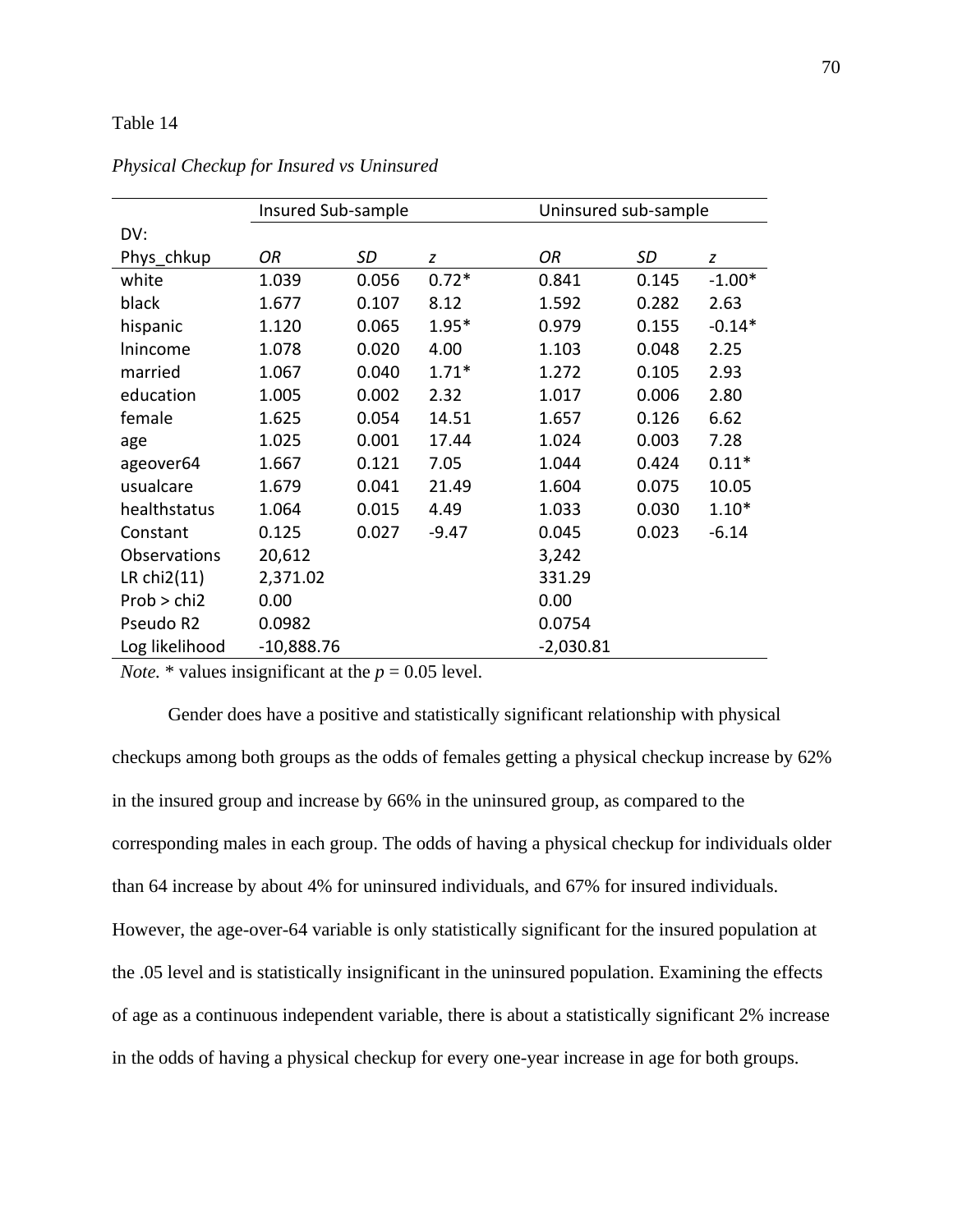The usual source of care variable shows 68% increased odds of getting physical checkups for insured individuals versus 60% increased odds of getting physical checkups in the uninsured sample. The usual source of care variable is statistically significant in both populations at the .001 level. As an insured individual's perception of health worsens, the likelihood of getting physical checkups increases by six percent for every tier at a 0.05 level of significance. In the uninsured sample, the effect of perceived health status is not statistically significant.

### **Summary/Conclusion**

Overall, results of those sampled for the year of 2015 indicated the hypothesis was supported. The utilization of preventive care services is related to a lack of health insurance, which could otherwise enable them to obtain timely preventive care. From the results of the study, those who lack health insurance have lower preventive care utilization. The uninsured are 43% less likely to get cancer screenings, 69% less likely to get hypertension screenings, 51% less likely to get cholesterols screenings, and 60% less likely to get physical check-ups than their insured counterparts. The results indicated that there are clear and statistically significant (at 0.01 level) lower odds for utilization of all four preventive care services (cancer screening: colon, breast, cervix), hypertension screening, cholesterol screening, and physical checkups) among the uninsured compared to those that are insured. Likewise, the results demonstrate the importance of understanding the determinants of preventive services among the variety of population subgroups.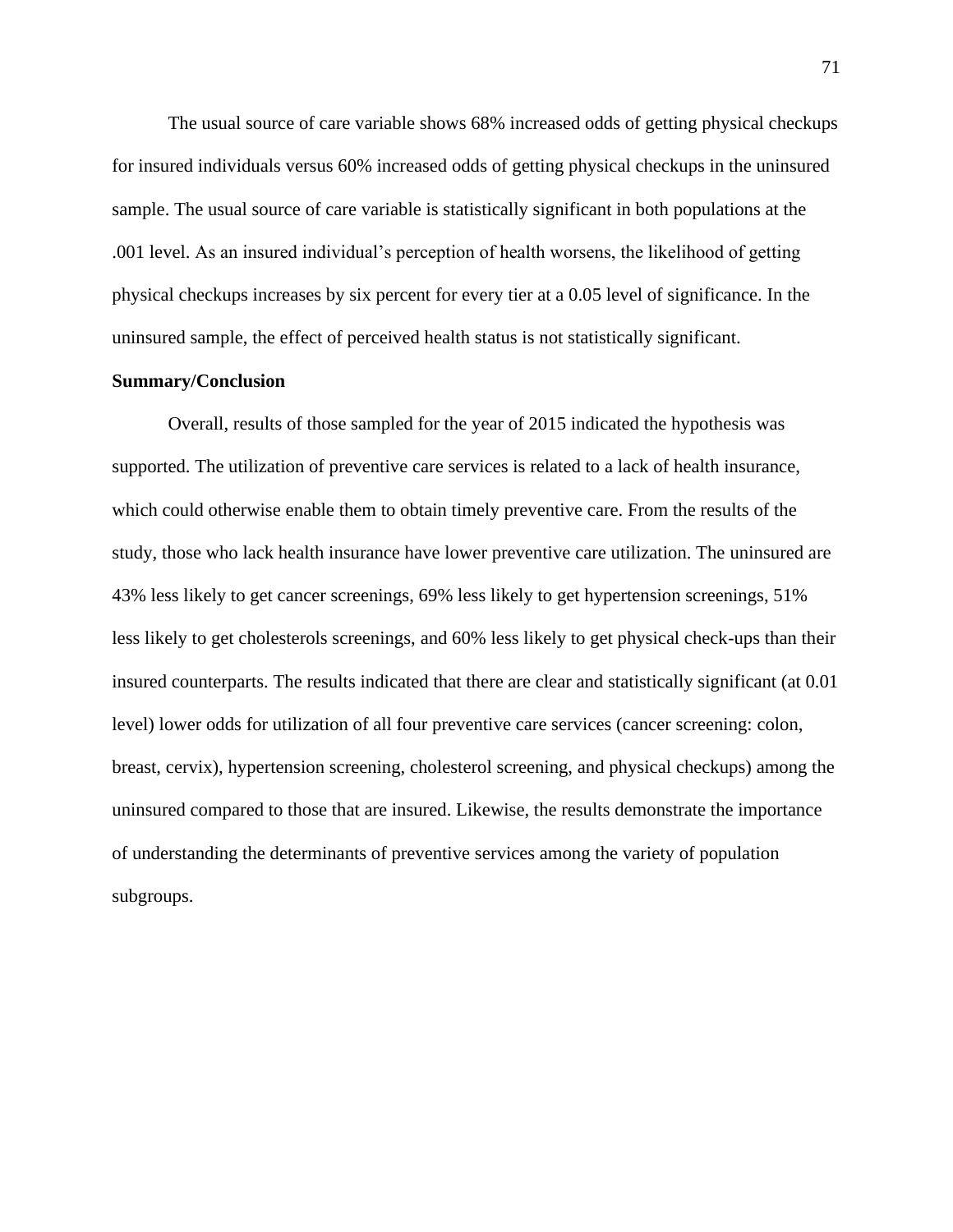#### **Conclusion and Future Scope**

The objective of this dissertation was to examine and analyze the use of preventive health services and sociodemographic factors controlling for health insurance coverage among adults in the USA. As discussed in earlier chapters of this study, current trends in the population, such as aging adults and uninsured adults, forebodes an increase in the number of adults suffering from chronic diseases. The trends include a growing population of older adults living with one or more chronic disease requiring years of ongoing medical attention. These conditions result in many adverse health outcomes, increased health care needs, and higher medical costs. Specifically, this study focused on the association between lack of health insurance and influences of the socioeconomic characteristics associated with low use of preventive health care services. Moreover, the intent of this research was to obtain a comprehensive understanding of the topic to help provide an avenue to improve the use of preventive services. Examining the insured versus uninsured, could assist policy makers who need to provide more affordable uses of preventive health screenings to their constituents. In addition, it would allow the disadvantaged individuals discussed in this dissertation to receive early diagnosis of chronic diseases for better health outcomes.

The Andersen behavior model is a widely accepted, reliable tool for the study of health services utilization. The model details predisposing, enabling, and need factors associated with health care services utilization (Andersen, 1995). We applied it to this study to determine influencing factors associated with health services among the uninsured in the United States. The inclusion of the socioeconomic factors is based on the theoretical framework of the model. These factors help us identify the population at risk and determine why the uninsured do not receive health services. This study analyzed age, gender, education, marital status, and race/ethnicity in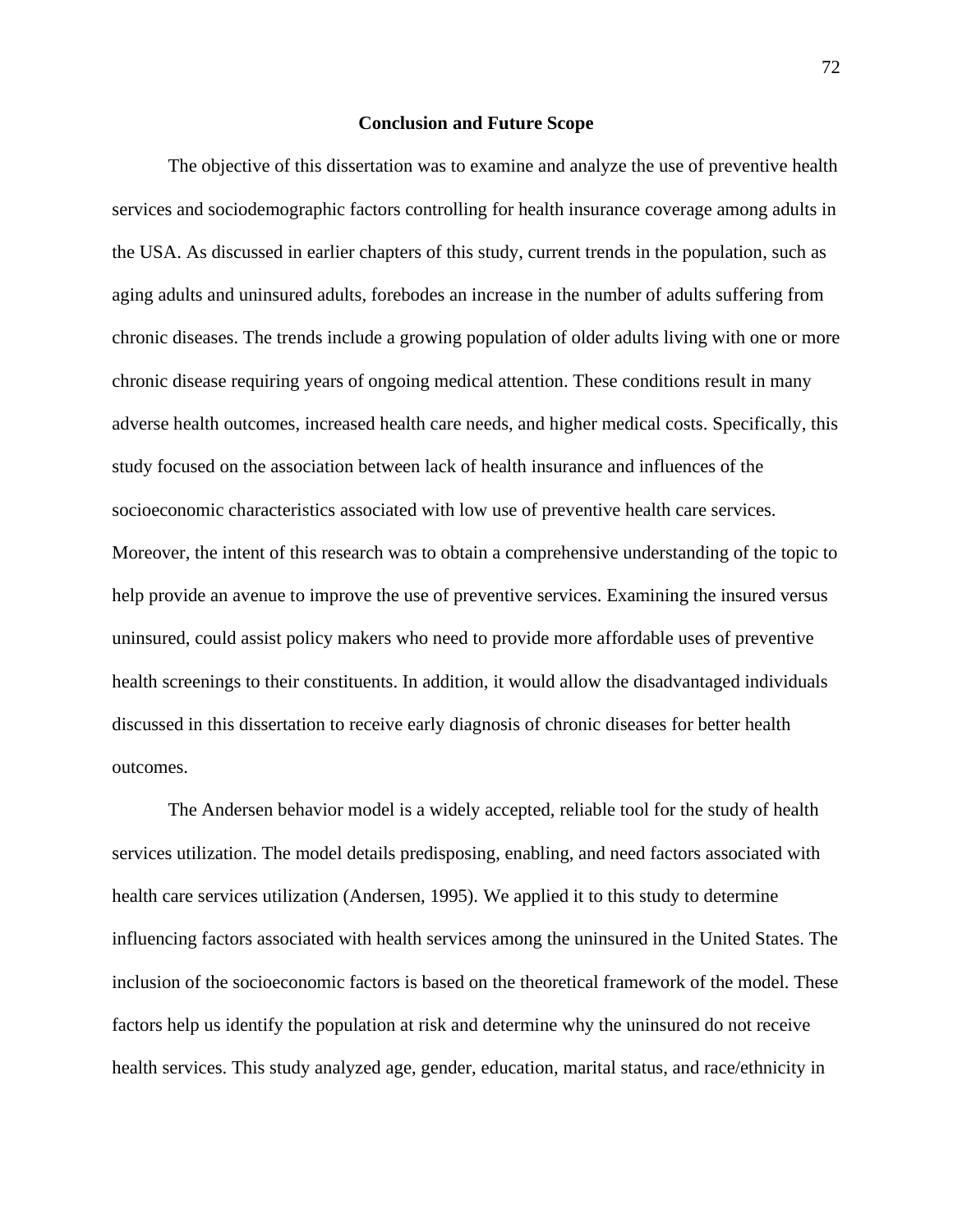relation to predisposing factors that explained the study subjects' natural tendency to utilize health care services. Enabling factors applied to this study were income, health insurance status, and regular source of care, which are defined as the resources available to individuals to utilize preventive services (cancer screening, hypertension screening, cholesterol screening, and physical checkups). Finally, need factors represent health status or disease and are essential causes of health services utilization like chronic diseases. The framework from this model that societal determinants affect individual determinants, both directly and indirectly, through the health service system and that have the most influence on people's decision about the use of preventive health services reflect the importance of seeking medical care. In this study, we can identify the unique characteristics that we share in the summary below.

# **Summary of the Study**

We first estimated the average estimates of factors that contribute to the utilization of preventive care services and identified which of them are significant contributors among the insured and uninsured sub samples and in the general combined sample taken from the MEPS dataset for the year 2015. The descriptive statistics suggest that the uninsured population is disproportionately Hispanic because *hispanic* comprises only 32.5% of the entire sample but constitutes 55.8% of the uninsured sub-sample. Next, we observe there is an income disparity of close to \$24,000 between the insured and uninsured sub samples. Lower levels of education have been linked with higher levels of chronic diseases and mortality, as well as income levels demonstrating that higher socioeconomic position is associated with better health. Out of the 17,465 observations, we found that the mean number of years of schooling is 10.98 with a standard deviation of 4.65 as shown in Table 5. There is a distinct difference between the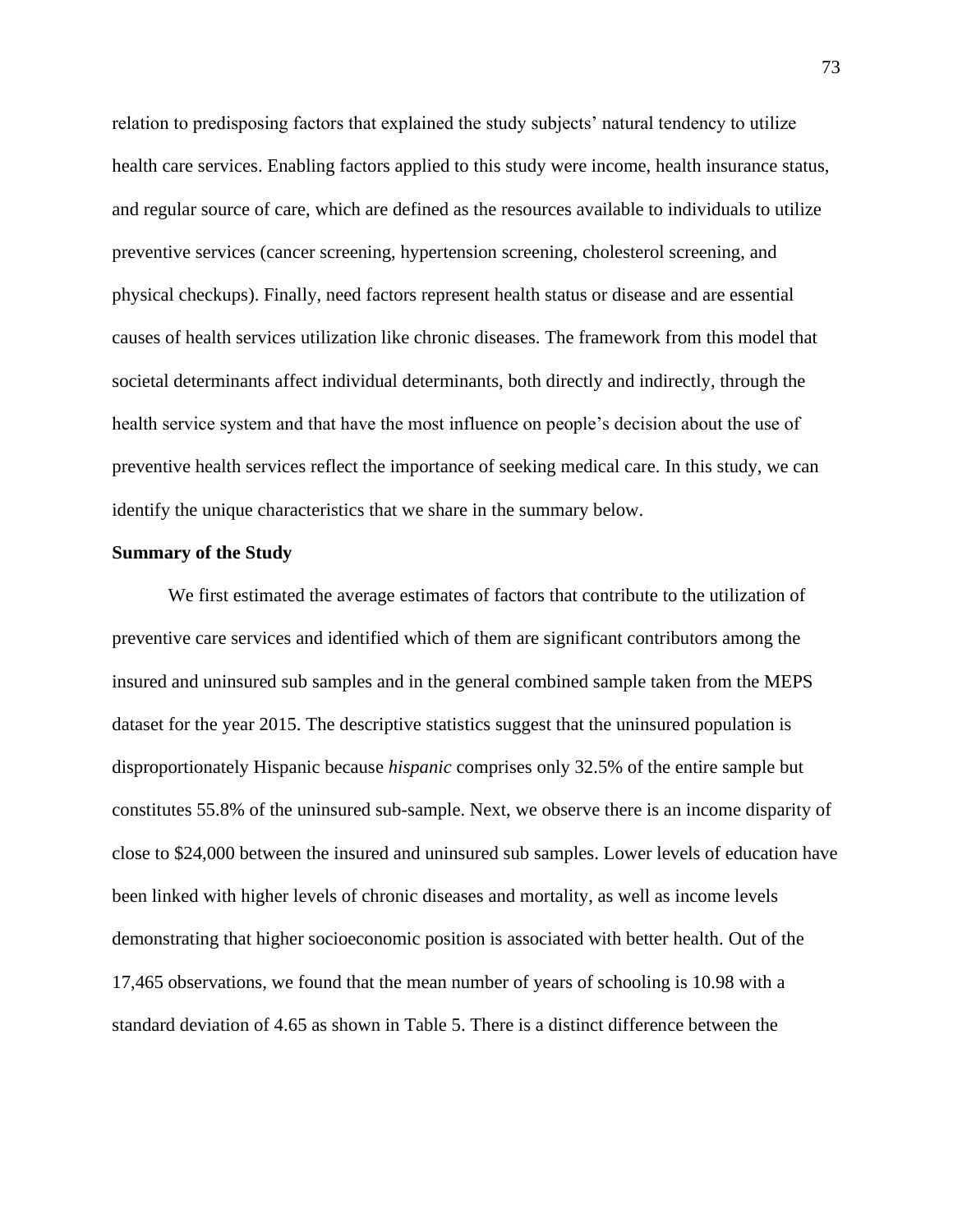educational attainment among uninsured and insured people and the spread of education is higher in the insured than in the uninsured sample.

Females also exhibited a statistically significant increase in the odds of having all types of preventive care checkups relative to males, except in the cholesterol screening model. The odds of cholesterol screening decreased by 87% among females as compared to males. In addition, the percentages of the insured and uninsured populations that were *female* were 52.9% and 45%, respectively, indicating that more males than females were uninsured for the year 2015. For the age variable, most of the uninsured population fell between age 19 to 64 years, which is indictive of the realities of people that are 65 years and older aging into Medicare coverage and children under 19 years of age often covered by government or parent coverage. Having a primary care has been associated with higher utilization for preventive care when needed and with better preventive health and chronic disease treatment. About 20.7% of those that are insured cited having no usual source of care compared to 59.6% of the uninsured sample. The percentages of having a doctor as the usual source of care are 53.5% for the insured and 21.7% of the uninsured. Thus, groups that have a lower socioeconomic status are less likely to have a regular source of care, which leads to a lower use of preventive health services. This finding is consistent with the results obtained from other studies as discussed in Chapter 2 that disadvantaged groups that do not have a usual source of care and are less likely to use preventive health services, thereby increasing their propensity for the incidence of chronic medical conditions. Finally, perceived health status building on the Andersen behavior model when the need factors have a strong positive association with health service, from this sample implied the poorer the self-perceived health status, the more likely an individual was to utilize all four types of preventive health care services.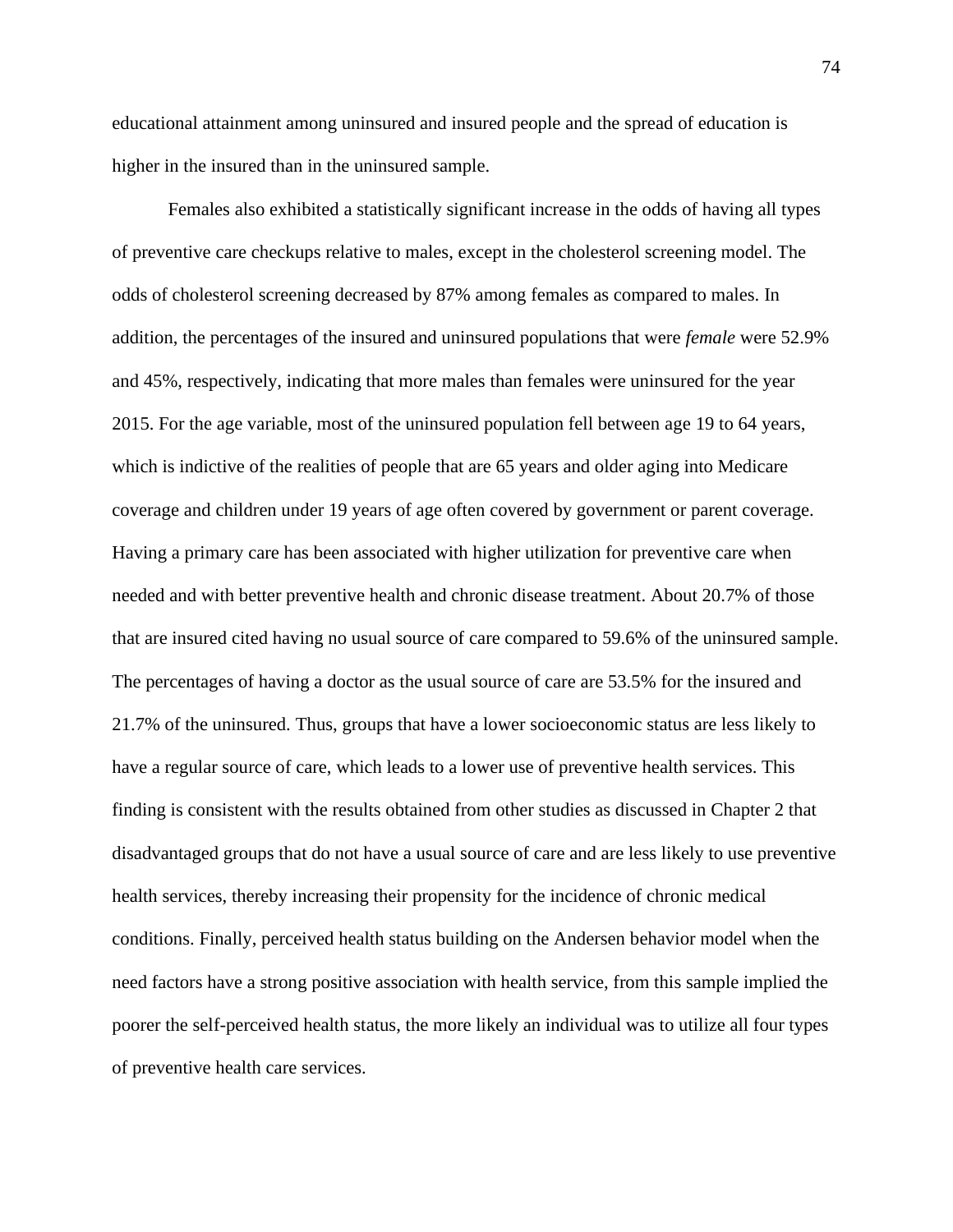Table 9 presented the outcomes of the logistical regression estimates in terms of odds ratios relating to preventive care services. The results demonstrate that there is evidence pointing to several statistical significance differences in use of preventive care services by socioeconomic factors. Non-Hispanic Whites in our sample were likely to get cancer and hypertension screening as compared to others. The odds ratios associated with the natural log income variable suggested that higher levels of income had a positive relationship with the utilization rates of all four types of preventive care screenings. Literature has either indicated a positive relationship between higher income/social class and utilization rates of preventive services, or no relationship at all (Brunner et al., 2013). More research is necessary into the role of income and socioeconomic status in the uptake of preventive health services. As we look at marital status, individuals who were married had a higher likelihood of obtaining screenings than compared to those unmarried individuals. The results agree with previous research indicating that generally marriage acts positively for the promotion of good health related behaviors. The education variable was positive, but not nearly as pronounced. These are interesting results, especially when we take into account that the literature reviewed in Chapter 2 emphasized the notion that higher education correlates with higher use of preventive care services.

The results also showed that there is a gender difference, with women having higher odds of using preventive services than men. Older people had lower odds of undergoing preventive services as compared to those under 65 years of age. Furthermore, individuals with a usual source of care implied that people who used a hospital or emergency room as their source of care were more likely to get preventive care services than if they visited their regular office visits for preventive services. Lastly, the results of logistic regressions using preventive services for health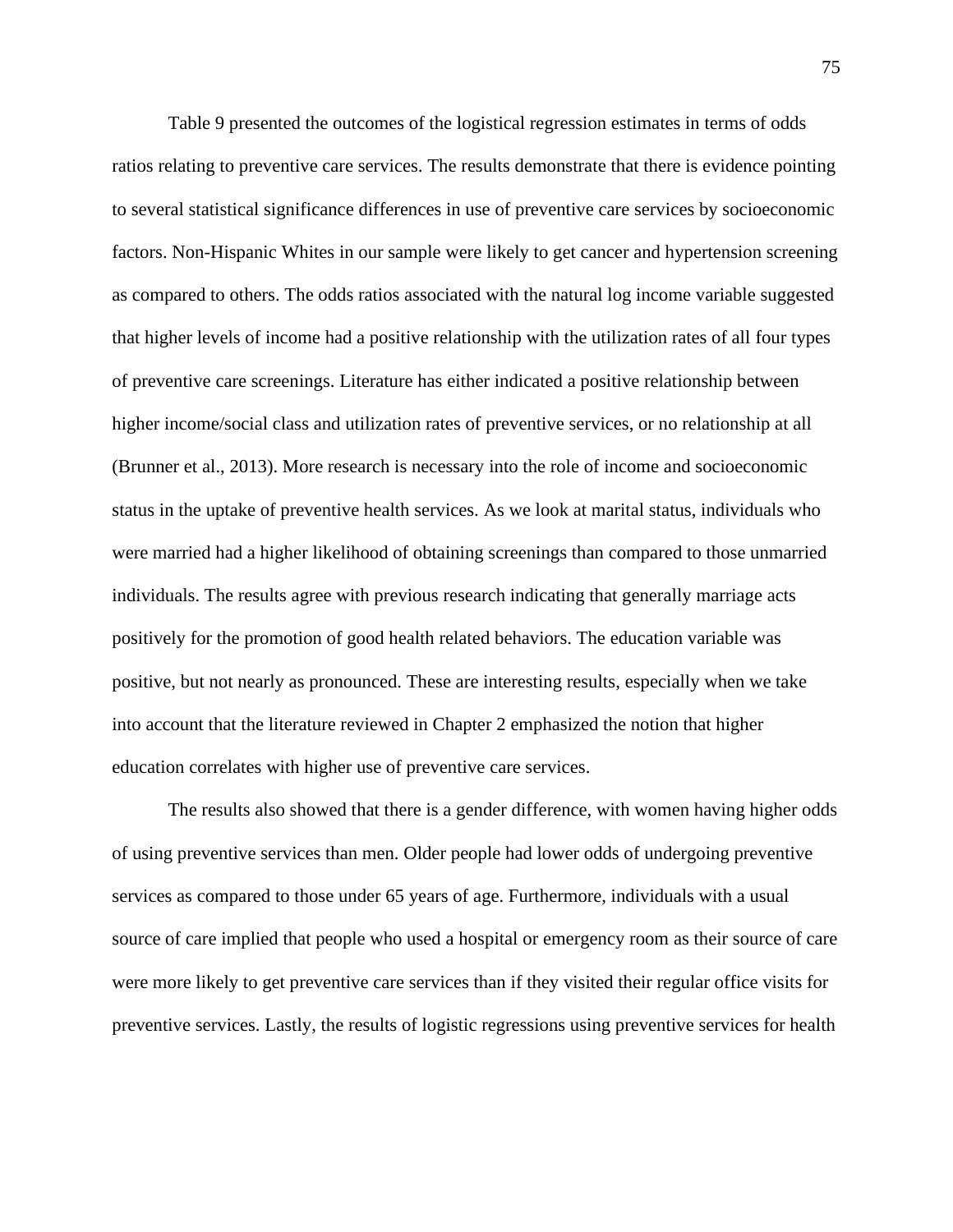status implied that people with a poor self-perceived health status were more likely to utilize all four types of preventive health care services.

One crucial piece of evidence that needs to be emphasized in the context of policy and recommendations is the increased odds of getting preventive care among people who use non-ER or ER hospital visits for their usual source of care. It seems to be not only contradictory to expectations but also hovers in the face of the entire argument of providing easier or at least mandatory access to medical insurance in the population. If the whole point of increasing insurance access is to ensure that people get timely medical care and reduce the risk of suffering from chronic diseases, our sample results indicate that this is not happening. There has to be some type of a requirement at doctor's offices to ensure that basic preventive care is provided to their clients. In the light of no such existing requirements for preventive care checkups, having health insurance mandates is simply a smoke-and-mirrors approach to pretending that all is well with the world if everyone has insurance.

Finally, displayed in tables 11 to 14 are the logistical results for each of the four dependent variables for both sub samples displayed separately to examine the probability and volume of preventive care utilization use of the dependent variables as they might differ between uninsured and insured groups. Of the starkest differences in cancer screenings were seen in the female variable where the odds of getting preventive cancer screening increased by 800% for females as compared to males. Since two of the cancer screenings, mammograms and pap smears, are specific to women, this result might be naturally biased towards women when considering cancer screenings collectively. Nonetheless, this implies that the availability of these services to the uninsured is making a positive impact on cancer screenings. The results for cancer screening also suggest that years of education do not increase the odds of getting preventive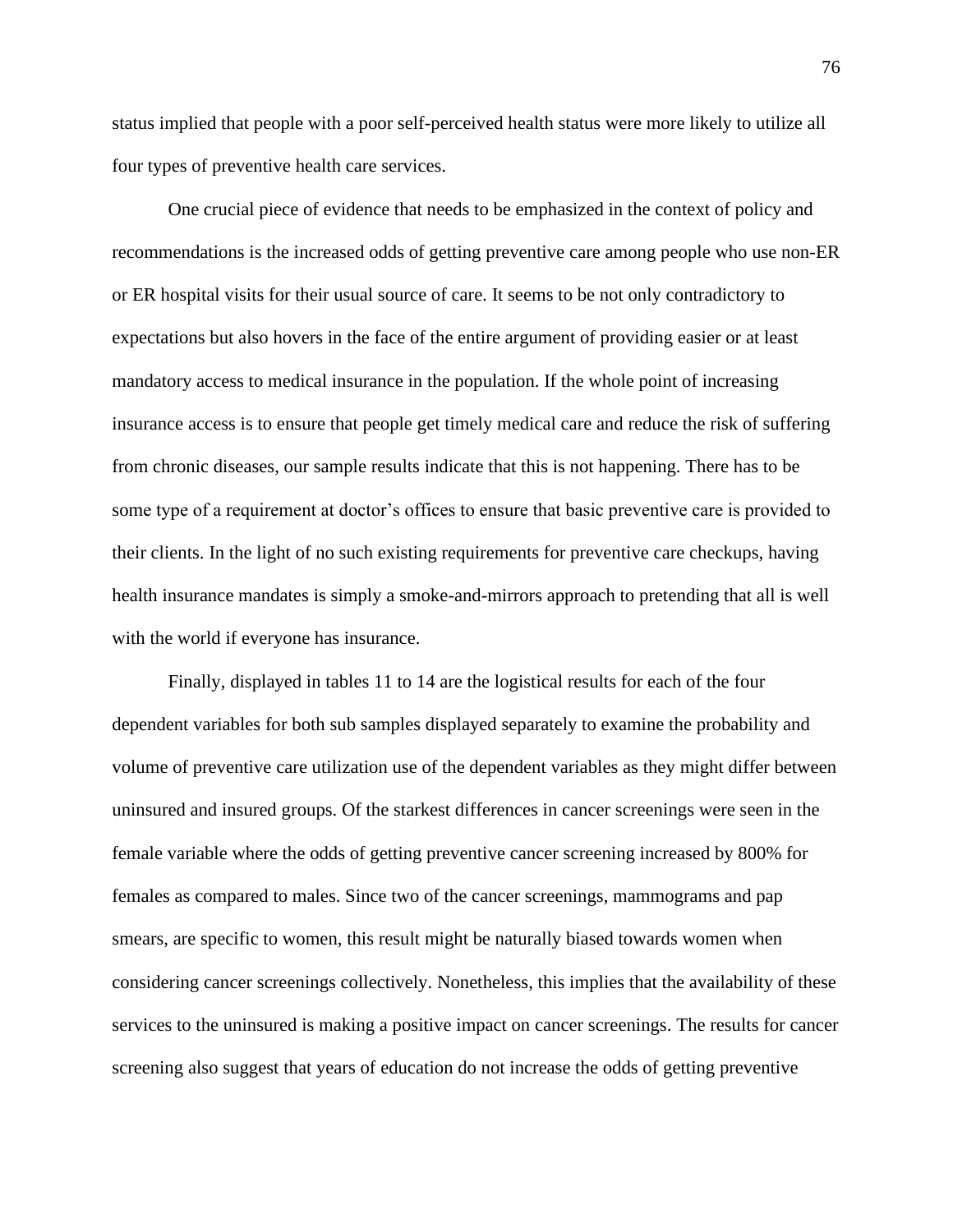screenings in either group by any substantial amount, even though it was statistically significant. We had expected that education would have had a stronger positive effect on preventive care use since the literature review revealed in various studies that having a higher education correlated positively with having higher income, which in turn, results in the ability to afford health insurance. However, while income had a positive and significant impact on the odds of getting cancer screenings in the insured group, it had a negative impact on the odds of getting cancer screenings for the uninsured group. This suggests that income may not determine an individual's ability to afford preventive health care in the United States. Part of this discrepancy can also be explained by the fact that health insurance for those below the age of 19 years or above the age of 64 years is usually covered either by government programs or by other adults.

The analysis of hypertension screening yielded interesting results in the perceived health status variable comparison of both samples. In particular, the type of usual source of care increased the odds of hypertension screening by 138% for the insured, and 78% for the uninsured. Results also indicated for both populations a 2% increase for hypertension screens for every one year of increase in age. As the perception of health worsened, the likelihood of getting preventive hypertension screenings increased by 13%. This suggests that the factor of perception of health contributes to the use of preventive health services for both groups, but the disadvantaged groups are still less likely to utilize hypertension screenings as they age.

Cholesterol screening indicated a negative relationship with the gender variable showing that females had decreased odds of 90% in the insured and 69% in the uninsured group as compared to males for getting timely cholesterol checks. Interestingly, race/ethnicity variables indicated that the only race that was statistically significant for cholesterol screenings was non-Hispanic Black in both sub samples. Recall bias may have hindered the patient's inability to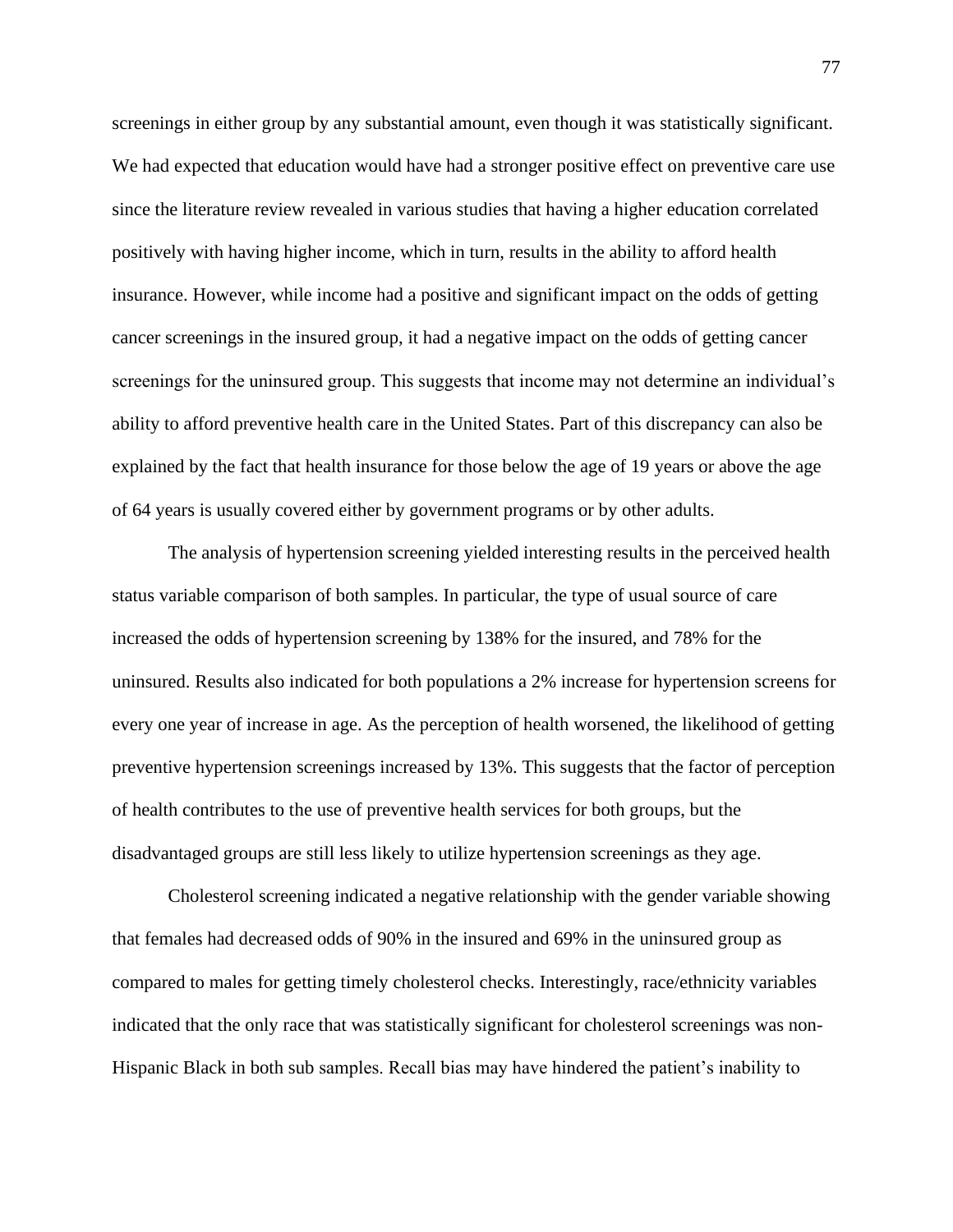respond to this survey question where respondents are asked to recollect health related events that happened with the large time frame of 5 years, as in cholesterol screening utilization. A lack of utilization of cholesterol screening requires special attention considering this is a screening that is simple and cheap. If gone undetected, this could have substantial harmful effects on health with increasing age. As with other preventive services, early diagnosis can prompt early treatment of cholesterol levels and prevent further development of cardiovascular complications.

In the comparisons of physical checkups for both insured and uninsured sub samples, a rather interesting race/ethnicity related trend was observed. The only race/ethnicity variable that was statistically significant was the non-Hispanic Black in both groups. Physical checkups are beneficial to assist patients with health and lifestyles and to help refer future visits. Obtaining basic health services also allows for screenings and treatments to detect problems before they start. The odds for physical checkups increased by 68% for insured non-Hispanic Blacks and 59% in the insured group as compared to other race groups. Non-Hispanic Blacks generally are at a higher risk for chronic diseases. For this reason, it is possible that this group was aware of the threats and therefore utilized the preventive services more than any other race group.

### **Policy Implications of Empirical Findings**

This study relates to insurance status versus uninsured status and their use of preventive health care services. The implications suggest that if the current U.S. health care reform does in fact make preventive care services free or affordable to all residents who hold insurance, it is likely that Americans will increase their use of preventive care services. The U.S. health care market should take this policy implication into serious consideration when calculating the future costs of health care. Policy implications are if they begin making health insurance available to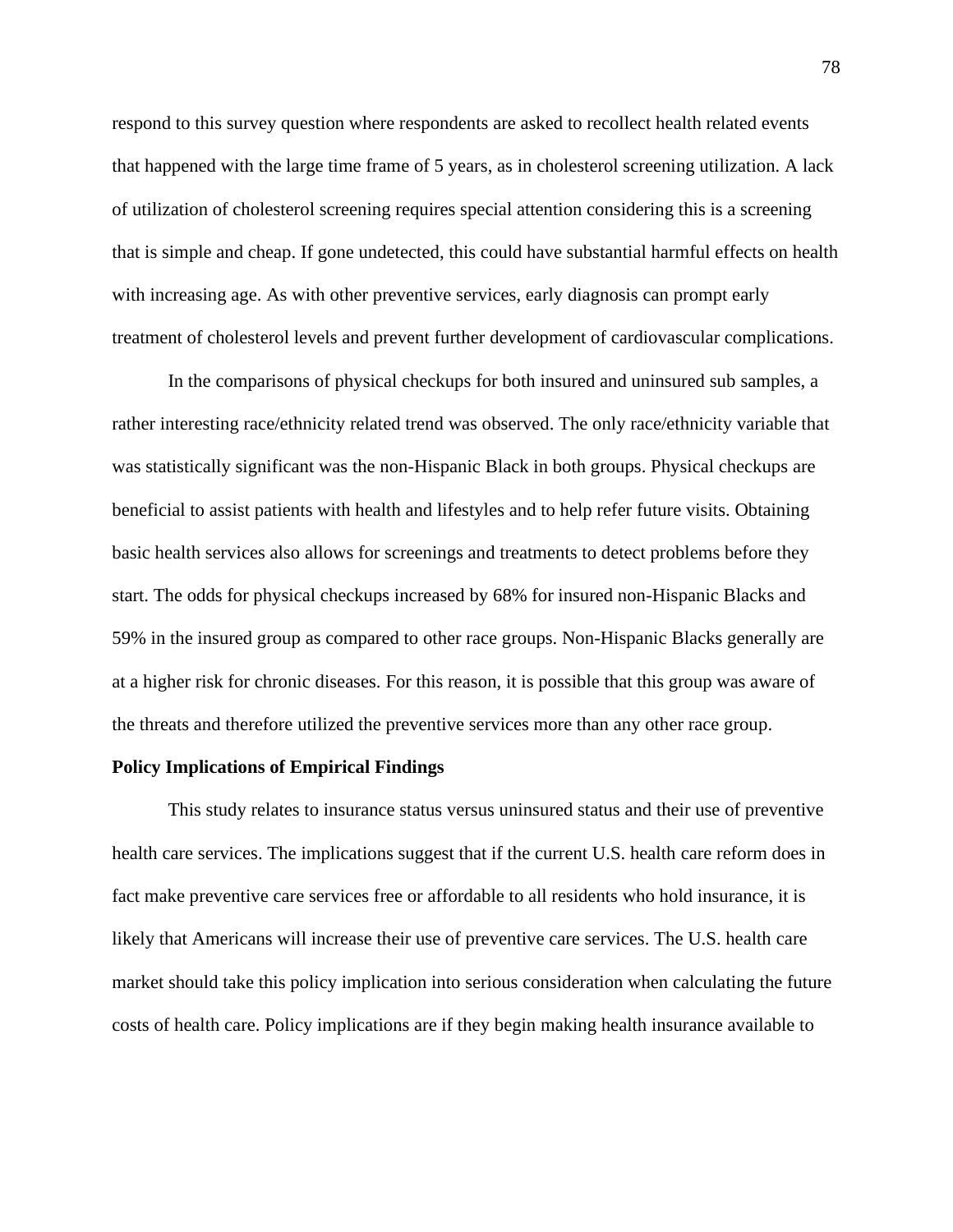more people and consider making preventive care services free of out of pocket charges more individuals would consume more preventive care services.

This study supports why efforts to increase health insurance coverage to all is important, but also identifies that simply increasing the incidence of insurance is not enough to ensure optimal health outcomes for the population. For example, when comparing the 2015 sample results for insured versus uninsured groups, the utilization of preventive care services were related to the lack of health insurance on the one hand, but the usual source of care variable indicated that people who used their doctor's offices as their usual source of care were less likely to obtain the appropriate preventive care screenings in a timely manner.

The analysis of all independent variables, such as race/ethnicity, income, marital status, education, gender, age, usual source of care, and perception of health status, to investigate the influences of health insurance status on the utilization of preventive care services is important. It can guide policy makers in the design, implementation, and monitoring of strategies to improve availability of preventive health services. In addition, these findings can address the possible obstacles in the effective access and utilization of such services.

One final policy implication that can be taken from these results comes from the observed differences in Tables 11 to 14. Logistic regression models contained the statistical findings of the sub sample analysis between insured versus uninsured. Preventive care utilization for all four dichotomous dependent variables that helped measure the relationships between our socioeconomic factors of the study indicated that those who lacked health insurance were less likely to get any of the four screenings than their insured counterparts. We learned through a review of existing literature in Chapter 2 that chronic diseases are slower to develop, are longer in duration, and have multiple causes, some occurring years before the onset symptoms. This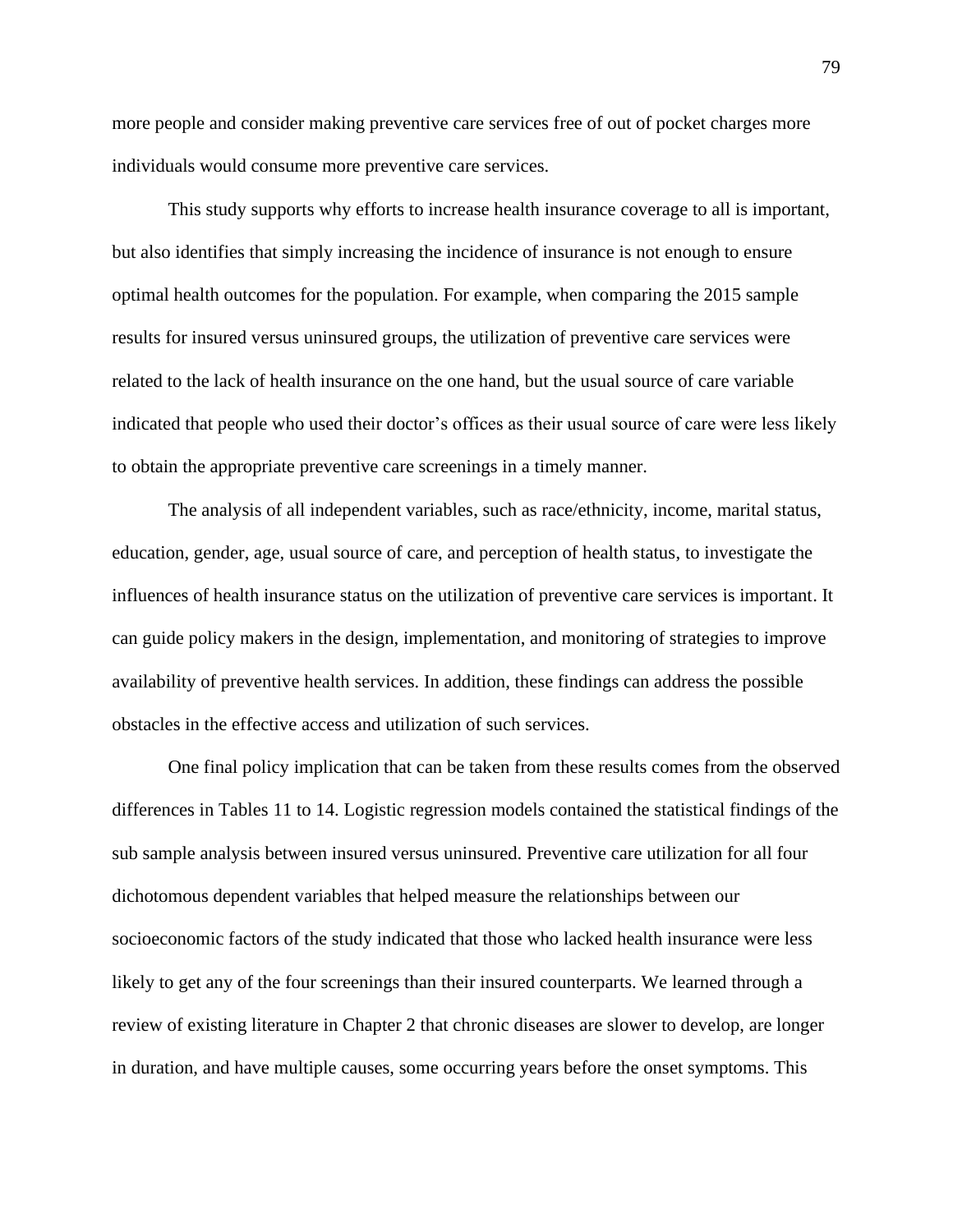suggests that more focus should be on prevention and preventive care services instead of treatment of chronic diseases once they become pronounced. Table 15 lists those four services that were less likely to be obtained in the uninsured group by percentage. These outcomes confirm that, in general, insured individuals do better than those that are uninsured when it comes to utilization of core preventive care services. This should provide a useful guideline for policy purposes to help address disparities among utilization of preventive health services by improving affordability, accessibility, and availability of these services for a larger proportion of the population. Simply increasing the perceived access to these services by mandating health insurance coverage is perhaps neither a necessary nor a sufficient condition to ensure an increase in the utilization of these services.

# Table 15

*Breakdown of the Four Dependent Variable Screenings*

| <b>Preventive Care Utilization</b> | Uninsured       |
|------------------------------------|-----------------|
| <b>Cancer Screening</b>            | 43% less likely |
| <b>Hypertension Screening</b>      | 69% less likely |
| <b>Cholesterol Screening</b>       | 51% less likely |
| Physical checkups                  | 60% less likely |

#### **Contributions and Limitations of this Study**

As with all research, this study has some limitations. One of its biggest limitations is that we recognize that there are other non-insurance-based factors that appear to be influencing the usage of preventive care services in the population of the United States. Thus, other factors driving the avoidance of preventive care services among the uninsured need to be further explored. This study utilized correlational data, which means that relationships demonstrated can only be inferred with caution. Endogeneity may be an issue because insurance status may help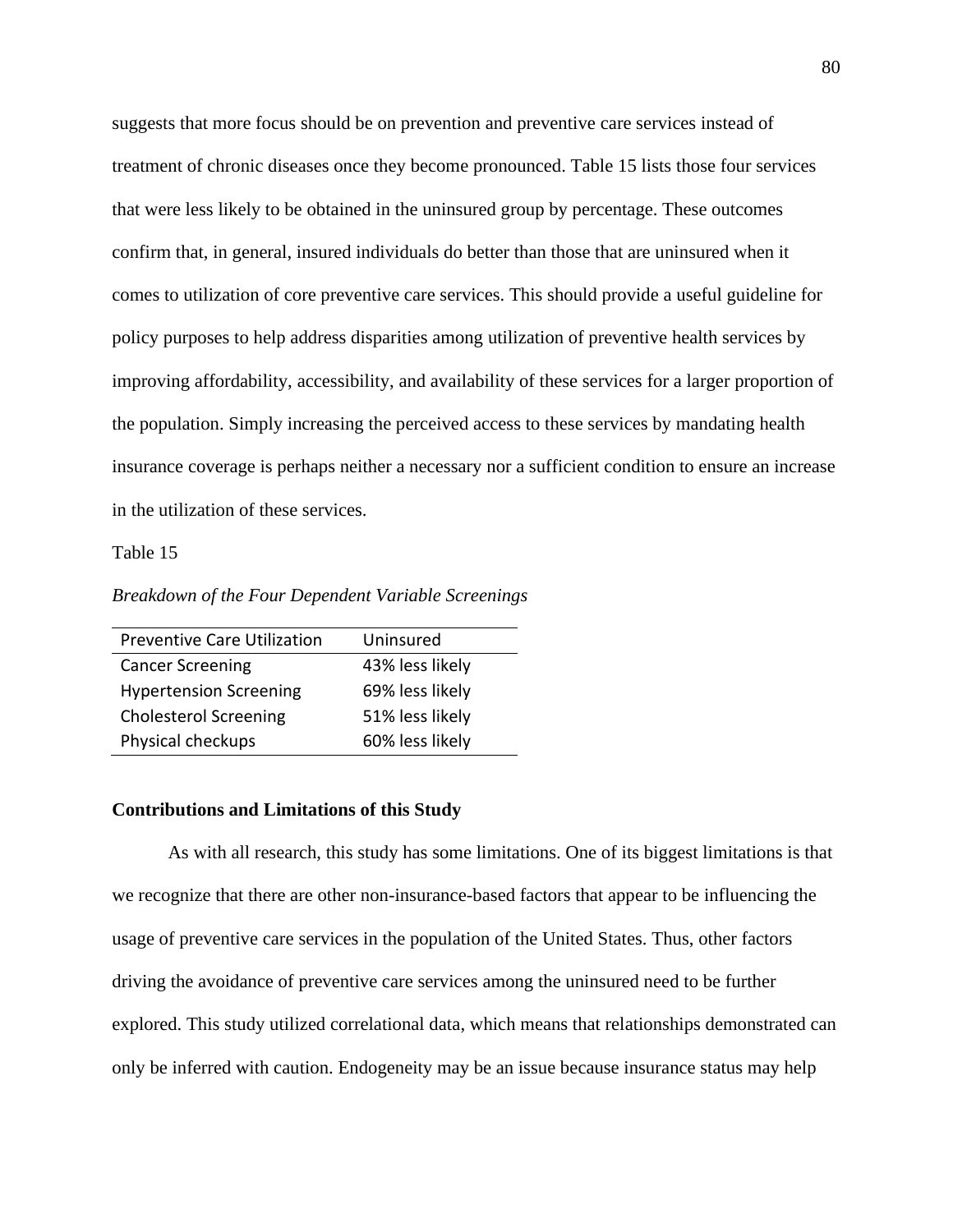capture the effects of the barriers that prevent care use but may capture the effects of riskaversion. An alternative interpretation of this result is that having insurance does not influence an individual's demand for preventive care directly, but rather that relatively risk averse individuals obtain health insurance and are therefore more likely to both have insurance and to engage in preventive measures to avoid bad health status and the economic consequences of poor health.

Another limitation of this study is that it includes only one-year data from the MEPS database in the post-ACA era from 2015. This limits the ability to assess how consistent the results are over a longer period and to identify trends versus cross-sectional information. This study has, nevertheless, offered interesting insights of preventive health services barriers for adults by describing the relationship between socioeconomic position and utilization of preventive care services in relation to the four dependent variables. This study was also successful in identifying populations that show lower utilization of these services.

#### **Suggestions for Future Research**

This study was focused on a large sample taken from the population in the United States for the year 2015. Examining the model and method to a smaller, more geographically specific population may provide additional useful information regarding access to preventive care services. As mentioned in Chapter 2, the Kaiser Family Foundation (2018) claimed that undocumented immigrants in the United States constitute close to 25% of the population of people who qualify for subsidies in the marketplace and those who are eligible for Medicaid. Literature review from the same source identified South Texas as one of the regions having the highest number of uninsured rates (KFF, 2018). Obtaining a sample representative of the population and using demographics, socioeconomics factors as in this study, as well as adding other variables to identify the differences among citizens, legal residents, and undocumented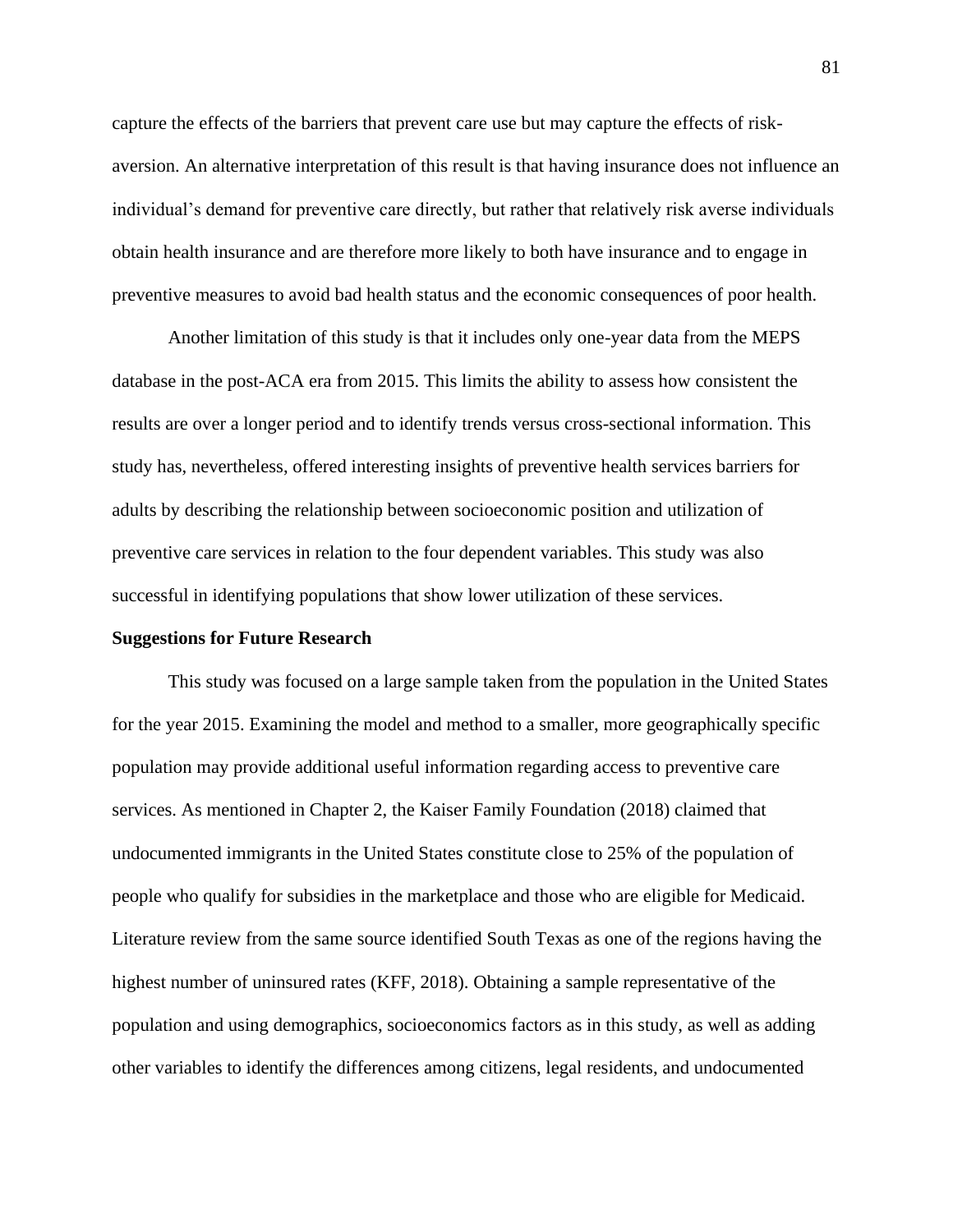immigrants could help address another selected group that was not discussed in this dissertation. In addition, adding an independent variable of geographic locations urban and rural locations to the study could help further contribute to this study to identify if rural areas have higher uninsured rates. This could help provide more effective information on the availability and necessity of the population, in turn providing efficient ways to prevent chronic diseases as well as apply better methods to enable the use preventive care services to all the uninsured populations.

The statistical evidence from this study reflects associations that alone do not always establish causation. We must broaden public health practices to include other indicators that measure the burden of chronic diseases. The idea, according to Bauer et al. (2014), is to address down streaming indicators by measuring those burdens beyond medical practices and, therefore, intensify the need to upstreaming by considering the social, economic and environmental origins of health problems that manifest at the population level, not just the symptoms or the end effect. As mentioned in Chapter 1, the CDC suggested that reducing chronic illnesses in the 21st century required addressing a range of community-based and clinically-based prevention strategies that dealt with the root cause of chronic conditions. These prevention strategies are organized in four domains described by the CDC: 1) epidemiology and surveillance to monitor trends, 2) environmental approaches that promote health services and support healthy behaviors, 3) health system interventions to improve effective delivery and use of clinical and preventive care services, and 4) community resources linked to clinical services to improve and sustain management of chronic diseases. Although this study only focused on health system interventions to improve effective use of clinical and preventive health services, social factors that impact on health, such as those suggested by the CDC, would be recommended for future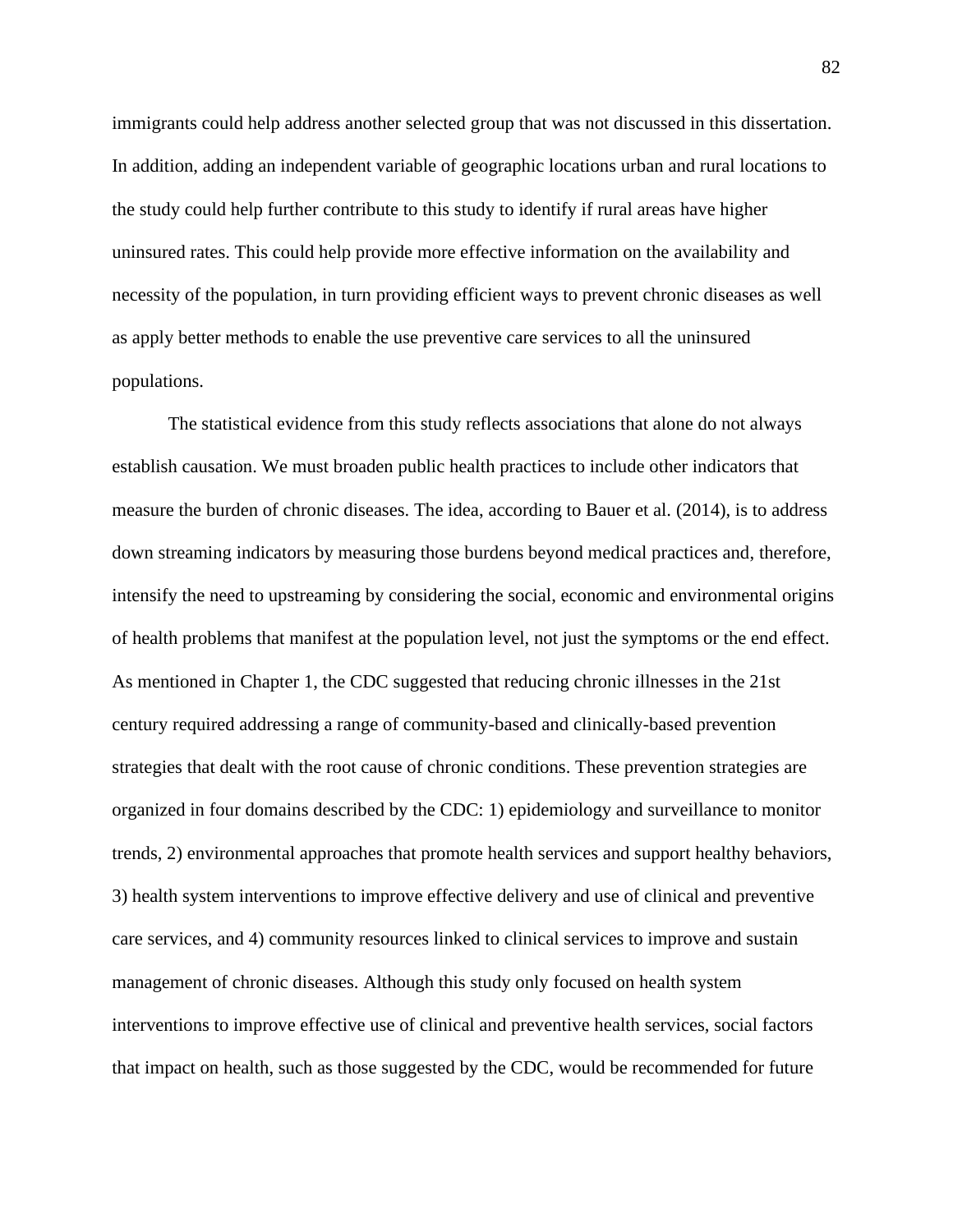studies. Further research on correlations between epidemiology, environment, and community resources could help further address the disparities to deal with root causes of chronic conditions among the uninsured populations. We end our discussion with the hope that this and future research studies can help guide public policy in a direction that supports the efforts to improve the utilization of preventive care services among all members of the society to ensure a lower rate of chronic conditions and related mortality or disability issues.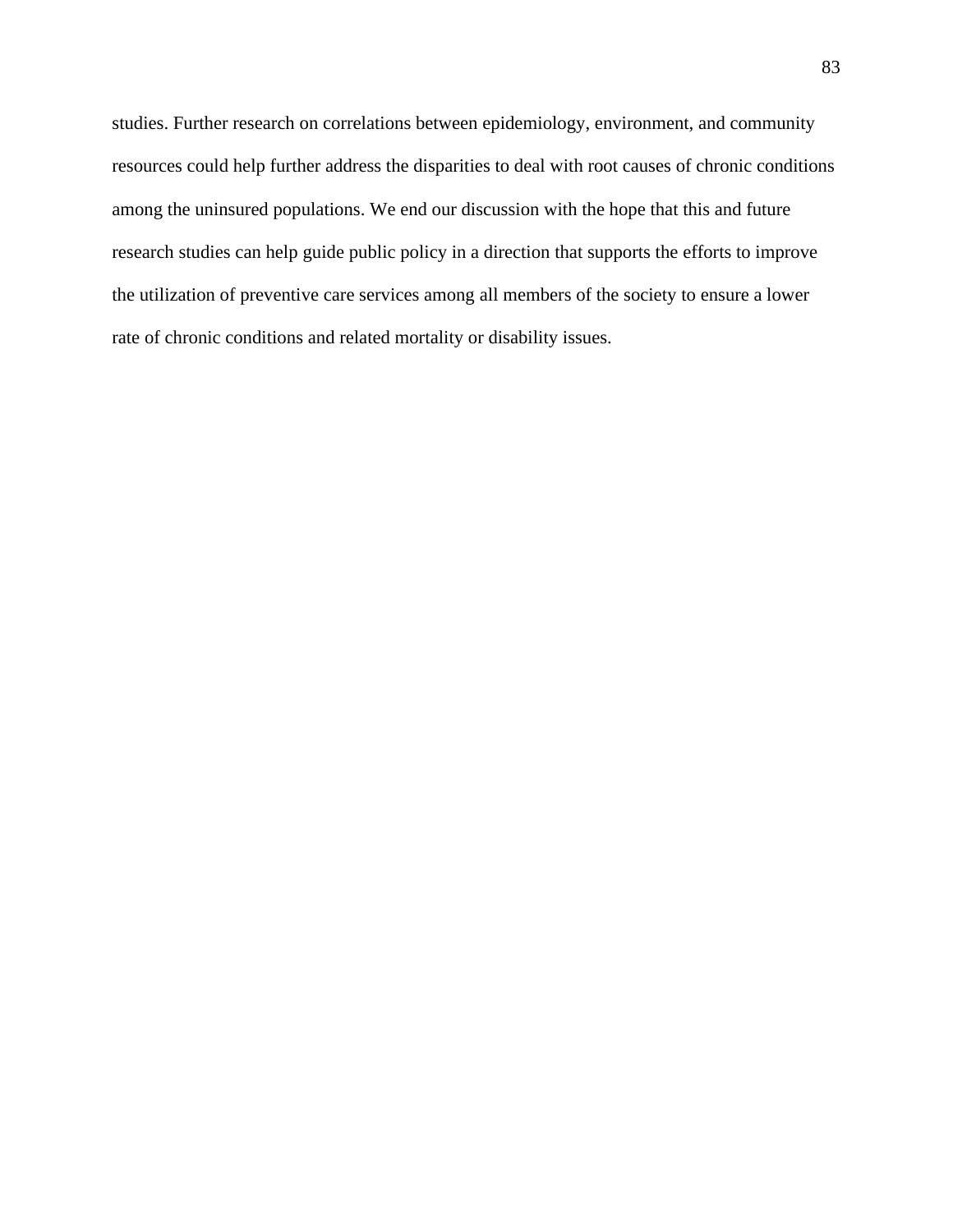# References

- Abrams, M., Nuzum, R., Zezza, M., Ryan, J., Kiszla, J., & Guterman, S. (2015, May). *The Affordable Care Act's payment and delivery system reforms: A progress report at five years* (Issue Brief No. 1816, Vol. 12). New York, NY: The Commonwealth Fund.
- Agency for Healthcare Research and Quality, Healthcare Cost and Utilization Project. (2018). *Beta chronic condition indicator (CCI) for ICD-10-CM.* Retrieved from https://www.hcup-us.ahrq.gov/toolssoftware/chronic\_icd10/chronic\_icd10.jsp
- Agency for Healthcare Research and Quality, U.S. Department of Health and Human Services. (2018). *Medical expenditure panel survey (MEPS).* Retrieved from https://www.ahrq.gov/data/meps.html
- Agency for Healthcare Research and Quality. (2014). *Guide to clinical preventive services, 2014.* Retrieved from https://www.ahrq.gov/prevention/guidelines/guide/index.html
- Anderson, M., Dobkin, C., & Gross, T. (2012). The effect of health insurance coverage on the use of medical services. *American Economic Journal: Economic Policy*, *4*(1), 1–27. doi:10.1257/pol.4.1.1
- Andersen, R. M. (1995). Revisiting the behavioral model and access to medical care: Does it matter? *Journal of Health and Social Behavior, 36*(1), 1-10. doi:10.2307/2137284
- Assari S., Helmi H., & Bazargan M. (2019). Health insurance coverage better protects blacks than whites against incident chronic disease. *Healthcare*, *7*(1), 40. doi:10.3390/healthcare7010040
- Baker, D.W., Sudano, J.J., Albert, J.M., Borawski, E.A., & Dor, A. (2001). Lack of health insurance and decline in overall health in late middle age. *The New England Journal of Medicine*, *345*(15), 1106-1112. doi:10.1056/NEJMsa002887
- Bauer, U. E., Briss, P. A., Goodman, R. A., & Bowman, B. A. (2014). Prevention of chronic disease in the 21st century: Elimination of the leading preventable causes of premature death and disability in the USA. *The Lancet, 384*(9937), 45-52. doi:10.1016/S0140- 6736(14)60648-6
- Beaglehole, R., Ebrahim, S., Reddy, S., Voûte, J., & Leeder, S. (2007). Chronic diseases 5: Prevention of chronic diseases: A call to action. *The Lancet, 370*(9605), 2152. doi:10.1016/S0140-6736(07)61700-0
- Bednarek, H., & Schone, B. S. (2003). Variation in preventive service use among the insured and uninsured: Does length of time without coverage matter? *Journal of Health Care for the Poor and Underserved, 14*(3), 403-419. doi:10.1353/hpu.2010.0529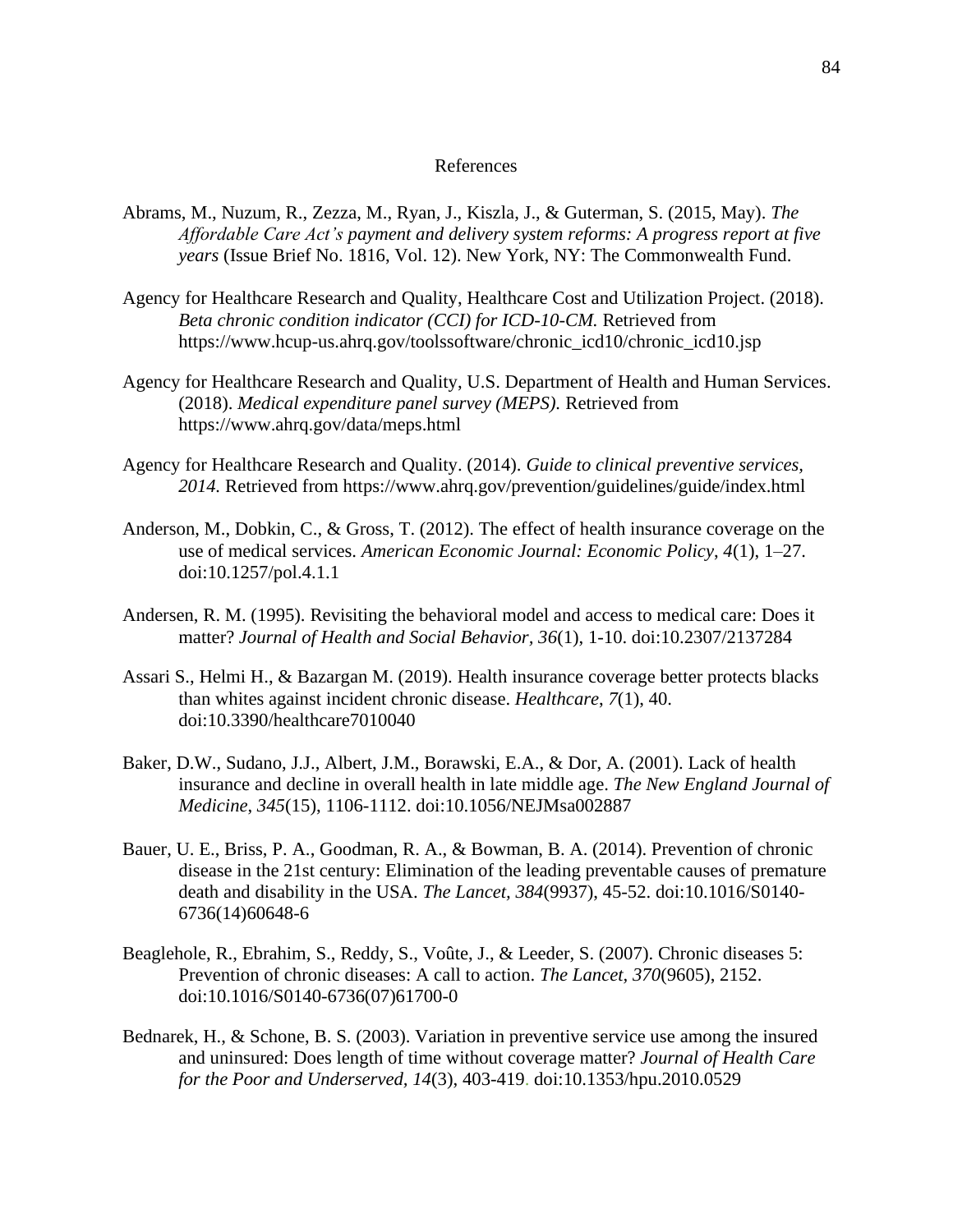- Berry-Millett, R., Bandara, S., & Bodenheimer, T. (2009). The health care problem no one's talking about. *The Journal of Family Practice, 58*(12), 633. Retrieved from https://www.mdedge.com/familymedicine/article/63787/health-care-problem-no-onestalking-about
- Blumberg, L. J., Garrett, B., & Holahan, J. (2016). Estimating the counterfactual: How many uninsured adults would there be today without the ACA? *Inquiry*, *53*(1), 1–13. doi:10.1177/0046958016634991
- Braveman, P., & Gottlieb, L. (2014). The social determinants of health: It's time to consider the causes of the causes. *Public Health Reports*, *129*(1\_suppl2), 19–31. doi:10.1177/00333549141291S206
- Brunner-Ziegler, S., Rieder, A., Stein, K. V., Koppensteiner, R., Hoffmann, K., & Dorner, T. E. (2013). Predictors of participation in preventive health examinations in Austria. *BMC Public Health*, *13*, 1138. doi:10.1186/1471-2458-13-1138
- Busch, S. H., Golberstein, E., & Meara, E. (2014). ACA dependent coverage provision reduced high out-of-pocket health care spending for young adults. *Health Affairs (Project Hope)*, *33*(8), 1361–1366. doi:10.1377/hlthaff.2014.0155
- Cecere, D. (2009, September 17). New study finds nearly 45,000 excess deaths annually linked to lack of health coverage. *Harvard Gazette*. Retrieved from https://news.harvard.edu/gazette/story/2009/09/new-study-finds-45000-deathsannually-linked-to-lack-of-health-coverage/
- Centers for Disease Control and Prevention. (2017). *Morbidity and mortality.* Retrieved from <https://www.cdc.gov/mmwr/volumes/66/wr/mm6604a9.htm>
- Clarke, J. L., Bourn, S., Skoufalos, A., Beck, E. H., & Castillo, D. J. (2017). An innovative approach to health care delivery for patients with chronic conditions. *Population Health Management*, *20*(1), 23. doi:10.1089/pop.2016.0076
- Cohen, S. B. (2016). The concentration of health care expenditures in the U.S. and predictions of future spending. *Journal of Economic and Social Measurement*, *41*(2), 167–189. doi: 10.3233/JEM-160427
- Collins, S.R., Gunja, M., Doty, M. M., & Beutel, S. (2015, July-August). *How high is America's health care cost burden? Findings from the Commonwealth Fund Health Care Affordability Tracking Survey,* (Issue Brief No. 1844, Vol. 32). New York, NY: The Commonwealth Fund.
- Congressional Budget Office, 2019. *Repealing the individual health insurance mandate: An updated estimate.* Retrieved from [https://www.cbo.gov/system/files?file=115th](https://www.cbo.gov/system/files?file=115th-congress-2017-2018/reports/53300-individualmandate.pdf)[congress-2017-2018/reports/53300-individualmandate.pdf](https://www.cbo.gov/system/files?file=115th-congress-2017-2018/reports/53300-individualmandate.pdf)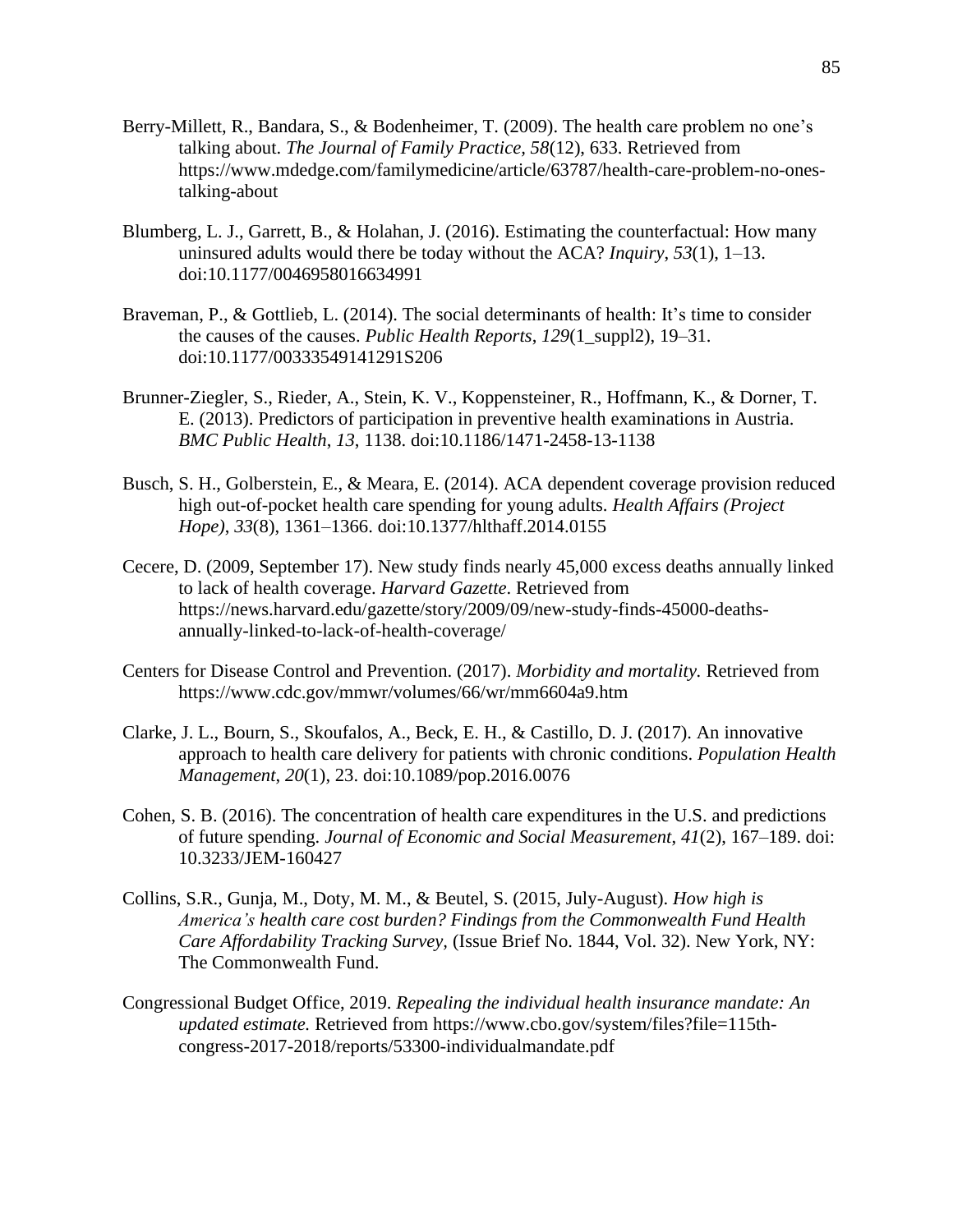- Creswell, J. W. (2013). *Qualitative inquiry and research design: choosing among five approaches* (3rd ed.). Washington DC: Sage Publications, Inc.
- DeSantis, C., Jemal, A., & Ward, E. (2010). Disparities in breast cancer prognostic factors by race, insurance status, and education. *Cancer Causes & Control, 21*(9), 1445-1450. doi: 10.1007/s10552-010-9572-z
- Duku, S. K. O., Nketiah-Amponsah, E., Janssens, W., & Pradhan, M. (2018). Perceptions of healthcare quality in Ghana: Does health insurance status matter? *PLoS ONE*, *13*(1), 1– 17. doi: 10.1371/journal.pone.0190911
- Ferrier, G. D., Rosko, M. D., & Valdmanis, V. G. (2006). Analysis of uncompensated hospital care using a DEA model of output congestion. *Health Care Management Science*, *9*(2), 181–188. doi: 10.1007/s10729-006-7665-8
- Field, A. (2013). *Discovering statistics using IBM SPSS statistics.* Thousand Oaks, CA: Sage.
- Flyvbjerg, B. (2006). Five misunderstandings about case-study research. *Qualitative Inquiry. 12*(2), 219-245. doi: 10.1177/1077800405284363
- French, M. T., Homer, J., Gumus, G., & Hickling, L. (2016). Key provisions of the patient protection and Affordable Care Act (ACA): A systematic review and presentation of early research findings. *Health Services Research, 51*(5), 1735-1771. doi:10.1111/1475-6773.12511
- Golafshani*,* N. (*2003*). Understanding reliability and validity in qualitative research. *The Qualitative Report, 8*(4), 597-606. Retrieved from https://nsuworks.nova.edu/tqr/vol8/iss4/6
- Goodman, R. A., Posner, S. F., Huang, E. S., Parekh, A. K., & Koh, H. K. (2013). Defining and measuring chronic conditions: Imperatives for research, policy, program, and practice [Special topic]. *Prev Chronic Dis.*, *10*, E66. doi:10.5888/pcd10.120239
- Hadley, J. (2003). Sicker and poorer—the consequences of being uninsured: A review of the research on the relationship between health insurance, medical care use, health, work, and income. *Medical Care Research and Review*, *60*(2\_suppl), 3S-75S. doi:10.1177/1077558703254101
- Hall, M. A., & Lord, R. (2014). Obamacare: what the Affordable Care Act means for patients and physicians. *BMJ, 349*, g5376. doi:10.1136/bmj.g5376
- Holden, C., D., Chen, J., & Dagher, R. K.. 2015. Preventive care utilization among the uninsured by race/ethnicity and income. *American Journal of Preventive Medicine 48*(1): 13–21. doi:10.1016/j.amepre.2014.08.029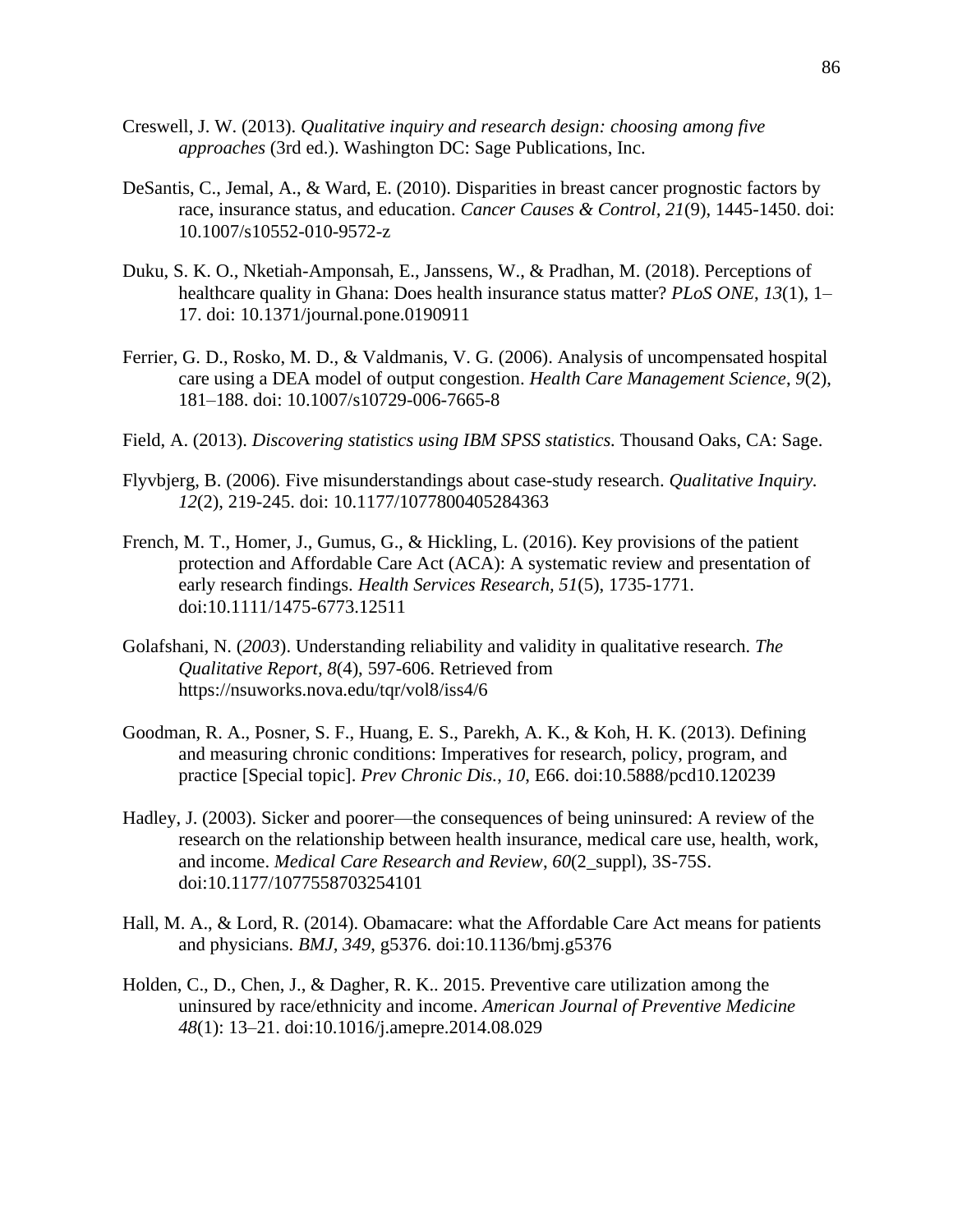- Hosmer, D. W., Jr., Lemeshow, S., & Sturdivant, R. X. (2013). *Applied logistic regression* (3rd ed.). Hoboken, NJ: Wiley.
- Kaiser Family Foundation. (2018). *Key Facts about the uninsured populations.* Retrieved from https://www.kff.org/uninsured/fact-sheet/key-facts-about-the-uninsured-population/
- Kaiser Family Foundation. (2015). *Preventive services covered by private health plans under the Affordable Care Act.* Retrieved from [https://www.kff.org/health-reform/fact](https://www.kff.org/health-reform/fact-sheet/preventive-services-covered-by-private-health-plans/)[sheet/preventive-services-covered-by-private-health-plans/](https://www.kff.org/health-reform/fact-sheet/preventive-services-covered-by-private-health-plans/)
- Kaiser Family Foundation. (2014, May). *The Affordable Care Act and insurance coverage in rural areas* (Issue Brief). Retrieved from https://www.kff.org/uninsured/issue-brief/theaffordable-care-act-and-insurance-coverage-in-rural-areas/
- Kirby, J. B., & Kaneda, T. (2013). 'Double jeopardy' measure suggests blacks and Hispanics face more severe disparities than previously indicated*. Health Affairs, 32*(10), 1766- 1772. doi:10.1377/hlthaff.2013.0434
- Kominski, G. F., Nonzee, N. J., & Sorensen, A. (2016). The Affordable Care Act's impacts on access to insurance and health care for low-income populations. *Annual Review of Public Health*, *38*(1*)*, 489-505. doi:10.1146/annurev-publhealth-031816-044555
- Lahm, R. J. Jr. (2015). Small business and Obamacare: Ripple effects when the cost is "too high." *Academy of Entrepreneurship Journal, 21*(2), 25-40. Retrieved from https://www.abacademies.org/articles/aejvol21no22015.pdf
- Lalangas, E., Kroll, D., & Carlson, A. (2018, April). The tax cuts and jobs act takeaways for healthcare finance leaders. *hfm Magazine*, 1.
- LeBlanc, M., & Fitzgerald, S. (2000). Logistic regression for school psychologists. *School Psychology Quarterly*, *15*(3), 344-358. doi:10.1037/h0088791
- Lee, J. (2018). Effects of health insurance coverage on risky behaviors. *Health Economics*, *27*(4), 762–777. doi:10.1002/hec.3634
- Leedy, P. D., & Ormrod, J. E. (2010). *Practical research: planning and design* (9th ed.). Upper Saddle River, NJ: Prentice Hall.
- Liu, K. (2016). Insuring against health shocks: Health insurance and household choices. *Journal of Health Economics*, *46*, 16–32. doi:10.1016/j.jhealeco.2016.01.002
- Long, S. K., Bart, L., Karpman, M., Shartzer, A., & Zuckerman, S. (2017). Sustained gains in coverage, access, and affordability under the ACA: A 2017 update. *Health Affairs, 36*(9), 1656-1662. doi:10.1377/hlthaff.2017.0798
- Longman, J. M., Passey, M. E., Ewald, D. P., Rix, E., & Morgan, G. G. (2015). Admissions for chronic ambulatory care sensitive conditions - a useful measure of potentially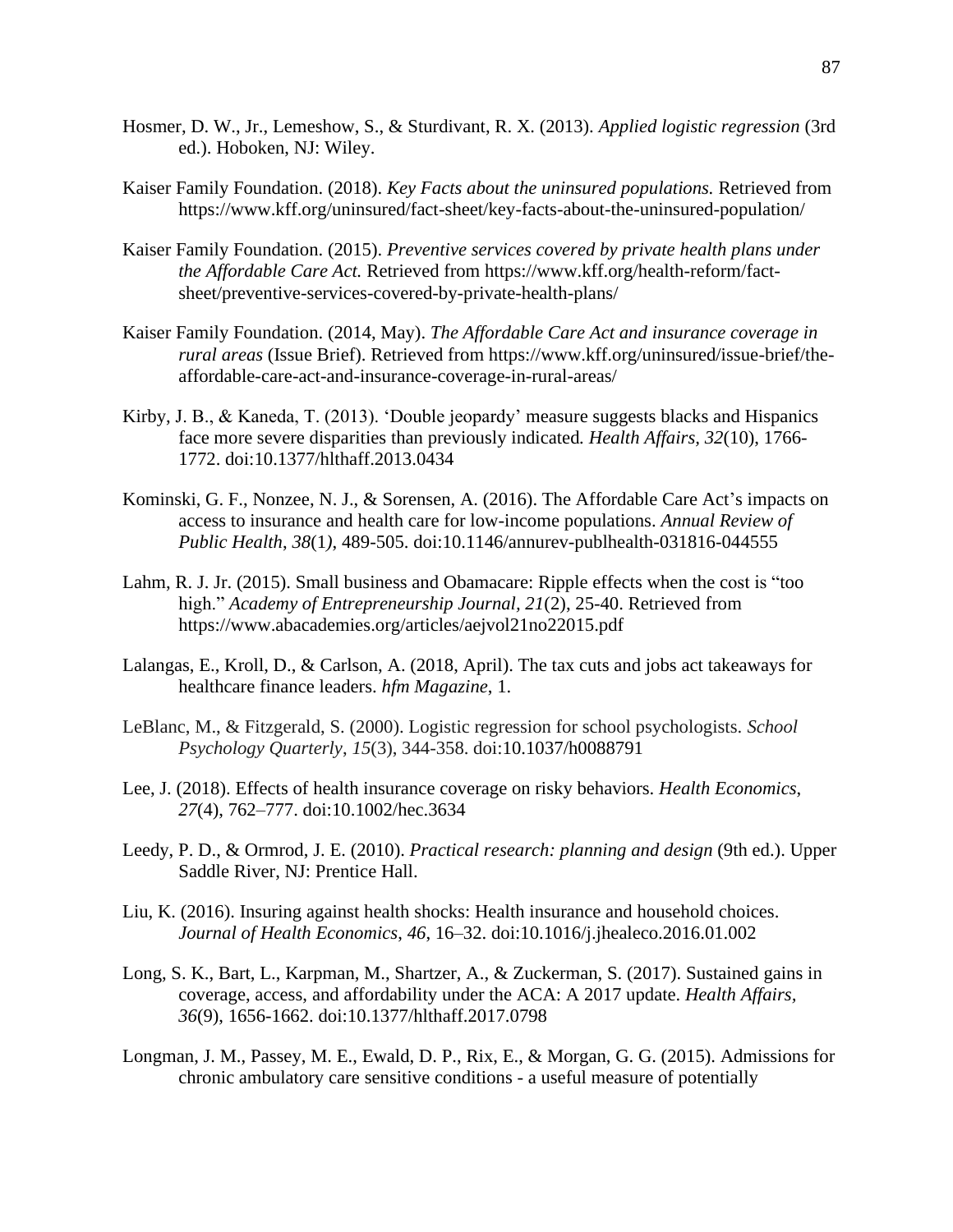preventable admission? *BMC Health Services Research*, *15*, 472. doi:10.1186/s12913- 015-1137-0

- Musich, S., Wang, S., Hawkins, K., & Klemes, A. (2016). The impact of personalized preventive care on health care quality, utilization, and expenditures. *Population Health Management*, *19*(6), 389–397. doi:10.1089/pop.2015.0171
- National Center for Chronic Disease Prevention and Health Promotion. (2018a). *About chronic diseases.* Retrieved from https://www.cdc.gov/chronicdisease/about/index.htm
- National Center for Chronic Disease Prevention and Health Promotion. (2019). *Chronic diseases in America*. Retrieved from https://www.cdc.gov/chronicdisease/resources/infographic/chronic-diseases.htm
- National Center for Chronic Disease Prevention and Health Promotion. (2018b). *Multiple chronic conditions.* Retrieved from [https://www.cdc.gov/chronicdisease/about/multiple](https://www.cdc.gov/chronicdisease/about/multiple-chronic.htm)[chronic.htm](https://www.cdc.gov/chronicdisease/about/multiple-chronic.htm)
- National Health Council. (2019). *About chronic diseases.* Retrieved from [http://www.nationalhealthcouncil.org/sites/default/files/NHC\\_Files/Pdf\\_Files/AboutCh](http://www.nationalhealthcouncil.org/sites/default/files/NHC_Files/Pdf_Files/AboutChronicDisease.pdf) [ronicDisease.pdf](http://www.nationalhealthcouncil.org/sites/default/files/NHC_Files/Pdf_Files/AboutChronicDisease.pdf)
- Nguyen, K. H., & Sommers, B. D. (2016). Access and quality of care by insurance type for low-income adults before the Affordable Care Act. *American Journal of Public Health*, *106*(8), 1409–1415. doi:10.2105/AJPH.2016.303156
- Obama, B. (2016). United States health care reform: Progress to date and next steps. *JAMA*, *316*(5), 525–532. doi:10.1001/jama.2016.9797
- Office of Disease Prevention and Health Promotion, Healthy People 2020. (2015). *Access to health services.* Retrieved from https://www.healthypeople.gov/2020/topicsobjectives/topic/Access-to-Health-Services
- Pagán, J. A., & Pauly, M. V. (2006). Community-level uninsurance and the unmet medical needs of insured and uninsured adults. *Health Services Research*, *41*(3 Pt 1), 788–803. doi:10.1111/j.1475-6773.2006.00506.x
- Perisetti, A., Khan, H., George, N. E., Yendala, R., Rafiq, A., Blakely, S., … Goyal, H. (2018). Colorectal cancer screening use among insured adults: Is out-of-pocket cost a barrier to routine screening? *World J Gastrointest Pharmacol Ther.*, *9*(4), 31–38. doi:10.4292/wjgpt.v9.i4.31
- Raghupathi, V., & Raghupathi, W. (2017). Preventive healthcare: A neural network analysis of behavioral habits and chronic diseases*. Healthcare, 5*(1), 8. doi:10.3390/healthcare5010008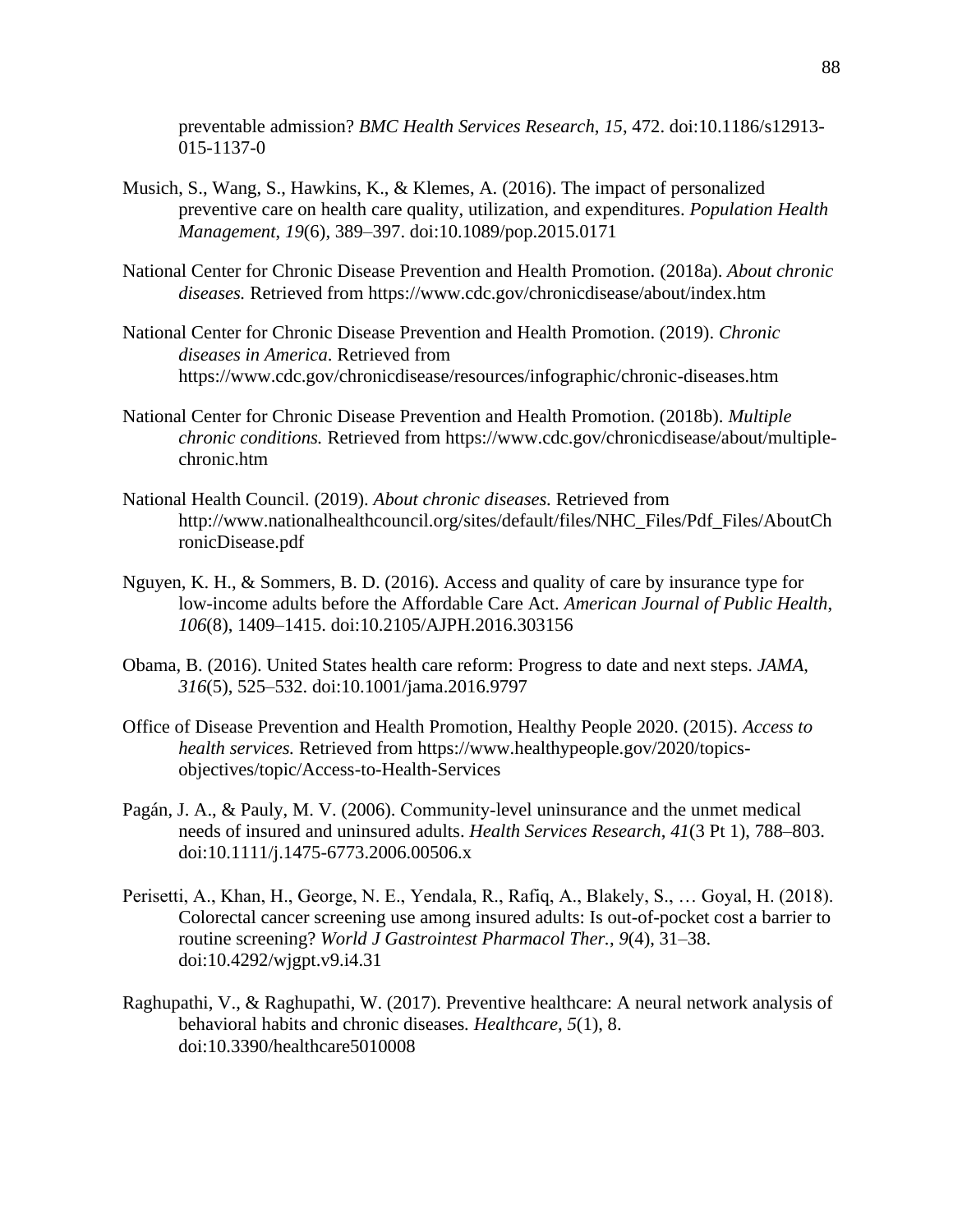- Raghupathi, W., & Raghupathi, V. (2018). An empirical study of chronic diseases in the United States: A visual analytics approach to public health. *Int. J. Environ. Res. Public Health, 15*(3), 431. doi:10.3390/ijerph15030431
- Rocovich, C., & Patel, T. (2012). Emergency department visits: Why adults choose the emergency room over a primary care physician visit during regular office hours? *World Journal of Emergency Medicine, 3*(2), 91. doi:10.5847/ wjem.j.issn.1920- 8642.2012.02.002
- Rosenbaum, S. (2011). The patient protection and Affordable Care Act: Implications for public health policy and practice. *Public Health Reports, 126*(1), 130–135. doi:10.1177/003335491112600118
- Rowland, D., & Shartzer, A. (2008). America's uninsured: The statistics and back story. *The Journal of Law, Medicine & Ethics, 36*(4), 618-628. doi:10.1111/j.1748- 720X.2008.00316.x
- Rudawska, I. (2014). Chronic diseases An economic problem? *Transformations in Business & Economics, 13*(2B), 615. Retrieved from https://www.researchgate.net/publication/279093159 Chronic diseases -\_An\_economic\_problem
- Rust, G., Baltrus, P., Ye, J., Daniels, E., Quarshie, A., Boumbulian, P., & Strothers, H. (2009). Presence of a community health center and uninsured emergency department visit Rates in rural counties. *The Journal of Rural Health, 25*(1), 8-16. doi:10.1111/j.1748- 0361.2009.00193.x
- Saunders, M. R., Ricardo, A. C., Chen, J., Chin, M. H., & Lash, J. P. (2016). Association between insurance status and mortality in individuals with albuminuria: an observational cohort study. *BMC Nephrology*, *17*, 1–7. doi:10.1186/s12882-016-0239-1
- Schraeder, C., & Shelton, P., (Eds.). (2011). *Comprehensive care coordination for chronically Ill adults*. West Sussex, UK: John Wiley & Sons, Inc.
- Sommers, B. D., Gawande, A. A., & Baicker, K. (2017). Health insurance coverage and health — What the recent evidence tells us. *New England Journal of Medicine*, *377*(6), 586– 593. doi:10.1056/NEJMsb1706645
- The White House, President Barack Obama. (2009). *The economic case for healthcare reform.* Retrieved from https://obamawhitehouse.archives.gov/administration/eop/cea/TheEconomicCaseforHe althCareReform/
- Tian, W. (2016). The effect of free adult preventive care services on subsequent utilization of inpatient services in Taiwan. *International Journal of Health Services, 46*(3), 547-565. doi:10.1177/0020731416654661